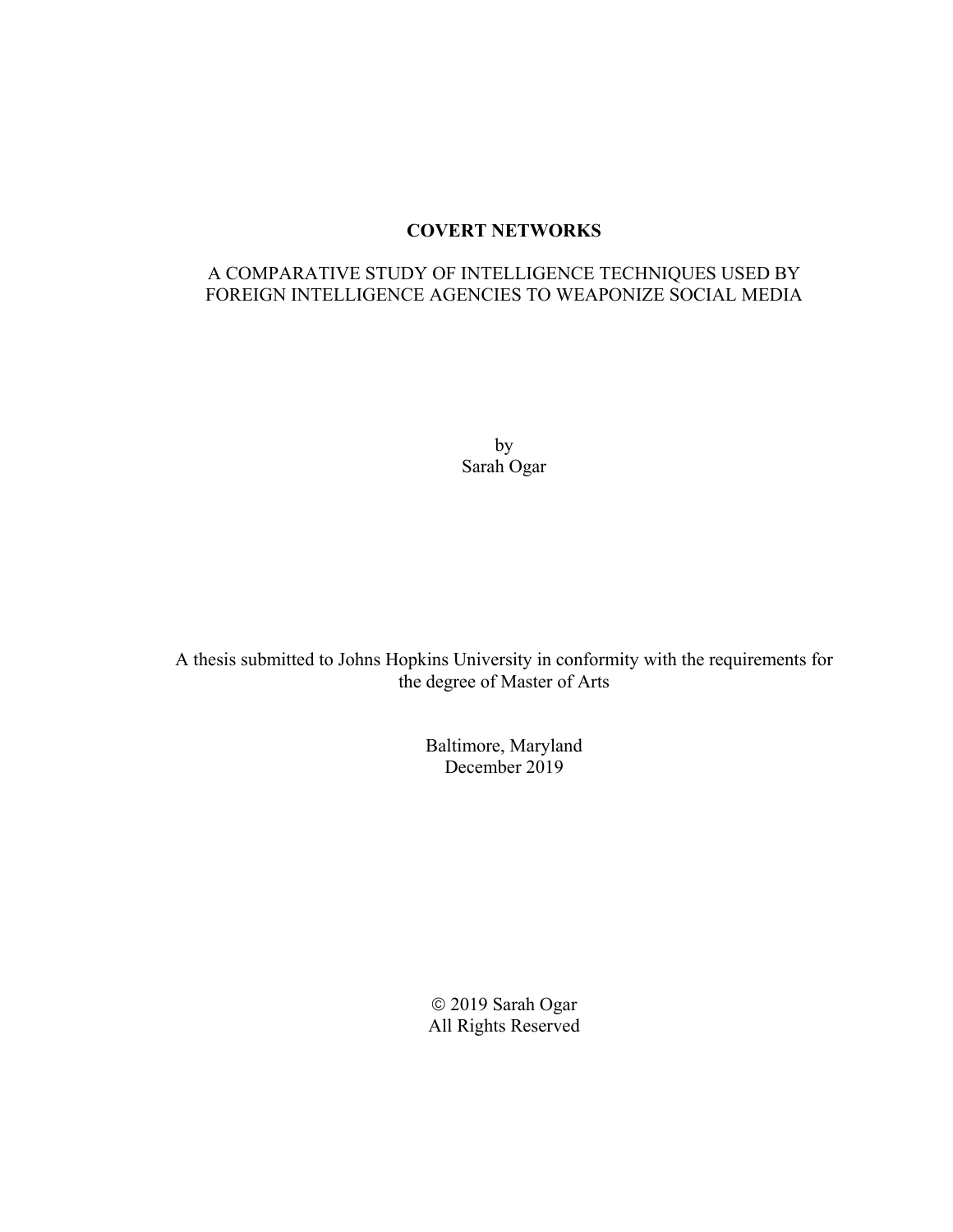#### Abstract

 From the Bolshevik Revolution to the Brexit Vote, the covert world of intelligence has attempted to influence global events with varying degrees of success. In 2016, one of the most brazen manifestations of Russian intelligence operations was directed against millions of Americans when they voted to elect a new president. Although this was not the first time that Russia attempted to influence an American presidential election, it was undoubtedly the largest attempt in terms of its scope and the most publicized to date. Although much discussion has followed the 2016 election, there have not been much concerted historical analysis which situates the events of 2016 within the global timeline of foreign intelligence collection. This paper argues that the onset of social media has altered intelligence collection in terms of its form, but not in terms of its essence. Using the case study method, this paper illustrates how three different nations apply classical intelligence techniques to the modern environment of social media. This paper examines how China has utilized classical agent recruitment techniques through sites like LinkedIn, how Iran has used classical honey trap techniques through a combination of social media sites, and how Russia has employed the classical tactics of *kompromat*, forgery, agents of influence and front groups in its modern covert influence campaigns. This paper's case study analysis highlights the importance of bringing historical perspectives into the current discussion of digital intelligence operations.

### Thesis Readers:

Kevin E. Cross, Michael S. Smith II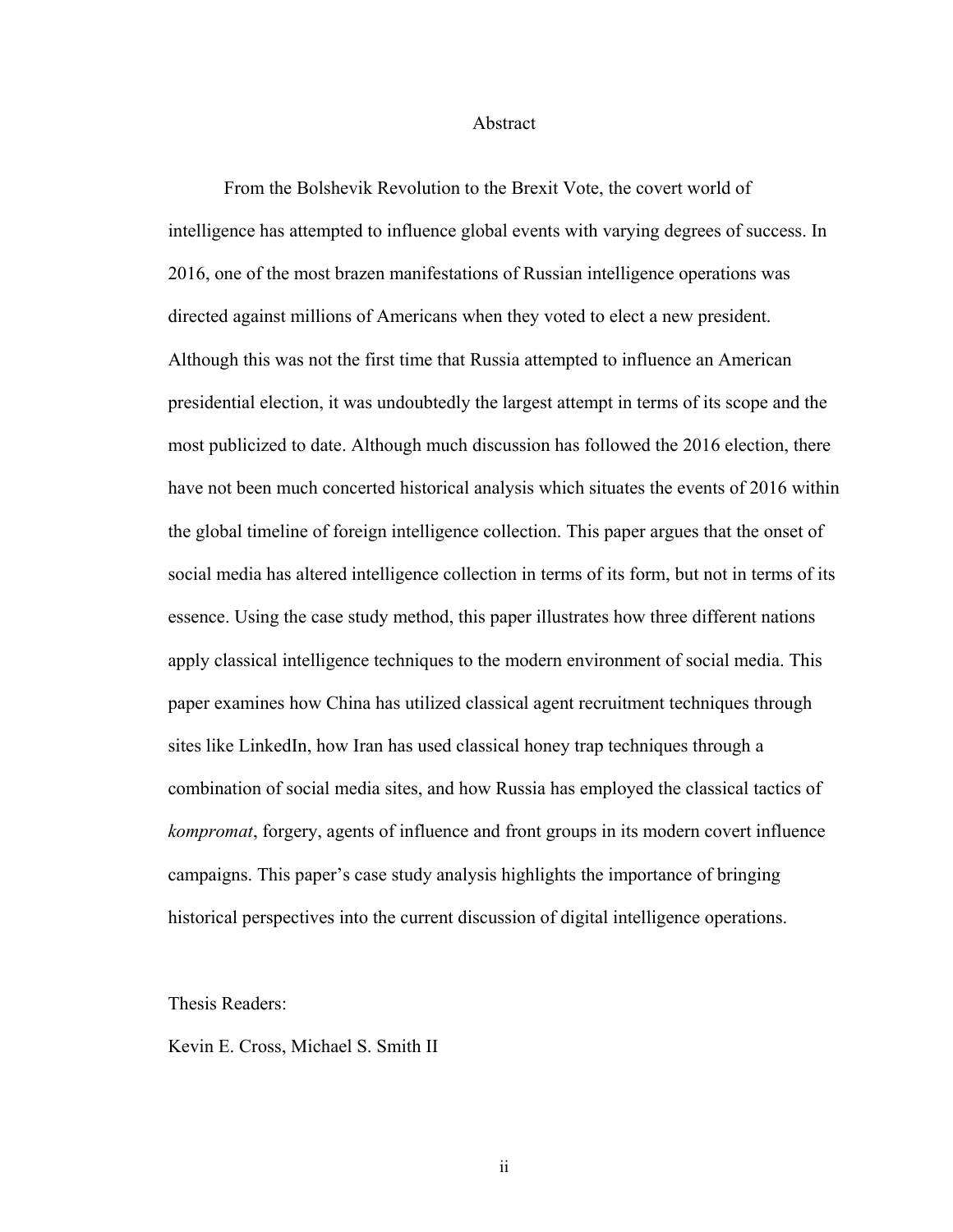### Acknowledgments

This examination of the tradecraft and techniques used in the weaponization of social media began in the Fall of 2016, as an attempt to help Americans understand the root causes of Russia's interference in the 2016 presidential election. Over the subsequent three years, my friends and family gave considerable support in the completion of this project.

My parents and family members allowed me the time to devote hours of research to this project. My friends gave me space when it was needed and relaxing diversions when they were also needed.

Professors Alexander Rosenthal and Adam Wolfson at Johns Hopkins University provided significant edits and advice. Professor Rhea Siers at Johns Hopkins University conferred a solid understanding of cyber and privacy law which greatly inspired the genesis and subsequent research of this thesis. Professor Mark Stout proved that comparative intelligence studies is not only interesting, but necessary for researchers who wish to fully comprehend the globalized world of modern intelligence collection.

Finally, I am indebted to the scores of historical and contemporary intelligence professionals for providing valuable firsthand accounts of their experiences working within foreign and domestic agencies.

iii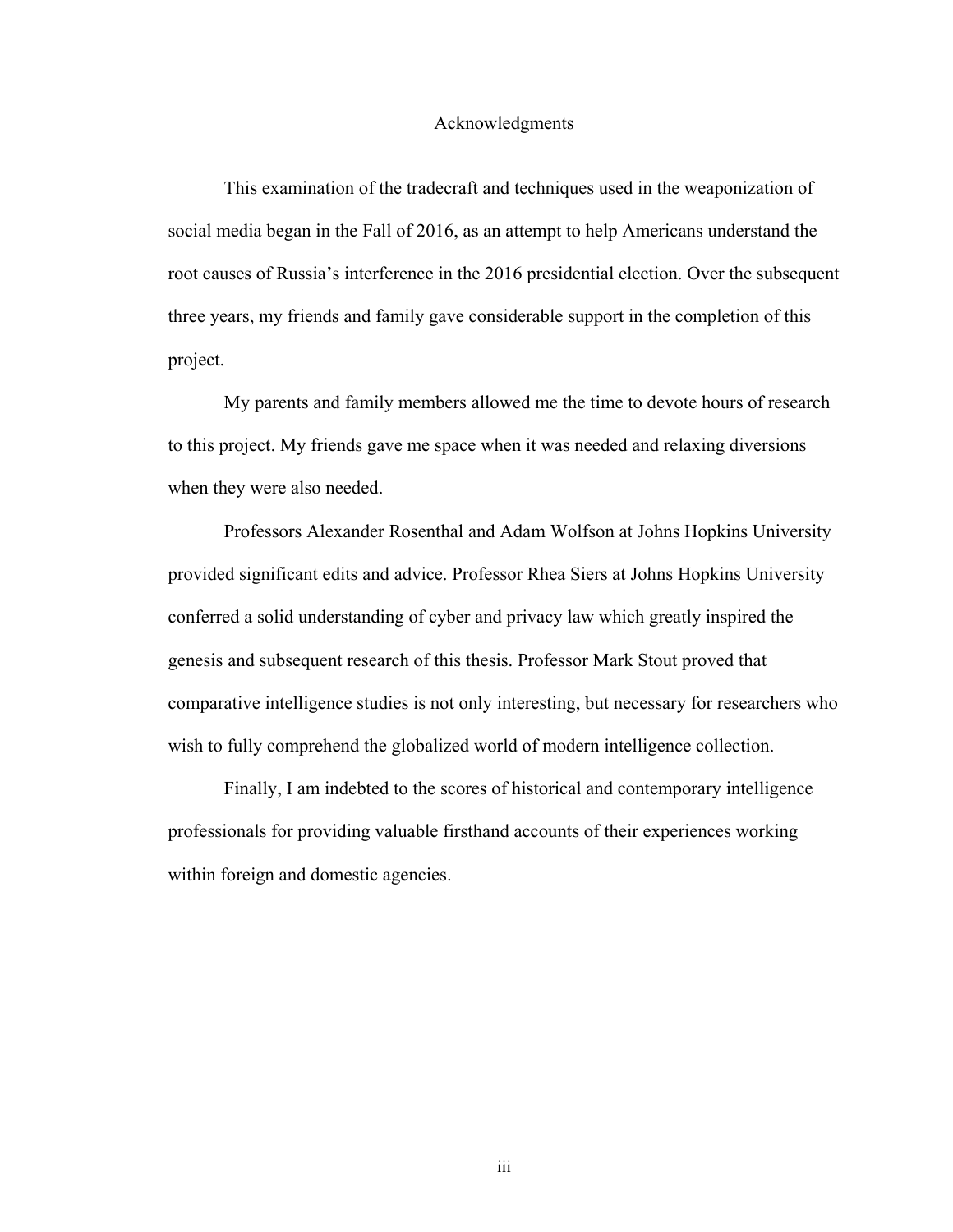# Table of Contents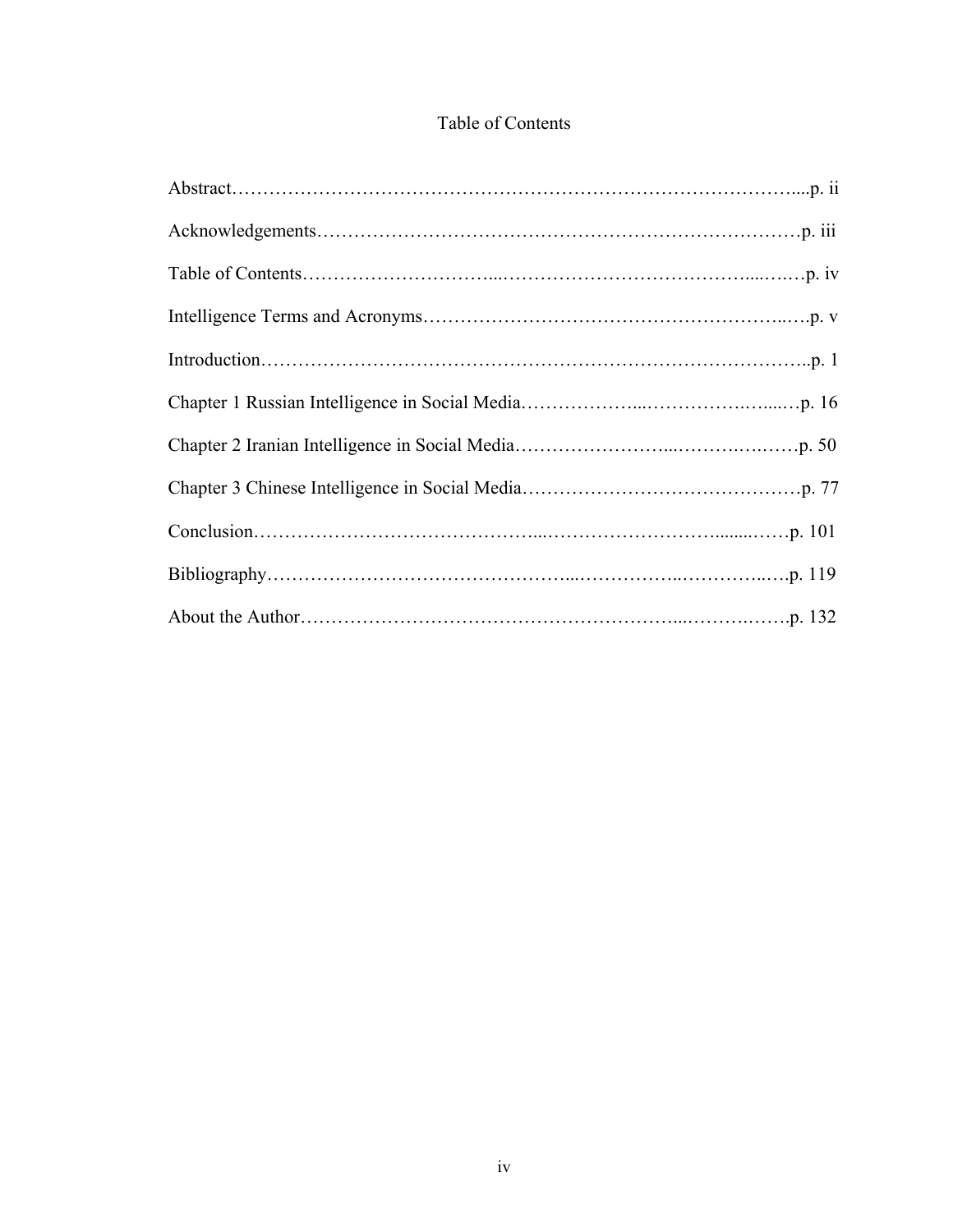## Intelligence Terms and Acronyms

**active measures:** a wide array of overt and covert activities designed to influence a group of people

**agent:** a human intelligence source who is recruited by and works on behalf of an intelligence agency

**agent of influence:** a witting or unwitting person who is used by an intelligence agency to exert influence over a person or group of persons

**front group:** a group established and controlled by an intelligence agency

**handler:** an intelligence officer responsible for the recruitment and handling of human assets

**honey trap:** the use of an attractive person to approach an intelligence target and collect information

*kompromat***:** comprising material (either real or fabricated) that is published in order to create negative publicity for an individual

**HUMINT:** Human intelligence or intelligence that is collected from recruited human assets

**OSINT:** the collection of publicly available information which analyzed and contextualized in order to bring value to an intelligence agency's customers

**social media:** forms of electronic communication (including websites and mobile applications) through which users create and join online communities to share information, ideas and various forms of digital content

**tradecraft:** the techniques, technologies and specialized methods employed in intelligence collection and analysis

**USIC:** the United States Intelligence Community, comprised of seventeen US government agencies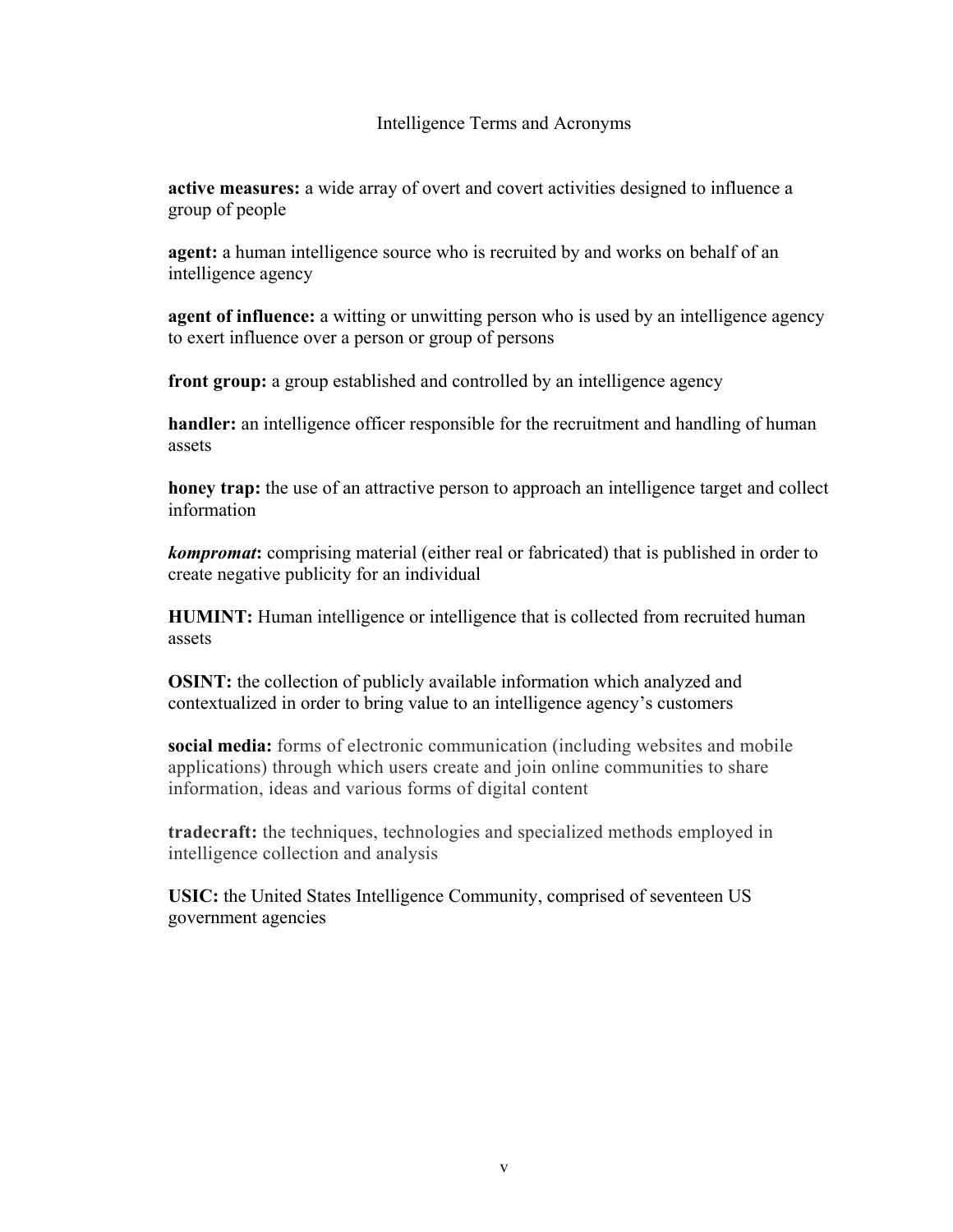## *Introduction*

In 2016, the United States Intelligence Community (USIC) reported that Russia's intelligence services attempted to influence the 2016 presidential election by targeting millions of Americans through a disinformation campaign on multiple social media platforms. Converting popular social media platforms like Facebook and Twitter into tools used to wage an election interference campaign against the United States was in some respects a novel strategy. Yet a thorough comparative analysis of this election interference campaign and the Soviet Union's covert influence operations during the Cold War suggests Russian intelligence had merely adapted the Soviet model for waging malign influence campaigns. Meanwhile, Russia is not the only state actor that has used social media to manipulate a foreign population. Notable attempts to use popular social media platforms to wage covert influence operations have also recently been attributed to Iranian and Chinese intelligence services. As these actors clearly view popular social media platforms as attractive tools that may be used to wage influence operations, it is necessary to consider ways to build resiliency against these activities. Refining current understanding of how social media may be used by these and other actors to update traditional intelligence operations among governments, the private sector, and civilian populations can help to achieve this objective.

The aim of this paper is to answer the question of which classical intelligence techniques are favored by specific foreign intelligence agencies when they employ social media as a weapon. In order to accomplish this aim, its author has examined relevant literature, and performed case study analysis of foreign intelligence operations conducted by Russia, Iran and China.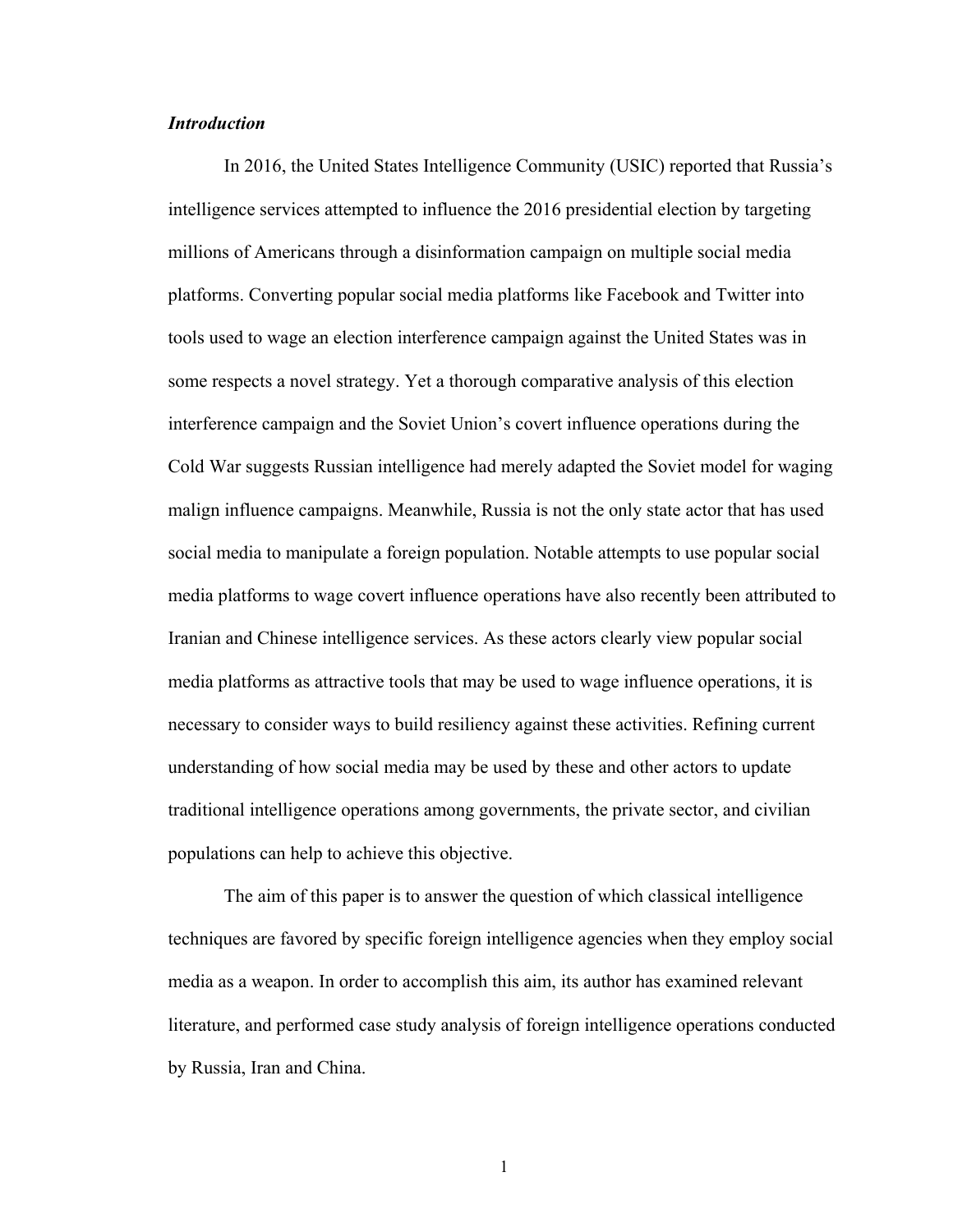A section focused on Russia's efforts to interfere in the 2016 United States presidential election considers how Russian intelligence services employed well-known intelligence techniques that were once utilized by the Soviet Union. A section focused on Iranian regime's activities in the cyber domain examines the Islamic Republic's steadily expanding online covert influence campaigns, which indicate Iranian intelligence services favor the use of digital honey traps. A section focused on China's online intelligence operations examines how Chinese spies have developed expertise with generating personal introductions online that have resulted in successful agent recruitments.

Meanwhile, this paper exposes how foreign intelligence agencies are taking advantage of sociological changes caused by the digital environment, and social media in particular, to expand their capabilities to wage large-scale influence operations, as well as to recruit new assets.

 Since its onset in the 1990s, social media has quickly become inextricable from contemporary interpersonal interaction. Although numerous researchers have explored social media's general effects on interpersonal communication, few researchers have addressed questions about how social media has affected the field of intelligence collection.

#### *Significance of the Topic*

Foreign intelligence agencies and foreign intelligence entities (or FIEs, which also includes international terrorist groups) have employed social media and other digital tools to gain access to businesses, governments, and individuals. As Russia's infamous influence campaign of 2016 illustrated, social media allows FIEs to directly access a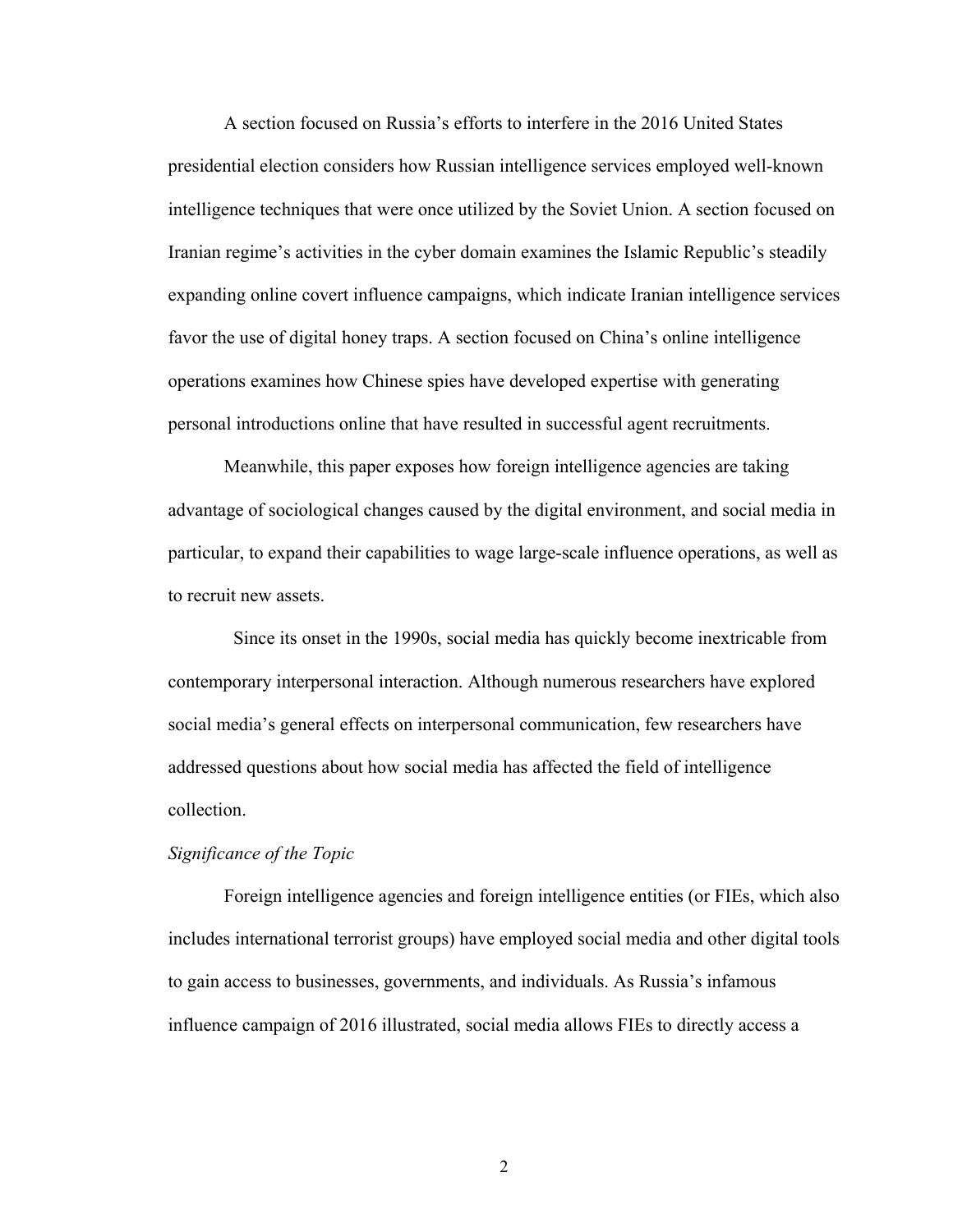larger segment of the general population in the United States than FIEs were capable interacting with during the Twentieth Century.

In its *2019 National Intelligence Strategy* (NIS), the Office of the Director of National Intelligence (ODNI) observed:

Rapid technological advances are allowing a broad range of FIEs to field increasingly sophisticated capabilities and aggressively target the government, private sector partners, and academia. FIEs are proactive and use creative approaches—including the use of cyber tools, malicious insiders, espionage, and supply chain exploitation—to advance their interests and gain advantage over the United States. These activities intensify traditional FIE threats...<sup>[1](#page-7-0)</sup>

Private firms within the information technology security sector seem to agree with ODNI's assessment regarding foreign intelligence agencies' weaponization of social media and increasing reliance on cyber tools. Cyber security firm FireEye assessed that, "Nations across the globe are putting a premium on improving their cyber capabilities," which often includes tapping into the social networks of cyber criminals and the utilization of commercially available cyber tools.<sup>[2](#page-7-1)</sup> In reference to Iran's growing cyber program, cyber security firm F-Secure has urged media organizations and platforms to

<span id="page-7-0"></span><sup>1</sup> Office of the Director of National Intelligence, *2019 National Intelligence Strategy of the United States,* Washington, D.C.: GPO, 2019,

https://www.dni.gov/files/ODNI/documents/National\_Intelligence\_Strategy\_2019.pdf.

<span id="page-7-1"></span><sup>2</sup> Sarah Geary, "Rise of the Rest: APT Groups No Longer from Just China and Russia," *FireEye* (blog)*,*  April 26, 2018,

https://www.fireeye.com/blog/executive-perspective/2018/04/rise-of-the-rest-apt-groups-no-longer-fromjust-china-and-russia.html.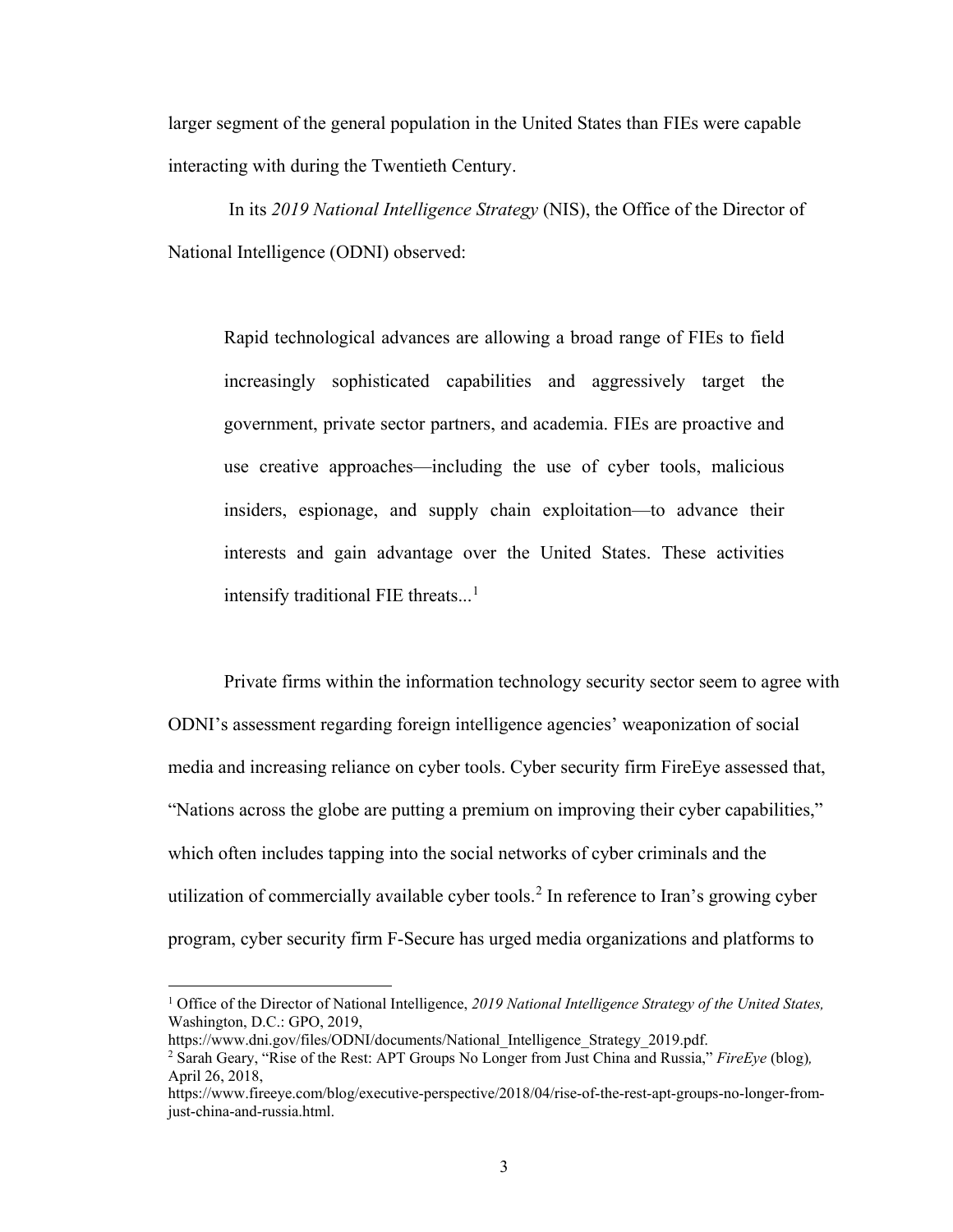"consider the specific risks posed by state actors involved in cyber-attack and abuse of native product functionality."<sup>[3](#page-8-0)</sup> FireEye recently assessed that Iran created a network of fake social media personas which "impersonated Republican political candidates that ran for House of Representatives seats in the 2018 U.S. congressional midterms."<sup>[4](#page-8-1)</sup> In March of 2019, cyber threat intelligence firm RecordedFuture released a report which analyzed data from various Western social media platforms from October 2018 through February 2019 to assess ways in which China exploits social media to influence the American public.[5](#page-8-2) The firm's researchers concluded that China's covert influence techniques differ greatly from those of Russia. Namely, while Russian covert influence agents aggressively attack and detract from adversaries via social media, Chinese covert influence personas "overwhelmingly present a positive, benign, and cooperative image of China" and opt for more of a softer and diplomatic approach in order to achieve China's specific foreign policy goals.<sup>[6](#page-8-3)</sup>

Within the public sector, various government agencies are reaching out to private sector entities in order to develop a collective strategic understanding of the adversary behind these threats. In 2017, the FBI created an Office of Private Sector (OPS) which seeks to proactively reach out to owners of America's privately held infrastructure and

<span id="page-8-0"></span><sup>3</sup> Ed Parsons and George Michael, "Understanding the Cyber Threat from Iran," *F-Secure,* (accessed November 24, 2019), https://www.f-secure.com/en/consulting/our-thinking/understanding-the-cyber-threatfrom-iran.<br><sup>4</sup> Alice Revelli and Lee Foster, "Network of Social Media Accounts Impersonates U.S. Political

<span id="page-8-1"></span>Candidates, Leverages U.S. and Israeli Media in Support of Iranian Interests," *FireEye* (blog)*,* May 28, 2019, https://www.fireeye.com/blog/threat-research/2019/05/social-media-network-impersonates-uspolitical-candidates-supports-iranian-interests.html.

<span id="page-8-3"></span><span id="page-8-2"></span><sup>&</sup>lt;sup>5</sup> Insikt Group, "Beyond Hybrid War: How China Exploits Social Media to Sway American Opinion," *RecordedFuture,* March 6, 2019, https://www.recordedfuture.com/china-social-media-operations/.  $6$  Ibid.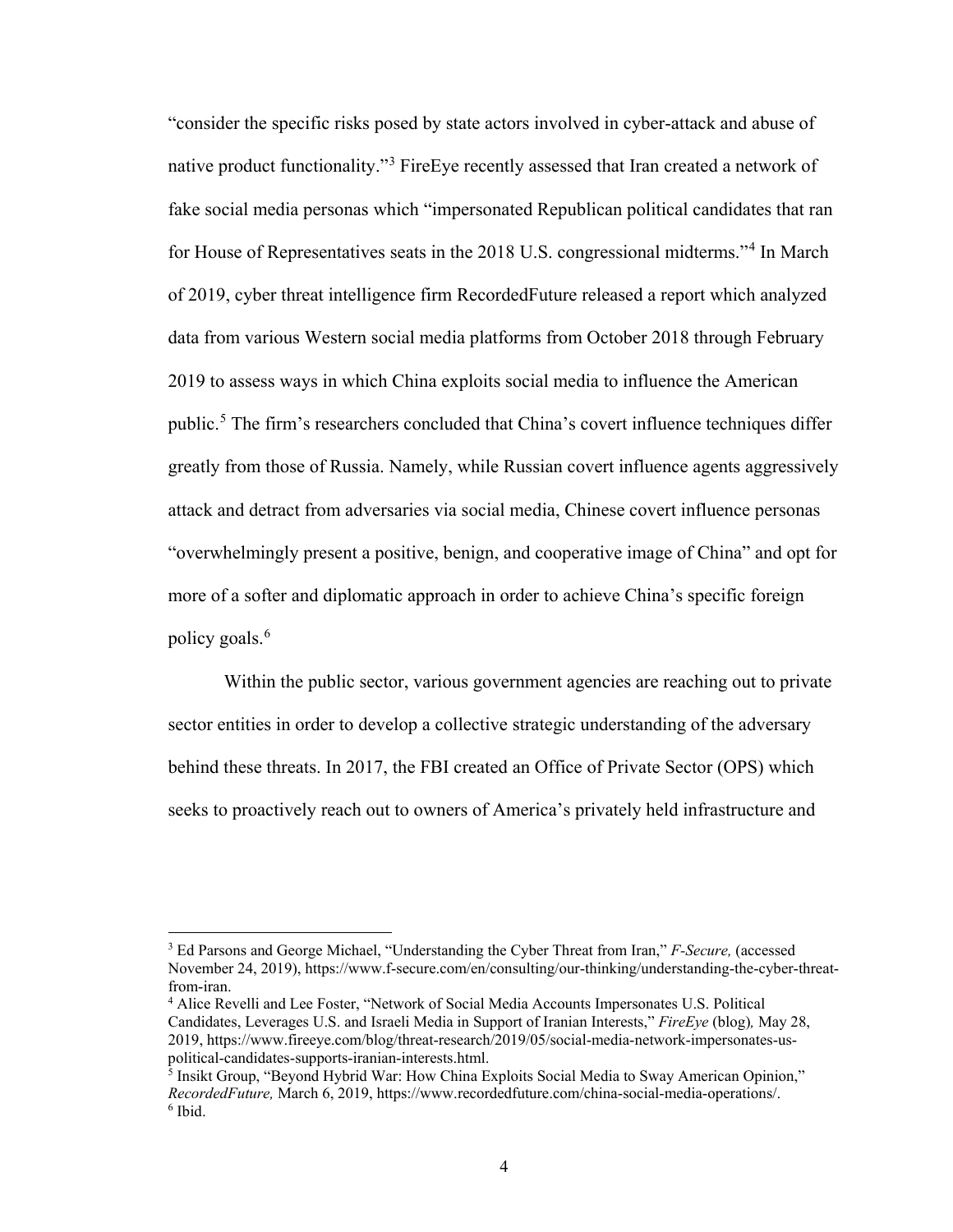address the threats which stem from this privately held infrastructure.<sup>[7](#page-9-0)</sup> At the 2019 RSA Conference, FBI Director Christopher Wray highlighted how public and private sector engagement of cyber threats can be mutually beneficial, citing the FBI's efforts to reach out to social media providers leading up to the 201[8](#page-9-1) midterm elections.<sup>8</sup> Cyber Command has also extended public invitations to engage on countering the cyber threat to American citizens and infrastructure.<sup>[9](#page-9-2)</sup> In December 2017, Jeanette Manfra, assistant secretary for the Office of Cybersecurity and Communications at the Department of Homeland Security (DHS) announced that DHS was seeking to "to move beyond only offering voluntary assistance" to the American private sector by increasing the use of proactive memoranda of agreement in advance of cyber-related threats to public security.<sup>[10](#page-9-3)</sup> The Cyber security firm FireEye believes that regardless of the malicious cyber activity, "Understanding the adversary is the key to protecting against attacks because, while you can't foresee all attacks, you can at least use intelligence from the past to inform possible future assaults and help mitigate consequences. Consuming adversary intelligence is important to enterprises because in order to protect yourself, you need to know both who will come after you and how they will come after you."<sup>[11](#page-9-4)</sup>

As noted in ODNI's NIS, the top mission priority for the US Intelligence Community is to collect "strategic intelligence" or in other words, to collect intelligence

 $\overline{a}$ 

<span id="page-9-2"></span><span id="page-9-1"></span>https://www.fbi.gov/news/stories/office-of-private-sector. 8 "Wray Stresses Private Sector-FBI Collaboration Against Cyberthreats," *Meritalk*, March 6, 2019, https://www.meritalk.com/articles/wray-stresses-private-sector-fbi-collaboration-against-cyberthreats/. 9 Justin Lynch, "Cyber Command wants to partner with private sector to stop hacks," *Fifth Domain,* July 21, 2018, https://www.fifthdomain.com/dod/cybercom/2018/07/31/cyber-command-wants-to-partner-withprivate-sector-to-stop-hacks/.

<span id="page-9-3"></span><sup>10</sup> Derek B. Johnson, "DHS plans to step up cyber agreements with private companies," *Federal Computer Week*, December 21, 2017, https://fcw.com/articles/2017/12/21/section9-dhs-cyber-johnson.aspx.

<span id="page-9-0"></span><sup>&</sup>lt;sup>7</sup> "Enhancing Engagement Efforts to Stay Ahead of the Threat," FBI, February 2, 2017,

<span id="page-9-4"></span><sup>&</sup>lt;sup>11</sup> Adam Meyers, "Meet the Advanced Persistent Threats: List of Cyber Threat Actors," *FireEye*, February 24, 2019, https://www.crowdstrike.com/blog/meet-the-adversaries/.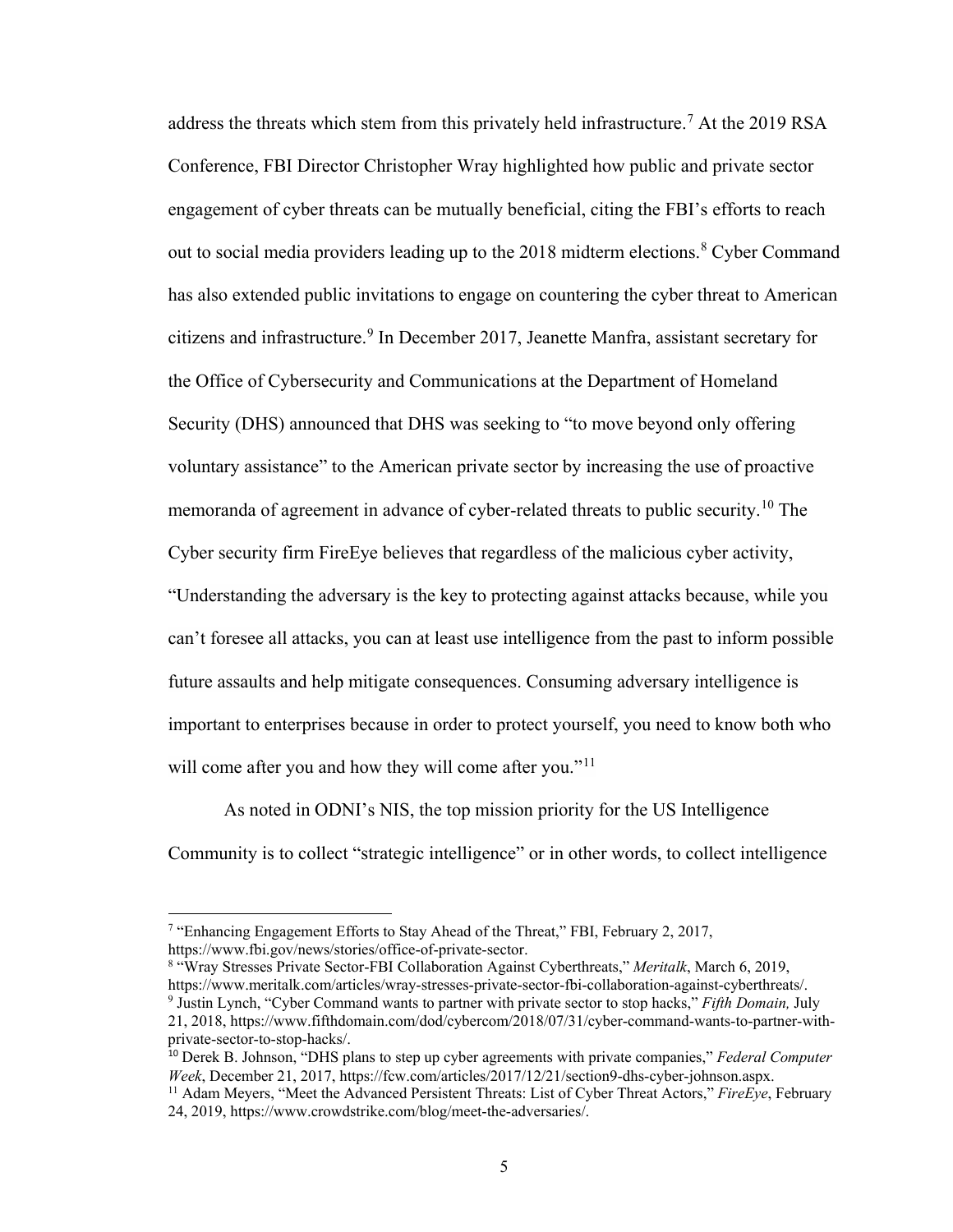which "addresses issues of enduring national security interest."<sup>[12](#page-10-0)</sup> As the above examples illustrate, foreign intelligence agencies' weaponization of social media and other digital tools remains an enduring national security interest. Therefore, it is critical for academic researchers to explore the classical strategies that inform new iterations of intelligence operations taking place in social media.

If the classically influenced strategies behind social media intelligence operations escape critical examination, then there will likely be no changes to the inherent security structures within social media. It is promising that the US government is trying to be proactive in its outreach to private companies, but part of this should include an intelligence primer regarding the innerworkings and cultural heritage of the adversary. Without historical insight into how foreign intelligence agencies target citizens, public discussion will likely remain focused on the technical aspects of social media platforms themselves and not on the underlying motivations and tactics that have brought today's foreign intelligence agencies to target digital citizens within the social media sphere.

 The topic of foreign intelligence operations in social media offers researchers the opportunity to bring the historic activities of intelligence professionals into the broader public discussion. To date, much of the available information surrounding intelligence operations in social media has solely focused on their immediate effects as well as the emotional responses to them, rather than focusing on the histories and processes behind them. In order to produce more fruitful discussion around this topic, this paper will examine cases from past and recent foreign intelligence operations that will illuminate today's expanded intelligence environment.

<span id="page-10-0"></span><sup>12</sup> Office of the Director of National Intelligence, *2019 National Intelligence Strategy of the United States.*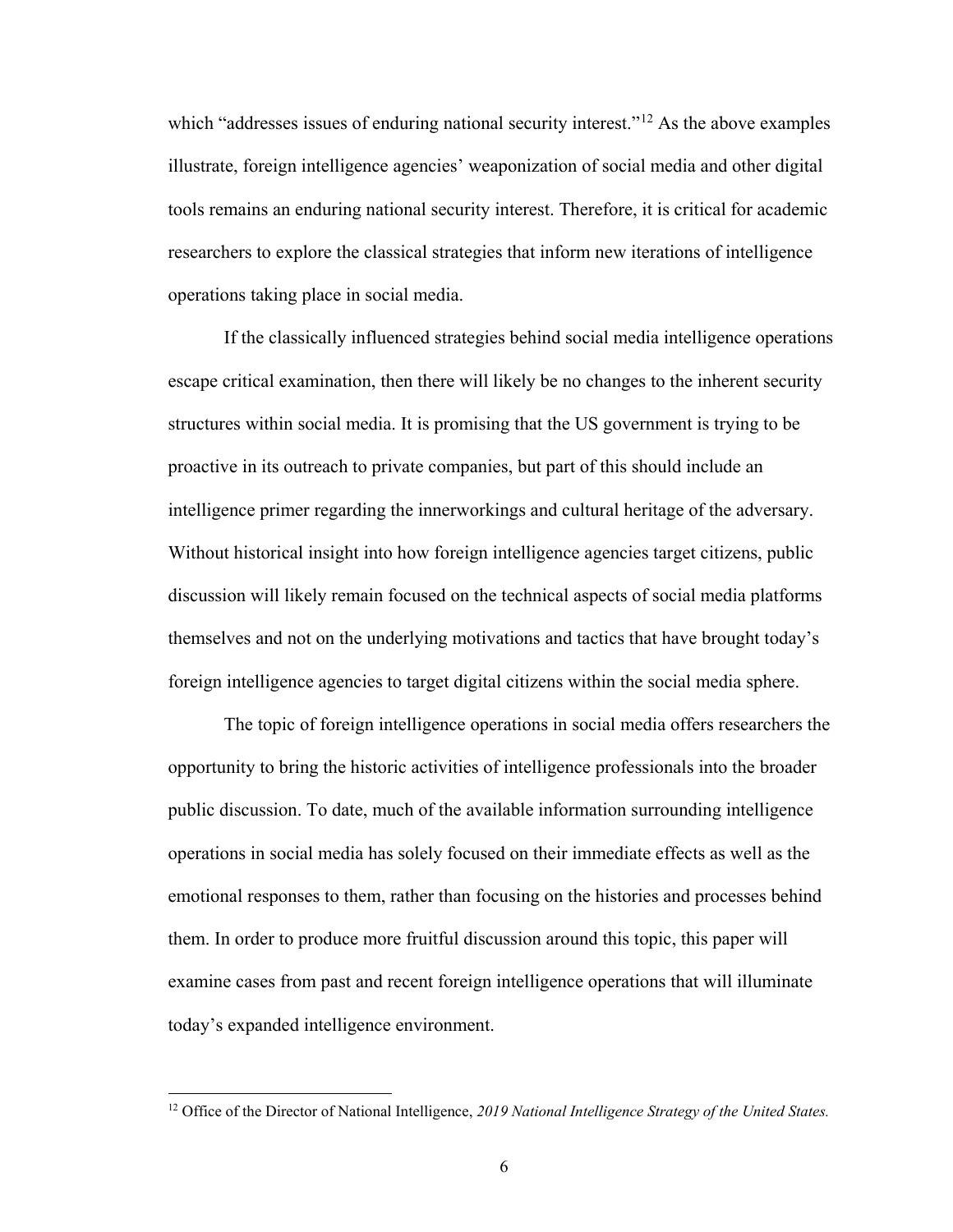#### *Main Theme and Chapter Themes*

The goal of this paper is to answer the question of how modern foreign intelligence agencies apply classical intelligence techniques to the modern sphere of social media. In order to answer this question, this paper will employ the method of case study and give the reader visibility into the historical influences on the strategies that are currently being used to influence American values, perceptions, and beliefs. Because intelligence operations often result in compelling narratives and are ultimately a series of interlinking processes, the case study method was chosen to examine this topic.

To thematically divide the content of the following three chapters, each chapter will be devoted to one of America's most notable intelligence adversaries. Specifically, this paper will examine the ways in which three of America's foreign intelligence agencies (Russia, Iran and China) use social media to incorporate and enhance traditional foreign intelligence techniques in their modern operations. In terms of choosing which nations to study, these nations were chosen based on their high amount of publicly available information, the adversarial nation's relevance to US foreign policy, and the nation's consistent ranking as a US intelligence priority. Though many nations collect intelligence on the United States, the adversarial nations of Russia, Iran and China possess not only the intent, but also the proven capability to carry out sophisticated foreign intelligence campaigns through social media. For these reasons, Russia, Iran, and China were chosen as the nations for analysis within the following chapters.

This paper is organized into this introductory chapter, three chapters of analysis, and a concluding chapter. Each of the following analytical chapters will center its case study narratives around a single country and then highlight a specific intelligence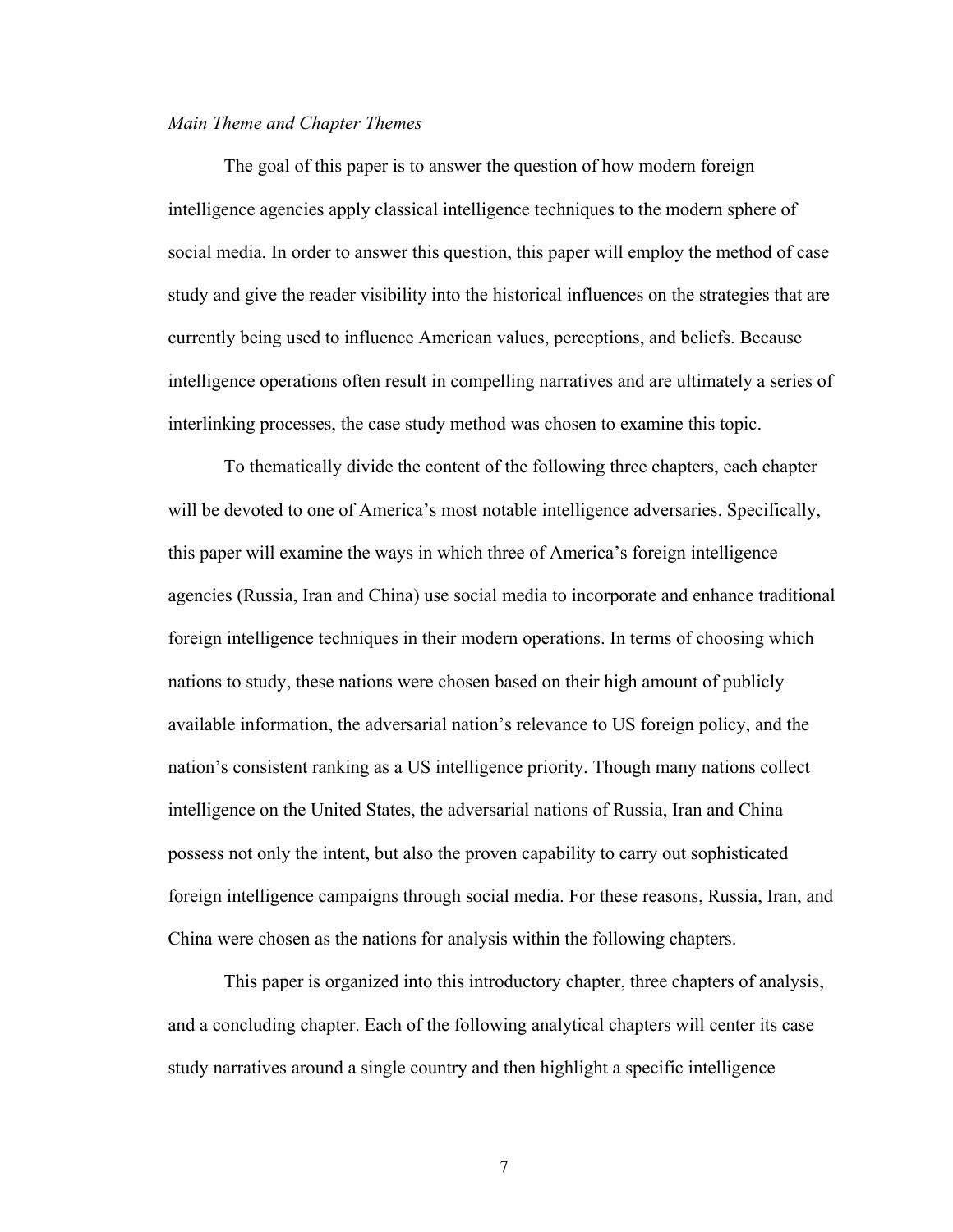technique which has been observed in modern social media operations carried out by the specific country. The ensuing chapters will perform this analysis by comparing two cases of intelligence operations for each country: one operation conducted during a pre- or nascent social media era, and one operation conducted in a post-social media environment. By performing this case study analysis, this paper will help researchers and members of the public better understand the current intelligence operational environment and provide a starting point for future intelligence research.

The first chapter will explore the Russian technique of covert influence in the various forms it has taken when employed to target American voters during federal political elections. After reviewing relevant literature and providing historical background regarding Russia's covert influence machinery, this chapter will compare two case studies of Russian electoral interference. The first case will examine Russia's covert influence efforts directed against the 1984 US presidential election, and the second case will examine Russia's covert influence efforts directed against the 2016 US presidential election. Comparative analysis of these cases will examine the common intelligence techniques utilized in these influence campaigns, with particular focus on how social media enabled Russian intelligence services to apply certain techniques to target specific segments of the American civilian populace in 2016. Suggestions for future research will conclude the study of Russia's use of social media to pursue its foreign intelligence goals.

The second chapter will explore Iran's use of the honey trap technique. After providing information to familiarize the reader with the honey trap technique and the modern world of Iranian cyber operations, this chapter will compare two case studies: the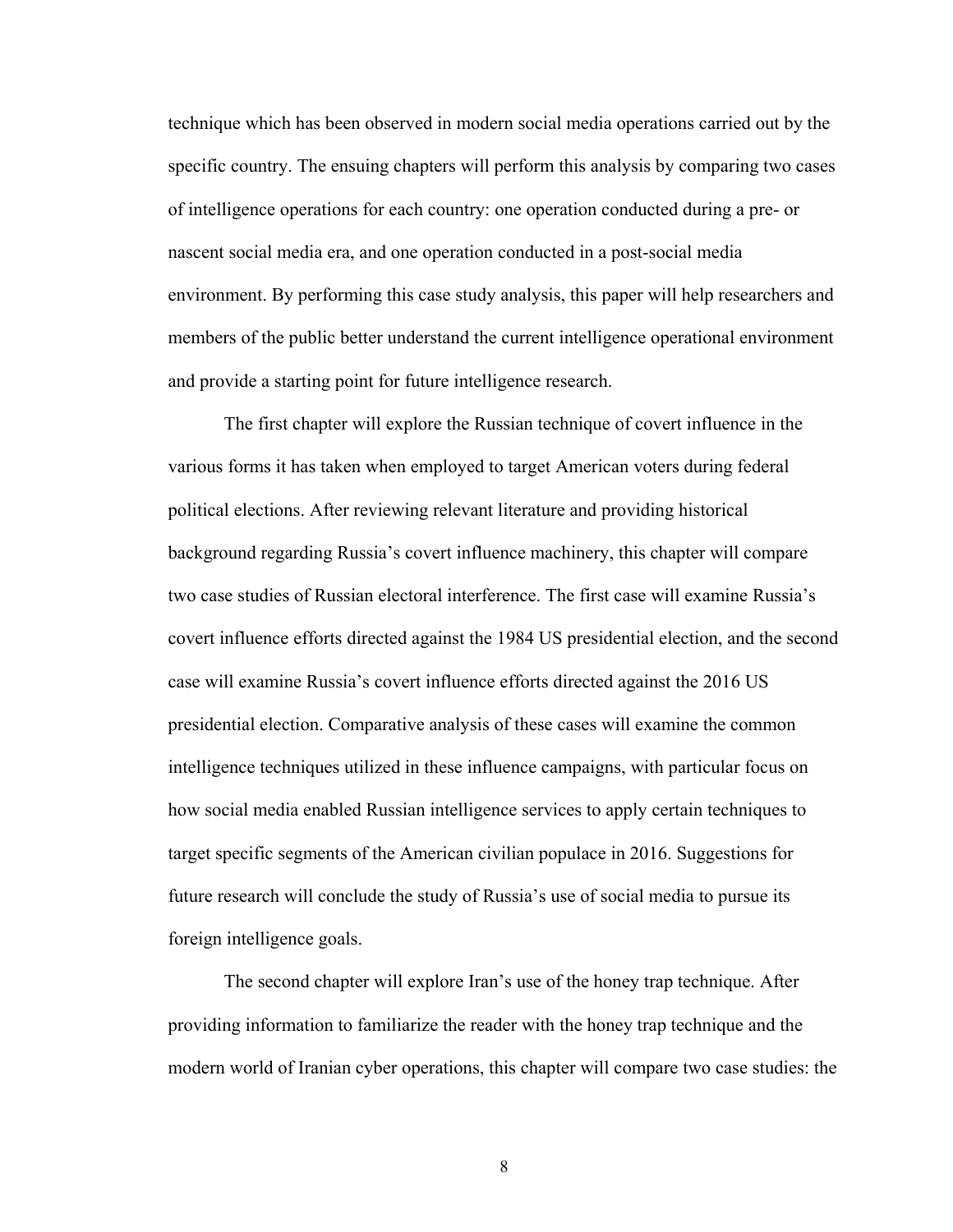Iranian regime's use of a real-life honey trap to lure prospective intelligence assets, in the form of defector Monica Witt, and Iranian intelligence's use of a digital honey trap, in the form of the digital persona Mia Ash. Comparative analysis considers the declining risks to intelligence officials themselves when employing digital honey traps versus employing human honey traps in more traditional HUMINT operations, thus the attractiveness of social media platforms that afford users anonymity for foreign intelligence services. This chapter will conclude with recommendations for future research into Iran's weaponization of social media.

The third chapter will explore what is arguably one of the most damaging intelligence activities conducted by Chinese intelligence: agent recruitment. First, this chapter will define relevant intelligence terms and provide historical insight into prototypical Chinese recruitment techniques. Next, this chapter will examine two agent recruitment operations conducted by Chinese intelligence services in before and after the rise of social media. The case of Chinese American Peter "Wen-Ho" Lee will serve as the first case study, and the case of former CIA case officer Kevin Mallory will serve as the second. Comparative analysis of these cases will show that social media significantly enhanced the recruitment process when Kevin Mallory was recruited through the professional networking site LinkedIn by enabling remote access to the target in a manner that was difficult for counterintelligence professionals immediately to detect. The case analysis will be followed by recommendations for future research of Chinese intelligence operations in social media.

The following three analytical chapters will address ways in which one of America's intelligence adversaries has enhanced a classical intelligence technique using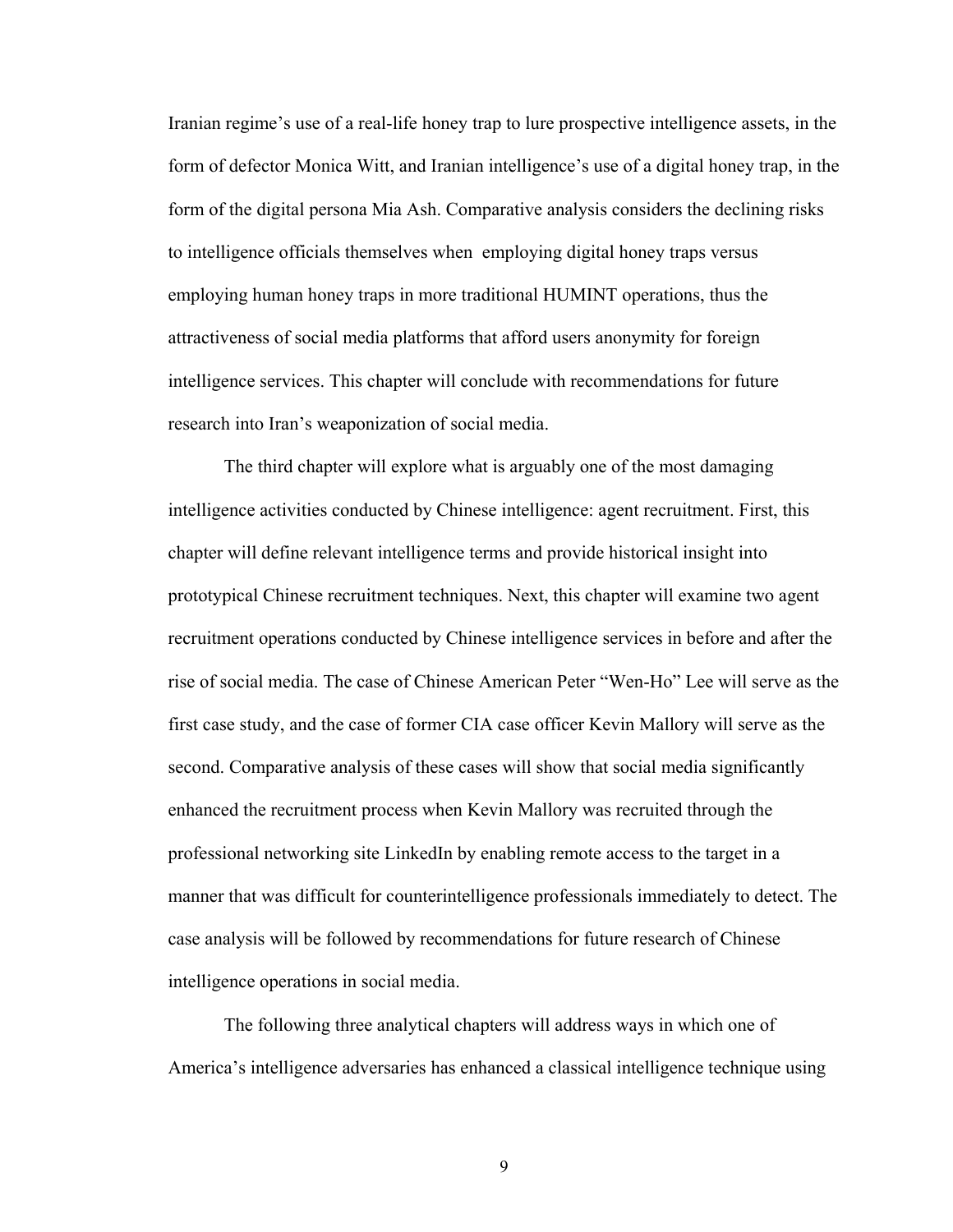social media. Although this is a broad and complex issue, the case studies throughout the next three chapters have been chosen in order to properly highlight the most pertinent intelligence techniques that are characteristic of their respective nations.

# *Situation of the Paper Among Existing Intelligence Research*

 Intelligence and national security studies research is a field that has become international in scope and increasingly diverse in its scholarly approaches. Due to the covert nature of many intelligence activities, there are many barriers to conducting studies of intelligence operations for security studies scholars performing unclassified research.

While many barriers exist when it comes to publicly accessing classified intelligence, one subset of intelligence which should be mentioned when addressing intelligence operations in social media is the concept of open source intelligence (OSINT). When used by the Intelligence Community, OSINT is the collection of publicly available information which is synthesized and analyzed to contribute to finished intelligence products. OSINT has been a recognized subset of intelligence for some time, but in recent years, it has undergone several changes, mostly pertaining to the expansion of publicly available data and the ensuing need for a more concise definition of this intelligence practice.<sup>[13](#page-14-0)</sup> As publicly available data sources have expanded, some researchers have argued that the methodologies behind OSINT collection require more concise refinement as well.<sup>[14](#page-14-1)</sup> The collection of publicly available information from social media falls under the broad definition of OSINT. Much can be said about the intricacies

<span id="page-14-1"></span><span id="page-14-0"></span><sup>13</sup> Heather J. Williams and Ilana Blum, *Defining Second Generation Open Source Intelligence (OSINT) for the Defense Enterprise*, Santa Monica, CA: RAND Corporation, 2018, Accessed November 24, 2019, https://www.rand.org/pubs/research\_reports/RR1964.html. 14 Ibid.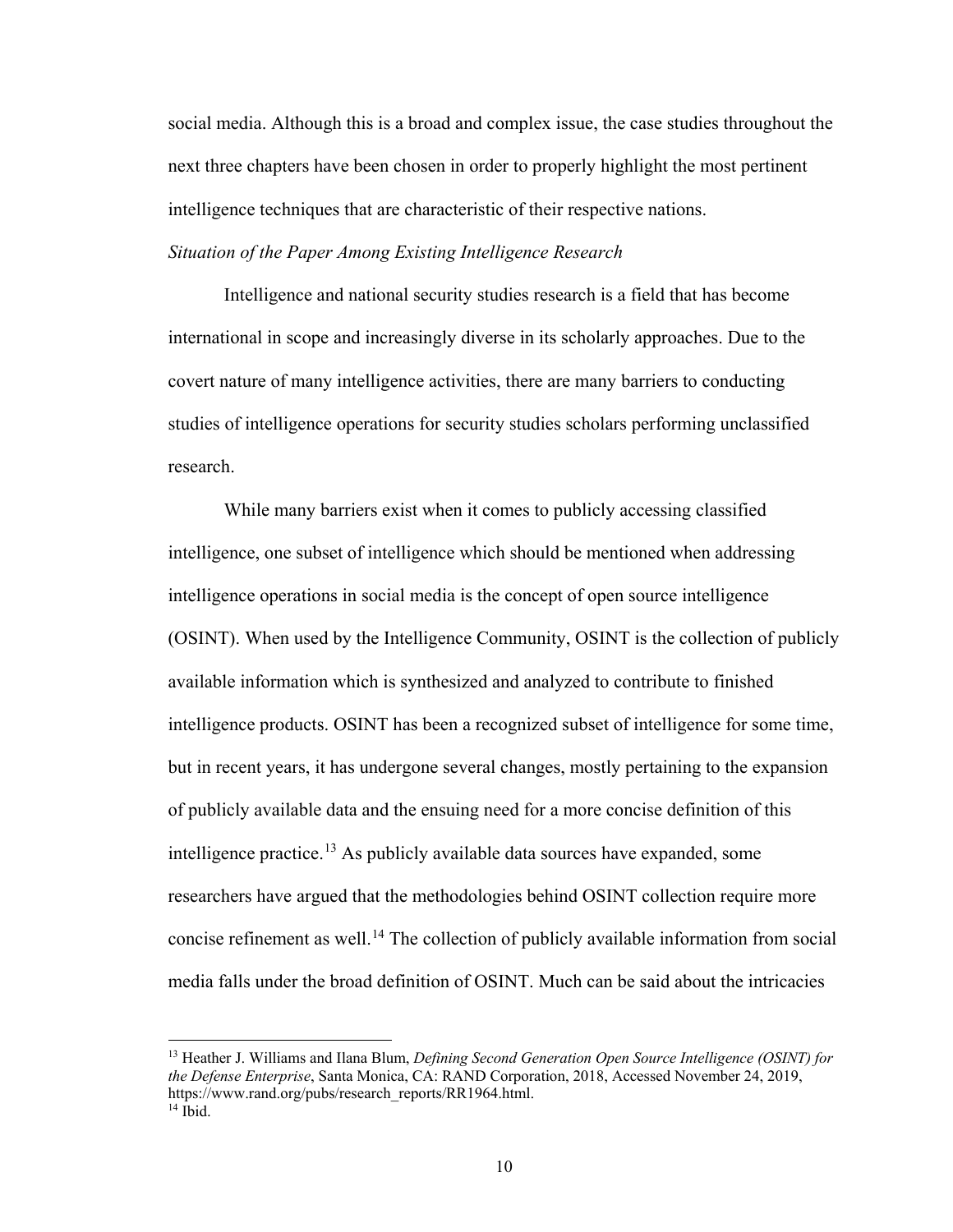of open source research and how it has changed intelligence collection practices. However, for the purposes of this paper, the following chapters of analysis will primarily analyze specific traits and characteristics of social media as a single OSINT collection vector.

Outside of OSINT, much of intelligence itself remains compartmented and distanced from academic and private sector researchers. In order to study this topic, the majority of intelligence researchers employ a historical or cultural approach. Researchers like Michael Warner,<sup>15</sup> Mark Phythian<sup>[16](#page-15-1)</sup> and Christopher Andrew<sup>[17](#page-15-2)</sup> have produced extensive overviews of entire intelligence services using these approaches. Some intelligence agencies, like Britain's MI-5, have granted seemingly unfettered access to their archives.<sup>[18](#page-15-3)</sup> In other cases, archival research takes the form of an ethnographic postmortem of fallen intelligence regimes. Katherine Verdery's ethnographic research into Romania's former Securitate took advantage of the fall of Romania's Soviet-run security state and uncovered not merely the intelligence the Securitate had collected on her, but also files which revealed the inner-workings and social relations of Romania's intelligence service.<sup>19</sup>

Outside of legitimate access to intelligence archives, there are also instances where illegitimate access has increased the public's cultural knowledge and awareness of how intelligence agencies operate. Although defectors vary in their degrees of access and

<span id="page-15-0"></span><sup>15</sup> Michael Warner, *The Rise and Fall of Intelligence: An International Security History* (Washington, DC: Georgetown University Press, 2014).

<span id="page-15-2"></span><span id="page-15-1"></span><sup>16</sup> Mark Phythian, *Understanding the Intelligence Cycle* (Milton Park, Abingdon, Oxon: Routledge, 2013). <sup>17</sup> Christopher M. Andrew, *The Secret World: A History of Intelligence* (New Haven: Yale University Press, 2018).

<span id="page-15-4"></span><span id="page-15-3"></span><sup>&</sup>lt;sup>18</sup> Harold Leigh, "The Defence of the Realm: The Authorized History of MI5 by Christopher Andrew,"<br>*Guardian*, October 9, 2009, https://www.theguardian.com/books/2009/oct/10/defence-of-the-realm-mi5. <sup>19</sup> Katherine Verdery, *Secrets and Truths: Ethnography In the Archive of Romania's Secret Police*, (Budapest: Central European University Press, 2014).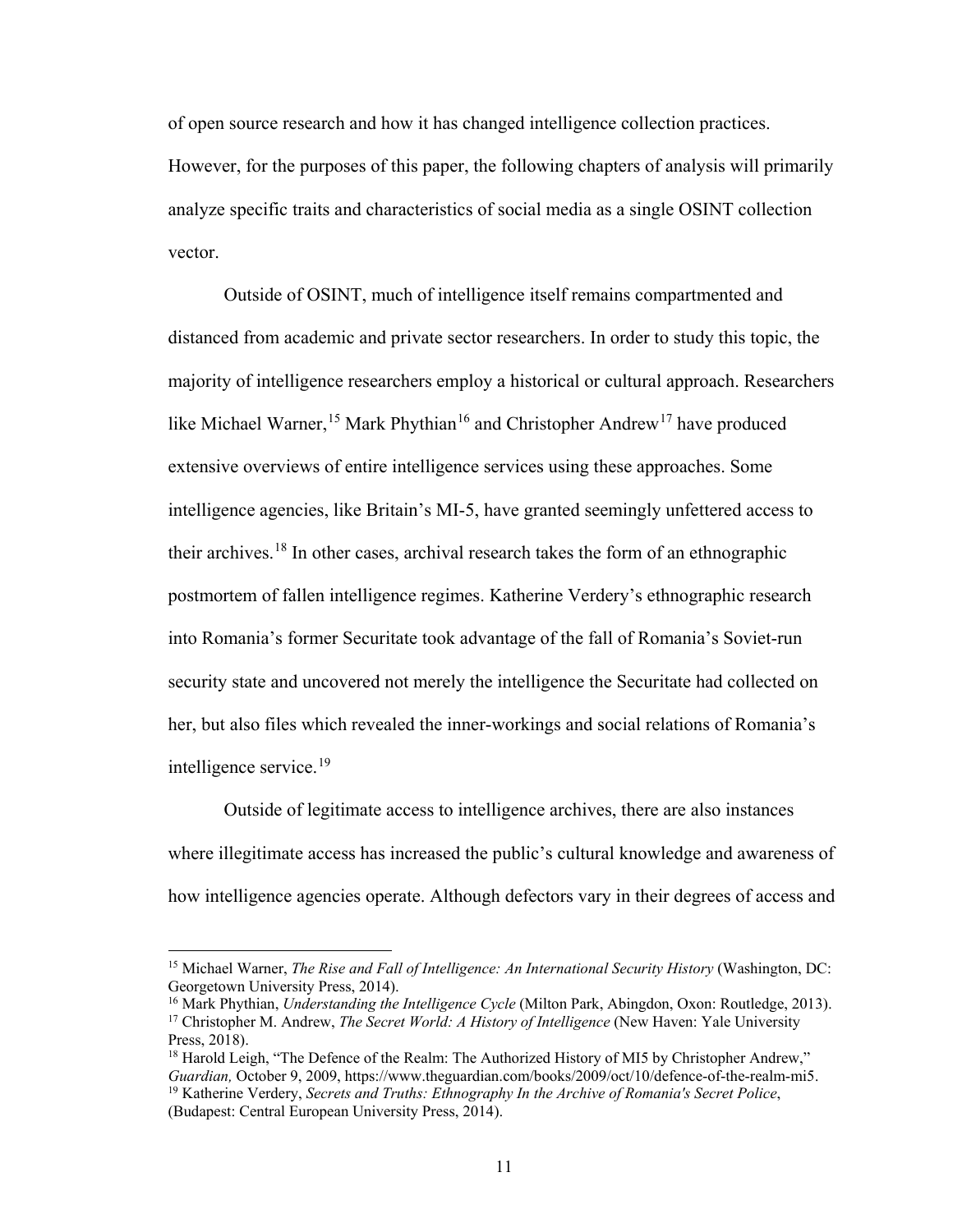reliability, it cannot be denied that intelligence researchers greatly benefit from the firsthand accounts of foreign defectors. Figures such as Vasili Mitrokhin, Litvinenko and Sergei Tretyakov, have all published valuable archives of classified information which have benefited researchers as well as the United States as a whole, sometimes leading to the discovery of vast spy networks as was the case with Tretyakov's assistance in the expulsion of Russia's illegals.<sup>[20](#page-16-0)</sup>

In addition to using historical and cultural approaches, some researchers approach the study of intelligence from a cross-disciplinary perspective. One cross-disciplinary approach to intelligence which some researchers have used is the examination of the psychology of spying and how this psychology has altered from a pre- to post-social media world.<sup>[21](#page-16-1)</sup> Other researchers have used a cyber research approach to examine the broad ways in which technology plays a role in America's foreign intelligence collection.[22](#page-16-2) 

Additionally, some technology researchers are starting to focus their efforts on social media in particular and the legalities of its role as a platform for US foreign intelligence collection.<sup>23</sup> Notably, the vast majority of intelligence research which addresses social media's role has a very American-centric focus. This may be due to the fact that America's intelligence agencies are more widely known than others and also relatively transparent in terms of government oversight. The study of ethics in

<span id="page-16-0"></span> $20$  Fred Weir, "Kremlin official issues death threat in Russian spy scandal. Is the KGB coming back?" *CSMonitor*, November 12, 2010, https://www.csmonitor.com/World/Europe/2010/1112/Kremlin-officialissues-death-threat-in-Russian-spy-scandal.-Is-the-KGB-coming-back.

<span id="page-16-1"></span><sup>&</sup>lt;sup>21</sup> Danielle A. Hayes, "The Trusted Insider: Motives, Behaviors, Fictions, and Digital Age Norms," *American Intelligence Journal* 35, no. 2 (July 2018): 17–25.

<span id="page-16-2"></span><sup>22</sup> Candace N. Stevens, "Technology in Foreign Intelligence Gathering," *American Intelligence Journal* 34, no. 1 (January 2017): 123–30.

<span id="page-16-3"></span><sup>&</sup>lt;sup>23</sup> Steven C. Henricks, "Social Media, Publicly Available Information, and the Intelligence Community," *American Intelligence Journal* 34, no. 1 (January 2017): 21–31.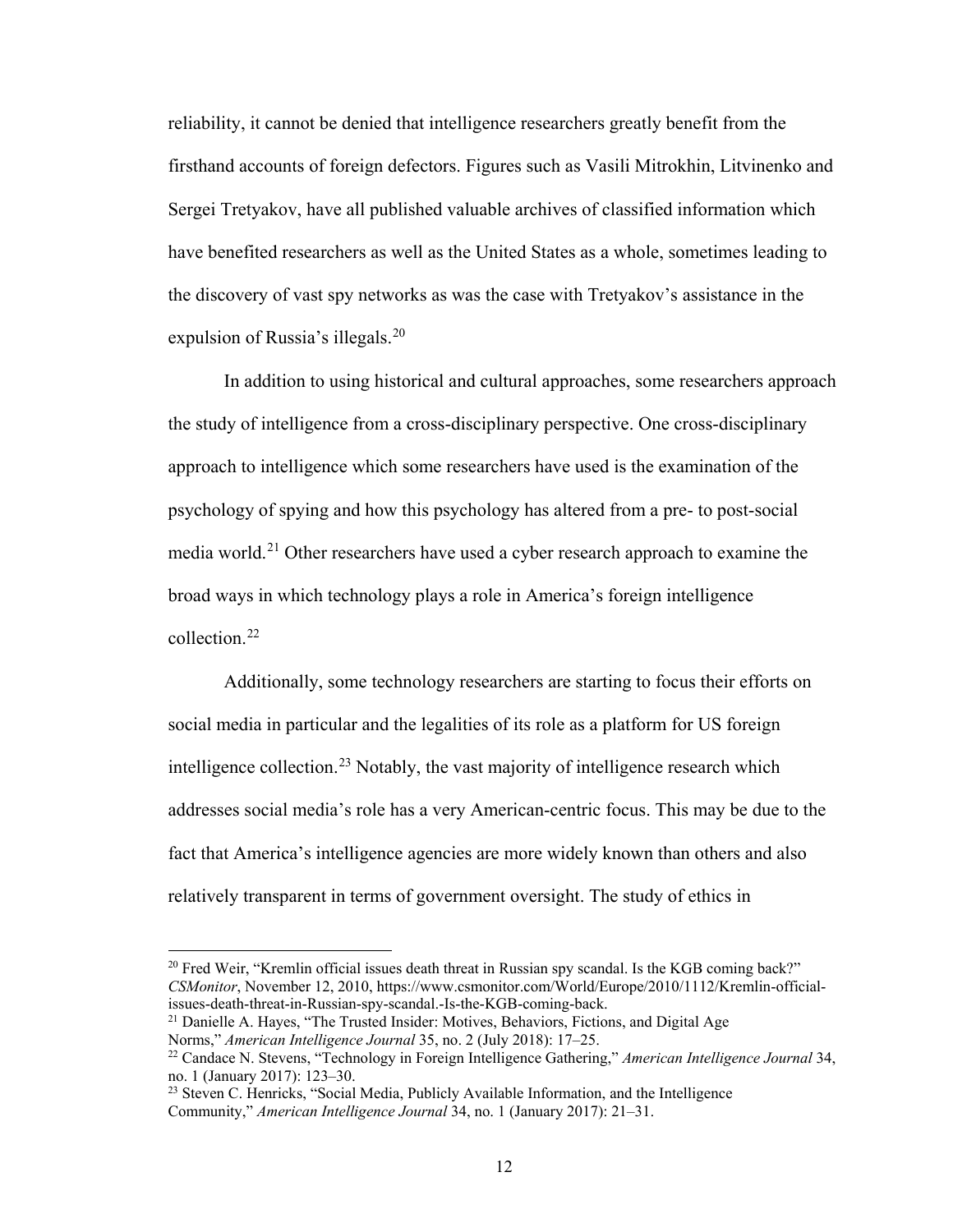intelligence and particularly, the ethics of social media intelligence collection and its possible regulation has also entered the discussion in American intelligence studies literature.<sup>24</sup> However, as other nations detect what they believe to be interference in their elections and other domestic affairs, international publications of intelligence research with a social media focus is growing within this field of study.<sup>[25](#page-17-1)</sup>

Regardless of which countries or agencies are studied, it is important that researchers continue to examine the central tenets of the intelligence profession through modern lenses. Namely, it is important for researchers to ask key questions regarding which quintessential aspects of this profession have changed and which practices have remained the same as intelligence operations have entered the digital sphere. Now that many spies have migrated their covert communications from secure landlines to encrypted messaging applications, it is important to examine which aspects of classical tradecraft inform today's intelligence practitioners. Although many Americans are now aware that Russia and other nations collect massive amounts of information using online sources and methods, precisely what foreign intelligence agencies do with this information and how they use classical human targeting techniques are topics which necessitate further discussion. From a cultural perspective, it is important that researchers consider which digital intelligence techniques are unique to the American experience, which techniques apply to other nations, and which techniques are universal.

 In late 2016, the United States Senate attempted to make sense of a slew of seemingly related and absolutely disconcerting events, which appeared to be linked to a

<span id="page-17-0"></span><sup>24</sup> Nicole A. Softness, "Social Media and Intelligence: The Precedent and Future for Regulations," *American Intelligence Journal* 34, no. 1 (January 2017): 32–37.

<span id="page-17-1"></span><sup>&</sup>lt;sup>25</sup> Carme Colomina, "La Desinformación de Nueva Generación: Cinco Escenarios Políticos y Geoestratégicos Ante El Fake," *Anuario Internacional CIDOB*, January 2019, 61.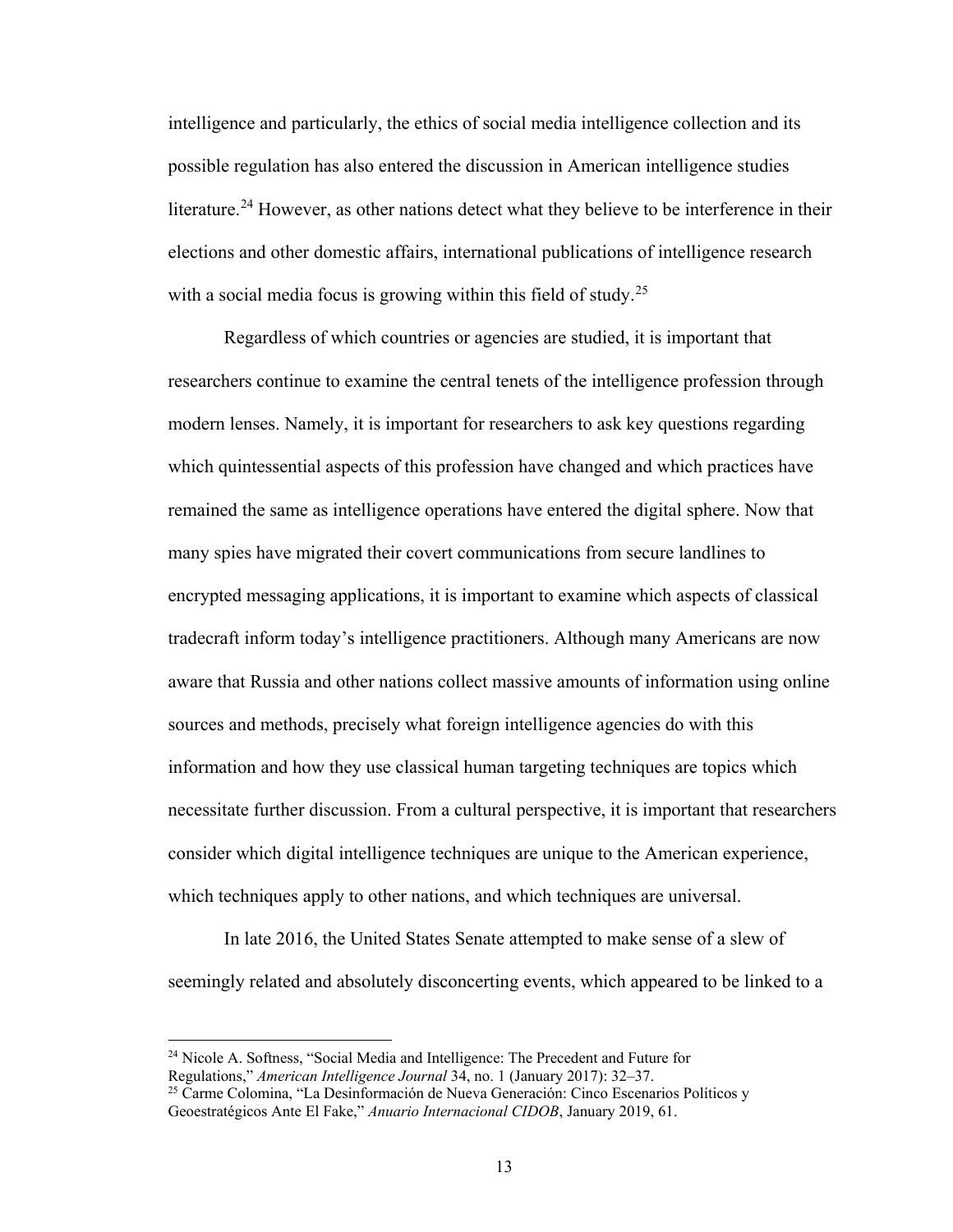coordinated digital intelligence operation which targeted the presidential election. In the search for answers on behalf of the American people, the Senate not only called upon America's top three intelligence services for help, they also called upon America's social media providers, whose CEOs were called to testify in congressional hearings.<sup>[26](#page-18-0)</sup> It is doubtful that Zuckerberg was aware of all of the ramifications that would result from the social network he created in his college dorm room in the early 2000s, but there is no doubt that in the aftermath of the 2016 presidential election, Zuckerberg and the rest of America confronted several harsh realities about social media. Most notably, Americans confronted the dual reality that while social media has the power to bring all of the world's citizens together, the 'real world' includes all of the world's terrorists, traitors and spies.

 Prior to the election of 2016, there was very little research which addressed social media's dual reality or even the possibility of adversarial intelligence services using social media as a weapon. Given the increasing number of covert operations that are conducted on social media and the relatively unproductive public discussion, it is clear that policymakers, citizens and academicians are still lacking clarity in certain areas, particularly in the technical aspects of these operations.<sup>[27](#page-18-1)</sup> Apart from the technical aspects, the history of foreign intelligence services and their previous campaigns against American interests is something that is often glossed over or addressed in a sentence or two. This issue was highlighted in the July 2018 congressional response to the 2017

<span id="page-18-0"></span><sup>&</sup>lt;sup>26</sup> Sheera Frenkel and Linda Oiu, "Fact Check: What Mark Zuckerberg Said About Facebook, Privacy, and Russia," *New York Times,* April 11, 2018, https://www.nytimes.com/2018/04/10/technology/ zuckerbergelections-russia-data-privacy.html.<br><sup>27</sup> "Exposing Russia's Effort to Sow Discord Online: The Internet Research Agency and Advertisements."

<span id="page-18-1"></span>U.S. House of Representatives Permanent Select Committee on Intelligence. U.S. Senate. Accessed November 30, 2019. https://intelligence.house.gov/social-media-content/.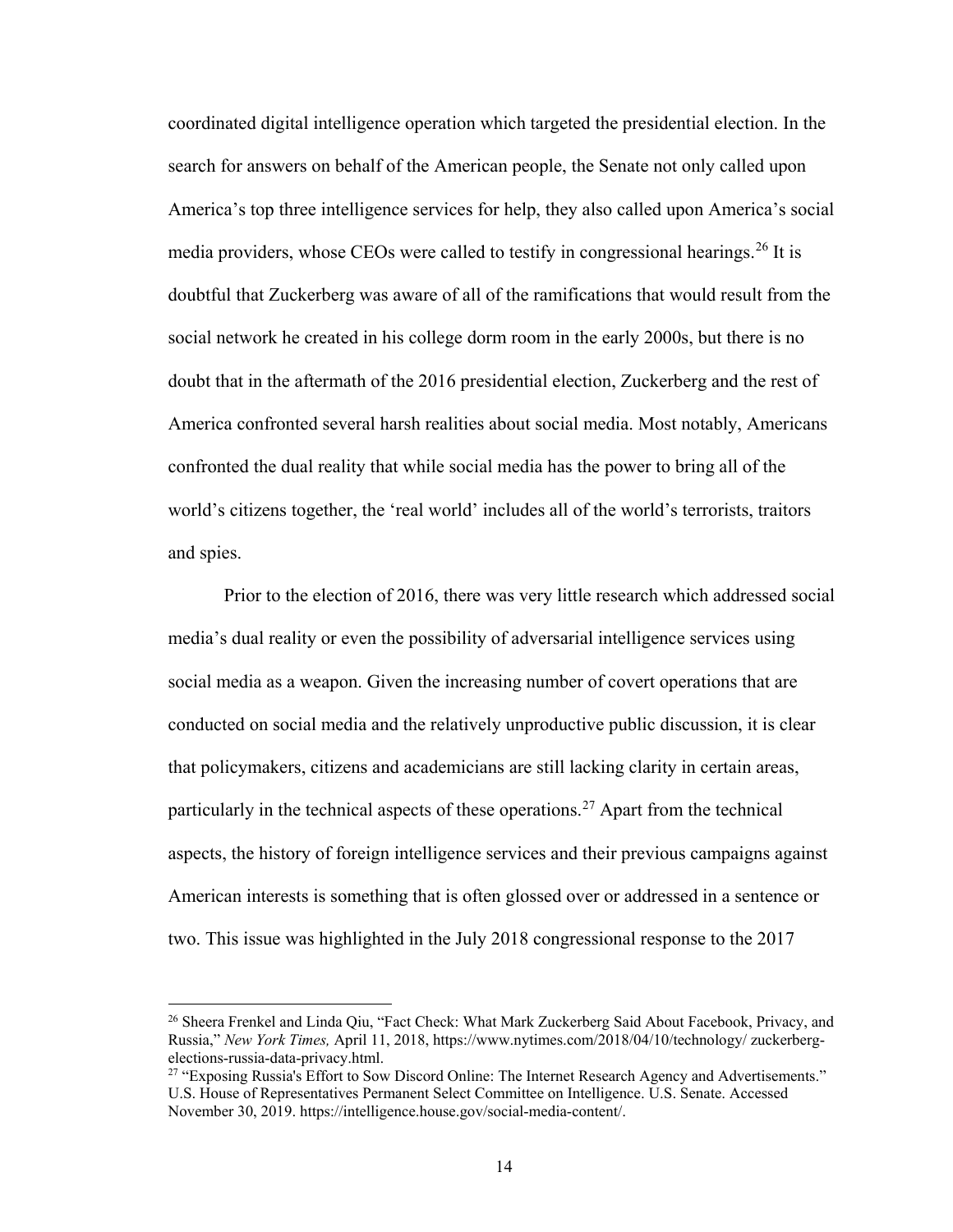Intelligence Community Assessment (ICA).<sup>28</sup> Although Congress seemed to value and appreciate the US Intelligence Community's joint efforts to produce valuable unclassified materials, Congress noted that the historical narratives, terminology and language which informed the intelligence operations of 2016 was noticeably absent from the 2017 ICA.<sup>[29](#page-19-1)</sup> Given the remaining interest in the historical context of intelligence operations, it is important that future research into intelligence operations in social media illuminates the longevity and continuity of intelligence through historical comparisons.

As the following chapters will show, there are numerous lessons from historical examples which can shed light on what is going on within social media's platforms. This paper will compare past and recent case studies which highlight how social media is used to update classical intelligence techniques that are favored by specific intelligence agencies. At the conclusion of the case studies, this paper will make recommendations for American intelligence researchers. These recommendations will combine this paper's research stemming from the history of intelligence with an updated analysis of the technological nuances of digital intelligence operations in the age of social media. Although not all of the public's questions will be answered in the following pages, this paper will demonstrate how intelligence operations were structured in the past, how intelligence operations have changed due to social media, and how, in many ways, intelligence operations have remained the same.

<span id="page-19-1"></span><span id="page-19-0"></span><sup>28</sup> U.S. Senate Select Committee on Intelligence, *Initial Findings on Intelligence Community Assessment: Assessing Russian Activities and Intentions in Recent U.S. Elections*, 115th Cong., 2d sess., 2018. <sup>29</sup> U.S. Senate Select Committee on Intelligence, *Initial Findings on Intelligence Community Assessment: Assessing Russian Activities and Intentions in Recent U.S. Elections.*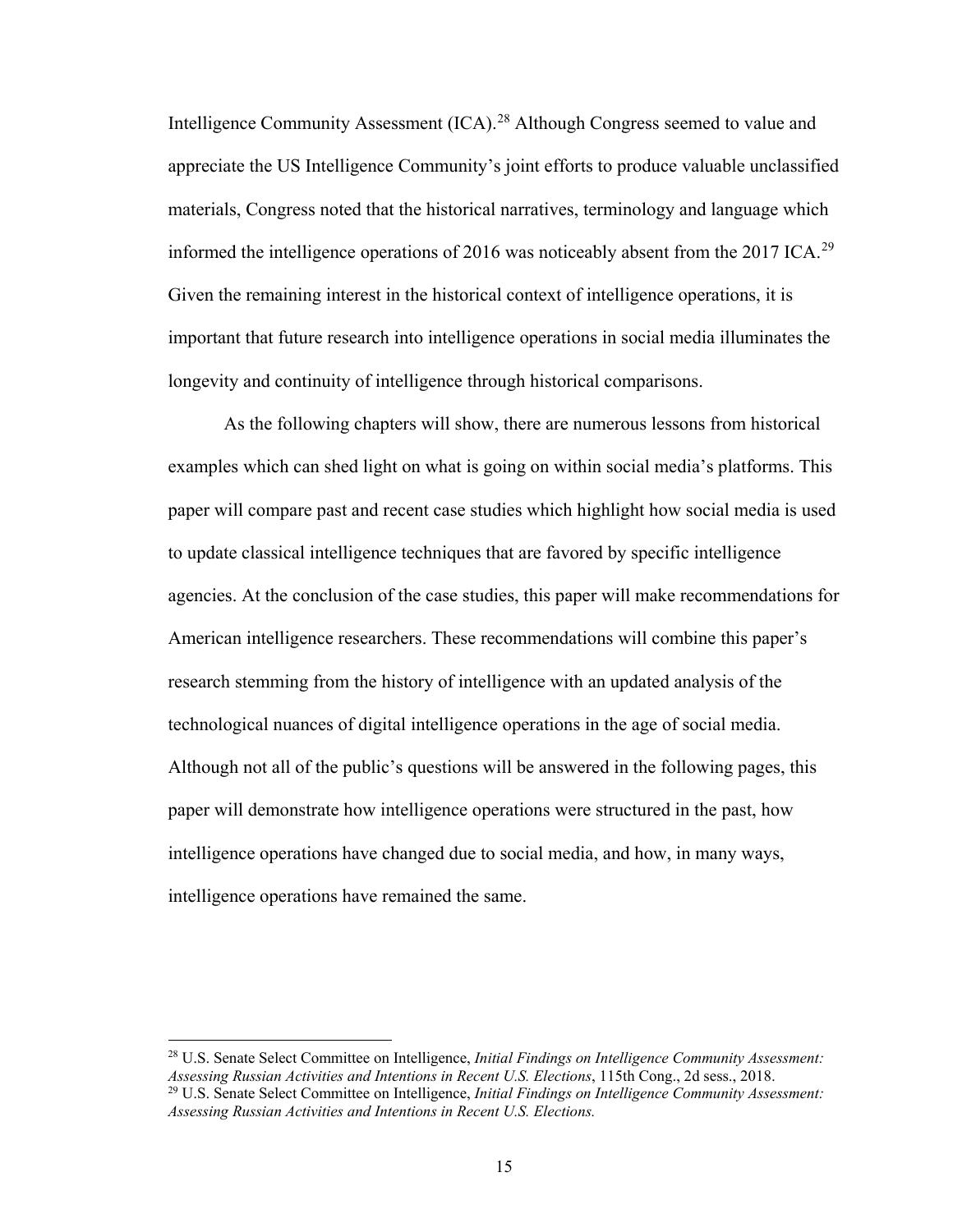# *CHAPTER 1 Russian Intelligence in Social Media*

 $\overline{a}$ 

In 2015, the American Ambassador to Germany stated that the Russian disinformation machine was a \$400 million dollar media campaign in over 100 countries.[30](#page-20-0) One year later, the harsh reality of this statement confronted American citizens when it appeared that Russia was attempting to influence the 2016 US Presidential Election.<sup>[31](#page-20-1)</sup> It began with reports that a server linked to the Democratic National Convention (DNC) had been hacked. Days after the hack, a trove of documents from the DNC server was published online.<sup>32</sup> Shortly thereafter, false online personas and groups began to emerge on various social media sites, seemingly out of nowhere. What appeared to be the common link amongst all of this activity was America's Cold War opponent, Russia. What was not discussed in the immediate aftermath of all of this activity, was whether this kind of malign influence had occurred before.

An examination of Russia's intelligence history reveals that 2016 was not the first time that Russia has directed its intelligence resources against an American presidential election. This essay will argue that Russia sought the same methodological doctrine and used the same active measures techniques against presidential elections in the Cold War and in 2016. However, the advent of cyber tools created more avenues of execution and enhanced the most recent Russian influence activities in 2016. In both eras, Russia sought

<span id="page-20-0"></span><sup>&</sup>lt;sup>30</sup> John B. Emerson, "Exposing Russian Disinformation," News and Events, US Embassy and Consulates in Germany, accessed July 23, 2018, https://de.usembassy.gov/exposing-russian-disinformation/.

<span id="page-20-1"></span><sup>31</sup> US Department of Homeland Security, *Joint Statement from the Department of Homeland Security and Office of the Director of National Intelligence on Election Security* (Washington DC: DHS Press Office, 2016), https://www.dhs.gov/news/2016/10/07/joint-statement-department-homeland-security-and-officedirector-national.

<span id="page-20-2"></span><sup>&</sup>lt;sup>32</sup> Tom Hamburger and Karen Tumulty, "WikiLeaks releases thousands of documents about Clinton and internal deliberations," *Washington Post,* July 22, 2016, https://www.washingtonpost.com/news/postpolitics/wp/2016/07/22/on-eve-of-democratic-convention-wikileaks-releases-thousands-of-documentsabout-clinton-the-campaign-and-internal-deliberations/.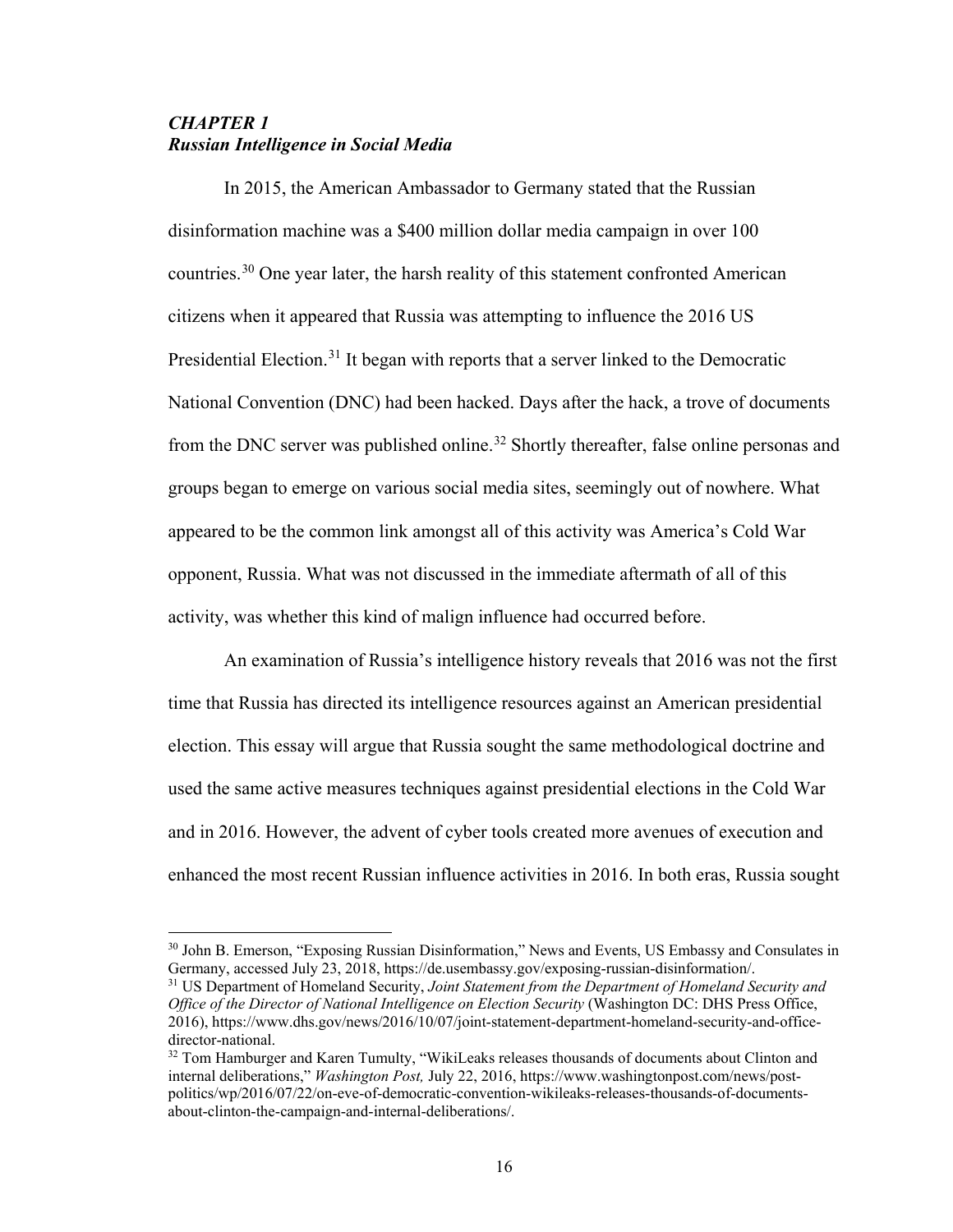to denigrate one American presidential candidate over another and to exploit internal social and political fissures in the United States. Beyond its tactical goals, Russia utilized several common techniques in the Cold War and in 2016. Although Russia uses a wide variety of covert influencing techniques, there are several which have been identified and assessed to be the most integral to the Russian intelligence apparatus. These techniques are part of what Russia calls 'active measures.' Several active measures techniques include the use of front groups, agents of influence, kompromat, and forgeries. In spite of continuing systemic change, analysis will show how the four techniques described above have defied regime change, persisted through bloody revolutions and been reinvigorated by digital innovation.

Analyzing these historic intelligence techniques is critical if American intelligence professionals do not want to repeat mistakes of the past. For this reason, this chapter will perform a critical comparison of Russia's historic and modern covert influence machinery. Apart from explaining common tactical goals, this paper will examine the continuity of Russian intelligence techniques. After examining Russia's historical covert influence techniques and defining key terms, this chapter will highlight the modern applicability of classical covert influence techniques by situating them within case studies. Case studies are one of the best ways to identify commonalities, highlight continuities and trace complex processes. This chapter will examine an American presidential election during the Cold War and the most recent American presidential election of 2016. In both of these elections, Russian covert influence played a key role in defining the Russian covert measures canon. Ensuing case study analysis will highlight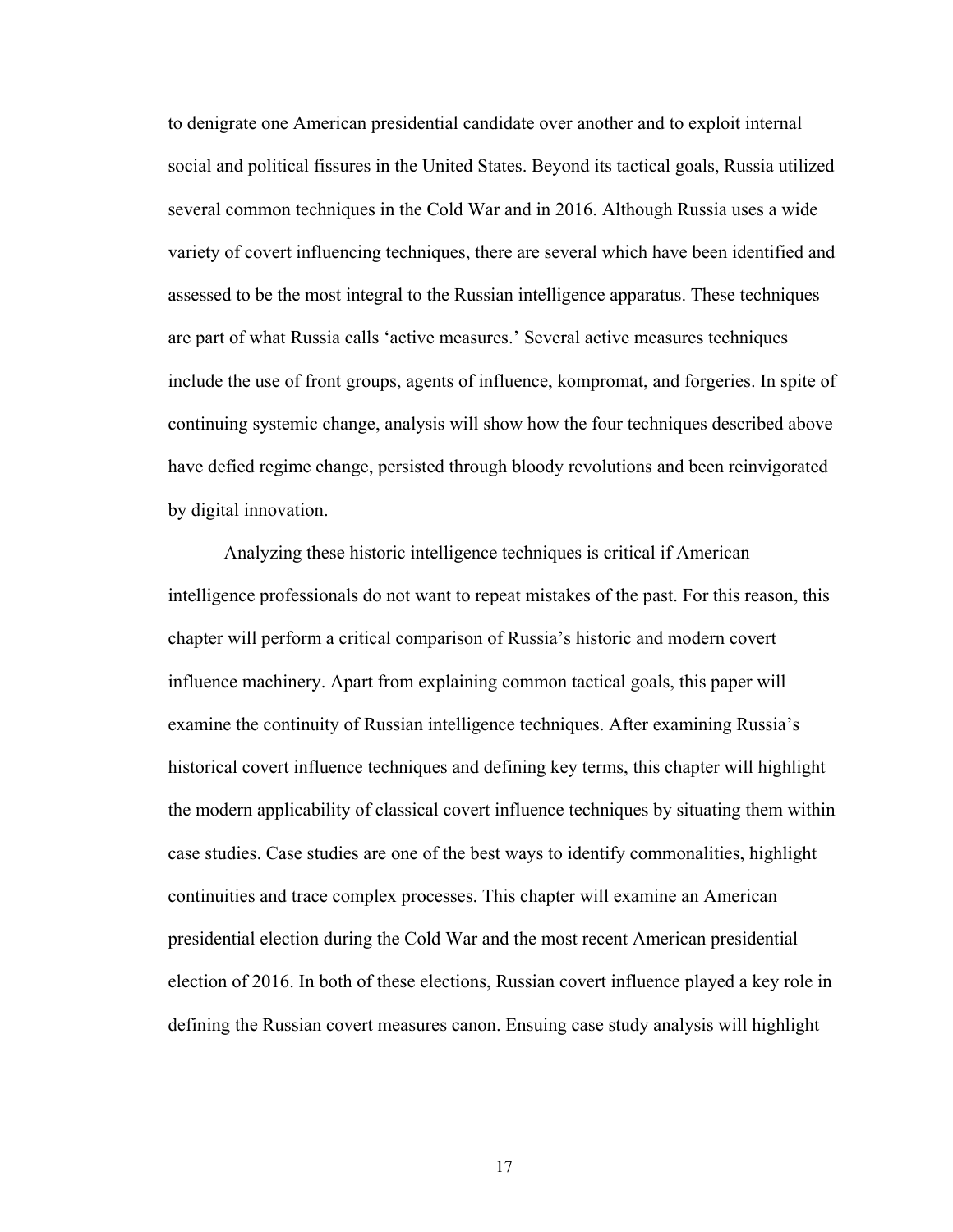important concepts and provide recommendations for future researchers and intelligence practitioners.

### **Literature Review**

Historical and interdisciplinary sources can greatly assist in the analysis of any political phenomenon. Active measures is a topic that has been addressed by historians, government researchers, cyber experts and perhaps most importantly, by Russian intelligence practitioners themselves. In order to properly situate the case studies, we will first examine the origins, definitions and central tenets of the Russian covert influencing method of active measures.

## *History of Active Measures*

 $\overline{a}$ 

The Russian term *aktivinyye meropriyatiya,* or active measures, has no direct equivalent in the English language.<sup>[33](#page-22-0)</sup> Clinical terms like "psychological warfare" and colloquial terms like "dirty tricks" have attempted to capture some of its meaning, but no single English word adequately situates 'active measures' within the Western intelligence lexicon.[34](#page-22-1) While many definitions exist, researchers Shultz and Godson in their book *Dezinformatsiya: The Strategy of Soviet Disinformation* provide one of the most concise definitions, describing active measures as, "An array of overt and covert techniques for influencing events and behavior in and the actions of foreign countries."[35](#page-22-2) Providing a more detailed definition is Soviet defector Vasili Mitrokhin*,* who defines active measures in his book *The KGB Lexicon* as, "Agent-operational measures aimed at exerting useful

<span id="page-22-0"></span><sup>33</sup> Christopher M. Andrew and Vasili Mitrokhin, *The Sword and the Shield: The Mitrokhin Archive and the Secret History of the KGB* (New York: Basic Books, 1999), 224.

<span id="page-22-1"></span><sup>34</sup> Ladislav Bittman, *The KGB and Soviet Disinformation: An Insider's View* (Washington: Pergamon-Brassey, 1985), 43.

<span id="page-22-2"></span><sup>35</sup> Richard H. Shultz and Roy Godson, *Dezinformatsia: Active Measures in Soviet Strategy* (Washington: Pergamon-Brassey, 1984), 2.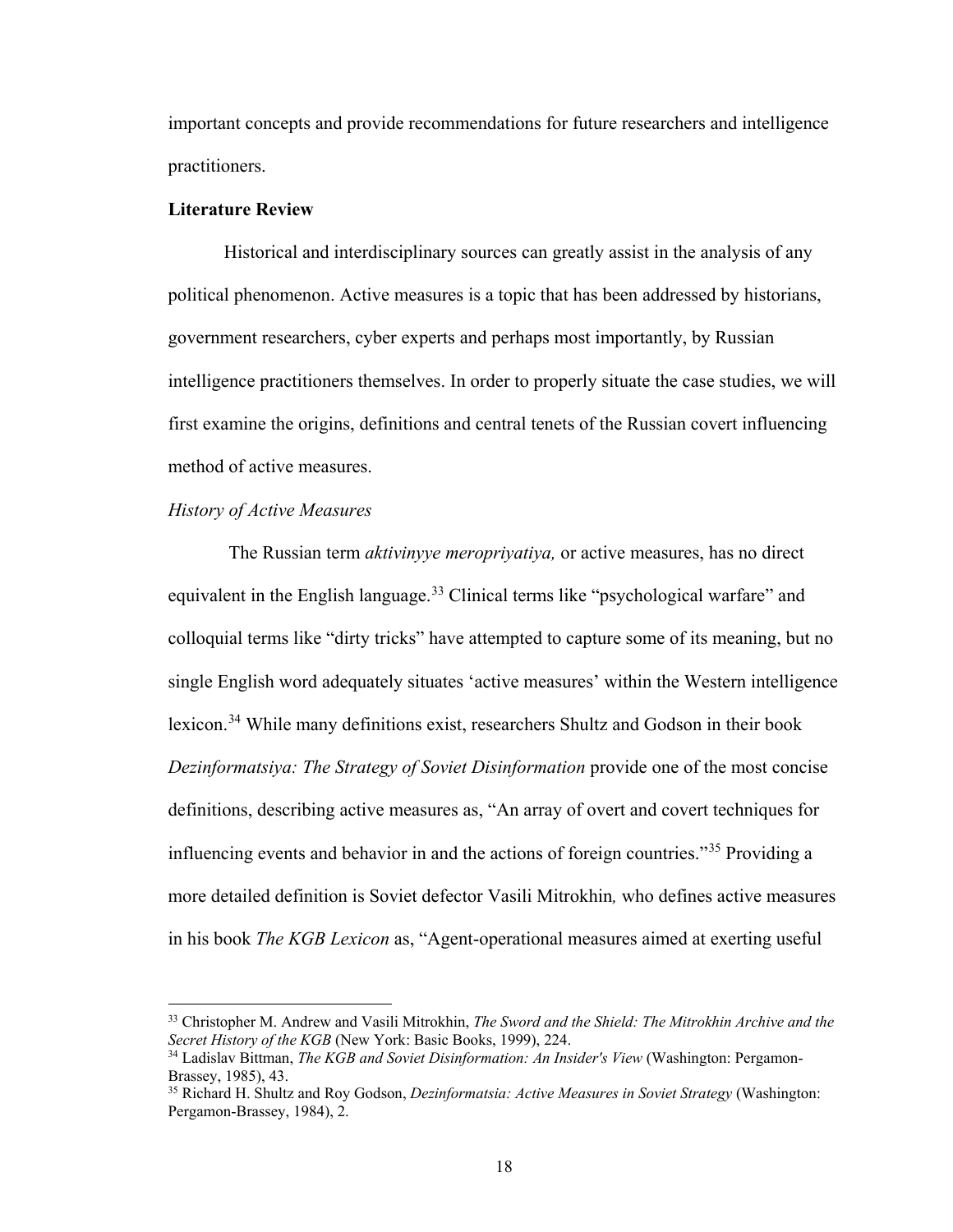influence on aspects of the political life of a target country which are of interest, its foreign policy, the solution of international problems, misleading the adversary, undermining and weakening his position, the disruption of his hostile plans, and the achievement of other aims."[36](#page-23-0)

In terms of longevity, active measures have been an integral component of Russian statecraft for centuries. One hundred years before the Cold War began, the Czarist secret police (Okhrana) used a wide range of active measures to quell internal dissident groups and penetrate émigré dissident organizations in other countries.<sup>[37](#page-23-1)</sup> Decades later, the Bolsheviks relied heavily upon a combination of propaganda and political influence techniques to advance their political agenda.<sup>[38](#page-23-2)</sup> Shultz and Godson write that it was this unique combination of covert influence techniques that spurned a "logical outgrowth" of Soviet active measures techniques during the Cold War.<sup>[39](#page-23-3)</sup> Regime after regime, dictator after dictator, the practice of active measures eventually became inextricable from Russia's intelligence culture.

The significant impact of active measures upon US-Soviet relations led Ronald Reagan to create the Active Measures Working Group (AMWG).<sup>40</sup> The group's task was to research active measures and suggest ways that America could counter its negative effects.[41](#page-23-5) In a report from 1987, researchers from the AMWG delineated some of the most common techniques of active measures. Their list included the use of front groups,

<span id="page-23-0"></span><sup>36</sup> Vasili Mitrokhin, *KGB Lexicon: The Soviet Intelligence Officer's Handbook,* (London: Routledge, 2002), 7.

<span id="page-23-2"></span><span id="page-23-1"></span><sup>&</sup>lt;sup>37</sup> Fletcher Schoen and Christopher J. Lamb, "Deception, Disinformation, and Strategic Communications: How One Interagency Group Made a Major Difference," *Strategic Perspectives*, No. 11 (June 2012): 9. <sup>38</sup> Shultz and Godson, *Dezinformatsia: Active Measures in Soviet Strategy*, 17.

<span id="page-23-3"></span><sup>&</sup>lt;sup>40</sup> Schoen and Lamb, "Deception, Disinformation, and Strategic Communications," 66-67.

<span id="page-23-5"></span><span id="page-23-4"></span><sup>41</sup> Ibid.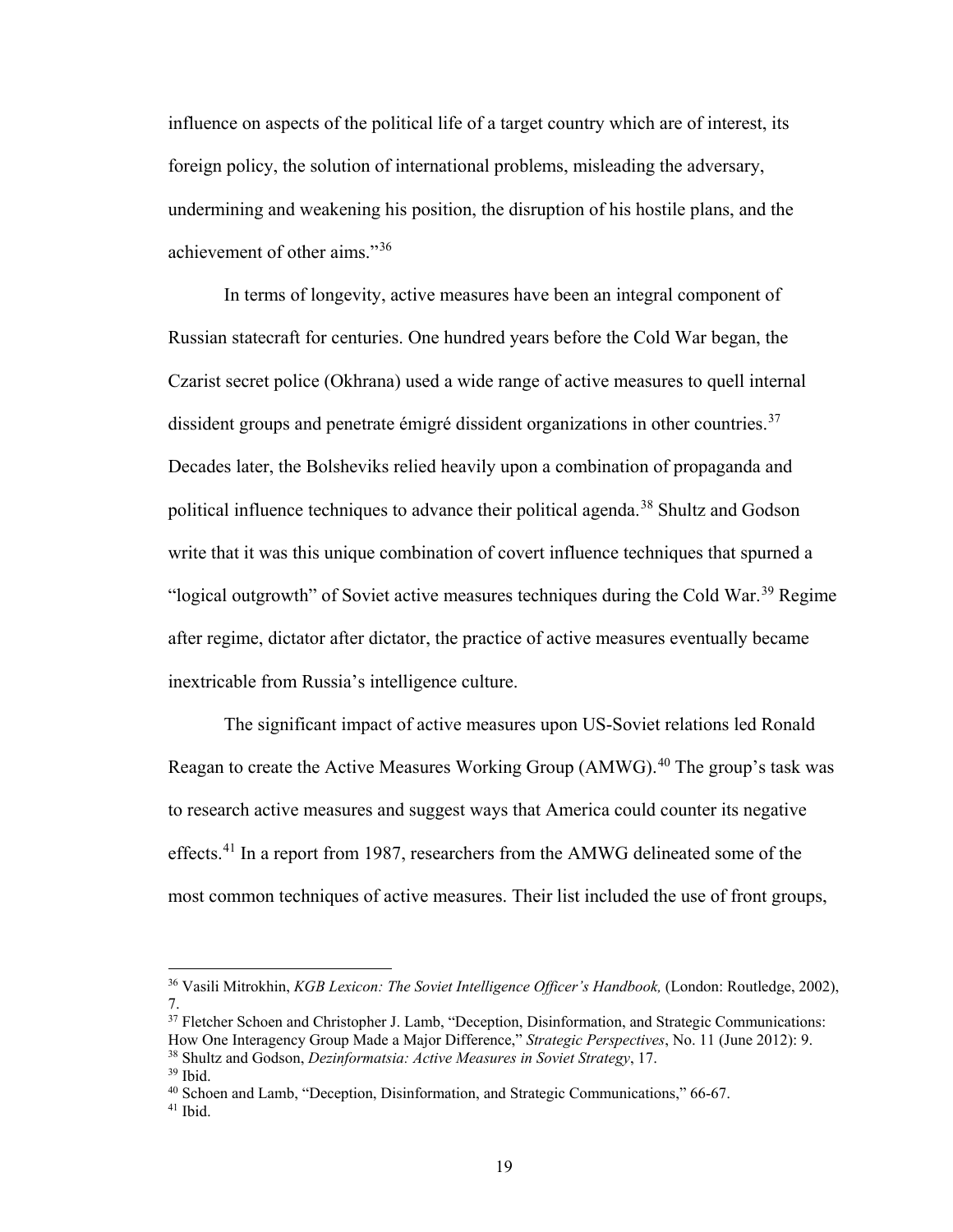covert broadcasting, forgeries, agents of influence, manipulation, disinformation, forgeries, and overt propaganda.<sup>[42](#page-24-0)</sup> Apart from these 'soft' measures, the AMWG noted that active measures could also extend into more violent activities, including covert actions toward incitement, targeted assassinations, and terrorism.<sup>43</sup> In one of their most seminal reports from 1987, the AMWG wrote that, "Active measures are distinct both from espionage and counterintelligence, and from traditional diplomatic and informational activities."[44](#page-24-2) While espionage traditionally entails an intelligence officer covertly collecting information pertaining to foreign countries, active measures entails an officer or agent disseminating information (both overtly and covertly) in order to influence foreign countries, corporations and individuals.

In the Cold War, active measures were the responsibility of Service A within the First Chief Directorate of the *Komitet Gosudarstvennoy Bezopasnosti* (KGB).<sup>[45](#page-24-3)</sup> Service A also coordinated operations with the International Department (ID) of the Soviet Communist Party Central Committee.[46](#page-24-4) In a report from 1987, American intelligence analysts estimated that there were up to 15,000 KGB officers dedicated to "disinformation and psychological warfare efforts" (two practices that fall under active measures).<sup>[47](#page-24-5)</sup> As for the day-to-day schedules of KGB employees, Vasili Mitrokhin reported that Line PR officers (KGB officers stationed in foreign residencies) were

<span id="page-24-0"></span><sup>42</sup> US Department of State, The Active Measures Working Group, *Soviet Influence Activities: A Report on Active Measures and Propaganda, 1986–1987,* 1987, viii.

<span id="page-24-1"></span><sup>43</sup> Schoen and Lamb, "Deception, Disinformation, and Strategic Communications," 66-67.

<span id="page-24-3"></span><span id="page-24-2"></span><sup>44</sup> The Active Measures Working Group, *Soviet Influence Activities*, viii.

<sup>45</sup> Max Holland, "The Propagation and Power of Communist Security Services Dezinformatsiya," *International Journal of Intelligence and Counterintelligence* 19, no. 6 (2009): 1-31, doi:10.1080/08850600500332342.

<sup>46</sup> The Active Measures Working Group, *Soviet Influence Activities*, viii.

<span id="page-24-5"></span><span id="page-24-4"></span><sup>47</sup> Committee on Foreign Relations, *Putin's Asymmetric Assault on Democracy in Russia And Europe: Implications for U.S. National Security,* 115th Cong., 2nd sess., 2018, S Rep. 115-21, 37.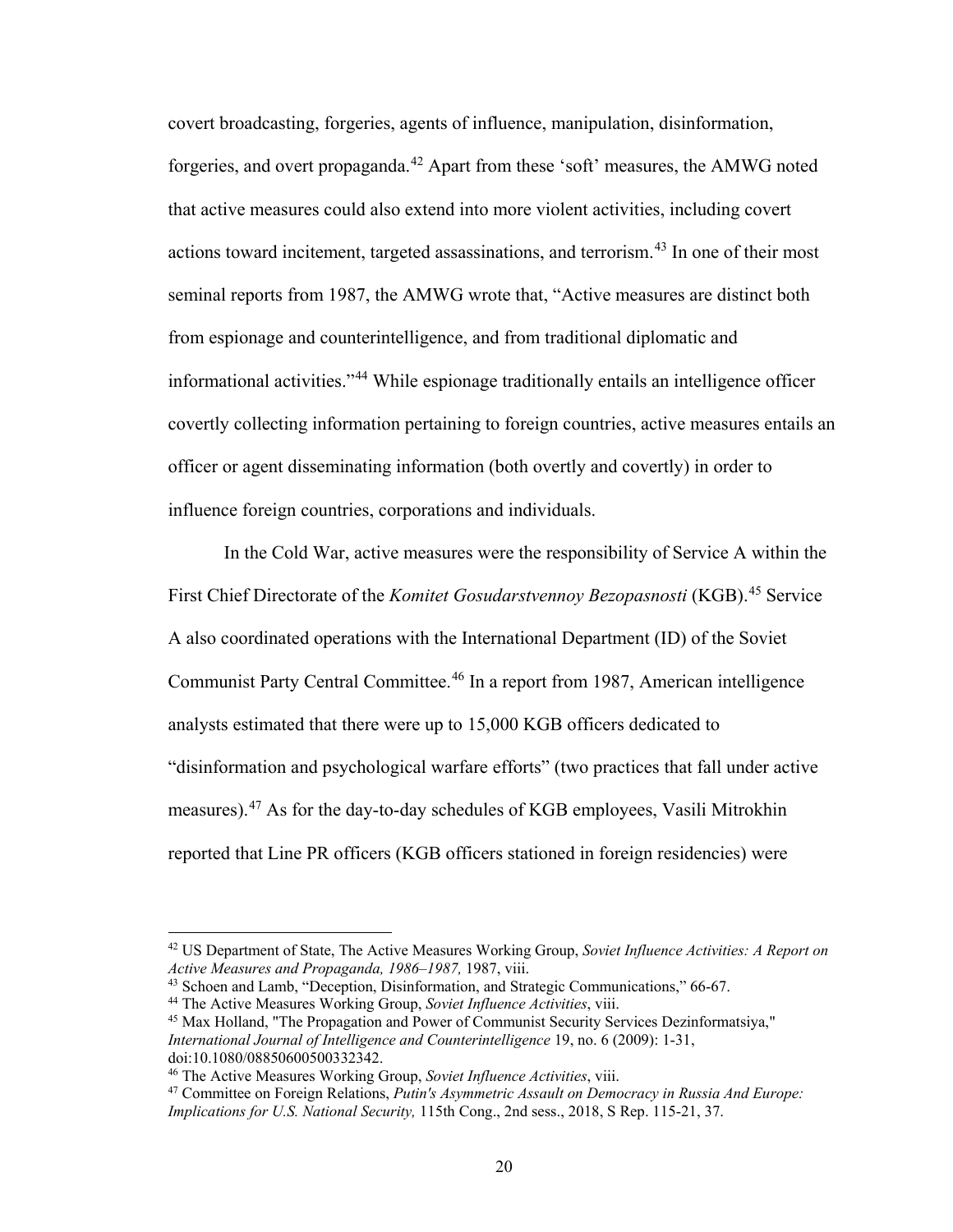required to devote twenty-five percent of their time to active measures.<sup>[48](#page-25-0)</sup> In terms of financing these activities, the CIA estimated that the KGB spent \$4 billion dollars a year in the 1980s on active measures (roughly \$8.5 billion in today's dollars).<sup>49</sup>

It is important to note that while journalists and academicians within the Anglosphere still use the term 'active measures' its use has been deprecated in its native country and replaced by the term *meroprivativa sodeistviva* ("support measures").<sup>[50](#page-25-2)</sup> According to researchers from the International Centre for Defence and Security (ICDS) the public use of the newer term can be traced to a 1992 legal document.<sup>51</sup> However, in spite of the change in nomenclature, the ICDS researchers concluded that, "Support measures are the direct successors of active measures, and merely a new and politically correct term formulated after the fall of the Soviet Union."<sup>[52](#page-25-4)</sup> For the purposes of analysis, the traditional term of 'active measures' will be used in order to avoid confusion and also as acknowledgment of the lack of current research on the later term.

### *Unique Characteristics of Russian Active Measures*

Although the United States carries out psychological operations, these are usually included in the American definition of 'covert measures' which do not include the prototypical Russian overt practices of propaganda and state-sponsored media outlets.<sup>[53](#page-25-5)</sup> Similarly, the French General Directorate for External Security (GDES) has an 'Action Division' which carries out some of what Americans would consider 'covert action' but

<sup>48</sup> Andrew and Mitrokhin, *The Sword and the Shield*, 224.

<span id="page-25-1"></span><span id="page-25-0"></span><sup>49</sup> Committee on Foreign Relations, *Putin's Asymmetric Assault on Democracy*, 37.

<span id="page-25-2"></span><sup>50</sup> Ivo Juurvee, "The resurrection of 'active measures': Intelligence services as a part of Russia's influencing toolbox," *Strategic Analysis* (April 2018): 1-8, The European Centre of Excellence for Countering Hybrid Threats, 2.

 $51$  Ibid., 3.

<span id="page-25-4"></span><span id="page-25-3"></span> $52$  Ibid.

<span id="page-25-5"></span><sup>53</sup> Frank L. Goldstein and Benjamin F. Findley, *Psychological Operations: Principles and Case Studies,* (Maxwell Air Force Base, Ala.: Air University Press, 1996), 5.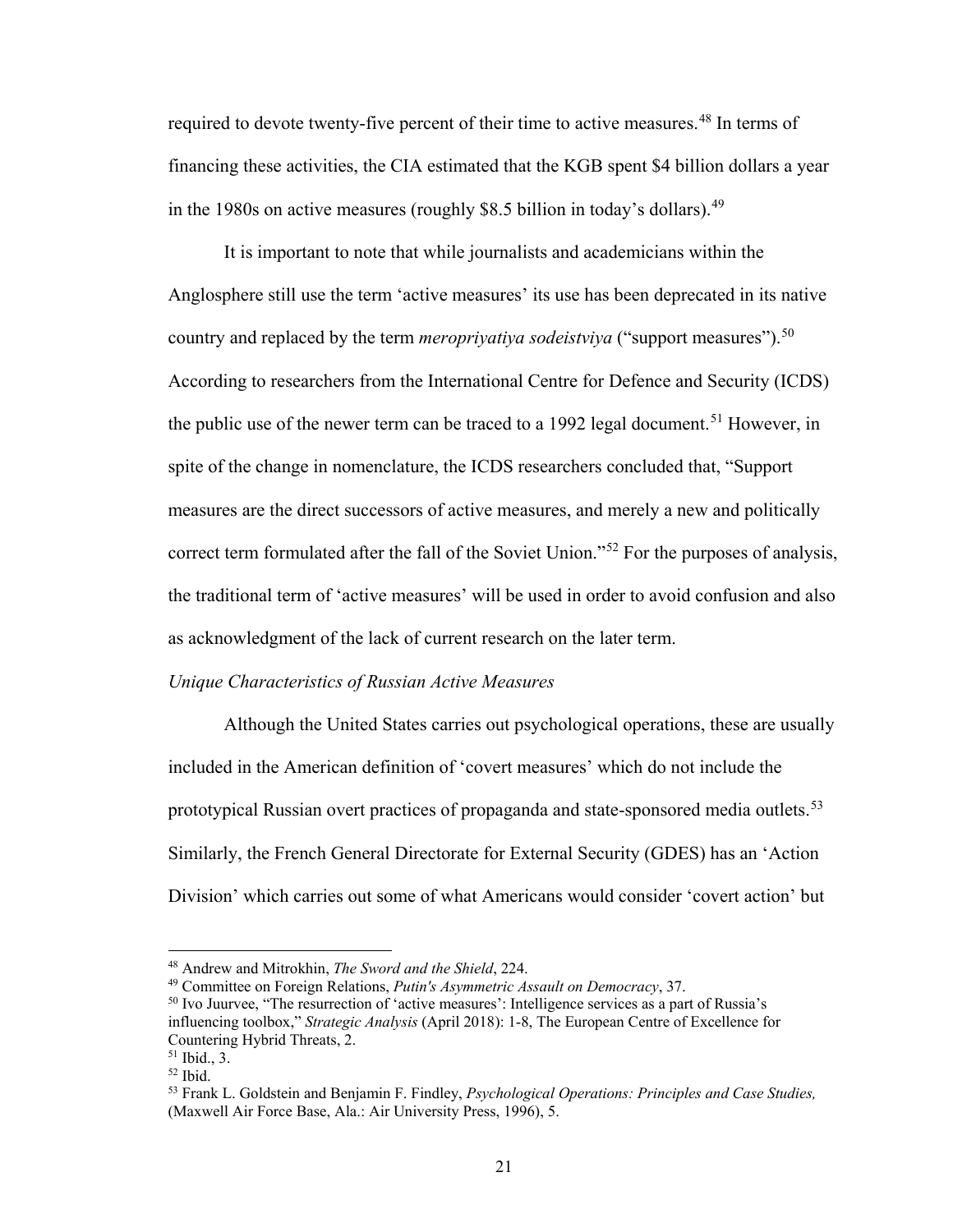is more similar to the special military operations of Navy SEALs than the intelligence operations of James Bond.<sup>[54](#page-26-0)</sup>

Apart from differences in terminology, there are various characteristics which distinguish Russia's active measures doctrine from the prototypical covert action doctrine of its western counterparts. Shultz and Godson wrote that one distinguishing characteristic is that "the means utilized in Soviet active measures are virtually unlimited" whereas Western intelligence services "are constrained by major cultural, political, and moral considerations."[55](#page-26-1) 

Another distinguishing characteristic is the question of when active measures or covert actions are applied, or more specifically, when each culture *feels* they should be applied. National security law expert M.E. Bowman writes that while Americans view covert action as an adjunct to war-time activities, any attempts to "surreptitiously influence (or change) another country during peacetime is difficult for us to countenance."[56](#page-26-2) This doesn't mean that covert action isn't exercised during peacetime, but simply that its covert nature runs counter to American tenets of openness and transparency. Soviet tradition, however, provides a deep-rooted justification for the application of active measures in almost any context. As Leonard Schapiro explains, "The use of an overwhelming military presence and the maximum espionage and subversion presence are part of what has always been described in Soviet terminology as

<span id="page-26-0"></span><sup>54</sup> Gérald Sawicki, "Aux origines lointaines du "service action". Sabotage et opérations spéciales en cas de mobilisation et de guerre 1871-1914", *Revue Historique des Armées* Vol 13, Issue 268 (August 2012): 21. <sup>55</sup> Shultz and Godson, *Dezinformatsiya: Active Measures in Soviet Strategy, 16.*

<span id="page-26-2"></span><span id="page-26-1"></span><sup>56</sup> M.E. Bowman, "Secrets in Plain View: Covert Action the U.S. Way," In *The Law of Military Operations: Liber Amicorum Professor Jack Grunawalt,* edited by Michael N Schmitt, (Newport, R.I.: Naval War College Press, 1998), 3.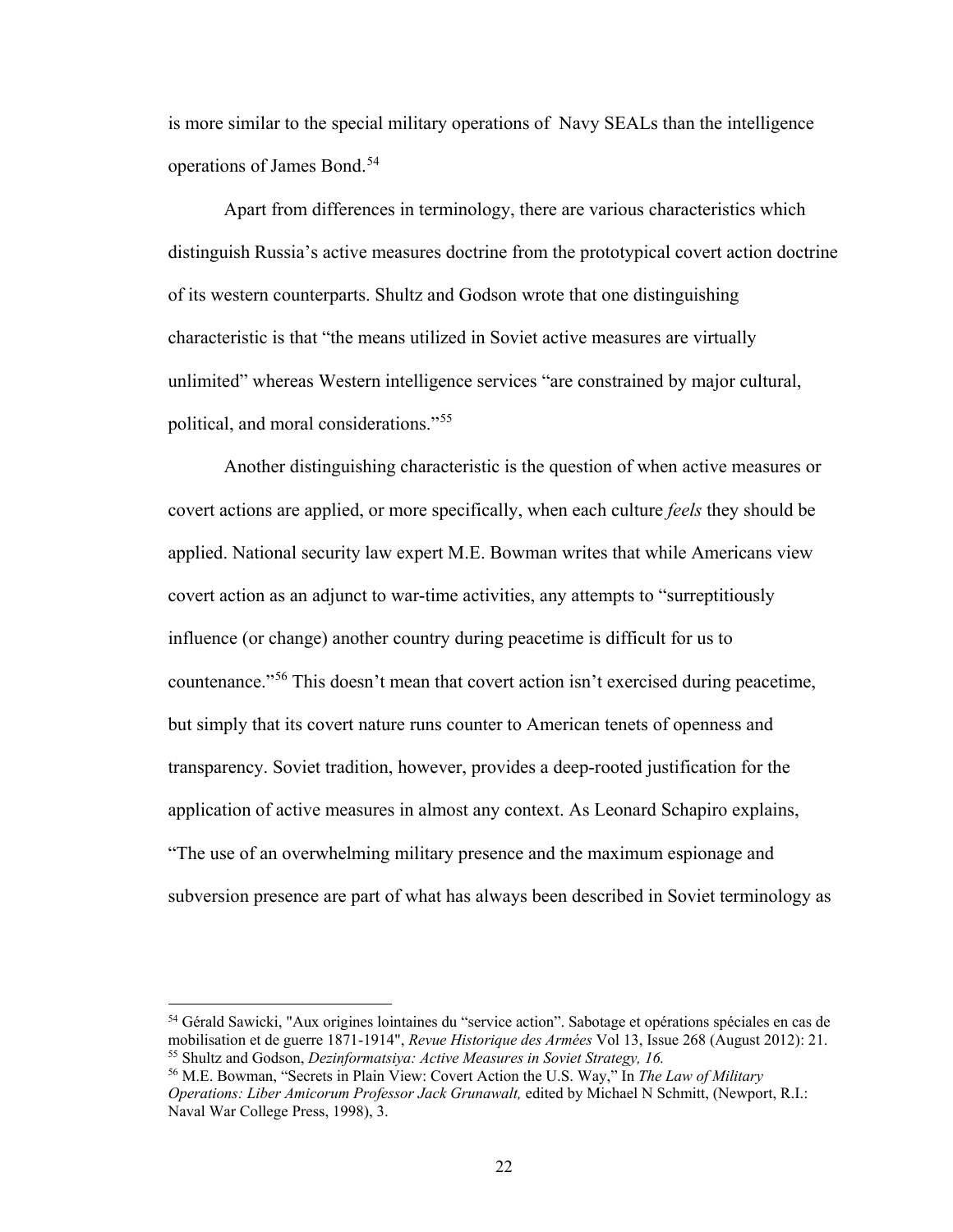'ideological struggle' which is repeatedly asserted as the necessary concomitant of 'peaceful coexistence'."[57](#page-27-0) 

Other distinguishing characteristics of the Russian active measures doctrine include its infallible secrecy and its tight concentration of decision-making power within the Russian intelligence apparatus. Although largely obfuscated from public view, American covert action has stringent statutory reporting requirements as stipulated by the Hughes-Ryan Amendment of 1974<sup>58</sup> and the Intelligence Authorization Act of 1991.<sup>[59](#page-27-2)</sup> The Hughes-Ryan Amendment specifically requires the CIA to report all covert actions to no less than eight congressional committees (four in each house) which equates to roughly sixty congress members plus their staff.<sup>[60](#page-27-3)</sup> This decentralized authority structure, coupled with American media practices, lends itself to a relatively transparent system compared to its Russian equivalent. In modern Russia, former Soviet spy Alexander Litvinenko has reported that when the KGB was dissolved and the Russian intelligence apparatus was no longer under the microscope of the Communist Party, the various security agencies began "operating in Russia absolutely independently and totally unchecked."<sup>[61](#page-27-4)</sup>

Another distinguishing characteristic of the Russian active measures doctrine is the objective of using active measures to deceive, create confusion and internally demoralize targeted nations, largely through propaganda.<sup>[62](#page-27-5)</sup> This contrasts with the stated

<span id="page-27-0"></span><sup>57</sup> Leonard Schapiro, "Totalitarianism in Foreign Policy," In *The Soviet Impact on World Politics*, edited by Kurt London, (New York, N.Y.: Hawthorn Books, 1974), 8.<br><sup>58</sup> Foreign Assistance Act of 1974, Public Law 93-559, 93rd Cong., 2d sess. (December 30, 1974).

<span id="page-27-2"></span><span id="page-27-1"></span> $59$  Intelligence Authorization Act, Fiscal Year 1991, Public Law No: 102-88, 102nd Cong., 2d sess. (August) 14, 1991).

<span id="page-27-3"></span><sup>60</sup> M.E. Bowman, "Secrets in Plain View: Covert Action the U.S. Way," 15.

<span id="page-27-4"></span><sup>61</sup> Alexander Litvinenko and Yuri Felshtinsky, *Blowing Up Russia: The Secret Plot to Bring Back KGB Terror* (New York: Encounter Books, 2007), xxi.

<span id="page-27-5"></span><sup>62</sup> Bittman, *The KGB and Soviet Disinformation,* 2.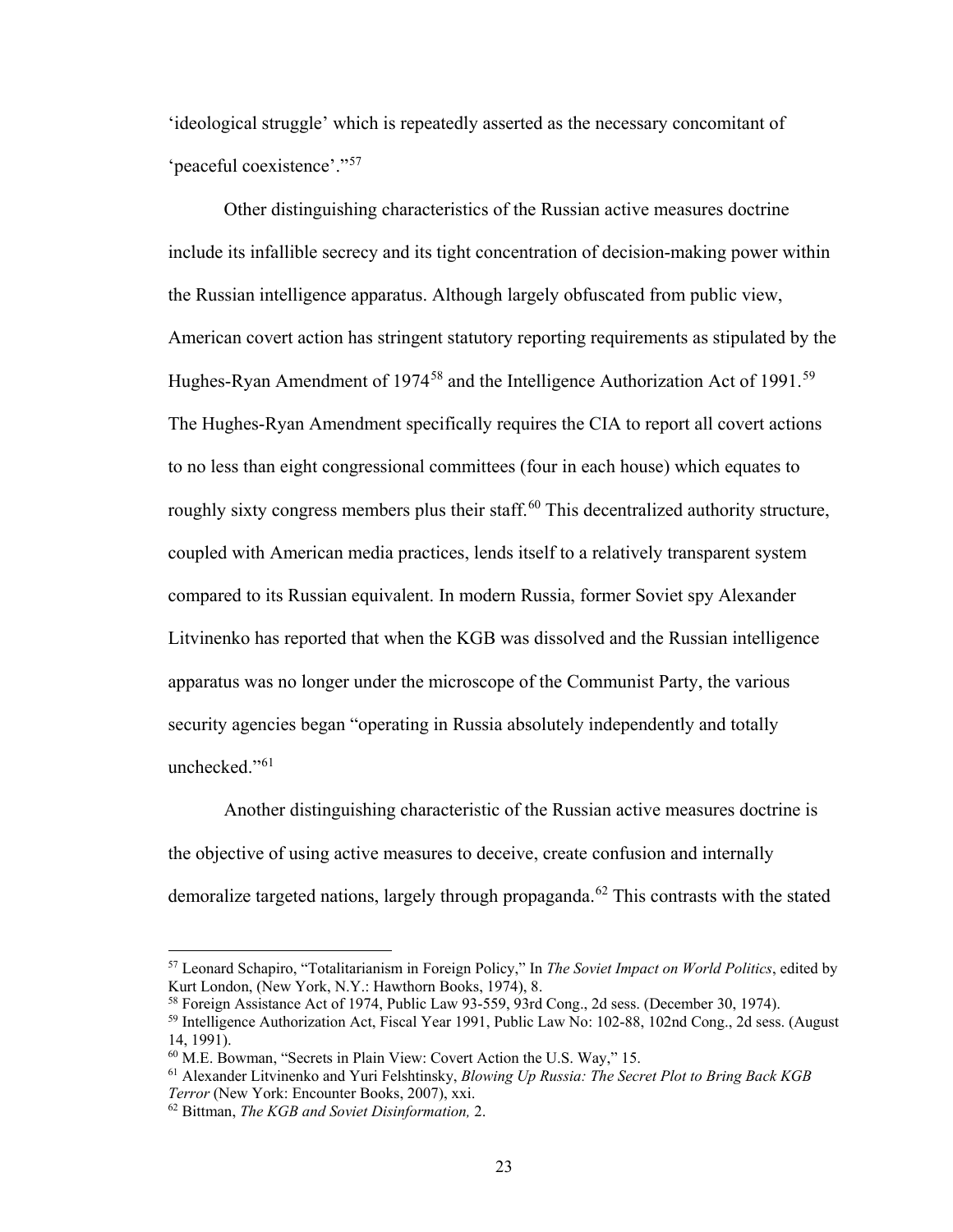ideals of America's covert propaganda efforts, which Loch K. Johnson writes as being painted more as "giving a helping hand" in order to promote equality and freedom.<sup>[63](#page-28-0)</sup> One example of this covert helping hand was the American effort to support the Christian Democratic party in Italy after the Second World War.<sup>[64](#page-28-1)</sup> The resultant outcomes of each side's covert operations can be politically and emotionally interpreted as positive or negative, but the intentions of each nation are notable for their contrasts.

## *Active Measures Techniques*

Although the Russian active measures spectrum is wide, some techniques have received more public attention more often than others.<sup>[65](#page-28-2)</sup> Four techniques are notable not only for their wide usage but also for their specific usage against American presidential elections. These include the techniques of agents of influence, front groups, kompromat, and forgery. Because these terms are likely unfamiliar to anyone outside the Intelligence Community, we will examine each one individually before analyzing their applications within specific case studies.

## *Agents of Influence*

First, when defining agents of influence, it is important to distinguish agents of influence from traditional espionage agents, just as the AMWG distinguished active measures from more 'traditional' espionage activities. According to a 1992 report from the AMWG, "Agents of influence are foreigners who have been recruited by the KGB in

<span id="page-28-0"></span><sup>63</sup> Loch K. Johnson. "The Enduring Myths of Covert Action," *Virginia Policy Review* 7, no. 2 (Winter 2014): 61.

<span id="page-28-1"></span><sup>64</sup> Ibid.

<span id="page-28-2"></span><sup>65</sup> Steve Abrams, "Beyond Propaganda: Soviet Active Measures in Putin's Russia," *Connections: The Quarterly Journal* Vol. 15, Issue 1 (Winter 2015): 15.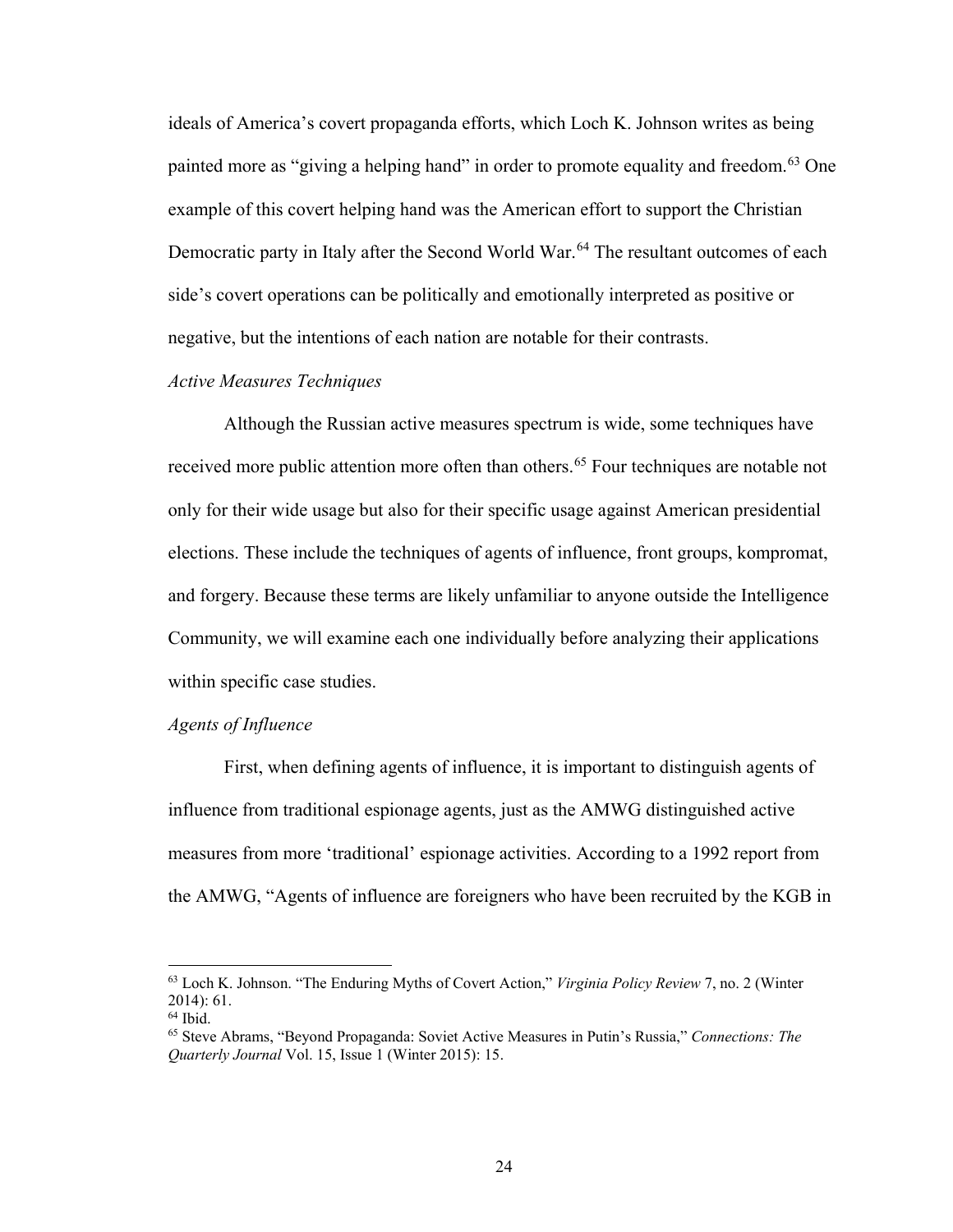order to be used to influence the opinions of foreign publics and governments."<sup>[66](#page-29-0)</sup> While traditional espionage agents are tasked purely with collecting information regarding events that are happening around the world, agents of influence are tasked with a more active role in changing world events. However, in both cases, the agent's affiliation with a foreign intelligence agency remains secret. During the Cold War, agent of influence operations were some of the most difficult active measures operations to identify, since many agents of influence were perceived by their fellow countrymen as loyal patriots expressing opinions that were entirely their own.<sup>[67](#page-29-1)</sup> Agents of influence were also often tasked to operate within their own social circles, but "for greater effect, they often [were] integrated with penetration of enemy groups."[68](#page-29-2)

## *Front Groups*

Another tool within the Russian active measures toolbox is the use of front groups. Front groups or front organizations are also used to exert influence over a nation, a group of persons or an individual, and they are often political in nature.<sup>[69](#page-29-3)</sup> However, front groups can also purport to be philanthropic or social organizations. Regardless of their function, these groups are never publicly affiliated with the Russian government.<sup>[70](#page-29-4)</sup> During the Cold War, some of the most prominent Soviet front organizations were the World Peace Council, the World Federation of Trade Unions, the International Union of

<span id="page-29-0"></span><sup>66</sup> US Department of State, United States Information Agency. 1992. *Soviet Active Measures in The 'Post-Cold War' Era 1988-1991: A Report Prepared at the Request of the United States House of Representatives Committee on Appropriations by the United States Information Agency.* <sup>67</sup> Ibid*.*

<span id="page-29-2"></span><span id="page-29-1"></span><sup>68</sup> Schoen and Lamb, "Deception, Disinformation, and Strategic Communications," 9.

<span id="page-29-3"></span><sup>69</sup> Shultz and Godson, D*ezinformatsiya: Active Measures in Soviet Strategy,* 107.

<span id="page-29-4"></span><sup>70</sup> Ibid.*,* 106.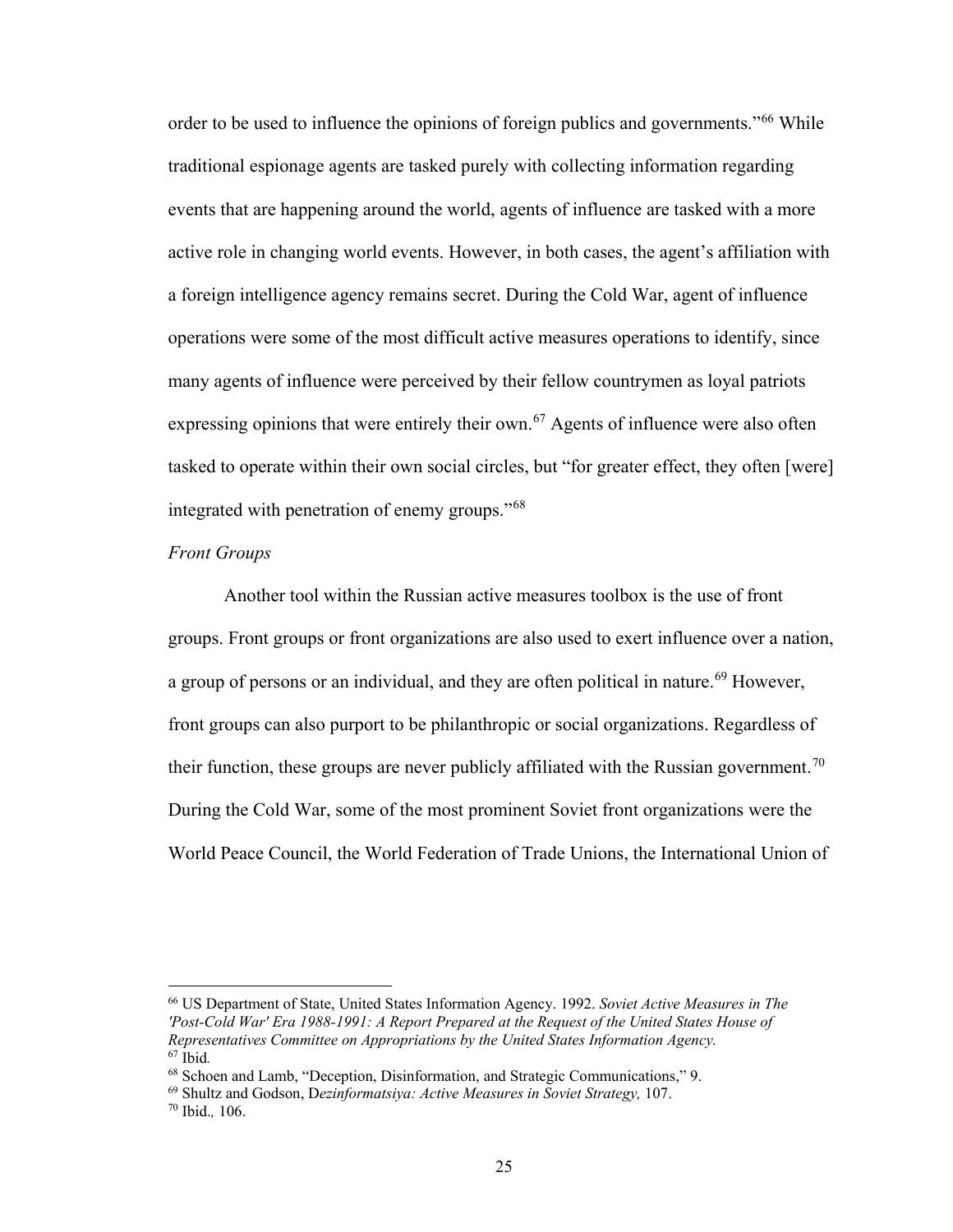Students, the Christian Peace Conference and the International Association of Democratic Lawyers.<sup>71</sup>

#### *Kompromat*

In addition to the 'softer' measures of using agents and front groups there is the more aggressive technique of *kompromat* (or compromising information). When a Cold War operation required more offensive measures against a person or group of persons, the KGB often turned to the collection of kompromat to provide the mechanism towards a swift public downfall.<sup>72</sup> Sources of kompromat which KGB agents were encouraged to find included hidden pasts, private habits, or any character traits that could be considered socially deviant.<sup>[73](#page-30-2)</sup> When no legitimate compromising material could be found, it was simply concocted and then published through whichever news outlet would accept it as true. Kompromat was and is such a deeply entrenched and common practice in Russian political warfare that today there is a website dedicated to cataloguing the salacious stories collected by political opponents called 'kompromat.ru.<sup>'[74](#page-30-3)</sup>

#### *Forgery*

In order to present fabricated kompromat or any other lies that would benefit Russia's foreign interests, the Russian intelligence apparatus often turns to forgeries.<sup>[75](#page-30-4)</sup> Forgeries can serve a myriad of purposes, but are usually directed towards one of two purposes: to fabricate denigrating 'evidence' against a singular target of active measures or to falsify official government documents that would suggest wrongdoing on the part of

<span id="page-30-0"></span><sup>71</sup> Shultz and Godson, D*ezinformatsiya: Active Measures in Soviet Strategy,* 26.

<span id="page-30-1"></span><sup>72</sup> Malcolm W. Nance, *The Plot to Hack America: How Putin's Cyberspies and Wikileaks Tried to Steal the 2016 Election* (New York, NY: Skyhorse Publishing, 2016), 48. <sup>73</sup> Ibid.

<span id="page-30-2"></span><sup>74</sup> Ibid., 49.

<span id="page-30-4"></span><span id="page-30-3"></span><sup>75</sup> Bittman, *The KGB and Soviet Disinformation*, 90.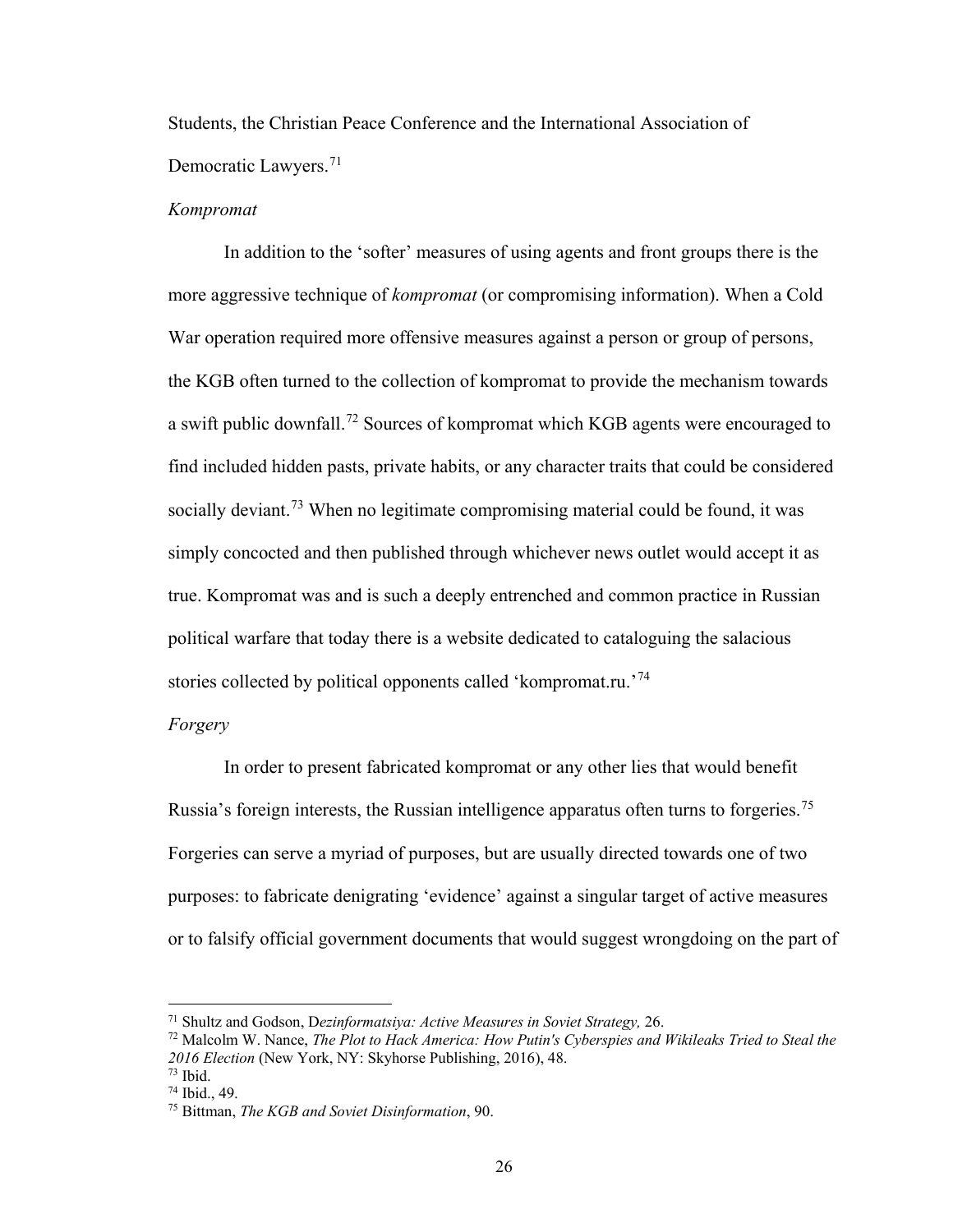an entire nation.[76](#page-31-0) The former type of forgery was often used to augment kompromat. The latter type was described by Ladislav Bittman as "slightly 'improved' copies of genuine government documents that were anonymously distributed among American, Western European, or Third World journalists" which were met with varying degrees of acceptance.<sup>[77](#page-31-1)</sup>

## *The American Target of Active Measures*

Although Russian active measures were directed against many countries during the Cold War, numerous Soviet defectors, including Vasili Mitrokhin and Sergey Kondrashev labeled the United States as the 'main enemy'<sup>[78](#page-31-2)</sup> or the 'main target'<sup>[79](#page-31-3)</sup> of the KGB's active measures campaigns, even at the peak of détente.<sup>[80](#page-31-4)</sup> At a conference for senior KGB officers in January 1984, the goals of active measures were discussed, which mostly included frustrating American imperialism, discrediting America and exposing its weaknesses. [81](#page-31-5) Exploiting internal fissures that tore at the social fabric of the United States was also viewed as one of the most effective ways to weaken the 'main enemy' from within.[82](#page-31-6) Some of the most notable instances where active measures were used against the United States included KGB-created conspiracy theories surrounding President Kennedy's assassination<sup>83</sup> and the false origin story of the AIDS virus.<sup>[84](#page-31-8)</sup> Over the course of the twentieth century, the KGB utilized active measures against a variety of

<span id="page-31-0"></span><sup>76</sup> Shultz and Godson, *Dezinformatsia: Active Measures in Soviet Strategy*, 150.

<span id="page-31-1"></span><sup>77</sup> Bittman, *The KGB and Soviet Disinformation*, 218.

<span id="page-31-2"></span><sup>78</sup> Tennent H. Bagley, *Spymaster: Startling Cold War Revelations of a Soviet KGB Chief.* (New York: Skyhorse Publishing, 2015), 120.

<span id="page-31-3"></span><sup>79</sup> Andrew and Mitrokhin, *The Sword and the Shield,* 224.

<span id="page-31-4"></span><sup>80</sup> Christopher M. Andrew and Oleg Gordievsky, *KGB: The Inside Story of Its Foreign Operations From Lenin to Gorbachev* (New York, NY: HarperCollins Publishers, 1990), 539.

<sup>81</sup> Andrew and Mitrokhin, *The Sword and the Shield*, 224.

<span id="page-31-7"></span><span id="page-31-6"></span><span id="page-31-5"></span><sup>82</sup> Committee on Foreign Relations, *Putin's Asymmetric Assault on Democracy*, 36.

<sup>83</sup> Andrew and Mitrokhin, *The Sword and the Shield*, 246.

<span id="page-31-8"></span><sup>84</sup> Bagley, *Spymaster : Startling Cold War Revelations of a Soviet KGB Chief*, 120.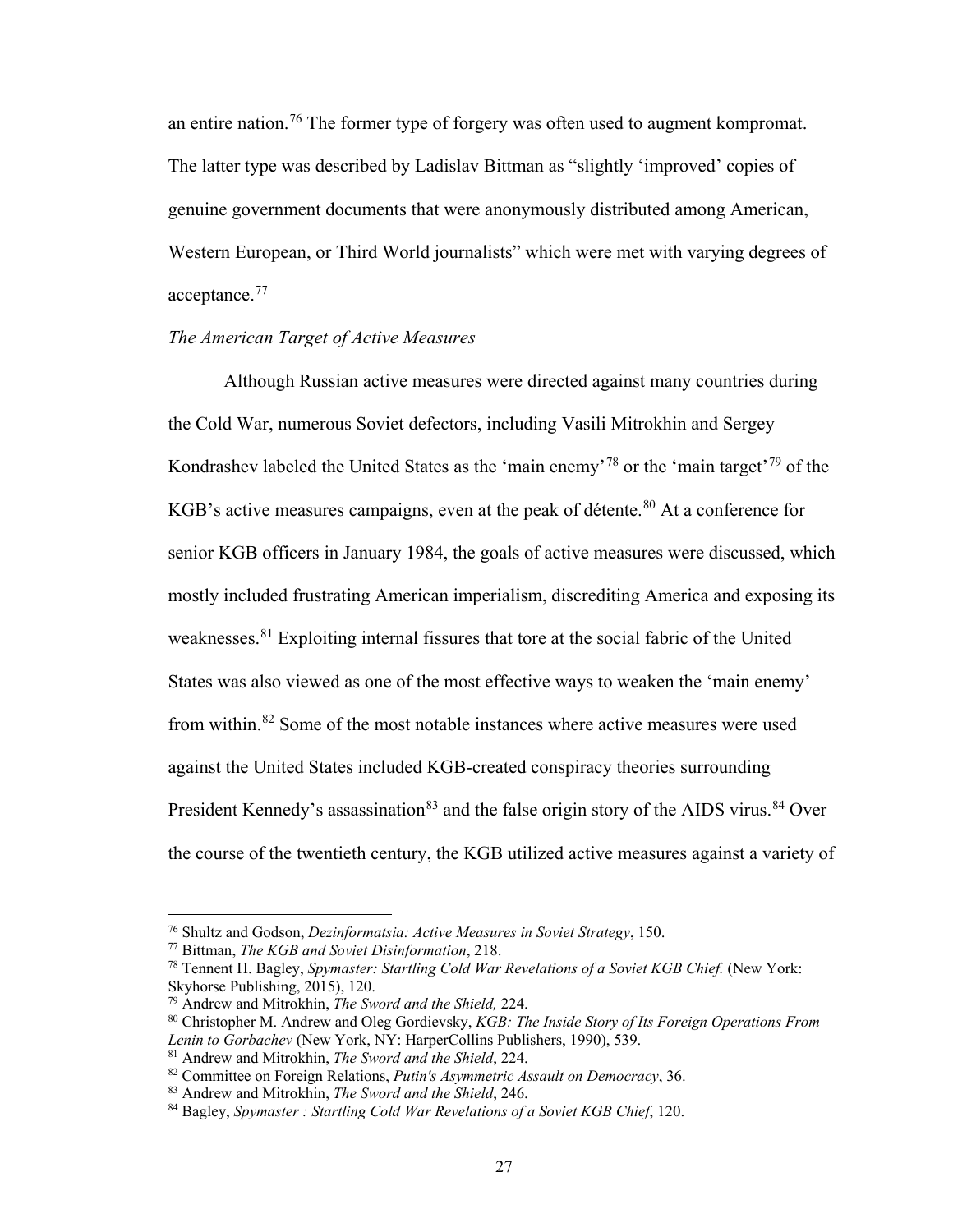targets including Martin Luther King,  $85$  J. Edgar Hoover,  $86$  and numerous American political officials who supported anti-Soviet measures in the halls of Congress and abroad.

## *Active Measures and US Presidential Elections*

 In addition to undermining America's foreign policy and domestic society, the KGB viewed American presidential elections as fair game in the arena of active measures. However, depending upon the perceived level of American animosity, the KGB could be strategically reserved. Soviet Ambassador Anatoly Dobrynin wrote that while the Communist Politburo was always cognizant of the American presidential election for its effect on US-Soviet relations, the Politburo never intervened or expressed a preference publicly, since this might have more of a detrimental than positive after effect.<sup>87</sup> The KGB on the other hand, did attempt to influence American elections through various active measures campaigns, most of which had a low rate of success.

In 1960, Soviet influence on American elections took the form of gifts, caviar and a proposal for financial backing of two-time failed presidential candidate Adlai Stevenson.<sup>88</sup> Stevenson, known for his unapologetic stance against nuclear weapons testing, was viewed as highly amenable to Soviet interests.<sup>[89](#page-32-4)</sup> When Stevenson was approached in January of 1960, he thanked Soviet Ambassador Mikhail Menshikov for the Soviet's appreciation of his views, but to Stevenson's inner circle and written in his

<span id="page-32-0"></span><sup>85</sup> Andrew and Mitrokhin, *The Sword and the Shield*, 236.

<span id="page-32-1"></span><sup>86</sup> Ibid*.*, 234.

<span id="page-32-2"></span><sup>87</sup> Anatoly Dobrynin, *In Confidence: Moscow's Ambassador to America's Six Cold War Presidents (1962- 1986)* (New York: Times Books, Random House, 1995), 176.

<span id="page-32-3"></span><sup>88</sup> John Bartlow Martin, *Adlai Stevenson and the World: The Life of Adlai Stevenson* (Garden City: Doubleday & Company, 1977), 473.

<span id="page-32-4"></span><sup>89</sup> Arthur E. Rowse and Harold Kellock, "Foreign Policy in National Elections," *Editorial Research Reports 1960,* vol. II (1960): 543-62.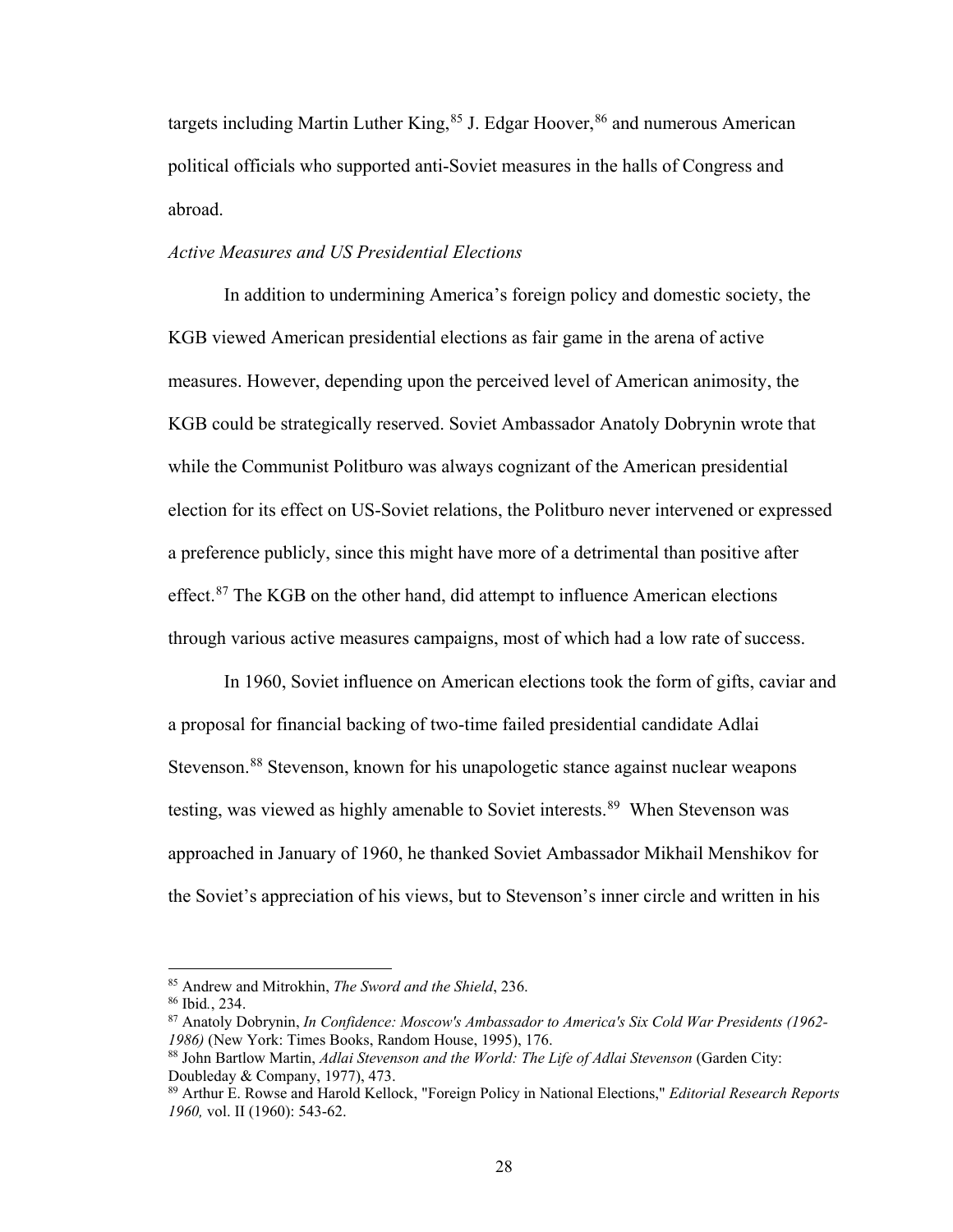memoirs, he called the approach "highly improper, indiscreet, and dangerous to all concerned."[90](#page-33-0) 

In 1968, Ambassador Dobrynin was tasked with approaching Democratic candidate Hubert Humphrey with an offer to subsidize his campaign in order to keep the anti-Soviet, anti-communist Nixon out of the White House.<sup>[91](#page-33-1)</sup> Humphrey declined and to the chagrin of Soviet leadership, Nixon was elected.<sup>92</sup> However, Nixon's policy of détente proved to be far better than what Soviet leaders had anticipated. Their appeasement was cut short however, when Nixon was impeached for actions that Dobrynin considered to be "a fairly natural thing to do. Who cared if it was a breach of the Constitution?"<sup>[93](#page-33-3)</sup>

 In 1976, Dobrynin wrote in his diary that a different American politician came under the eye of the Politburo. Conservative Democrat Henry ("Scoop") Jackson had a political track record of opposing the Soviet Union, particularly on its Jewish emigration policies and he seemed poised to gain the Democratic presidential nomination.<sup>[94](#page-33-4)</sup> Mark Kramer with *PONARS Eurasia* writes that after Jackson won the Massachusetts and New York primaries, the KGB officially launched an active measures campaign against him to prevent his entrée into the White House.<sup>[95](#page-33-5)</sup> The campaign primarily revolved around using fabricated kompromat to paint Jackson as a closeted homosexual (a trend that continues into the twenty-first century with world leaders like France's Emmanuel Macron being

<sup>90</sup> Martin, *Adlai Stevenson and the World*, 473.

<span id="page-33-1"></span><span id="page-33-0"></span><sup>91</sup> Andrew and Mitrokhin, *The Sword and the Shield*, 239.

<span id="page-33-2"></span> $\frac{92}{93}$  Ibid.

<span id="page-33-3"></span>

<span id="page-33-4"></span><sup>&</sup>lt;sup>94</sup> Dobrynin, *In Confidence*, 334.

<span id="page-33-5"></span><sup>95</sup> Mark Kramer, "The Soviet Roots of Meddling in U.S. Politics," *PONARS Eurasia Policy Memo* No. 452, George Washington University (January 2017), 4.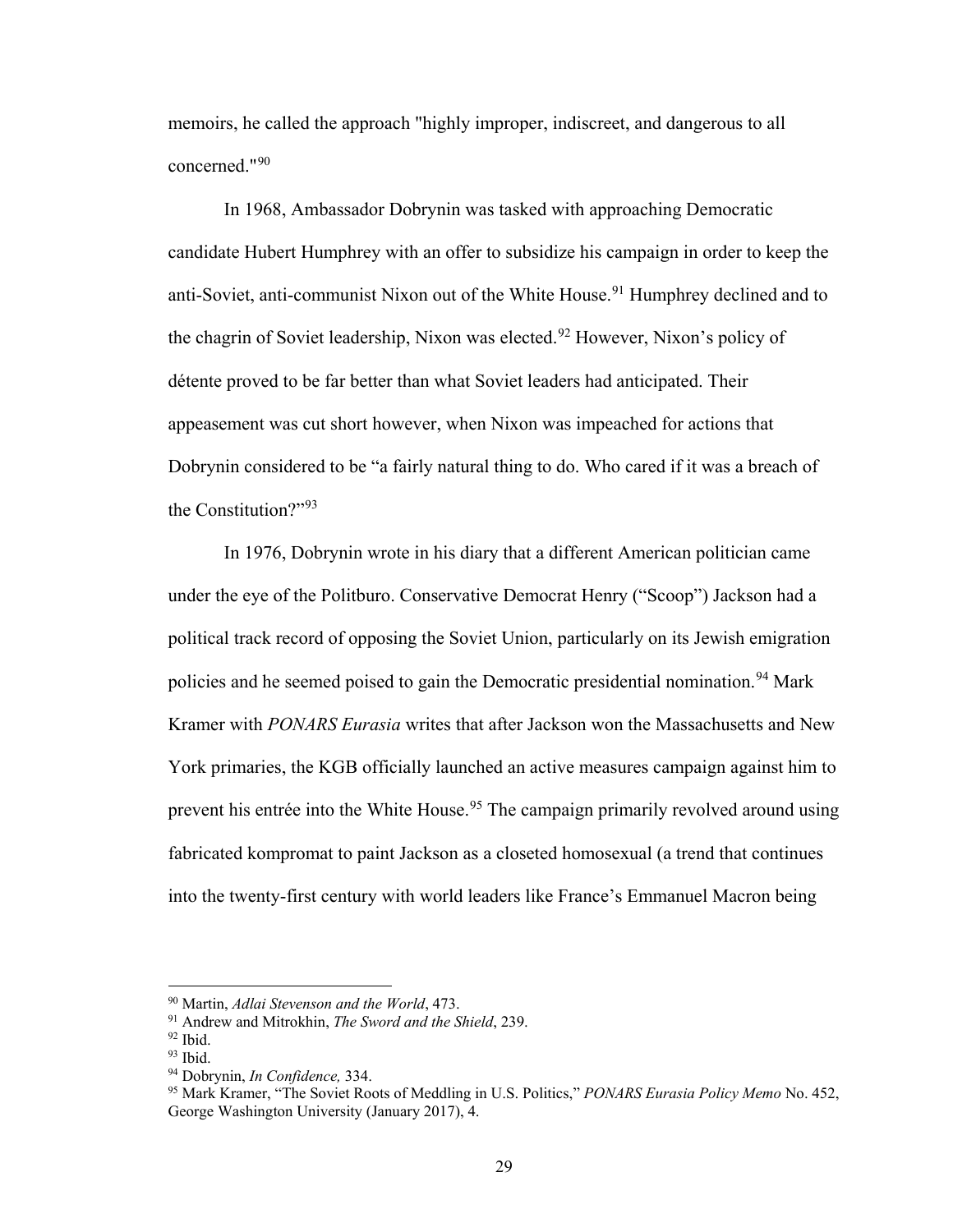targeted).[96](#page-34-0) KGB agents went as far as to send forged FBI letters to various American newspapers and journalists with relevant 'evidence' of his sexual orientation.<sup>[97](#page-34-1)</sup> The KGB was so determined to keep Jackson from entering the White House that even after he dropped out of the presidential race, they continued their disinformation campaign against him.[98](#page-34-2)

Until his bid for presidential reelection in 1984, Ronald Reagan managed to avoid the most aggressive tactics on the KGB's active measures spectrum. However, when he got precariously close to securing the Republican nomination in 1976, Mitrokhin writes that the KGB began searching for kompromat on the California governor, who had never touted anything close to détente in any of his political speeches.<sup>99</sup> Reagan failed to win the 1976 Republican nomination and instead, the seemingly peaceable Jimmy Carter was sworn in as the next American president, but he was accompanied and guided by a hardline national security advisor, Zbigniew Brzezinski.<sup>[100](#page-34-4)</sup>

In 1980, the KGB was "less involved" in attempting to influence the presidential election than four years earlier, since they were (in the words of Ambassador Dobrynin), "Fed up with Carter and uneasy about Reagan."[101](#page-34-5) Without a great deal of voter support and no Soviet smear campaigns, Reagan managed to win the Republican nomination and the presidency. However, during Reagan's first term when he followed his campaign's anti-Soviet rhetoric with forceful executive action, he found himself back in the KGB's

 $97$  Kramer, "The Soviet Roots of Meddling in U.S. Politics," 4.  $98$  Ibid.

<span id="page-34-0"></span><sup>96</sup> Shehab Khan, "Emmanuel Macron 'A Psychopath Who Hates France', Russian Media Says", *Independent*, 2017, https://www.independent.co.uk/news/world/europe/russian-media-emmanuel-macronfrench-president-general-election-2017-gay-psychopath-hates-france-a7723531.html.

<span id="page-34-3"></span><span id="page-34-2"></span><span id="page-34-1"></span>

<sup>99</sup> Andrew and Mitrokhin, *The Sword and the Shield,* 242.

<span id="page-34-4"></span><sup>100</sup> Ibid.*,* 241.

<span id="page-34-5"></span><sup>101</sup> Ibid., 242.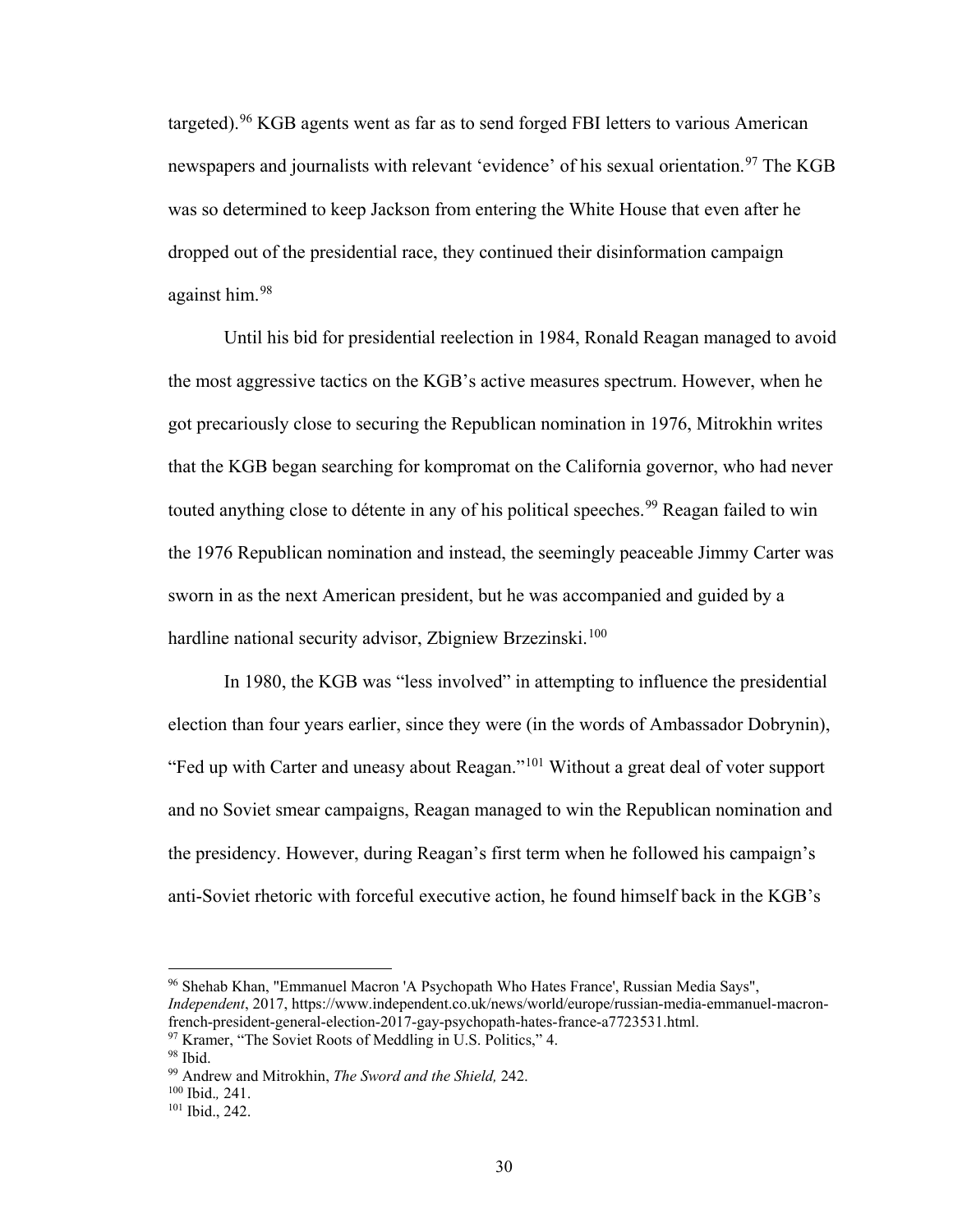crosshairs. On February 25, 1983, the Centre (KGB headquarters) announced it would be launching an aggressive, multi-channel active measures campaign to prevent Reagan's reelection which would mostly consist of searching for sources of kompromat and finding any and all means to share it.<sup>[102](#page-35-0)</sup> Ultimately, Reagan won 49 out of 50 states, securing him an overwhelming 1984 election victory and demonstrating the limited reach of the KGB's influence machinery and the dwindling power of the Soviet Union. In terms of active measures campaigns, it would be the last attempt to influence American elections for years.

## *Modern Active Measures*

In the 1990s under President Yeltsin, the KGB was dismantled like a house of cards with its cadre reshuffled into disparate agencies.<sup>[103](#page-35-1)</sup> For years after the end of the Cold War, Yeltsin's government made the strategic decision to exploit regional conflict in order to exact influence, rather than devote Russia's precarious government funds towards massive external propaganda campaigns.<sup>[104](#page-35-2)</sup> With Russia's intelligence services in missional limbo, on December 31, 1999 Yeltsin resigned amidst accusations of mismanagement and corruption.<sup>[105](#page-35-3)</sup> Shortly after his resignation, the practice of active measures was almost immediately reinvigorated thanks to a sixteen-year KGB veteran who initially found himself as the acting prime minister and later the elected president of Russia.[106](#page-35-4)

<sup>102</sup> Andrew and Gordievsky, *KGB: The Inside Story*, 589.

<span id="page-35-1"></span><span id="page-35-0"></span><sup>103</sup> Mark Galeotti, "Russian Intelligence is at (Political) War," *NATO Review*, May 11, 2017, https://www.nato.int/docu/review/2017/also-in-2017/russian-intelligence-political-warsecurity/EN/index.htm.

<span id="page-35-2"></span><sup>104</sup> Fiona Hill and Pamela Jewett, "Back in the USSR": Russia's Intervention in the Internal Affairs of the Former Soviet Republics and the Implications for United States Policy Towards Russia," *Brookings*

<span id="page-35-3"></span><sup>&</sup>lt;sup>105</sup> Committee on Foreign Relations, *Putin's Asymmetric Assault on Democracy*, 10.

<span id="page-35-4"></span><sup>106</sup> Steve Abrams, "Beyond Propaganda: Soviet Active Measures in Putin's Russia," 8.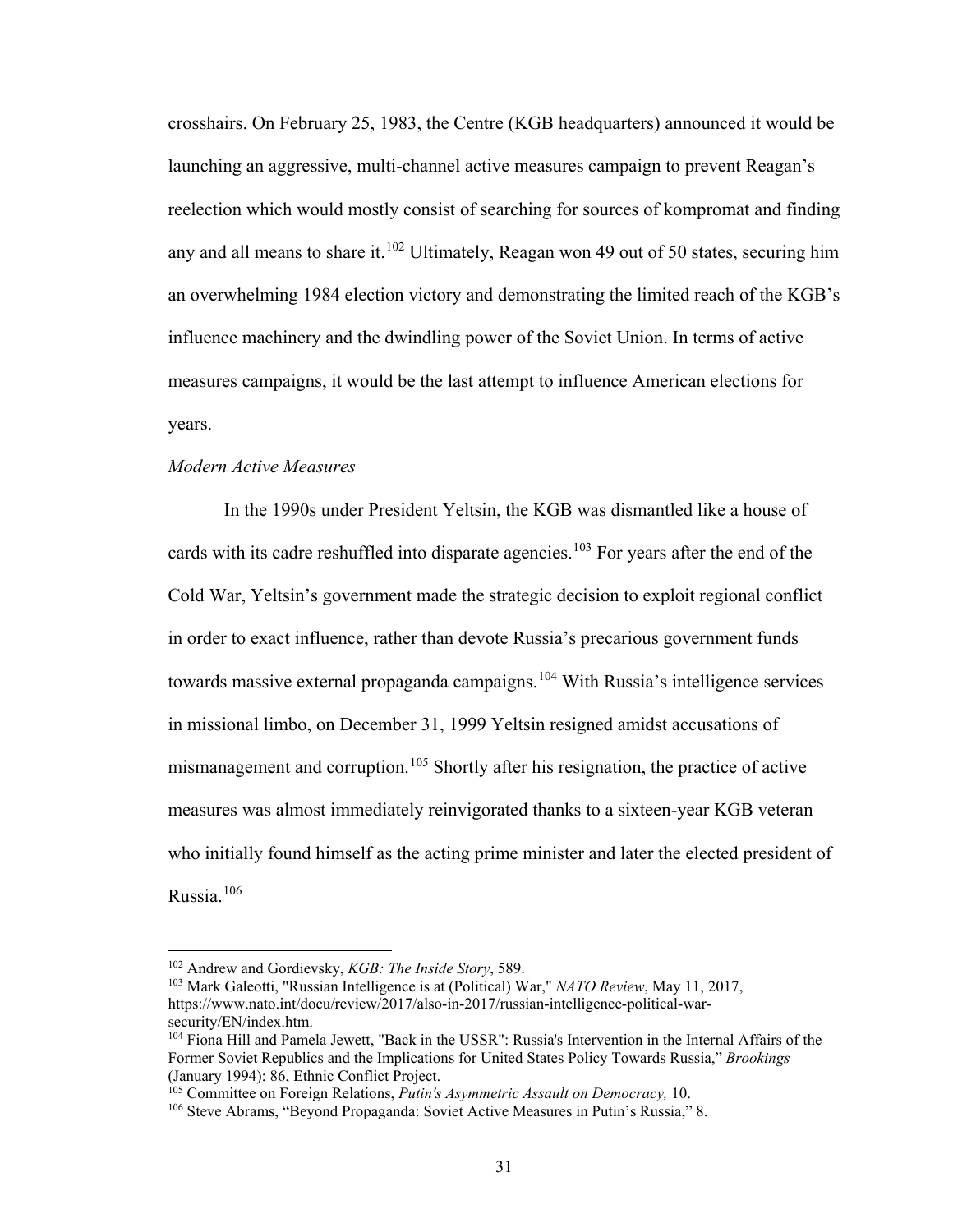The resurgence of Russian active measures cannot be discussed without discussing President Vladimir Putin. Since his successful bid for election in 2000, Putin has created what Olga Kryshtanovskaya and Stephen White call a 'militocracy' by saturating the Russian government with former state security employees, referred to as *siloviki*. [107](#page-36-0) Putin's intricate realignment of power has mirrored the Cold War culture of his predecessors to such a degree, that some have called his regime a "neo-KGB state."<sup>108</sup>

Whether he is using active measures to attack democratic systems, weaken peaceful transatlantic alliances or exploit other countries' internal conflicts in order to provide Russia with more power and political advantages on the world stage, it appears that Putin has integrated KGB doctrine into Russia's modern intelligence practices.<sup>[109](#page-36-2)</sup> One of the most effective ways that modern Russian intelligence agencies have accomplished this is by leveraging new cyber tools to attack enemy states during their election seasons.<sup>[110](#page-36-3)</sup>

Numerous democracies have shown symptoms of what they believe stems from Russian interference in their electoral processes.<sup>[111](#page-36-4)</sup> For our purposes of study, the most pivotal case of post-Cold War Russian electoral interference occurred in 2016 during the American presidential election. Although previous attempts to influence post-Cold War elections have been quiet operations of small-scale propaganda campaigns, the 2016 American presidential election showed an unprecedented demonstration of force which

<span id="page-36-0"></span><sup>107</sup> Olga Kryshtanovskaya and Stephen White, "Putin's Militocracy," *Post-Soviet Affairs* 19, no. 4 (2003): 292, doi:10.2747/1060-586x.19.4.289.

<span id="page-36-1"></span><sup>108</sup> "The Making of a Neo-KGB State", *Economist*, June 25, 2007,

<span id="page-36-2"></span>https://www.economist.com/briefing/2007/08/23/the-making-of-a-neo-kgb-state. <sup>109</sup> Committee on Foreign Relations, *Putin's Asymmetric Assault on Democracy*, 9.

<span id="page-36-3"></span><sup>110</sup> Ibid., 37.

<span id="page-36-4"></span><sup>111</sup> Ibid., 113.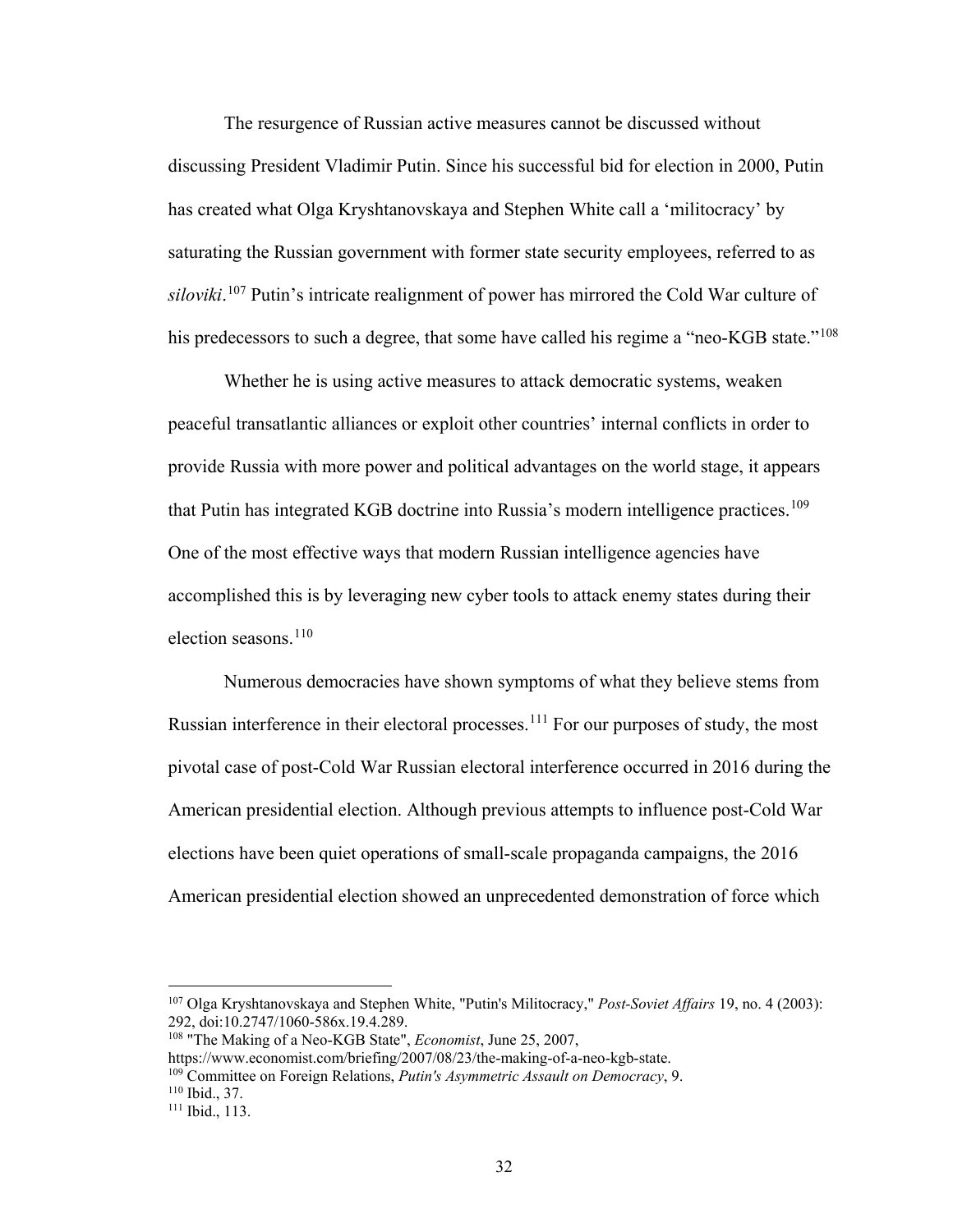has shocked several other nations into bolstering the security surrounding their own electoral processes.

The inherently covert nature of active measures has always made it difficult for researchers (particularly those outside the intelligence community) to verify and make definitive judgments regarding their impact on current events. Additionally, the lack of post-Cold War defector accounts and Russian intelligence service handbooks limits the number of primary sources used for verification. In spite of these limitations, various intelligence assessments,  $^{112}$  $^{112}$  $^{112}$  cyber security reports<sup>[113](#page-37-1)</sup> and congressional testimony<sup>[114](#page-37-2)</sup> have all corroborated the assessment that the 2016 U.S. presidential election was the latest and most devastating manifestation of Russian active measures directed against the United States. There is also little doubt that with the advent of cyber tools, the scope of active measures tactics has grown wider than it was during the Cold War.<sup>115</sup>

As modern instances of Russian intelligence influence are investigated by governments, more information is now available for comparative research. Several think tanks,<sup>116</sup> non-governmental organizations<sup>[117](#page-37-5)</sup> and international organizations<sup>[118](#page-37-6)</sup> are also dedicating fiscal and human capital towards the identification of Russian active measures

<span id="page-37-0"></span><sup>112</sup> US National Intelligence Council, Office of the Director of National Intelligence, *Assessing Russian Activities and Intentions in Recent US Elections,* January 06, 2017.

https://www.dni.gov/files/documents/ICA\_2017\_01.pdf.

<span id="page-37-1"></span><sup>113</sup> Dmitri Alperovitch, "Bears in The Midst: Intrusion into The Democratic National Committee," *CrowdStrike* (blog), June 15, 2016, https://www.crowdstrike.com/blog/bears-midst-intrusion-democraticnational-committee/.

<span id="page-37-2"></span><sup>114</sup> *Hearing Before the United States Senate Committee on the Judiciary Subcommittee on Crime and Terrorism,* 115th Cong., (2017) (statement of Colin Stretch, General Counsel, Facebook).

<span id="page-37-4"></span><span id="page-37-3"></span><sup>115</sup> Committee on Foreign Relations, *Putin's Asymmetric Assault on Democracy*, 8.

<sup>116</sup> Christopher Paul, and Miriam Matthews, "Russia's "Firehose of Falsehood" Propaganda Model," *Perspectives* (July 2016):1-16, https://doi.org/10.7249/PE198.

<span id="page-37-5"></span><sup>117</sup> "Freedom on the Net 2017: Manipulating Social Media to Undermine Democracy," *Freedom House,* November 2017, https://freedomhouse.org/report/freedom-net/freedom-net-2017.

<span id="page-37-6"></span><sup>118</sup> Keir Giles, "Handbook of Russian Information Warfare," *NATO Defense College Research Division*, (November 2016): 1-90, http://www.ndc.nato.int/news/news.php?icode=995.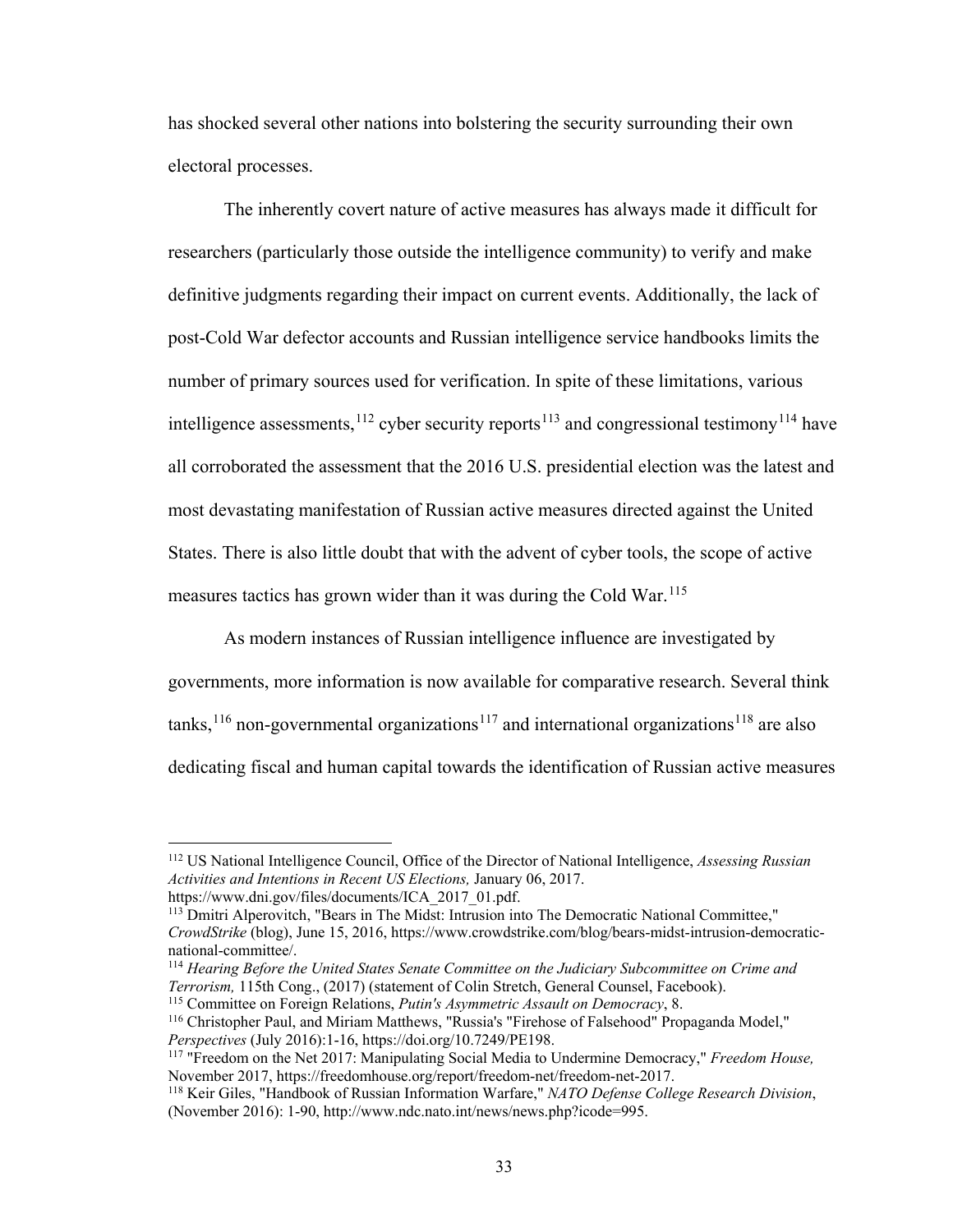tactics in the twenty-first century. However, there is still a pressing need for trend identification, quantitative analysis and modern theory development in the study of Russian active measures in a digital society.

#### **Methodology**

To test the theory that the same techniques of Russian active measures were used during the Cold War and are still being used today, we will examine two active measures campaigns as case studies. The case study method provides a framework for analyzing complex phenomena across a variety of fields, but it is particularly well-suited for process tracing. The cases to be studied are the active measures campaigns carried out against the targets of the 1984 and 2016 US presidential elections.

In terms of case selection criteria, the following attributes were reasons for case selection: data richness, resemblance of case background conditions, prototypicality of case background conditions, and intrinsic importance. First, the cases were selected due to their comparatively high coverage in academic research and government reporting. Although the research literature addresses other Cold War instances of Russian active measures used against the American political system, the lack of source diversity and the dearth of corroborative reporting eliminated additional cases from this examination. Second, the cases being studied had similar targets of active measures. That is, both active measures campaigns were directed towards the American presidential election process. Third, the cases were chosen for their prototypicality. They were prototypical both in terms of their antecedent conditions which consisted of the American electoral process and in the resulting active measures campaigns that exemplify central tenets of the Russian active measures doctrine. Lastly, the cases were selected for their intrinsic

34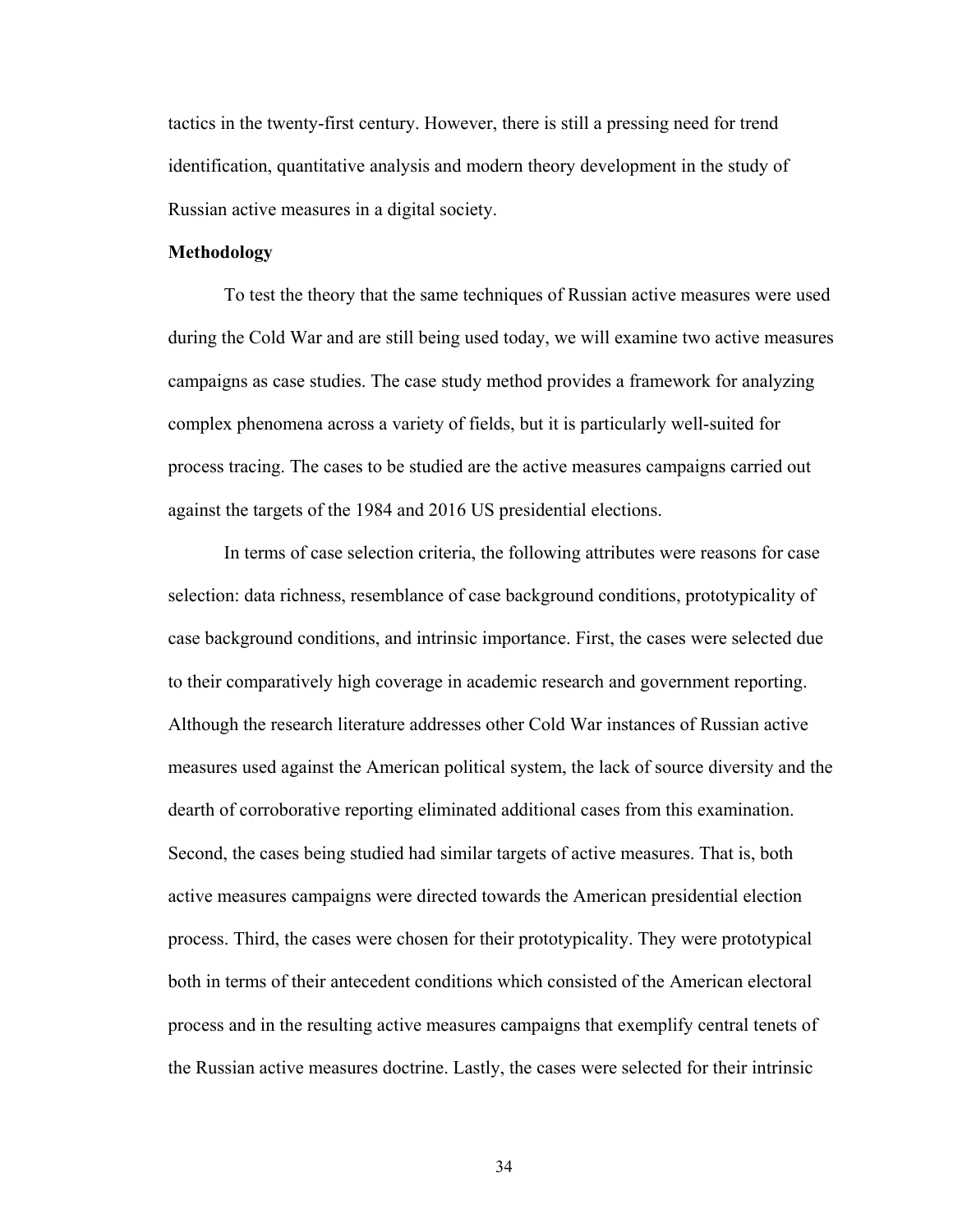importance and resemblance to current situations of policy concern. Foreign interference has been a prolonged topic of discussion within the American legislature and a high priority for the U.S. Intelligence Community ever since the  $2016$  election.<sup>[119](#page-39-0)</sup> Although case studies of other nations might also benefit American political researchers, it was imperative in this paper that the selected cases address the current climate of concern regarding the 2016 American presidential election.

We will present the cases chronologically and use a narrative framework that is intended to illuminate the underlying goals and resulting active measures techniques employed in both cases. First, we will present the background and tactical goals for commencing the active measures campaign. We will then present the techniques that were observed in both instances. Lastly, we will address the election outcomes in both instances. This is not an examination of effectiveness or political impact. Rather, the comparative method of case study will allow us to assess whether common tactical goals and techniques were used in both eras. This analytical framework will not only lay the groundwork for our process analysis, but also for future analysis of Russian active measures campaigns in other democracies.

### **Case Study #1 The 1984 U.S. Presidential Election**

#### *Background*

 $\overline{a}$ 

Our first case study concerns Ronald Reagan's 1984 US presidential race and the active measures enacted by the KGB that attempted to prevent his reelection. Although Soviet active measures were heightened and especially targeted against Reagan in 1984,

<span id="page-39-0"></span><sup>119</sup> Mike Eckel, "U.S. Senate Committee Backs Intelligence Findings on Russian Meddling," *Radio Free Europe*, 2018, https://www.rferl.org/a/senate-committee-russian-interference/29336790.html.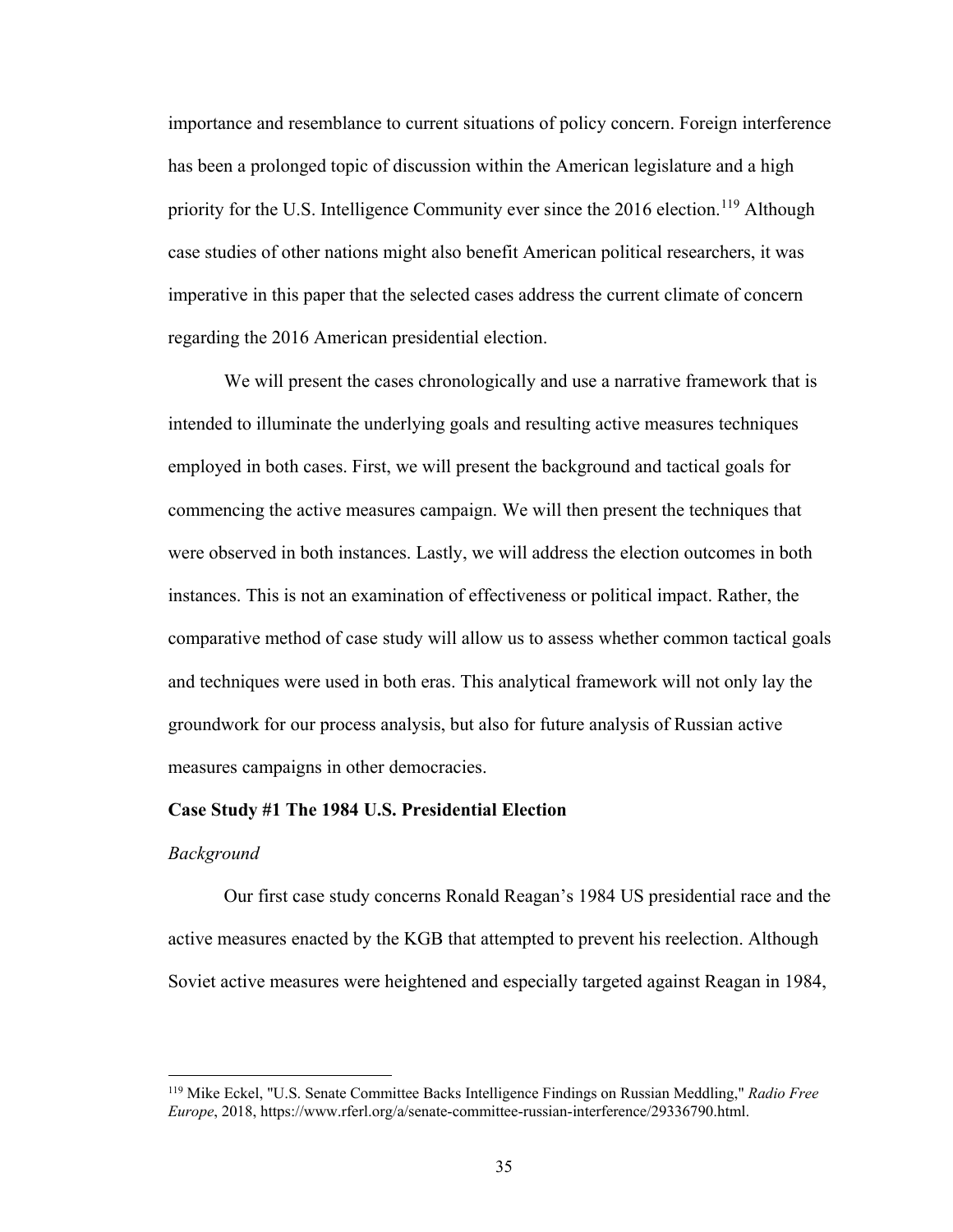the KGB had been monitoring the career of the Californian politician for years prior to his reelection.

Reagan initially caught the attention of the KGB during the Republican primaries of 1975 .<sup>120</sup> Reagan's public rhetoric was so unabashedly anti-Soviet that the Centre believed that if he was elected president, he might be anti-Soviet enough to launch one of the nuclear weapons that the Americans were undoubtedly stockpiling.<sup>121</sup> To prepare for such a situation, the KGB initiated a series of soft active measures, mostly involving research and collection of kompromat, in 1976.<sup>[122](#page-40-2)</sup> These efforts were stalled when Reagan lost the Republican nomination to incumbent Gerald Ford.<sup>[123](#page-40-3)</sup>

Four years later, when it was presented with anti-Communist Reagan or Jimmy Carter's aggressively anti-Soviet National Security Advisor Zbigniew Brzezinski, the KGB was at an impasse.<sup>[124](#page-40-4)</sup> In an uncharacteristic bout of reticence, Soviet leadership waited on the sidelines to see who would win the election. The KGB would later regret this decision, as Ronald Reagan would take on an even more aggressive stance against the Soviet Union than his democrat predecessor.<sup>[125](#page-40-5)</sup>

 After their strategic restraint from using active measures during the 1980 presidential election, the Centre's number one objective for the 1984 election was clear: prevent Ronald Reagan from being elected for a second term.<sup>[126](#page-40-6)</sup> Vasili Mitrokhin assessed that it was likely the strong desire for discrediting Reagan's administration which led the chairman of the KGB to announce on April 12, 1982 that all foreign

<sup>120</sup> Andrew and Mitrokhin, *The Sword and the Shield*, 242.

<span id="page-40-1"></span><span id="page-40-0"></span><sup>121</sup> Ibid.

<sup>122</sup> Ibid.

<span id="page-40-3"></span><span id="page-40-2"></span> $123$  Ibid.<br> $124$  Ibid.

<span id="page-40-5"></span><span id="page-40-4"></span>

<sup>125</sup> Ibid.

<span id="page-40-6"></span><sup>126</sup> Ibid., 243.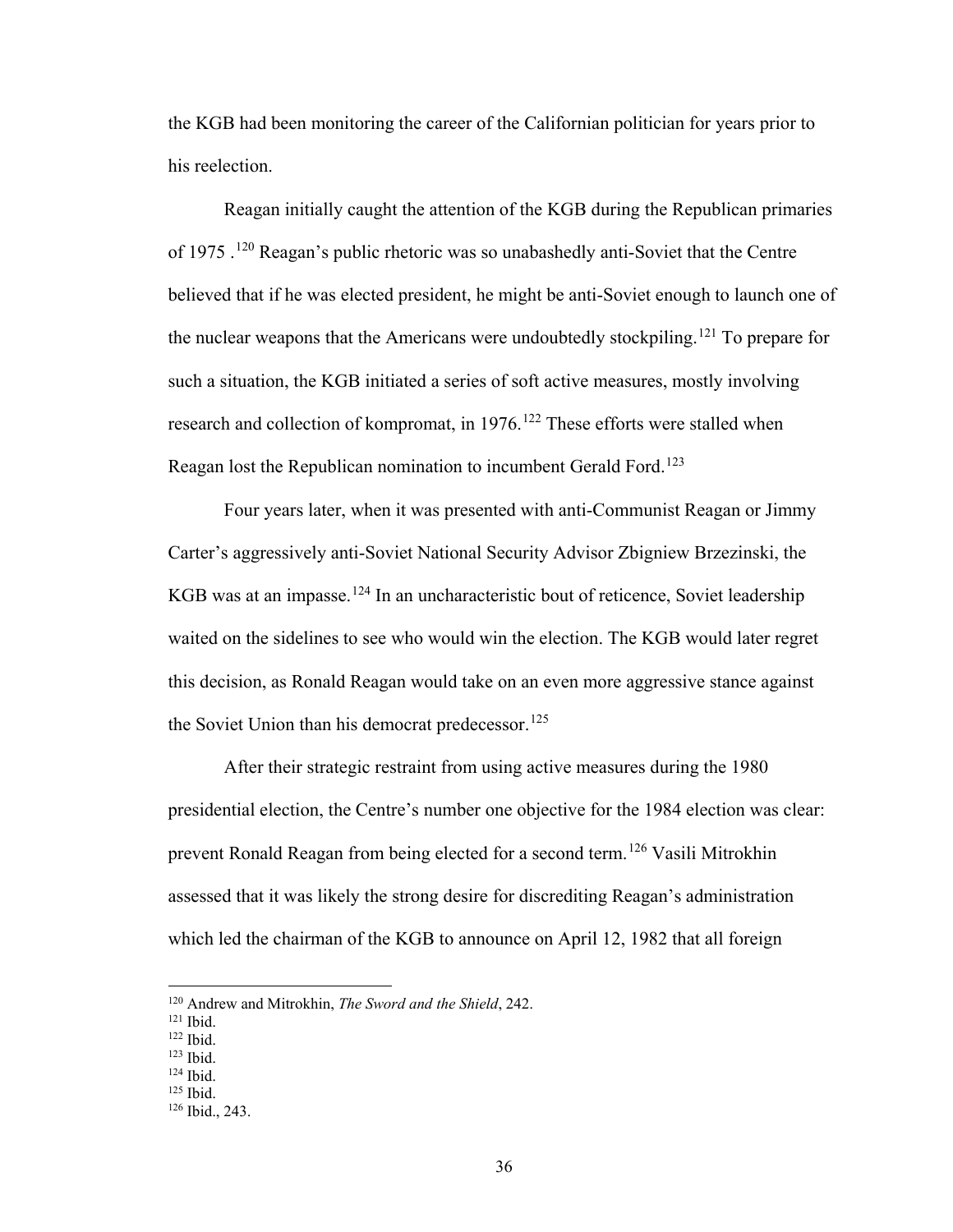intelligence officers now had to participate in active measures (even those not assigned to Service A).<sup>[127](#page-41-0)</sup> Roughly a year later, on February 25, 1983, the Centre announced it would be launching an aggressive, multi-channel active measures campaign specifically against Ronald Reagan.<sup>[128](#page-41-1)</sup>

### *Kompromat*

The previously collected kompromat on Reagan that had lain dormant for years was approved to be disseminated through mass media channels. While any source of negative information can serve as kompromat, one of the issues which KGB focused on was the possibility that Reagan's father's alcoholism affected Reagan's current health.<sup>[129](#page-41-2)</sup> Although Regan later commented in his memoirs about the strain of his father's alcoholism on his family, this was not viewed as a smoking indictment against the person of Ronald Reagan.[130](#page-41-3) The Centre also assessed that Reagan possessed "weak intellectual capabilities," but this was not a central tenet of most of their anti-Regan materials.<sup>[131](#page-41-4)</sup> Instead, they relied more strongly on amplifying his political aggression as they crafted articles that were published in Denmark, France and India.[132](#page-41-5) All of their efforts were not futile, as some of the KGB's negative press gained some traction abroad, but ultimately it failed to take hold in the United States.<sup>133</sup>

### *Agents of Influence*

To bolster the scraps of kompromat the KGB possessed on Reagan, the Centre called upon its three American residencies (embassies where KGB agents operated) in

<span id="page-41-0"></span><sup>&</sup>lt;sup>127</sup> Andrew and Mitrokhin, *The Sword and the Shield*, 243.

<span id="page-41-1"></span><sup>&</sup>lt;sup>128</sup> Andrew and Gordievsky, *KGB: The Inside Story*, 589.

<span id="page-41-2"></span><sup>129</sup> Andrew and Mitrokhin, *The Sword and the Shield*, 242.

<span id="page-41-4"></span><span id="page-41-3"></span> $131$  Ibid.

<span id="page-41-5"></span><sup>132</sup> Ibid.

<span id="page-41-6"></span><sup>133</sup> Ibid.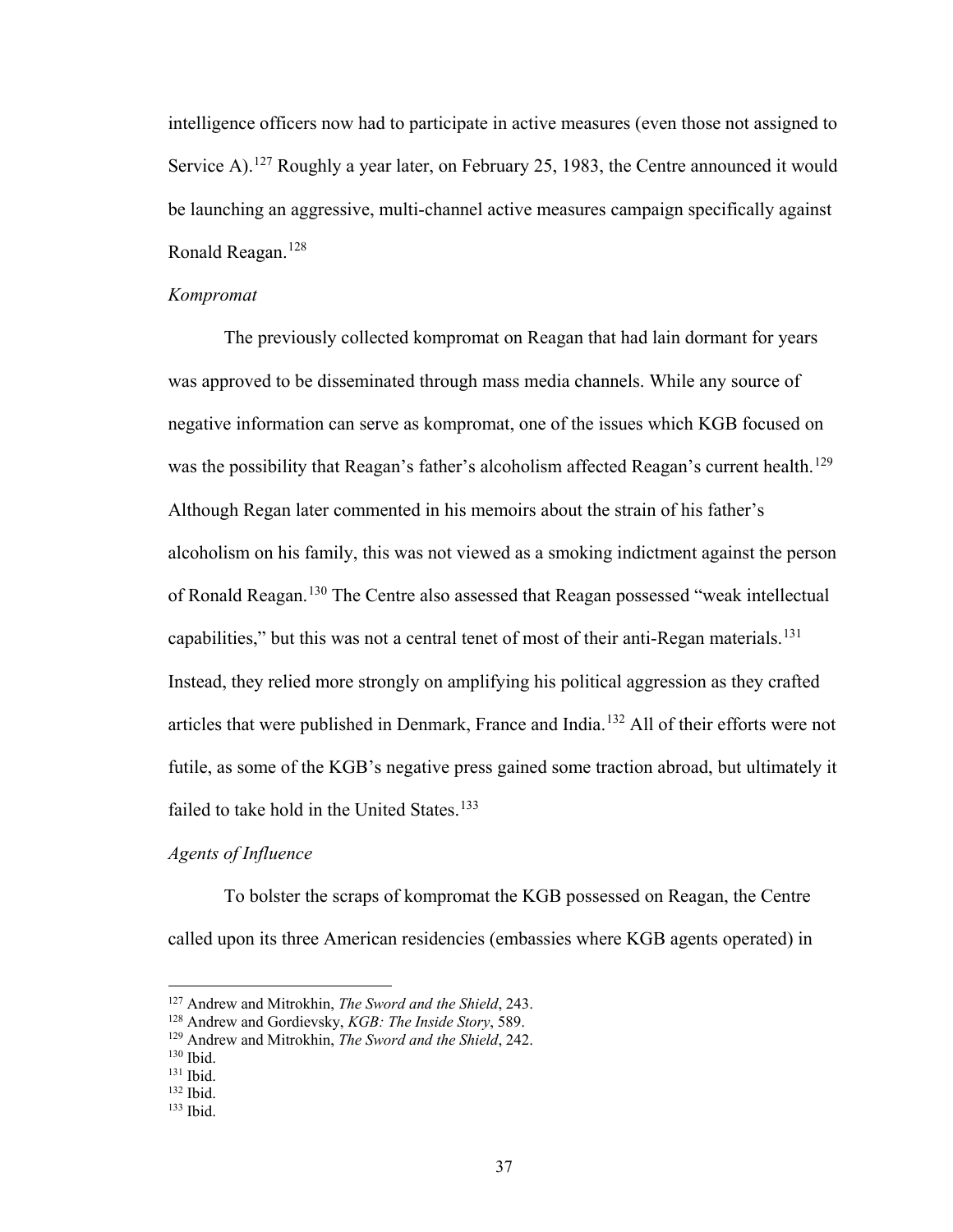Washington D.C., New York, and San Francisco. The American residencies were ordered to obtain contacts in both political party's headquarters and on the staffs of all possible presidential candidates.<sup>[134](#page-42-0)</sup> For additional assurance, residencies outside the United States were required to send any agents they could who would be willing to assist.<sup>135</sup> The goal of acquiring these contacts and bringing in additional agents was to find any pertinent information on Reagan and procure personal channels for its dissemination.<sup>[136](#page-42-2)</sup> Unfortunately, primary sources are lacking with regards to the efficacy of any agent of influence operations in 1980. However, the lack of reporting suggests that this requirement was either not fulfilled or bore little fruit since no agents of influence came forward and no reports regarding suspected Soviet agents were published by either campaign after the election.

# *Front Groups*

In addition to kompromat and agents of influence, the KGB also used front groups in their attempt to hinder Regan's chances of reelection. The benefit of using front groups was that similar to Soviet agents of influence, their ties to the Centre were still obfuscated, but their geographic coverage and political influence could also provide clear advantages to any Soviet smear campaign.<sup>[137](#page-42-3)</sup> As part of the active measures campaign against Reagan, the KGB ordered its front groups to spread the political slogan "Reagan means war!"<sup>138</sup> Though the slogan was not very popular, any modicum of anti-American sentiment expressed abroad was attributed by the KGB as a sign of success.<sup>[139](#page-42-5)</sup> In spite of

<span id="page-42-0"></span><sup>134</sup> Andrew and Gordievsky, *KGB: The Inside Story*, 590.

<span id="page-42-1"></span><sup>135</sup> Ibid.

<span id="page-42-2"></span><sup>136</sup> Andrew and Mitrokhin, *The Sword and the Shield*, 243.

<span id="page-42-3"></span><sup>137</sup> Shultz and Godson, *Dezinformatsiya: Active Measures in Soviet Strategy,* 108-109.

<span id="page-42-4"></span><sup>138</sup> Christopher M. Andrew and Oleg Gordievsky, *Instructions from the Centre: Top Secret Files on KGB Foreign Operations 1975-1985* (London: Hodder and Stoughton, 1991), 97.

<span id="page-42-5"></span><sup>139</sup> Loch K. Johnson, *Strategic Intelligence* (Westport, Conn.: Praeger Security International, 2007), 52.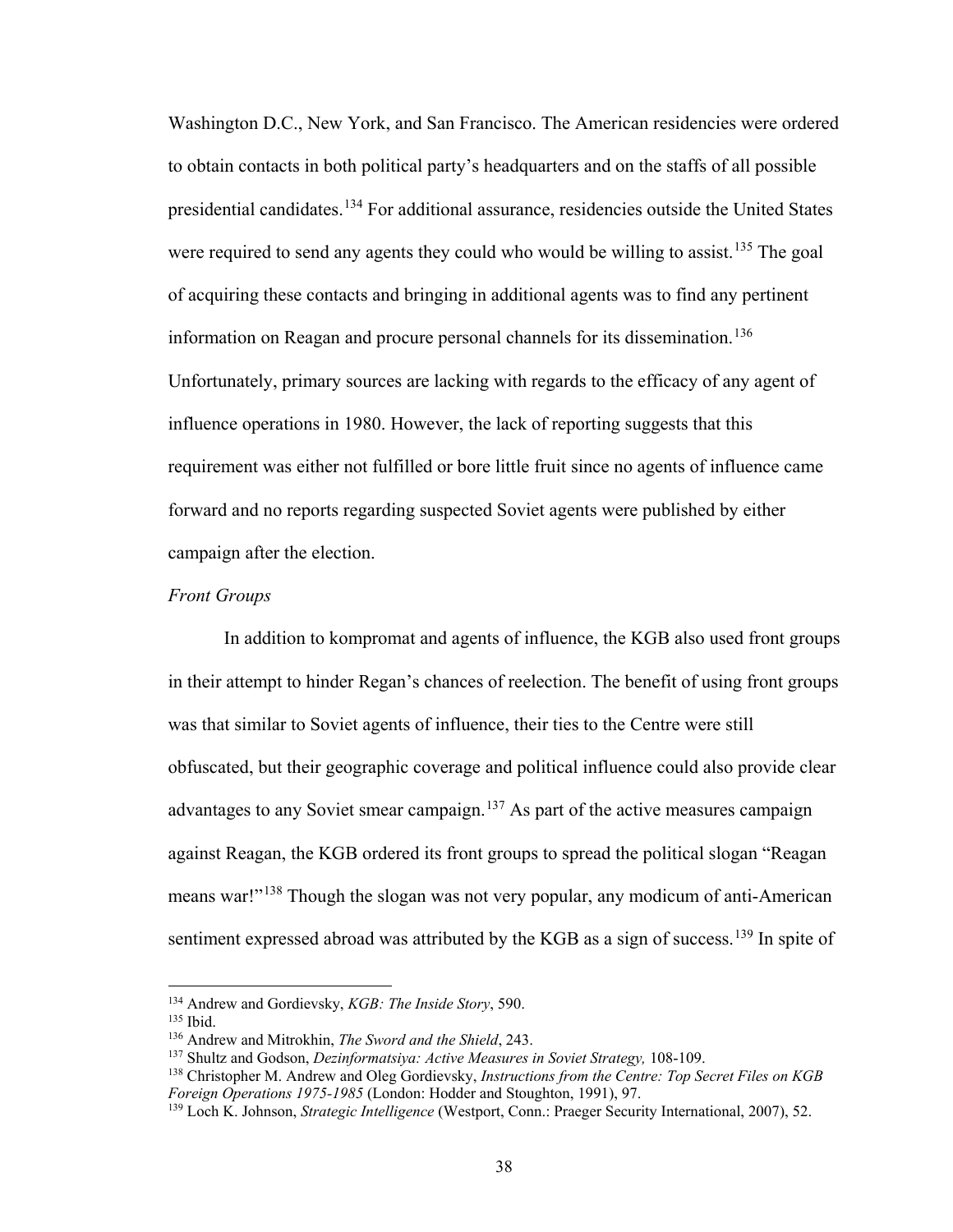many Soviet front groups' recognition by reputable bodies such as the United Nations, UNESCO and the United Council of Churches, Soviet efforts in this campaign failed to influence the key demographic of American voters.[140](#page-43-0) According to Reagan's biographer Edmund Morris, Reagan was successful in swaying the Soviet populace when he unabashedly labeled the Soviet Union as 'an evil empire' in his 'Crisis of Confidence' speech delivered on March 9, 1983.<sup>[141](#page-43-1)</sup> Within twenty-four hours, Westerners in Moscow reported that a reaction of "self-disgust and self-acknowledgment" spread throughout Russian society against their own government.<sup>[142](#page-43-2)</sup>

### *Forgery*

When compromising information, personal influence and political slogans were ineffective, the dissemination of forged pieces of information was a common active measures tactic. In *Instructions from the Centre,* Christopher Andrew and Oleg Gordievsky note that Service A's forgeries against the Reagan administration were generally of two kinds: 'silent forgeries' shown in confidence to Third World leaders or not-so-silent forgeries that were intended to promote media campaigns.<sup>[143](#page-43-3)</sup> During his first term, Reagan was the subject of repeated forgeries, one of the most notorious being a fabricated letter to the King of Spain, urging the European leader to quickly "remove the forces obstructing Spain's entry into NATO."[144](#page-43-4) Copies of this letter were mailed to Spanish journalists as well as all delegates (except the Americans) attending the Madrid Conference on Security and Cooperation in Europe (CSCE).<sup>[145](#page-43-5)</sup> The letter made reference

<span id="page-43-0"></span><sup>140</sup> Loch K. Johnson, *Strategic Intelligence* (Westport, Conn.: Praeger Security International, 2007), 52.

<span id="page-43-2"></span><span id="page-43-1"></span><sup>141</sup> Edmund Morris, *Dutch: A Memoir of Ronald Reagan* (New York: Modern Library, 1999), 474. <sup>142</sup> Ibid.

<span id="page-43-3"></span><sup>143</sup> Andrew and Gordievsky, *Instructions from the Centre*, 97.

<span id="page-43-4"></span>

<span id="page-43-5"></span> $145$  Ibid.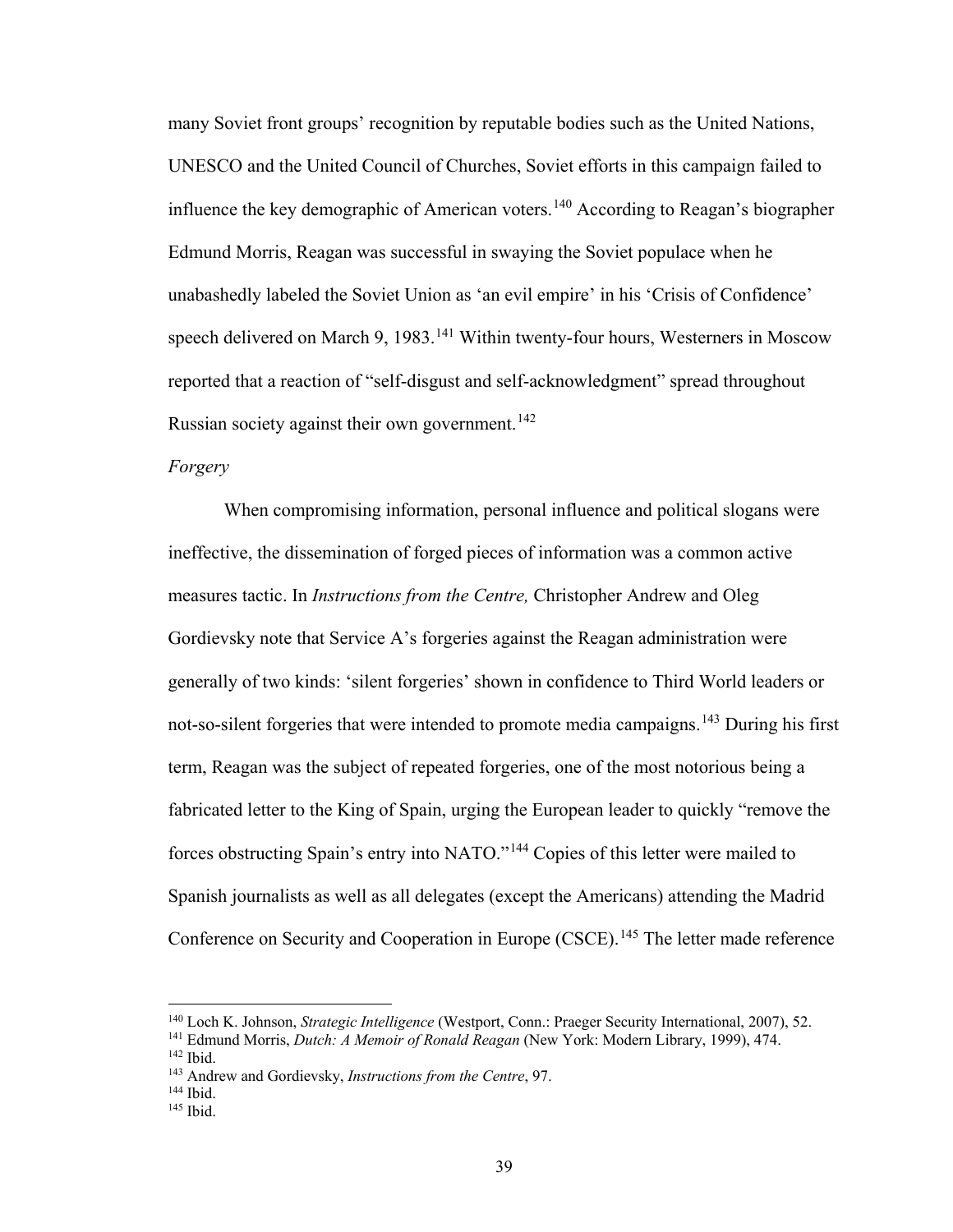to a 'highly secret' memorandum which was also fabricated by the KGB and also circulated along with the letter.<sup>[146](#page-44-0)</sup> Due to its crude presentation, the letter had negligible impact and several Spanish journalists publicly accused them of being of Soviet origin.<sup>147</sup> *Summary* 

The 1984 Election active measures campaign failed to detract from Reagan's popular appeal with American voters. Like several other Cold war active measures campaigns its perceived effectiveness was overinflated by KGB operatives. Christopher Andrew further notes that, "The limitations of KGB active measures were illustrated by the failure of a single Residency in a NATO country to popularise the principal slogan "Reagan means War!"[148](#page-44-2) Reagan won 49 out of 50 states in the electoral college, which secured him a second term and additional resources towards his anti-Soviet policies.<sup>[149](#page-44-3)</sup> By any standard, the 1984 election active measures campaign was not viewed as a success.

### **Case Study #2 The 2016 U.S. Presidential Election**

#### *Background*

In 2016, more than thirty years after the 1984 US Presidential Election, America was going to the polls to elect a new commander in chief. During this election cycle, the three primary candidates were Republican Donald Trump, Democrat Hillary Clinton and third-party candidate Bernie Sanders. Like the active measures campaign during the 1984

<span id="page-44-0"></span><sup>146</sup> Andrew and Gordievsky, *Instructions from the Centre*, 99-100.

<span id="page-44-1"></span><sup>147</sup> Ibid.

<span id="page-44-2"></span><sup>148</sup> Ibid., 97.

<span id="page-44-3"></span><sup>149</sup> Anthony Bennett, *The Race for the White House from Reagan to Clinton: Reforming Old Systems, Building New Coalitions* (New York: Palgrave Macmillan, 2013), 78.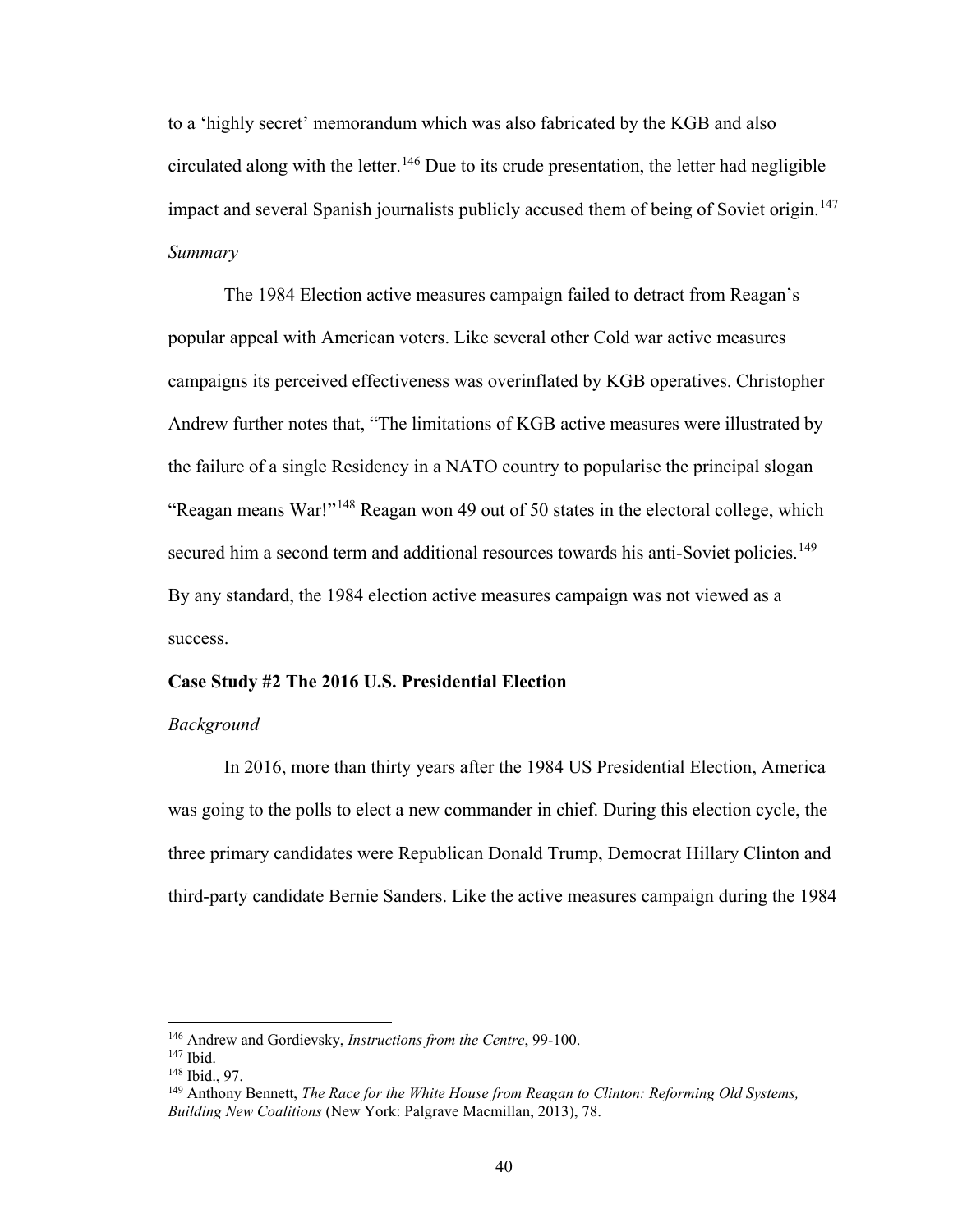election, the active measures directed towards the 2016 election were planned well in advance of Election Day.

#### *Kompromat*

 $\overline{a}$ 

Just like in 1984, soft active measures in the form of kompromat collection began in September 2015, when the FBI contacted the Democratic National Committee (DNC) to inform them that one of their computers had been hacked by a Russian cyber actor.<sup>[150](#page-45-0)</sup> In November 2015, the FBI contacted the DNC again, to report that one of their computers was now actively transmitting information back to Russia.<sup>151</sup> On June 14, 2016 the *Washington Post* reported that Russian hackers gained access to DNC servers which included documents pertaining to opposition research on Donald Trump.<sup>152</sup> A day later, an unknown blogger named Guccifer took credit for the hack, claiming to be a Romanian hacktivist who was unaffiliated with Russian intelligence.<sup>[153](#page-45-3)</sup> A week later, Wikileaks published nearly 20,000 emails online that had been exfiltrated from the DNC server.[154](#page-45-4) 

Although cyber hacking can be used for a variety of criminal and intelligence gathering purposes, the deliberate targeting and pursuant publication of the personal emails and documents from the DNC server was labeled by many as a clear instance of

<span id="page-45-2"></span><sup>152</sup> Ellen Nakashima, "Russian Government Hackers Penetrated DNC, Stole Opposition Research on Trump," June 14, 2016, *Washington Post,* https://www.washingtonpost.com/world/nationalsecurity/russian-government-hackers-penetrated-dnc-stole-opposition-research-on-

trump/2016/06/14/cf006cb4-316e-11e6-8ff7-7b6c1998b7a0\_story.html?hpid=hp\_rhp-banner-main\_dnchackers-1145a-banner%3Ahomepage%2Fstory&utm\_term=.e8bf3382d30a.

<sup>150</sup> "2016 Presidential Campaign Hacking Fast Facts," *CNN*, July 18, 2018,

<span id="page-45-1"></span><span id="page-45-0"></span>https://www.cnn.com/2016/12/26/us/2016-presidential-campaign-hacking-fast-facts/index.html. <sup>151</sup> Ibid.

<span id="page-45-4"></span><span id="page-45-3"></span><sup>153</sup> Threat Connect Research Team, "Guccifer 2.0: The Man, The Myth, The Legend?", *ThreatConnect* (blog), July 20, 2016, https://www.threatconnect.com/blog/reassesing-guccifer-2-0-recent-claims/. <sup>154</sup> "2016 Presidential Campaign Hacking Fast Facts."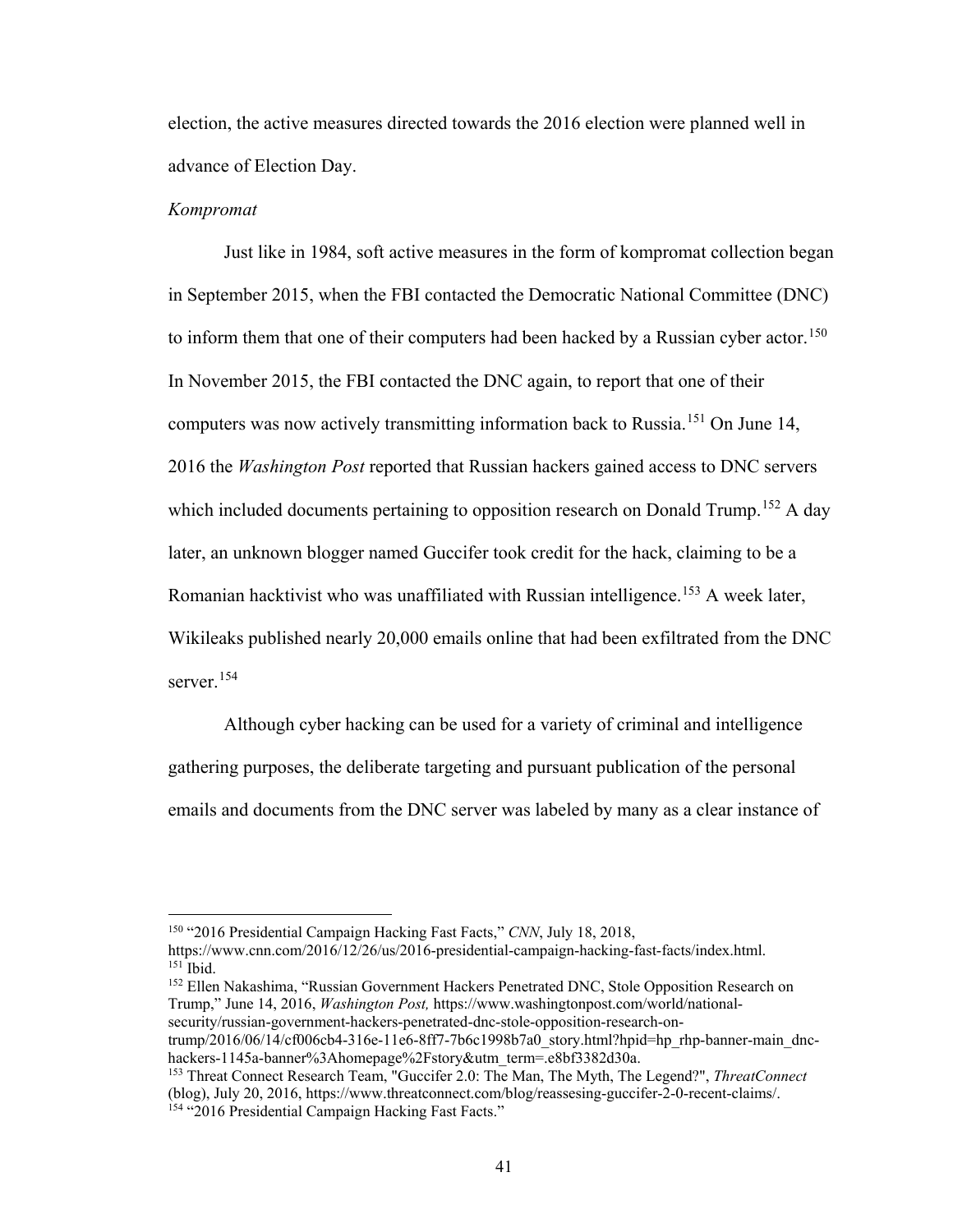kompromat.<sup>155</sup> In December 2016, it was discovered that several Republican party servers were also hacked and exfiltrated. However, these documents were never made public; a fact that supported a later U.S. Intelligence Community assessment that the Russian influence campaign sought to denigrate Hillary Clinton rather than Donald Trump.[156](#page-46-1)

### *Agents of Influence*

As a means to spread their collected kompromat, Russia employed several digital versions of classical agents of influence. According to the U.S. Intelligence Community Report *Russian Interference in the 2016 Election,* Russia integrated this technique into a longstanding messaging strategy, which historically involved a blend of agents of influence, cutouts and front organizations.<sup>[157](#page-46-2)</sup> In 2016, this specifically entailed the use of "third-party intermediaries and paid social media users or "trolls."[158](#page-46-3)

Unlike agents of influence used during the Cold War, most of these agents did not actually exist. The majority consisted of fake online personas created by the Internet Research Agency, a company owned by Yevgeny Prigozhin, who is one of Vladimir Putin's close friends.<sup>[159](#page-46-4)</sup> Several news outlets have gotten interviews from former Internet Research Agency employees who have worked in Russia's notorious 'troll factories' where employees were instructed on how to pose as real Americans and then post and propagate social media content that is favorable to Russia's foreign and domestic

<span id="page-46-0"></span><sup>155</sup> Nance, *The Plot to Hack America*, 49.

<span id="page-46-1"></span><sup>156</sup> Jim Sciutto and Pamela Brown, "Russia Hacked GOP Groups, US Intel Believes," *CNN*, December 12, 2016, https://www.cnn.com/2016/12/12/politics/gop-russia-hacking-trump/.

<span id="page-46-2"></span><sup>157</sup> Office of the Director of National Intelligence, *Assessing Russian Activities and Intentions in Recent US Elections*, 2.

<span id="page-46-3"></span><sup>&</sup>lt;sup>158</sup> Ibid.

<span id="page-46-4"></span><sup>&</sup>lt;sup>159</sup> United States v. Internet Research Agency LLC et. al., indictment, 19 (2018).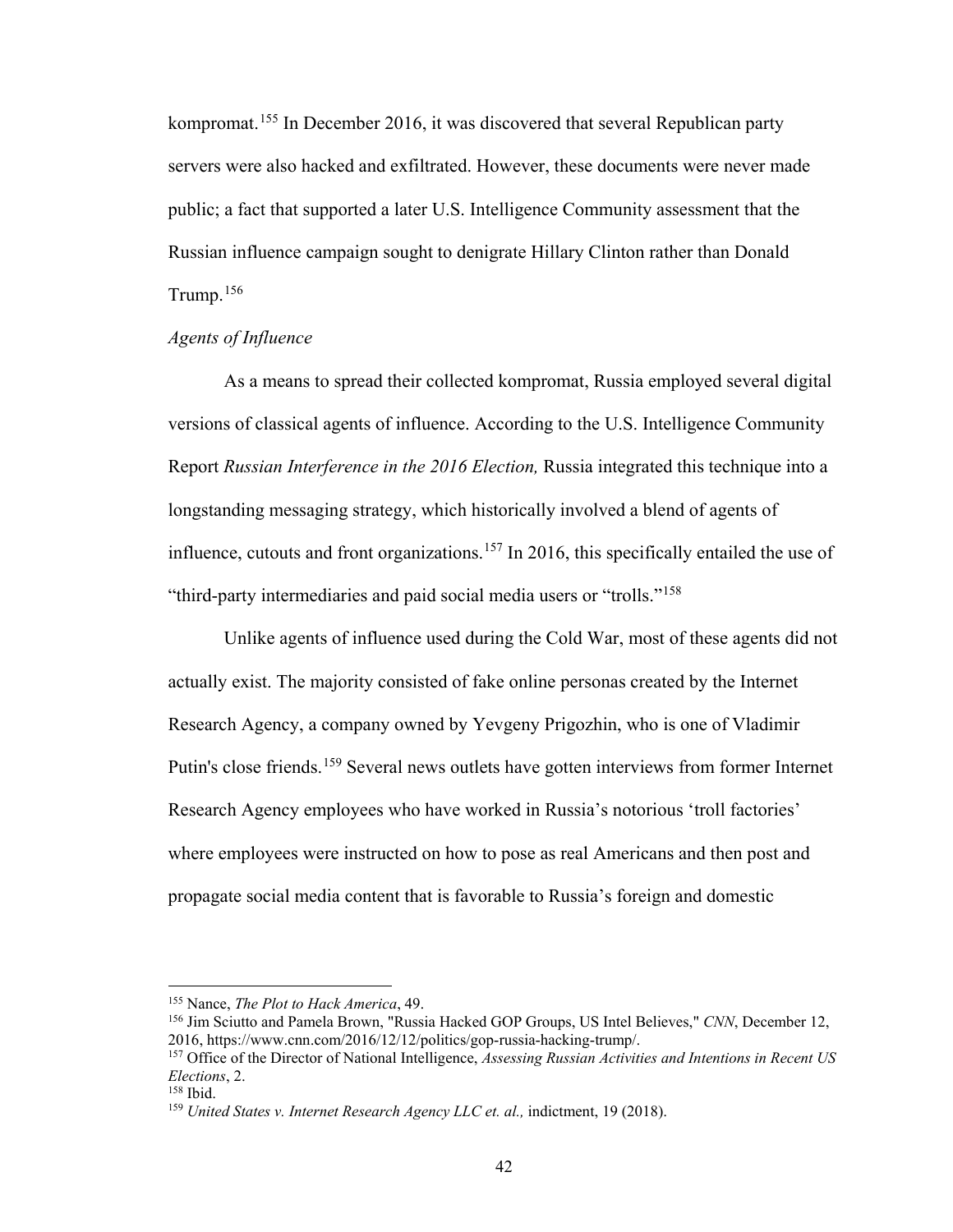agenda.<sup>[160](#page-47-0)</sup> While some personas claimed to be Americans like the Southern, right-wing Twitter personality Jenna Abrams, others claimed to be foreigners who were seeking the truth amidst the American election, like Guccifer  $2.0<sup>161</sup>$  $2.0<sup>161</sup>$  $2.0<sup>161</sup>$  In addition to the notable fake personalities, there were thousands of automated agents of influence, otherwise known as 'bots' created by the Internet Research Agency that were mostly deployed to tweet and retweet on the social media outlet Twitter. Research by the cyber security firm FireEye found that Russian bots successfully made one of Russia's fake hashtags ("#HillaryDown") listed as 'trending' on Twitter, meaning that it garnered enough public attention to be listed on the Twitter homepage.<sup>[162](#page-47-2)</sup>

### *Front Groups*

 $\overline{a}$ 

In addition to creating fake individuals, Russia utilized digital front groups as well. Most of the front groups were created on the popular social media platform of Facebook where they garnered tens of thousands of 'likes' until the group pages were removed by Facebook administrators.<sup>[163](#page-47-3)</sup> In terms of their efficacy to influence the American electorate, two front groups on opposite ends of a civil rights issue both managed to physically rally their followers to protest against each other outside an Islamic center in Houston, Texas.<sup>164</sup> One front group called 'Heart of Texas' had 250,000 followers and a tagline of "Homeland of guns, barbeque and your heart."[165](#page-47-5) The other

<span id="page-47-0"></span><sup>160</sup> Sam Matthew, "Revealed: How Russia's 'Troll Factory' Runs Thousands of Fake Twitter and Facebook Accounts to Flood Social Media with Pro-Putin Propaganda," *Daily Mail*, March 28, 2015, http://www.dailymail.co.uk/news/article-3015996/How-Russia-s-troll-factory-runsthousands-fake-Twitter-Facebook-accounts-flood-social-media-pro-Putinpropaganda.html.

<span id="page-47-1"></span><sup>&</sup>lt;sup>161</sup> "Guccifer 2.0: The Man, The Myth, The Legend?"

<span id="page-47-5"></span><span id="page-47-4"></span><span id="page-47-3"></span><span id="page-47-2"></span><sup>162</sup> Scott Shane, "The Fake Americans Russia Created to Influence the Election," *New York Times*, September 7, 2017, https://www.nytimes.com/2017/09/07/us/politics/russia-facebook-twitter-election.html. <sup>163</sup> Ryan Lucas, "How Russia Used Facebook To Organize 2 Sets of Protesters," *NPR*, November 1, 2017, https://www.npr.org/2017/11/01/561427876/how-russia-used-facebook-to-organize-two-sets-of-protesters. <sup>164</sup> Lucas, "How Russia Used Facebook To Organize 2 Sets of Protesters." <sup>165</sup> Ibid.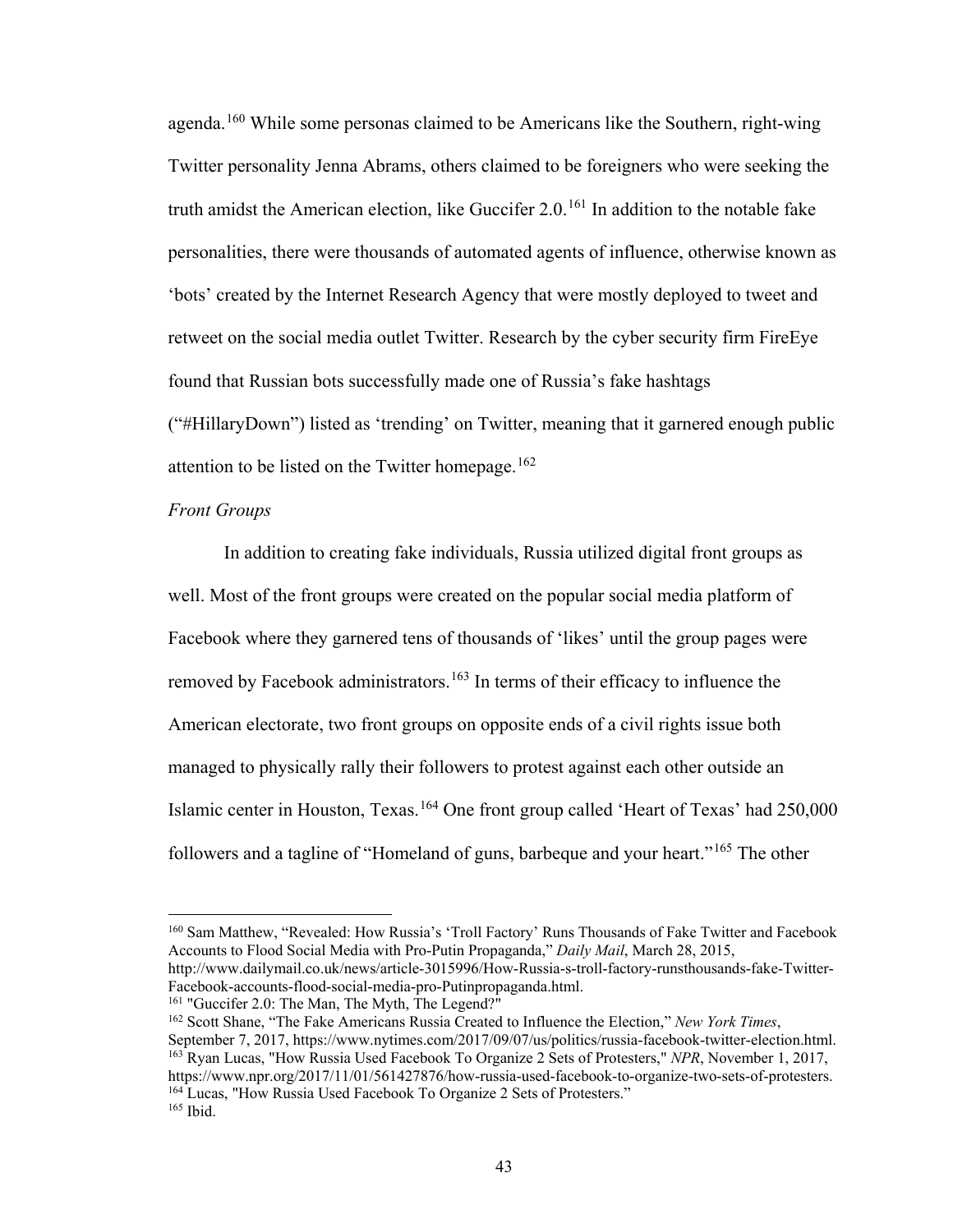group that Russia managed to mobilize was called 'United Muslims of America' and had 328,000 followers and a tagline of "I'm a Muslim, and I'm proud."<sup>166</sup> *Forgery*

Cementing all of these methods together was a novel remediation of the method of forgery. Of the two forgery methods used against the Reagan Administration, which included silent forgeries sent to world leaders and forgeries intended for mass media, the 2016 forgeries more closely resemble the latter approach. In 2016, forgery was not used to paste together fake letters to be viewed by a single reader. Rather, it was used to create an air of legitimacy within social media, whose inherent data infrastructure renders information provenance and a writer's true identity next to impossible to discern.<sup>[167](#page-48-1)</sup> In an indictment filed on February 16, 2018, Special Counsel Robert Mueller and his team stated that from at least April 2016 through November 2016 Russian actors purchased advertisements on Facebook using false personas.<sup>168</sup> They then began to produce, purchase, and post these fake advertisements on other social media sites which expressly advocated for Trump or expressly opposed Clinton.<sup>[169](#page-48-3)</sup> Instead of the slogan "Reagan Means War!" there was a constant stream of hashtags that were attached to various social media posts. Some hashtags used included "#Hillary4Prison" and "#NeverHillary".<sup>[170](#page-48-4)</sup> Over the course of the congressionally mandated review of fake Russian accounts after the election, Facebook's analysts found "approximately \$100,000 in ad spending from June of 2015 to May of 2017 — associated with roughly 3,000 ads — that was connected

<span id="page-48-0"></span><sup>166</sup> Lucas, "How Russia Used Facebook To Organize 2 Sets of Protesters."

<span id="page-48-1"></span><sup>167</sup> Geoffrey Barbier, *Provenance Data in Social Media* (San Rafael: Morgan & Claypool), 2013, 8.

<span id="page-48-2"></span><sup>&</sup>lt;sup>168</sup> *United States v. Internet Research Agency LLC et. al.*, indictment, 19 (2018).<br><sup>169</sup> Ibid. <sup>170</sup> Ibid.

<span id="page-48-3"></span>

<span id="page-48-4"></span>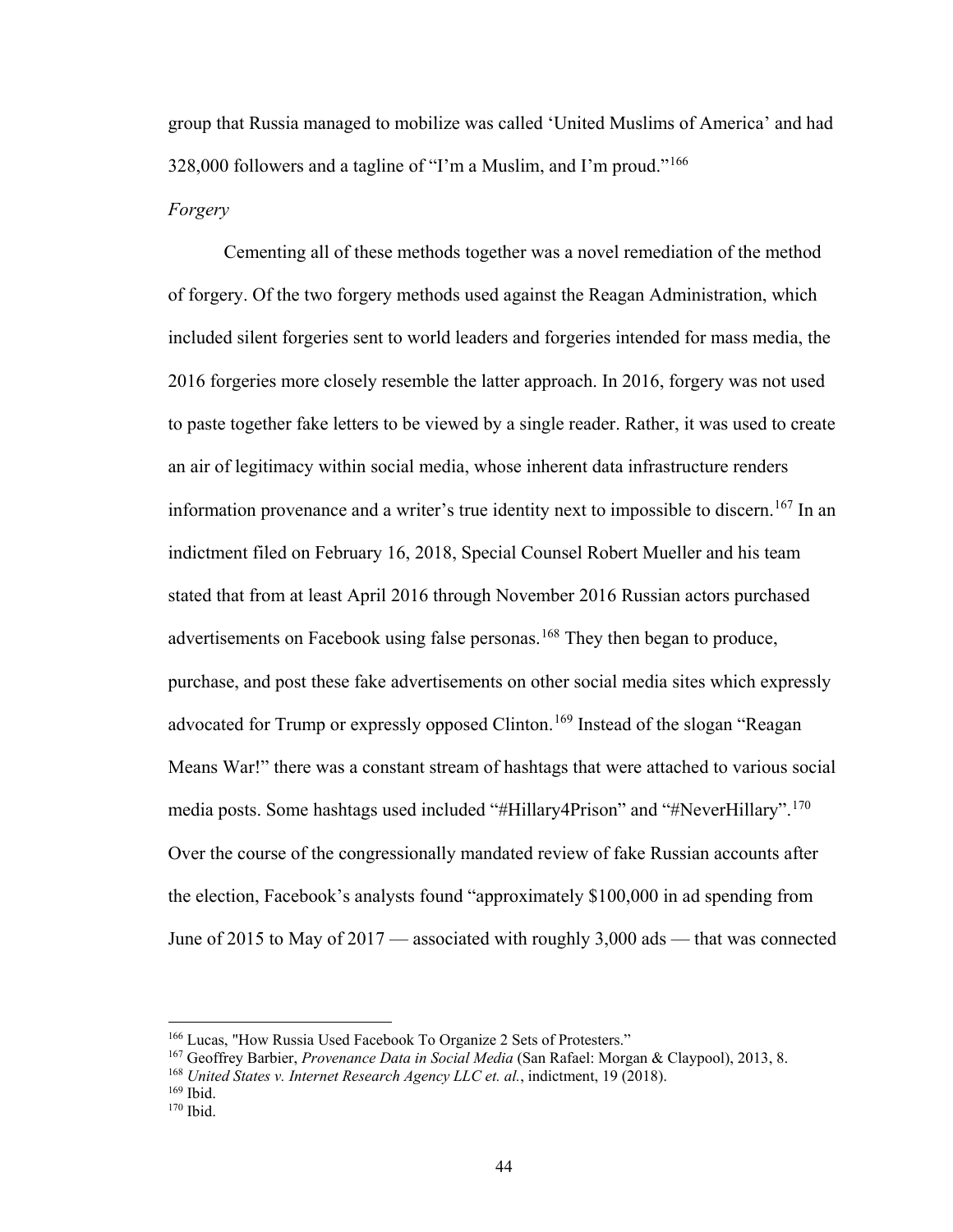to about 470 inauthentic accounts."<sup>[171](#page-49-0)</sup> They also reported that the falsified accounts "appeared to focus on amplifying divisive social and political messages across the ideological spectrum — touching on topics from LGBT matters to race issues to immigration to gun rights." $172$ 

#### *Summary*

As news of alleged Russian interference continued to circulate, the outgoing President Barack Obama directed the Intelligence Community to perform a full review of what happened during the 2016 election process.<sup>173</sup> To the general public, it may have initially seemed as though Russia had only used covert influence against the 2016 presidential election.<sup>174</sup> However, after examining the 1984 and 2016 elections side by side, several commonalities are apparent between Russia's Cold War and modern approaches.

#### **Case Study Analysis**

 $\overline{a}$ 

From the two case studies above, several classical techniques emerge in common. Kompromat is one technique that Russia used to denigrate American presidential candidates. As seen in the case studies, the use of kompromat is similar in both cases, but the ability to acquire kompromat and the ability to deny attribution has been enhanced greatly by cyber hacking tools.[175](#page-49-4) 

<span id="page-49-0"></span><sup>171</sup> Alex Stamos, "An Update on Information Operations on Facebook," *Facebook* (blog), September 6, 2017, https://newsroom.fb.com/news/2017/09/information-operations-update/.

<span id="page-49-2"></span><span id="page-49-1"></span><sup>&</sup>lt;sup>173</sup> Tal Kopan, Kevin Liptak and Jim Sciutto, "Obama Orders Review of Russian Election-Related Hacking," *CNN, December 9, 2016, https://www.cnn.com/2016/12/09/politics/obama-orders-review-intorussian-hacking-of-2016-election/index.html.*

<span id="page-49-3"></span><sup>174</sup> "Discussion with CIA Director Mike Pompeo," FDD National Security Summit (repr., Washington D.C.: Foundation for Defense of Democracies, 2017),

http://www.defenddemocracy.org/events/fdds-national-security-summit/.

<span id="page-49-4"></span><sup>&</sup>lt;sup>175</sup> Justin Key Canfil, "Honing Cyber Attribution: A Framework for Assessing Foreign State Complicity," *Journal of International Affairs* 70, no. 1 (Winter 2016): 219.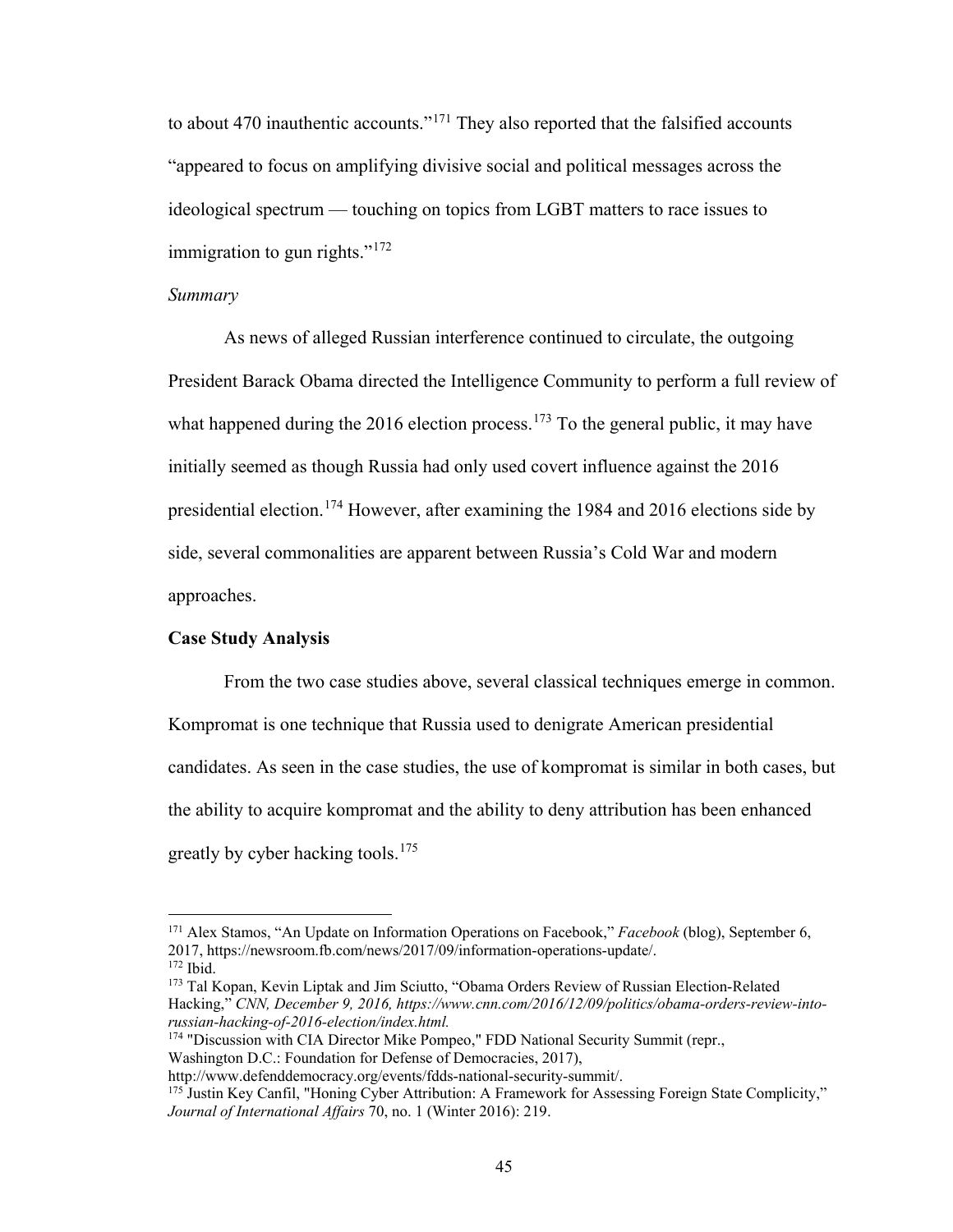Another technique is the use of front groups. Although the KGB was known to have front groups embedded all across America and most certainly in Washington throughout the Cold War, they were not always capable of delivering the compromising material requested by Moscow.<sup>[176](#page-50-0)</sup> Cold War-era front groups were usually confined to physical groups of people, which required physical presence and an inevitable paper trail. The numerous fake Facebook groups created in 2016 however, came in and out of existence within the span of several months and without a single publicly available document to verify their origins.

A third technique, similar to that of front groups is the use of agents of influence. Although the KGB requested that its agents of influence gain contacts on the presidential campaign staffs in 1984, there has not been any evidence to suggest that this was successfully carried out. However, in 2016 when a young American girl named Jenna Abrams started publishing political charged tweets on Twitter shortly before the election, she garnered significant attention from politicians, journalists and the American public.<sup>[177](#page-50-1)</sup> Abrams engaged in Twitter arguments with former U.S. ambassador to Russia and Russian propaganda expert Michael McFaul, she was retweeted by Mike Flynn Jr. and was also mentioned in stories featured in the *Washington Post* and *The New York Times*. [178](#page-50-2)

Lastly, the technique of forgery was used in both cases to present false information that was advantageous to Russian interests. In the 1984 election, forgeries

<sup>176</sup> Bittman, *The KGB and Soviet Disinformation*, 3.

<span id="page-50-2"></span><span id="page-50-1"></span><span id="page-50-0"></span><sup>177</sup> Ben Collins and Joseph Cox, "Jenna Abrams, Russia's Clown Troll Princess, Duped the Mainstream Media And The World," *Daily Beast,* November 2, 2017, https://www.thedailybeast.com/jenna-abramsrussias-clown-troll-princess-duped-the-mainstream-media-and-the-world. <sup>178</sup> Ibid.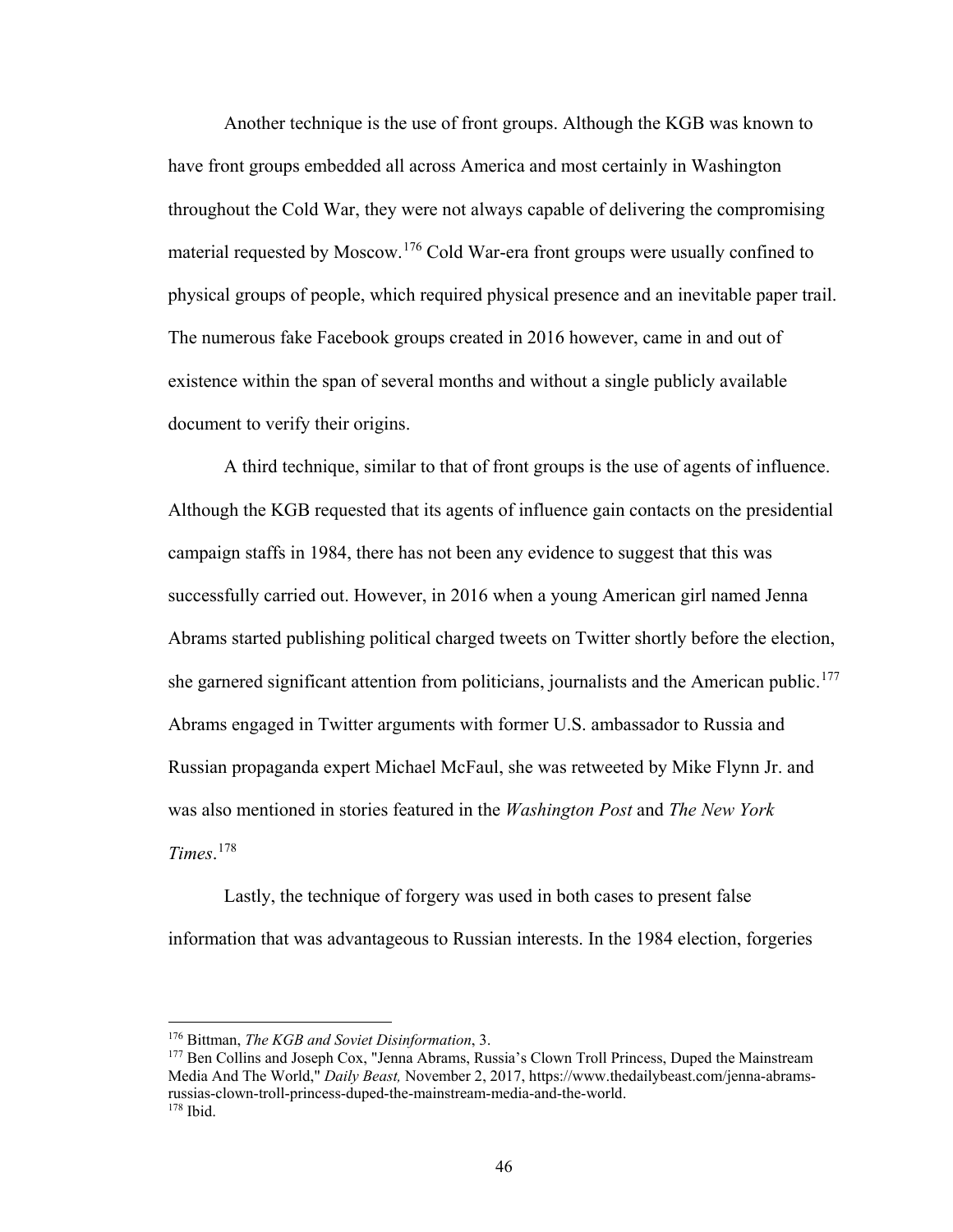took the physical form of official government letters. In the 2016 election, forgeries evolved to suit the digital medium and provided Russian front groups with the appearance of legitimacy within the social media sphere.

# **Conclusion**

 $\overline{a}$ 

The Russian influence campaign of 2016 warrants not only a historical review of active measures used against American elections as we have done here, but also a forward-looking assessment. Although they appear to be the heir apparent of active measures, how are 'support measures' organized and assigned? Are cyber hackers the new spies? In what areas are old traditions abandoned and where are they stridently indoctrinated into the next generation?

 This chapter is intended to shine light upon the continuum of active measures techniques that have been seen in the 1984 and 2016 U.S. presidential elections. The United States has had historical successes in exposing Russian forgeries,  $179$  identifying agents of influence<sup>180</sup> and countering the actions of Russia's international front groups.<sup>[181](#page-51-2)</sup> However, with the fall of the Berlin Wall, much of the US Intelligence Community's awareness and vigilance against Russian covert influence was lost.

The 2016 Presidential Election reminded the US Intelligence Community and Congress of the reality of foreign interference in American electoral processes and it initiated a series of inquiries, investigations and public discourse. However, in spite of all of the new information that has come to light, in July 2018, the Select Senate Committee

<span id="page-51-0"></span><sup>179</sup> John M. Goshko, "For Forgery Specialist, A Case Close to Home," *Washington Post,* August 19, 1986, https://www.washingtonpost.com/archive/politics/1986/08/19/for-forgery-specialist-a-case-close-tohome/4b8db266-699c-4557-8f01-93db86500599/?utm\_term=.8b82773c0db6.

<span id="page-51-1"></span><sup>180</sup> Waller, Michael J., *Strategic Influence: Public Diplomacy, Counterpropaganda, and Political Warfare*  (Washington, DC: Institute of World Politics Press, 2009), 215.

<span id="page-51-2"></span><sup>&</sup>lt;sup>181</sup> Schoen and Lamb, "Deception, Disinformation, and Strategic Communications," 46.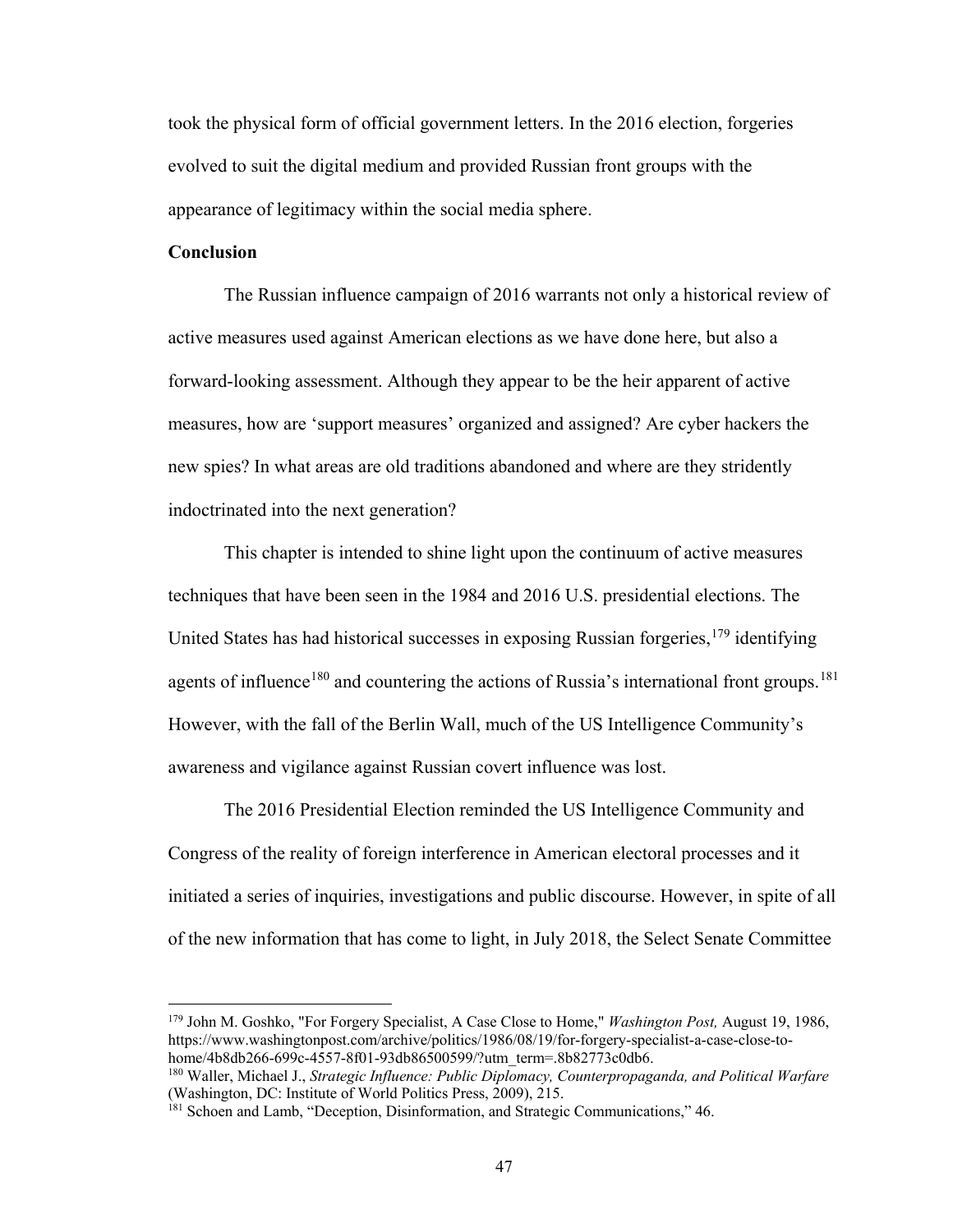on Intelligence found the 2017 US Joint Intelligence Assessment's coverage of "the historical context of Russian interference in U.S. domestic politics perfunctory."<sup>182</sup> In other words, policymakers appear to understand the recent findings from the 2016 active measures campaign, but feel there is a blatant lack of historical contextualization to assist in the government and the public's understanding of the modern Russian intelligence machinery.

While there are many insights that American citizens and policymakers can glean from the events of 2016 and the ensuing congressional research, one aspect stands out. This aspect is what former CIA Director Mike Pompeo called 'strategic understanding.' Developing a strategic understanding of Russian active measures techniques can help politicians, American voters and the Intelligence Community prepare for attempts to influence future elections. During the Cold War, numerous Soviet defectors pointed out the need for Western intelligence services (the United States, in particular) to reexamine and reevaluate Russian intelligence tactics and to weigh this against Russia's potential for political subversion.[183](#page-52-1)

As evidenced by the Senate findings, there is a general need for public awareness of the history of active measures which synthesizes this history with the future, particularly with regards to cyberspace. Over thirty years before the 2016 US Presidential Election, Soviet defector Ladislav Bittman shared some prescient predictions in his book *The KGB and Soviet Disinformation : An Insider's View:* 

<span id="page-52-0"></span><sup>182</sup> U.S. Senate Select Committee on Intelligence, *Initial Findings on Intelligence Community Assessment: Assessing Russian Activities and Intentions in Recent U.S. Elections*, 2018.

<span id="page-52-1"></span><sup>183</sup> Anatoliy Golitsyn, *New Lies for Old: The Communist Strategy of Deception and Disinformation* (repr., New York: Dodd, Mead, 1984).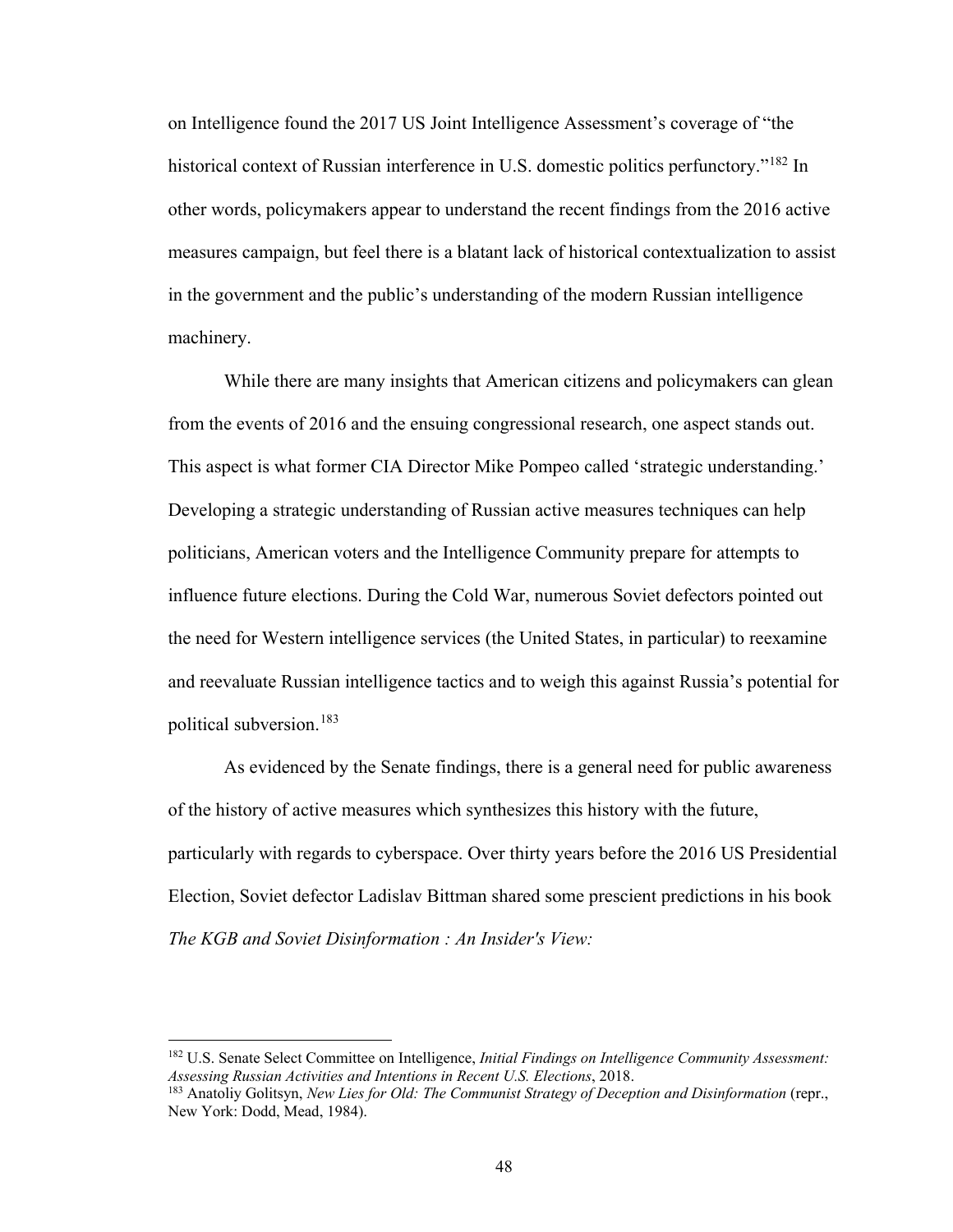Computers are another source of valuable operational data for the KGB. Their use for storing, processing and transferring sensitive data about individuals in private sectors, such as banking and medicine and state or federal revenue sectors, opens new fields for Communist intelligence services. KGB operatives in the United States are very interested in computer encoding research both military and civilian. Access to this magic key would enable the KGB to penetrate the privacy of almost every American without getting involved in risky and time-consuming operations. More important, the KGB would be able to pollute the computer system with disinformation about individuals or companies, seriously damage their lives and paralyze their operations.  $(209-210)^{184}$  $(209-210)^{184}$  $(209-210)^{184}$ 

The openness of the Internet benefits Americans just as much as it benefits America's enemies. Any American who engages in the digitized, interconnected world should be aware that while the collective spaces of the Internet are free and open, they are not always populated by genuine truth-tellers and allies. As hackers, terrorists and spies co-author history's current chapter of digital covert action, it is imperative that the world's citizens are made aware of Russia's historical attempts to undermine American institutions so that future targets of active measures will not be doomed to repeat mistakes of the past.

<span id="page-53-0"></span><sup>184</sup> Bittman, *The KGB and Soviet Disinformation,* 209-210.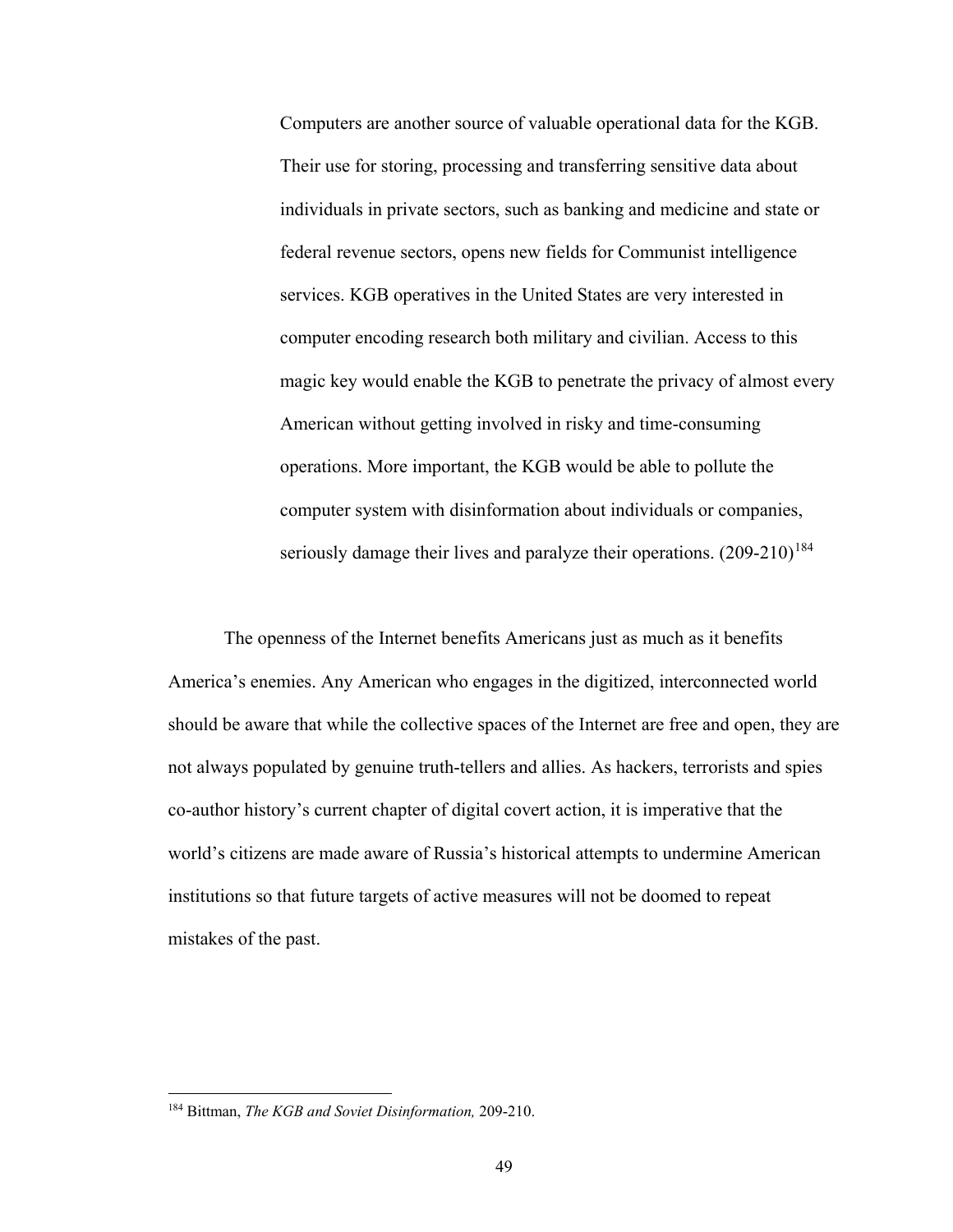# *CHAPTER 2 Iranian Intelligence in Social Media*

The previous chapter of this paper examined Russia's historical and current covert influence campaigns and the effects of social media on their preferred covert influence tactics. With so much coverage devoted to Russia, many Americans are ignorant of the broad spectrum of operations conducted by one of America's most persistent adversaries in the digital realm: the nation of Iran. Over the past two decades, operating under the cloak of proxy actors and virtual private networks, Iran has built a reputation as a formidable cyber power. Within the US Intelligence Community Iran is known for launching brutal cyberattacks against American government entities, corporations, and individuals.

In recent years, Iran has started to favor the use of a specific classical espionage technique in its cyber operations. The digital revival of this technique has allowed Iran's malicious cyber actors to not only target computer systems and critical infrastructure, but also humans. The technique which Iran is incorporating into its cyber toolbox is the honey trap. Honey traps typically involve the use of an alluring intelligence officer who is used to entice unwitting adversaries into sharing secret information through the leveraging of a personal (and sometimes romantic) relationship. Today, the classic honey trap collection technique has become digitized and is quickly becoming a hallmark of Iran's intelligence collection strategy.

The Internet and social media have affected governments around the world in different ways. One way that these new technologies have affected governments is in the ability to digitize information. Formerly physical formats of classified documents are now generated, edited, and disseminated within networked digital environments, which

50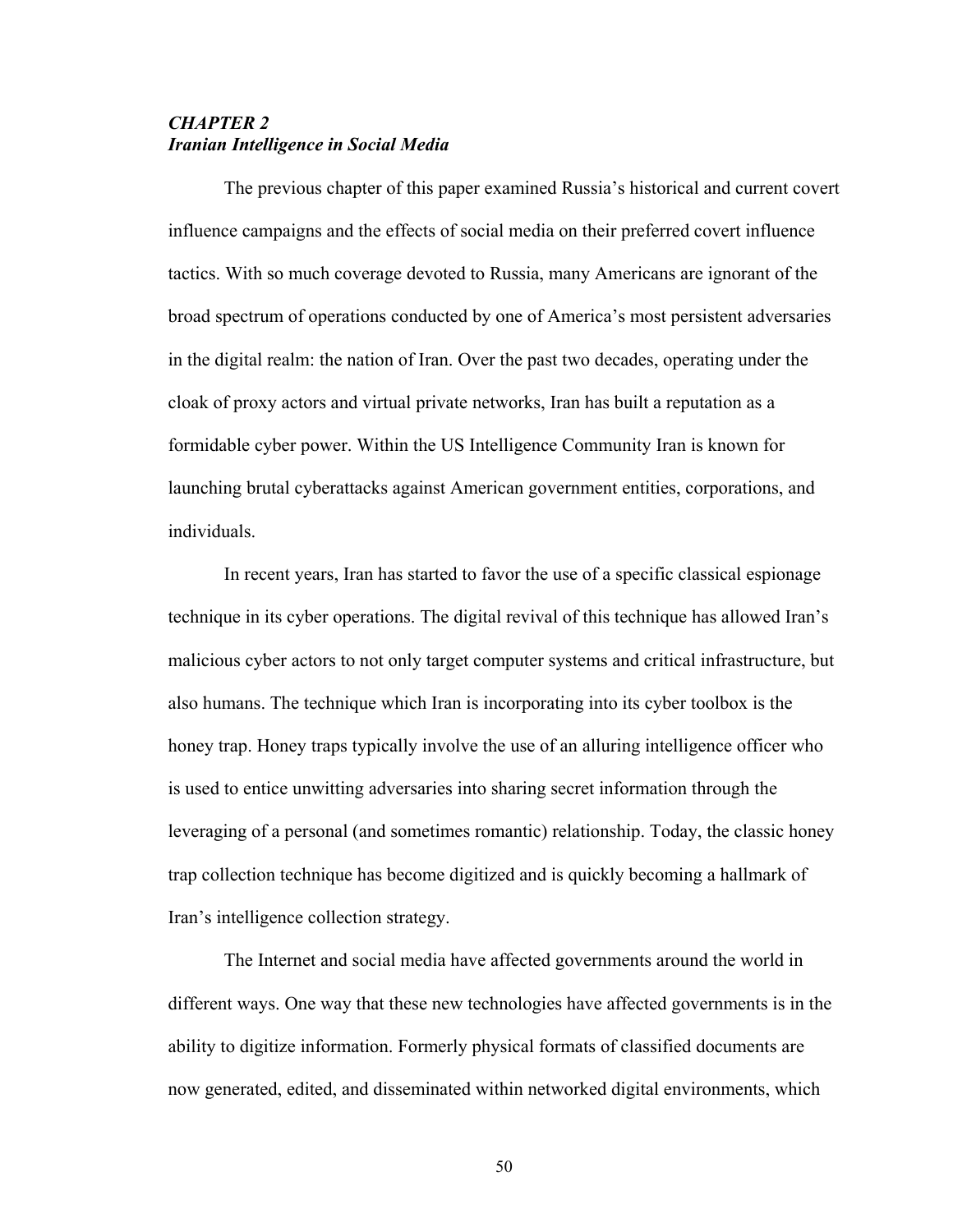sometimes bleed over into various sectors of society. Apart from the digitization of classified documents, it is also becoming apparent that former physical manifestations of an intelligence officer's identity are now manifest in the form of bits and bytes, scattered across digital space, and waiting to be discovered by cyber-savvy adversaries. Nowhere is this more apparent than the Internet spaces of social networking sites.

Although many social networking sites have outed Russia for its malicious Internet activity, Iran is proving to be just as dangerous in social media. As this chapter's analysis will show, Iran's cyber actors are equally skilled at persuading social media users to believe false information, infiltrating secure computer systems, and causing damage that ranges from slightly detrimental to gravely damaging to US national security.<sup>185</sup> Because Iran's malicious use of social media is growing and is proving to be damaging to individuals, companies, and governments, it is a worthy topic of study for modern intelligence researchers.

Due to a current lack of knowledge regarding the threat of Iranian foreign intelligence operations in social media, this chapter will seek to provide an enhanced understanding of this issue in the form of case studies. The case study method is an effective approach for isolating process steps and highlighting pertinent details. This chapter will present two case studies where Iranian actors successfully engaged unwitting social media users and used digital honey traps to gain access to sensitive information. The first case illustrates Iran's self-generated use of a fake, but attractive-looking digital persona, which was used to gain persistent access to corporate computer networks. The second case illustrates a hybridized version of the honey trap, which incorporates both

<span id="page-55-0"></span><sup>185</sup> Donara Barojan, "Eight Takeaways from Iranian Information Operations," *AFCEA*, April 1, 2019, https://www.afcea.org/content/eight-takeaways-iranian-information-operations.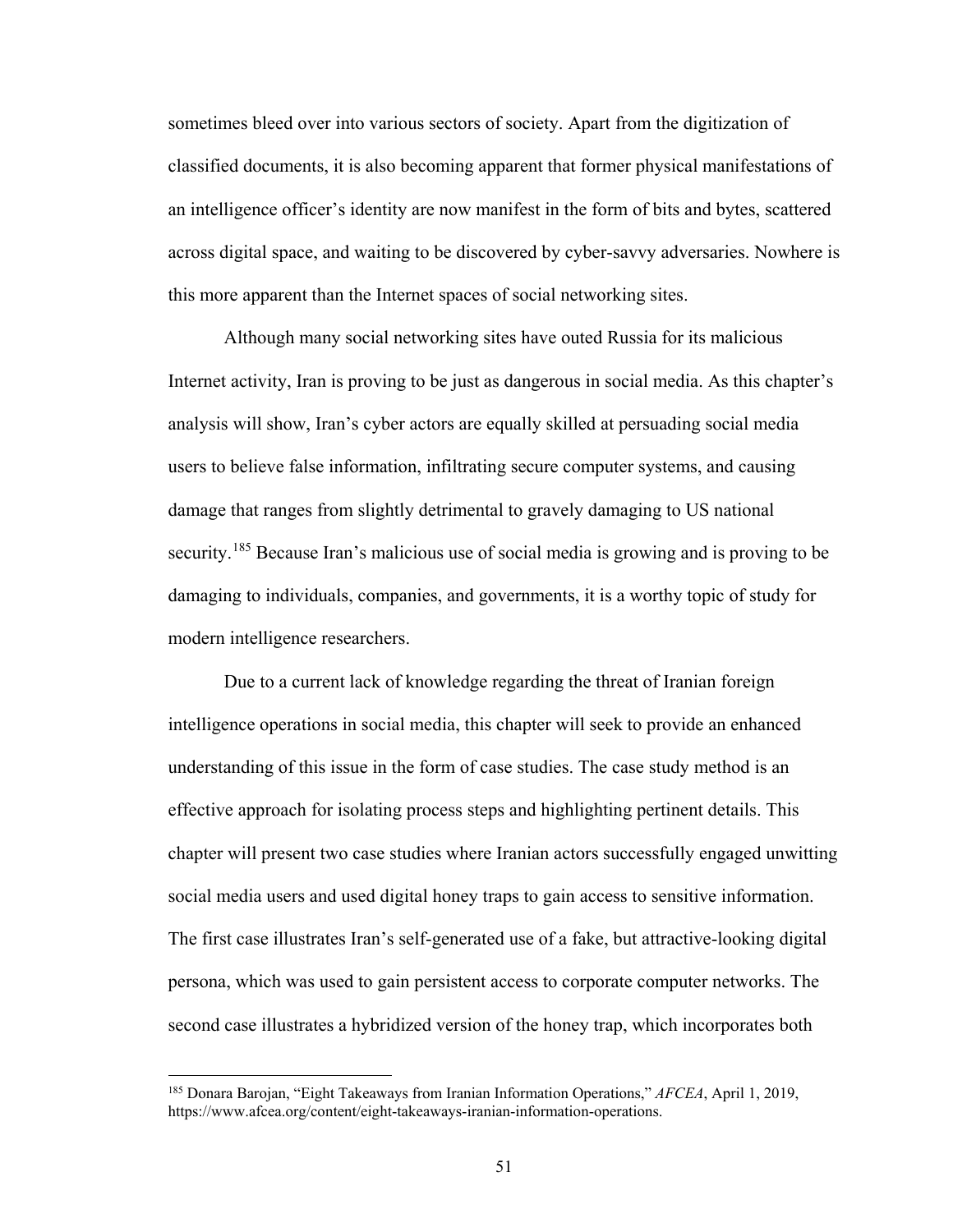digital personas and a real human behind it, in the form of American defector to Iran, Monica Witt.

Ensuing analysis will compare the cases, highlight online security concerns for social media users and suggest lines of future research. Due to the national security threat posed by this malicious activity, it is imperative that social media users with access to sensitive or classified data are made aware of this threat and are equipped with the knowledge to defeat it. By critically examining Iran's preference for certain intelligence collection techniques in social media, US intelligence agencies, academic institutions and private individuals can better protect themselves and preserve national security in an increasingly digitized world.

### **Literature Review**

 $\overline{a}$ 

In terms of research on traditional intelligence tradecraft and digital honey traps in social media, there is very little open source literature that addresses both of these topics in tandem. However, a great deal of research has been devoted to analyzing the topics of traditional honey traps, digital identity deception, and the targeting of individuals online (also known in cyber parlance as 'spear phishing'). A review of the current research within these areas will help to situate the following case studies and ensuing analysis. *Traditional Honey Traps*

The Oxford Dictionary defines a honey trap as, "A stratagem in which an attractive person entices another person into revealing information or doing something unwise."<sup>186</sup> Within this broader definition there are varying approaches and methodologies employed by foreign intelligence agencies and resistance movements

<span id="page-56-0"></span><sup>186</sup> *Oxford Dictionary*, s.v. "Honey Trap," accessed May 25, 2019, https://en.oxforddictionaries.com/definition/honeytrap.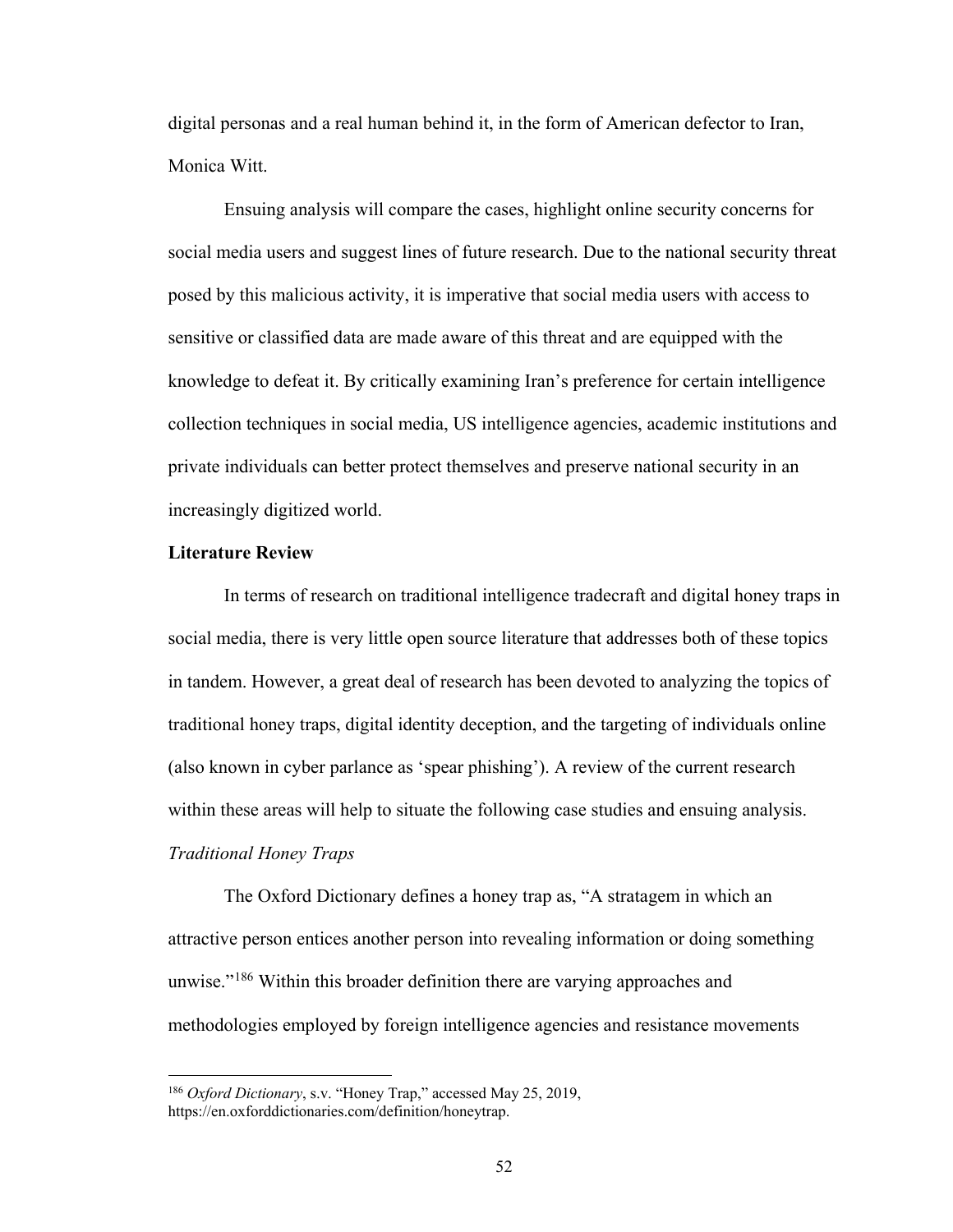throughout history. Although the majority of human intelligence is gathered through the vector of rapport-based, real life relationships, the honey trap adds a specific layer of enticement that is highly tailored to the target. From the renown and eventual execution of seductress Mata Hari, to the lesser known cadre of East German male seducers known as "Romeo spies," the honey trap has historically been applied by various nations with varying degrees of success.<sup>187</sup>

 Several authors have tangentially addressed the topic of honey traps as part of a historical examination of women in intelligence. This is likely due to the culturally ingrained association of females with the honey trap technique. Long before the Cold War and going back to ancient times, women have often been cast as the seducers within honey trap operations. The Biblical story of Sampson and Delilah lays out the archetypal honey trap scenario of an unwitting male who is smitten by a female tasked with obtaining secret information. This classical female honey trap archetype has been used over multiple centuries and in various cultures. The formalized honey trap operations that the world knows today were likely not developed until the hiring of female intelligence officers. It has been argued by some historians, that this formalized technique of intelligence gathering did not take hold until the First World War, when today's modern intelligence bureaucracies were in their infancy.[188](#page-57-1) In both World War I and World War II, women were hired to play a critical role in intelligence gathering for both sides. Their success was largely due to their unsuspecting demeanors and their rapid grasp of spy tradecraft. After the two World Wars gave way to the Cold War, more complex and long-

<span id="page-57-0"></span><sup>&</sup>lt;sup>187</sup> Markus Wolf, Man Without a Face: The Autobiography of Communism's Greatest Spymaster (New York: PublicAffairs, 1999), 136.

<span id="page-57-1"></span><sup>188</sup> Tammy M. Proctor, *Female Intelligence: Women and Espionage in the First World War* (New York: New York University Press, 2003), 2.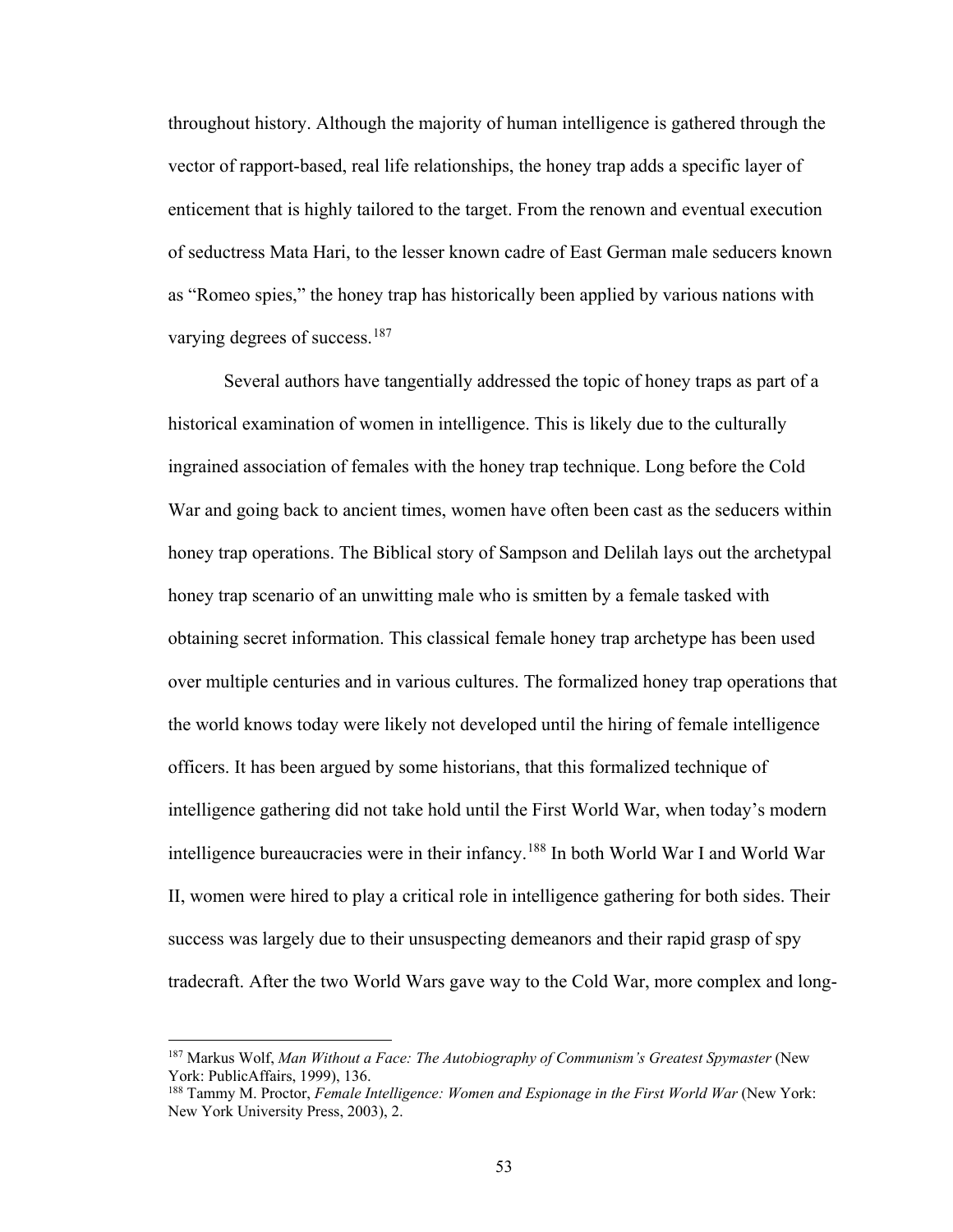term honey trap operations were directed against male, female, heterosexual, and homosexual targets.<sup>189</sup>

One of the most notorious agencies to employ honey traps was Russia's KGB, which used male agents (called 'uncles') to manage either female prostitutes or female KGB employees (both referred to as 'swallows'). The 'uncles' were tasked with instructing 'swallows' on the best methods for seducing male targets and obtaining high quality foreign intelligence. These activities could range from rifling through the contents of an American intelligence officer's suitcase or obtaining secret information regarding the United States' future plans for NATO.<sup>190</sup> Although the CIA has publicly denied using honey traps, its British counterpart, MI-6 regularly used honey traps during the Cold War. At the Eve Club on Regent Street in London, a cadre of women were hired to lure unsuspecting Soviet diplomats and businessmen into divulging state secrets.<sup>[191](#page-58-2)</sup> Today, classical honey traps remain a viable intelligence gathering option, though many intelligence agencies continue to deny using this method. However, some of the most recent honey trap accusations have been leveled against the Chinese intelligence services.<sup>[192](#page-58-3)</sup>

### *Iranian Intelligence: From Political to Digital Revolution*

 Although non-state sponsored groups can form loose intelligence agencies, it can be difficult to build an efficient intelligence bureaucracy without the backing of a

<span id="page-58-0"></span><sup>189</sup> Phillip Knightley, "The History of the Honey Trap," *Foreign Policy,* March 12, 2010, https://foreignpolicy.com/2010/03/12/the-history-of-the-honey-trap/.

<span id="page-58-1"></span><sup>190</sup> Richard Tahair, *The Encyclopedia of Cold War Espionage, Spies, and Secret Operations,* (Westport: Greenwood Press: 2004), 127.

<span id="page-58-2"></span><sup>191</sup> Ibid., 128.

<span id="page-58-3"></span><sup>192</sup> David Chazan, "French Spy Facing Charges 'was snared by Chinese honeytrap," *Telegraph*, May 27, 2018, https://www.telegraph.co.uk/news/2018/05/27/french-spy-snared-chinese-honeytrap-faces-treasoncharges/.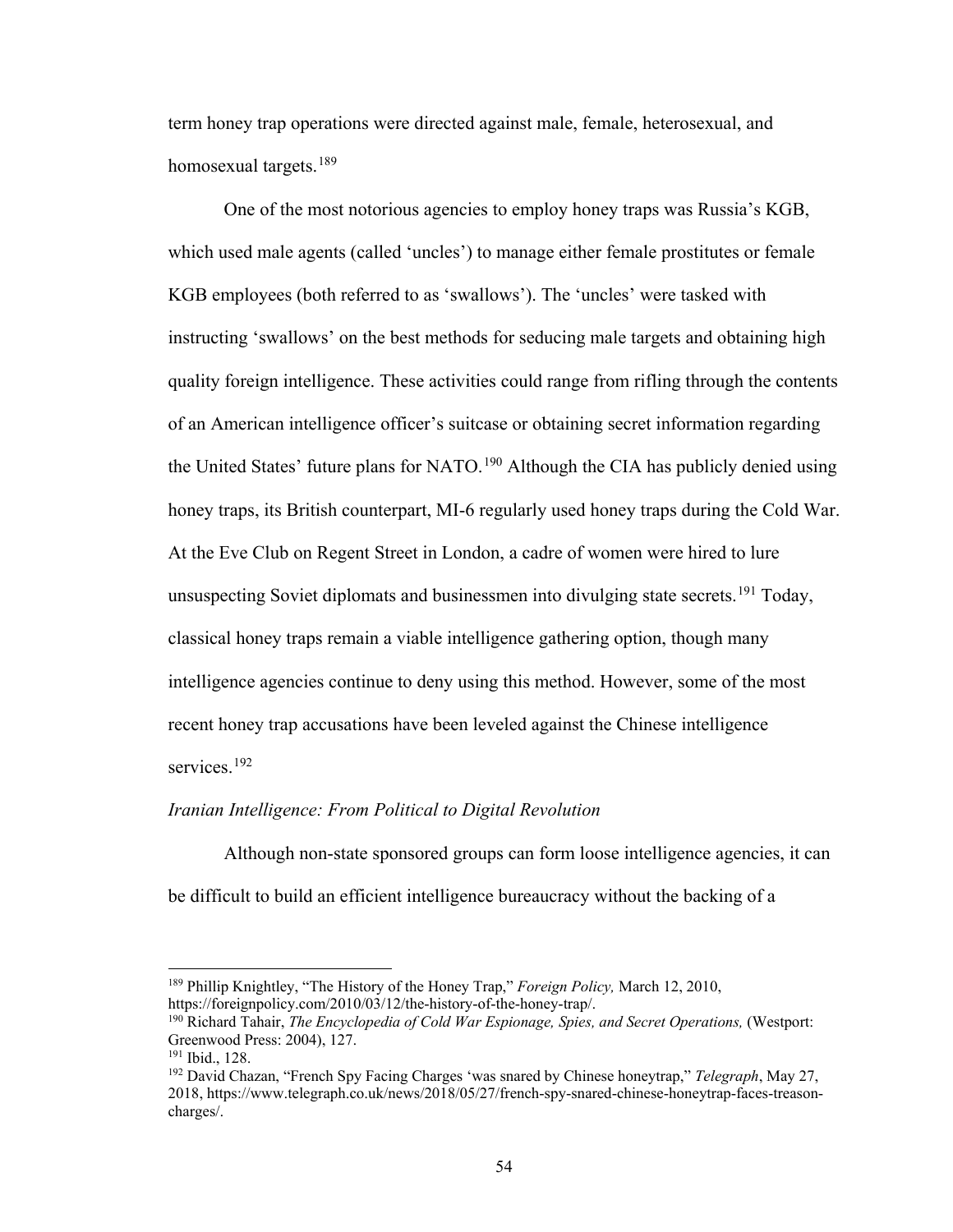national government. When governments are in turmoil, intelligence agencies often have to make very hard choices with the goal of self-preservation. After years of political upheaval and a consolidation of various government agencies, in August 1983, Iran's Ministry of Intelligence and Security (MOIS) was created in order to set new intelligence priorities and streamline Iran's fractured intelligence community. After its initial formation, MOIS was charged with collecting intelligence on Iran's foreign and domestic enemies and carrying out various covert missions in support of the Iranian regime. Today, the Iranian Revolutionary Guard Corps (IRGC) (responsible for military intelligence) and the Quds force (responsible for intelligence collection abroad) also serve as supplemental intelligence collection agencies which work in tandem with MOIS.<sup>193</sup> The IRGC is also known for supporting foreign client organizations via the Quds Force. These foreign client organizations also serve as proxies for carrying out foreign operations and expanding Iranian influence in the Middle East region.<sup>[194](#page-59-1)</sup>

 In terms of its HUMINT operations, Iran's focus is largely turned towards the United States and its neighboring countries.<sup>[195](#page-59-2)</sup> Iran also listed the nation of Iraq amongst its intelligence enemies after the US-led invasion in 2003, as well as several other Shi'a-majority countries and countries with unpopular Sunni rulers.<sup>[196](#page-59-3)</sup> Similar to many other intelligence agencies, Iran uses diplomatic cover for a lot of its intelligence officers. Iran has also been known to be somewhat haphazard in its tradecraft, with many of its diplomatic officers being exposed over the years. Lately, Iran has also directed its

<span id="page-59-0"></span><sup>193</sup> Library of Congress - Federal Research Division, "Iran's Ministry of Intelligence and Security: A Profile," December 2012, 15, https://fas.org/irp/world/iran/mois-loc.pdf.

<span id="page-59-1"></span><sup>&</sup>lt;sup>194</sup> Udit Banerjea, "Revolutionary Intelligence: The Expanding Intelligence Role of the Iranian Revolutionary Guard Corps." *Journal of Strategic Security* 8, no. 3 (Fall 2015): 100.

<span id="page-59-2"></span><sup>195</sup> Library of Congress - Federal Research Division, "Iran's Ministry of Intelligence and Security: A Profile," 33.

<span id="page-59-3"></span><sup>196</sup> Ibid.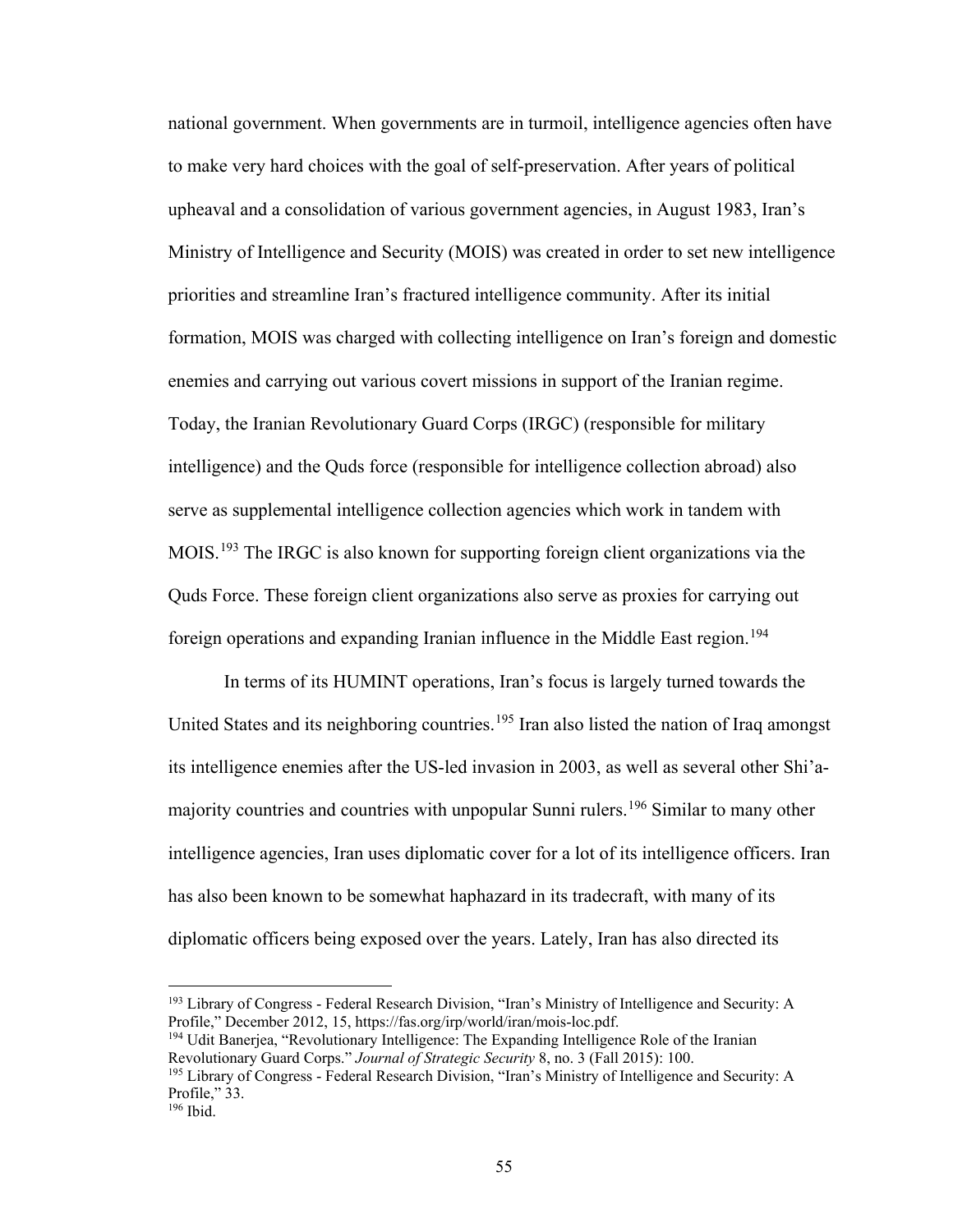HUMINT operations towards Latin America, where it exploits networks of Shi'a individuals to report on Iranian interests in the Southern Hemisphere.<sup>[197](#page-60-0)</sup>

 Apart from its HUMINT operations, Iran has been slowly building its cyber capabilities not only within its military cadre, but also within its intelligence cadre. The impetus for this can be traced back to 2010, when the Stuxnet virus shook Iranian centrifuges. This caused Iran to devote government funding to the creation of a Supreme Council of Cyberspace (*Shora-ye Ali-ye Fazo-ye Majazl*), which would eventually coordinate all of Iran's cyber programs, bolster its national defenses, and supplement its intelligence collection efforts.<sup>[198](#page-60-1)</sup> That same year, Iran also established a Cyber Defense Command (*Gharargah-e Defa-e Saiberi*) that was tasked with defending Iranian critical infrastructure.<sup>[199](#page-60-2)</sup> Ever since 2010, Iran has continually enhanced its cyber resources.

The most critical aspect of Iran's cyber program for the purposes of this paper, is its encroachment into the traditional sphere of HUMINT operations. As more Iranian intelligence operations are analyzed and brought under public scrutiny, it is clear that Iran is demonstrating an increasing preference for combining modern cyber tools with specific techniques of traditional HUMINT tradecraft. Listed among these techniques is the honey trap, which will be explored more in-depth in the case studies to follow. Although Iran's malicious cyber activity has been seen in malicious email campaigns and computer network exploitation, it is becoming more and more prevalent within the human-centric platform of social media.

<span id="page-60-0"></span><sup>&</sup>lt;sup>197</sup> Library of Congress - Federal Research Division, "Iran's Ministry of Intelligence and Security: A Profile," 33.

<span id="page-60-2"></span><span id="page-60-1"></span><sup>198</sup> Carl Anthony Wege, "Iranian Counterintelligence," *International Journal of Intelligence and CounterIntelligence* 32, no. 2 (April 3, 2019): 283. doi:10.1080/08850607.2019.1565274. <sup>199</sup> Ibid., 282.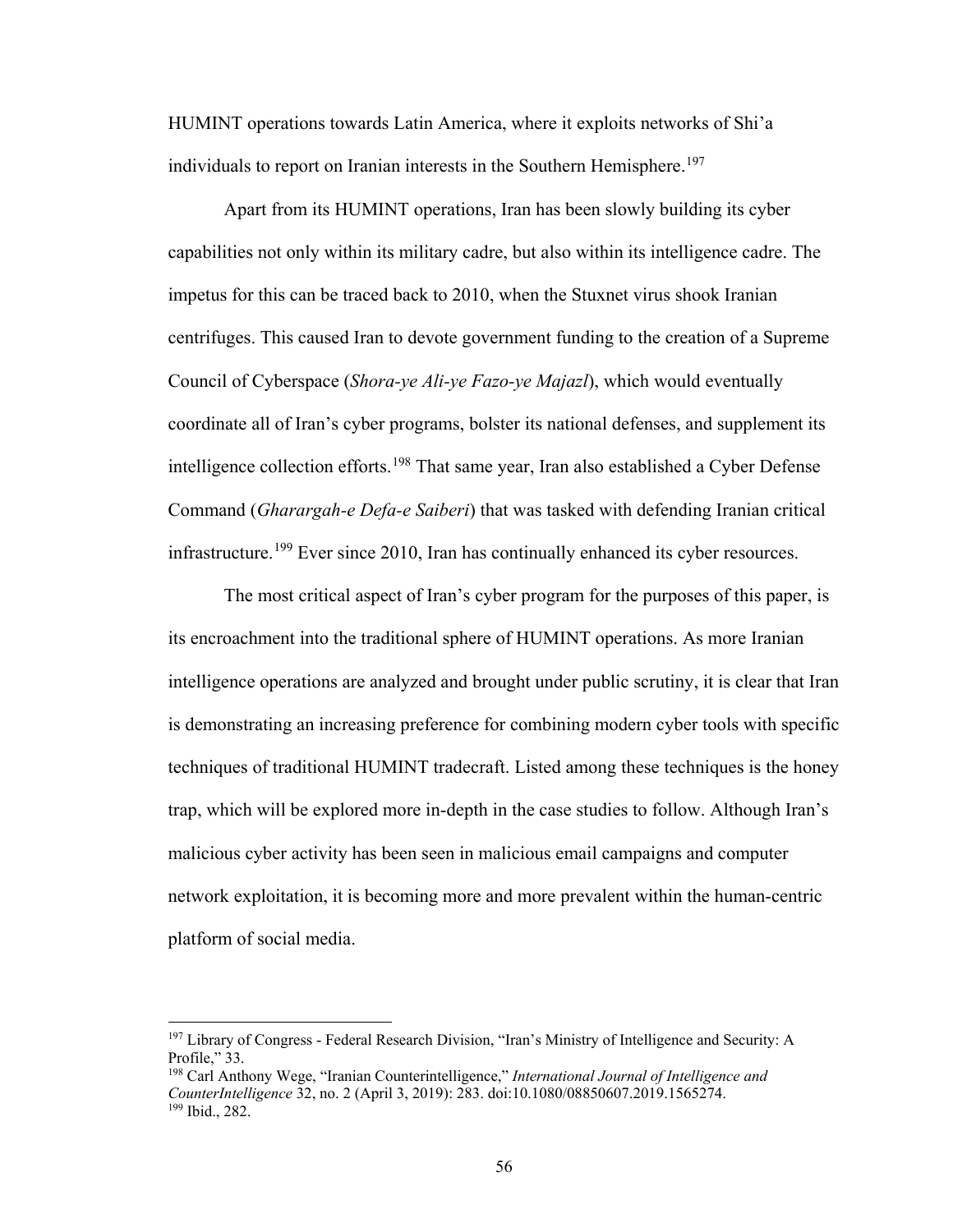# *Identity Deception and Social Media*

Deception, as defined by Buller and Bulgoon's Interpersonal Deception Theory, is "a message knowingly transmitted by a sender to foster a false belief or conclusion by the receiver."[200](#page-61-0) In a digital context, several theories have emerged to explain how deception, and particularly identity deception, is perpetuated in social media.

Several studies on identity deception online have highlighted the role of the truth bias and the halo effect as contributors to the success of online identity deception.<sup>[201](#page-61-1)</sup> The truth bias is the assumption that everyone is telling the truth.<sup>[202](#page-61-2)</sup> This bias diminishes social media users' ability to detect when someone is lying about their identity. The halo effect stems from classical psychology and involves the formation of positive judgments about individuals based upon positive first impressions.<sup>203</sup> In digital media, the halo effect has been studied in reference to social norm violations. In one study, an individual's early violation of a powerful social norm tainted a group's positive view of the individual, in spite of the individual's pro-social and norm-abiding actions after their initial violation.[204](#page-61-4)

<span id="page-61-1"></span><sup>201</sup> Catherine Friend and Nicola Fox Hamilton, "Deception Detection: The Relationship of Levels of Trust and Perspective Taking in Real-Time Online and Offline Communication Environments," *CyberPsychology, Behavior & Social Networking* 19, no. 9 (September 2016): 532–37.

<span id="page-61-0"></span><sup>200</sup> David B. Buller and Judee K. Burgoon, "Interpersonal Deception Theory," *Communication Theory* 6, Issue 3, (August 1, 1996): 203–242, https://doi-org.proxy1.library.jhu.edu/10.1111/j.1468- 2885.1996.tb00127.x

doi:10.1089/cyber.2015.0643.

<span id="page-61-2"></span><sup>202</sup> Charles F. Bond and Bella M. DePaulo, "Accuracy of Deception Judgments," *Personality and Social Psychology Review* 10, no. 3 (August 2006): 214–34, doi:10.1207/s15327957pspr1003\_2.

<span id="page-61-3"></span><sup>203</sup> Harold H. Kelley, "The Warm-Cold Variable in First Impressions of Persons," *Journal of Personality* 18, no. 4 (June 1950): 431. doi:10.1111/j.1467-6494.1950.tb01260.x.

<span id="page-61-4"></span><sup>204</sup> Hwanseok Song, Jonathon P. Schuldt, Poppy L. McLeod, Rhiannon L. Crain, and Janis L. Dickinson, "Group Norm Violations in an Online Environmental Social Network: Effects on Impression Formation and Intergroup Judgments," *Group Processes & Intergroup Relations* 21, no. 3 (April 2018): 422–37. doi:10.1177/1368430217733118.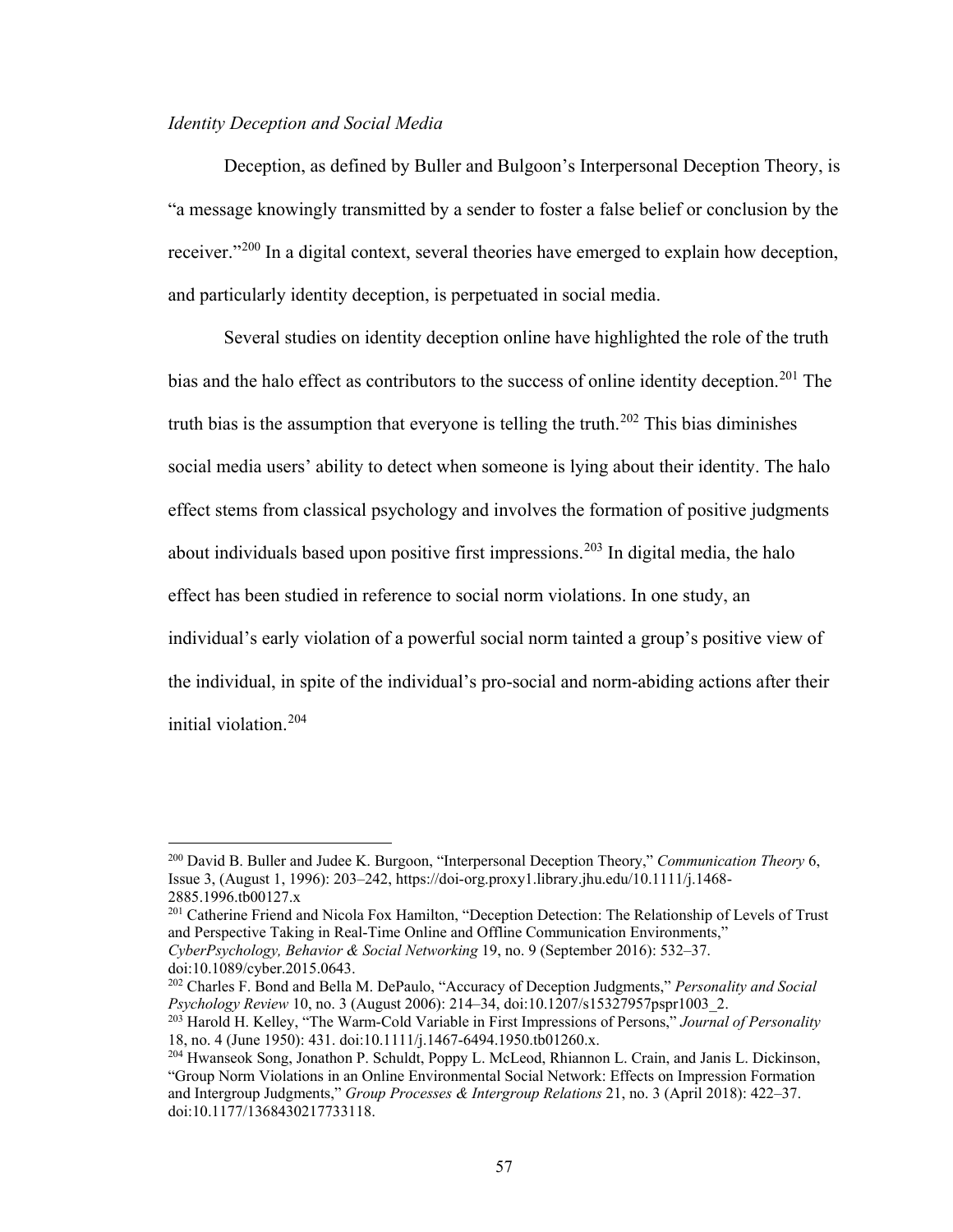In addition to the truth bias and the halo effect, social disinhibition is another phenomenon related to digital environments that has been discussed in cyber psychology literature.<sup>205</sup> Dubbed 'the online disinhibition effect,' by researcher John Suler, this effect is believed to be aided by several components of digital interpersonal engagement. Suler writes about six factors which interact and contribute to the online disinhibition effect. Three of the primary factors include dissociative anonymity, invisibility, and what Suler calls 'communicative asynchronicity.'[206](#page-62-1) Early research on computer mediated communication (CMC) found that people are more revealing about themselves in digital environments than in face-to-face communication.<sup>207</sup>

Scholars have generally distinguished between two types of deception; one type concerns providers of information, and the other concerns the nature of the information provided.[208](#page-62-3) While several modern researchers have studied the latter type of deception by examining social media users' propensity to communicate deceptive information, fewer researchers have probed how social media affects the way in which identity deception is carried out.

Several researchers have contrasted different media with rates of deception (comparing telephonic, email, and instant messaging with face-to-face interactions). $^{209}$  $^{209}$  $^{209}$ 

 $\overline{a}$ 

<span id="page-62-2"></span><sup>207</sup> L. Crystal Jiang, Natalya N. Bazarova, and Jeffrey T. Hancock, "From Perception to Behavior: Disclosure Reciprocity and the Intensification of Intimacy in Computer-Mediated Communication," *Communication Research* 40, no. 1 (February 2013): 125–43. doi:10.1177/0093650211405313. <sup>208</sup> Yolanda Gil and Donovan Artz, "Towards content trust of web resources," *Web Semantics: Science,* 

<span id="page-62-0"></span><sup>205</sup> John Suler, "The Online Disinhibition Effect," *CyberPsychology & Behavior* 7, no. 3 (June 2004): 321– 26. doi:10.1089/1094931041291295.

<span id="page-62-1"></span><sup>206</sup> Ibid.

<span id="page-62-3"></span>*Services and Agents on the World Wide Web 5, no. 4 (2007): 227-239.*

<span id="page-62-4"></span><sup>&</sup>lt;sup>209</sup> Jeffrey T. Hancock, Jennifer Thom-Santelli, and Thompson Ritchie, "Deception and design: the impact of communication technology on lying behavior," in *Proceedings of the SIGCHI Conference on Human Factors in Computing Systems (CHI '04)* (2004) 129-134, accessed September 30, 2019, doi: 10.1145/985692.985709.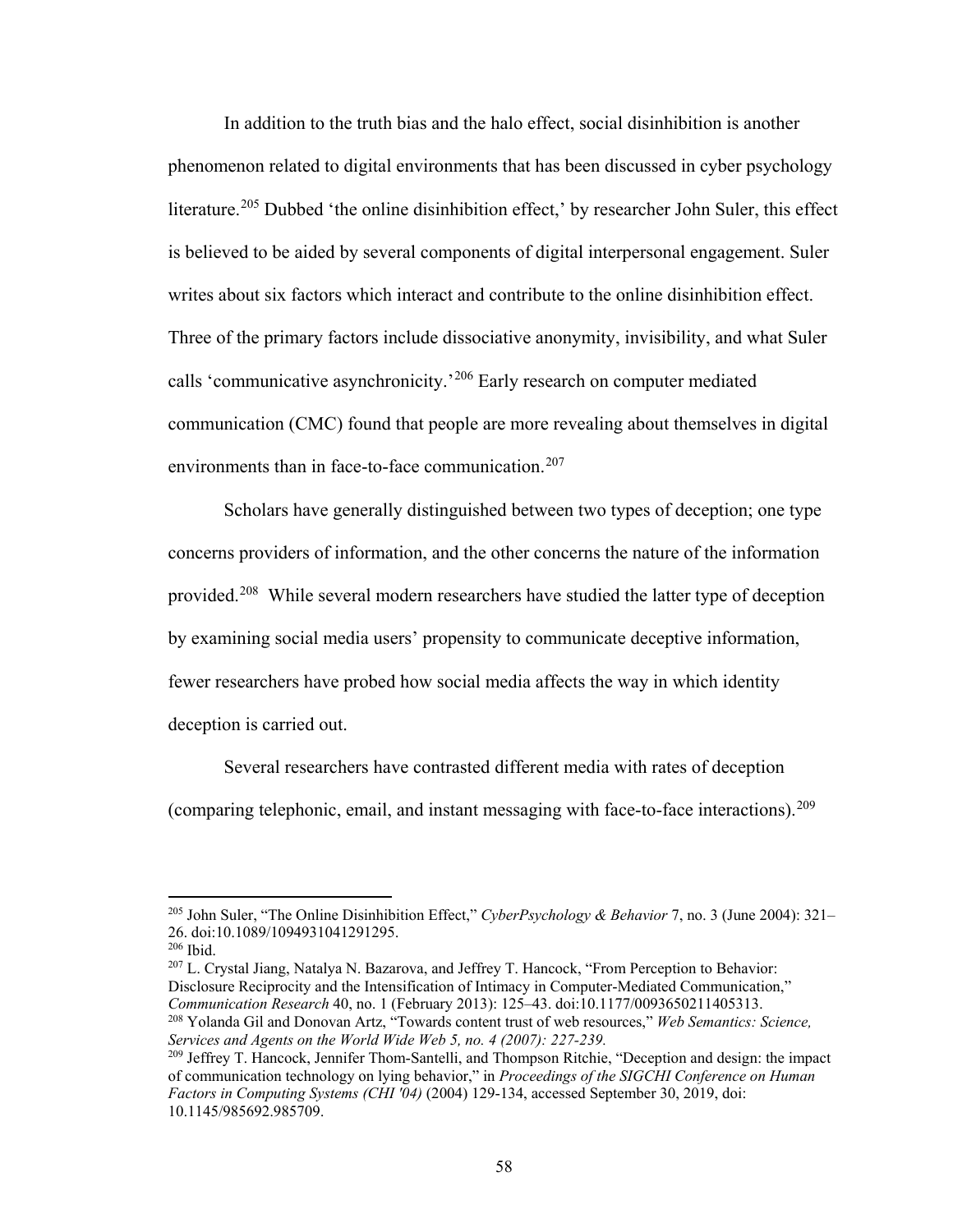Both truth and deception are more difficult to detect in CMC than in face-to-face interactions, due to the lack of physical and visual source cues. This commonly leaves CMC users left with interpreting textual and content cues. Additionally, researchers have found that the types of lies that people tell in face-to-face interactions differ between the types of lies perpetuated in CMC. In face-to-face interactions, people tell more lies of omission, whereas in CMC, they tell more lies of commission (aka bald faced lies). $210$ Some of the specific techniques used to perpetuate deception in social media include "bluffs, mimicry (such as mimicking a website), fakery (such as establishing a fake website), white lies, evasions, exaggeration, webpage redirections (such as misleading someone to a false profile page), and concealment (such as withholding information from one's profile)."[211](#page-63-1)

# *Detecting Identity Deception and Social Media*

 $\overline{a}$ 

Research into identity deception detection in social media has largely focused on automated or technical means of deception detection.<sup>[212](#page-63-2)</sup> Through the use of artificial intelligence (AI) and machine learning, several researchers are probing the possibilities of textual analysis in the detection of false identities. Through the use of supervised learning models, some researchers have sought to unravel fake identities through the analysis of social media text messages.<sup>[213](#page-63-3)</sup> In some studies, the application of AI to fake identity

<span id="page-63-0"></span><sup>210</sup> Lyn M. Van Swol, Michael T. Braun, and Miranda R. Kolb, "Deception, Detection, Demeanor, and Truth Bias in Face-to-Face and Computer-Mediated Communication," *Communication Research* 42, no. 8 (December 2015): 1116–42, doi:10.1177/0093650213485785.

<span id="page-63-1"></span><sup>211</sup> Michail Tsikerdekis and Sheralie Zeadally, "Online Deception in Social Media," *Communications of the ACM* 57, no. 9 (September 2014): 76, doi:10.1145/2629612.

<span id="page-63-3"></span><span id="page-63-2"></span><sup>212</sup> Estee van der Walt, J.H.P. Eloff and Jacomine Grobler, "Cyber-security: Identity deception detection on social media platforms," *Computers & Security* 78, (June 2018): 76-89. doi:10.1016/j.cose.2018.05.015. <sup>213</sup> Eric A. Cruet, "Detecting Deception in Text Message Streams: Analyzing Linguistic-Based Cues and Readability Metrics Using Supervised Learning Models," *Journal of New Communications Research* 5, no. 2 (October 2013): 30–56.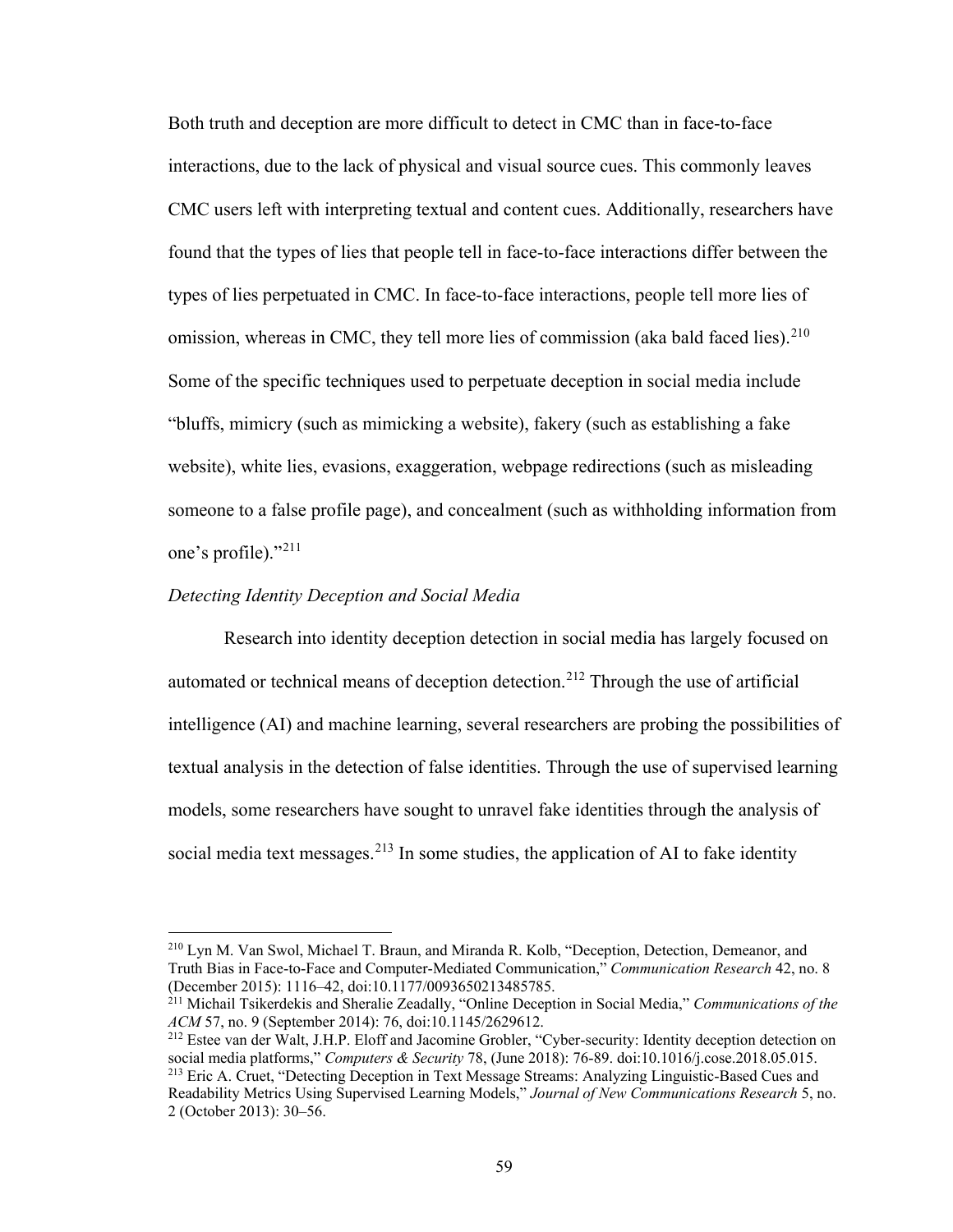detection has proven to have a success rate of 99 percent.<sup>[214](#page-64-0)</sup> However, the vast majority of this research has been in reference to spam or bot-generated accounts and not accounts that are manually operated by humans purporting to be other humans.  $215$ 

Specific methods of humans detecting lies in social media have been proposed. Some of the methods include detecting inconsistencies in the gender and expected background color of the person's account.[216](#page-64-2) Other methods include searching for statistical inconsistencies in geo-location and update times. $217$ 

As human involvement in social media increases, universal feelings of trust, hope, and social acceptance tend to cloud critical judgment and result in much lower deception detection rates. Outside of digital interfaces, humans are notoriously bad at detecting interpersonal deception, with detection rates slightly better than random chance or 50 percent accuracy.<sup>[218](#page-64-4)</sup> Within social media, the risks for deception are compounded, since digital personas can be quickly generated across numerous social media platforms.

Although there has not been a lot of research using adult subjects, digital researchers have used child subjects with parental consent in controlled identity deception studies. In one study, children ages 12-18 were asked to identify the age and gender of a stranger in a chatroom.<sup>[219](#page-64-5)</sup> The main findings in this study were that only 16

<span id="page-64-0"></span><sup>214</sup> Zaher Yamak, Julien Saunier, and Laurent Vercouter. "Automatic Detection of Multiple Account Deception in Social Media," *Web Intelligence (2405-6456)* 15, no. 3 (July 2017): 219–31. doi:10.3233/WEB-170363.

<span id="page-64-1"></span><sup>215</sup> Richard J. Oentaryo, Arinto Murdopo, Philips K. Prasetyo, and Ee-Peng Lim, "On profiling bots in social media. Proceedings of the international conference on social informatics," *Social Informatics*  (October 2016): 92-109.

<span id="page-64-2"></span><sup>216</sup> Jalal Alowibdi, et. al., "Deception Detection in Twitter," *Social Network Analysis and Mining* 5 (2015): 1-16. doi: 10.1007/s13278-015-0273-1.<br><sup>217</sup> Ibid. 218 Bond and DePaulo, "Accuracy of Deception Judgments," 230.

<span id="page-64-4"></span><span id="page-64-3"></span>

<span id="page-64-5"></span><sup>219</sup> Corinne May-Chahal, "Young People Struggle to Identify Who They Are Talking to Online," *British Journal of School Nursing* 10, no. 1 (February 2015): 39–40.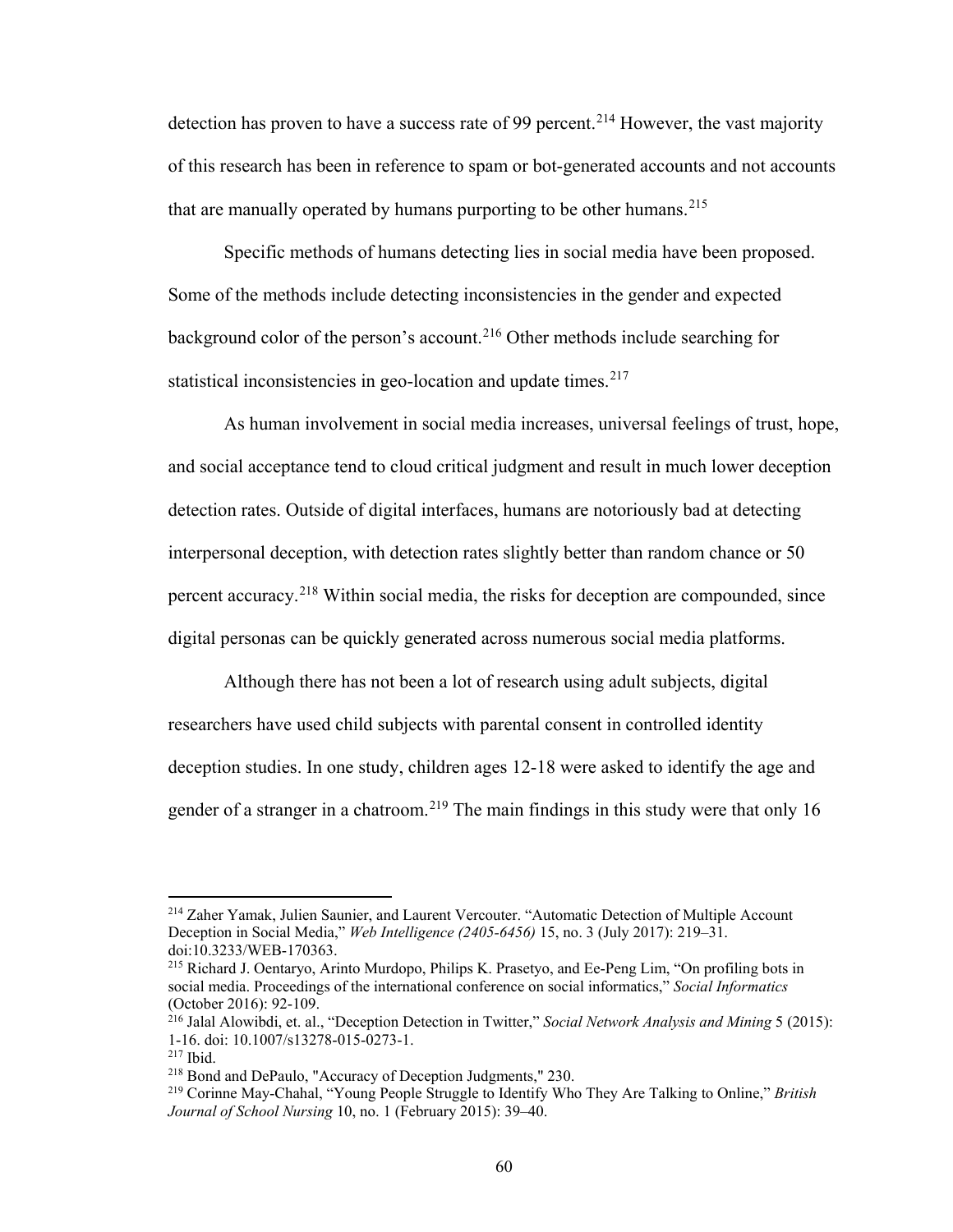percent of child subjects were correct in guessing age, and only 10 percent were correct in guessing gender. Although the detection rates increased amongst older subjects, the highest detection rates were 22 percent (for guessing age) and 16 percent (for guessing gender) amongst year 11 and year 12 students. When asked how they evaluated the veracity of users' online identities, the child subjects said that content (e.g. what the user talked about) played a key role in their decision-making process.

# *Spear Phishing*

 $\overline{a}$ 

One particularly pointed form of online identity deception is the act of spear phishing. Although spear phishing takes many shapes and forms, Stephen Northcutt with SANS Technology Institute defines it as, "A pinpoint attack against some subset of people (users of a website or product, employees of a company, members of an organization) to attempt to undermine that company or organization. It isolates a specific group of people, as opposed to spamming the world, and attempts to get them to do something to gain access to proprietary data or company systems. It will often look real and appear to come from a legitimate member of the organization. For instance, a spear phish may appear to come from an executive of the company asking for login IDs and passwords."[220](#page-65-0)

Like spam emails, the malicious act of phishing (i.e. the targeting of many individuals in order to gain elevated access to information) has existed since the early days of the Internet in the 1990s.<sup>[221](#page-65-1)</sup> Spear phishing, however, is a more recent

<span id="page-65-0"></span><sup>220</sup> Stephen Northcutt, "Spear Phishing," *SANS Technology Institute,* Security Laboratory: Methods of Attack Series*,* last modified May 9, 2007, https://www.sans.edu/cyber-research/securitylaboratory/article/spear-phish.

<span id="page-65-1"></span><sup>221</sup> "A Brief History of Spear Phishing," *Infosec Institute,* last modified September 4, 2015, https://resources.infosecinstitute.com/a-brief-history-of-spear-phishing/#gref.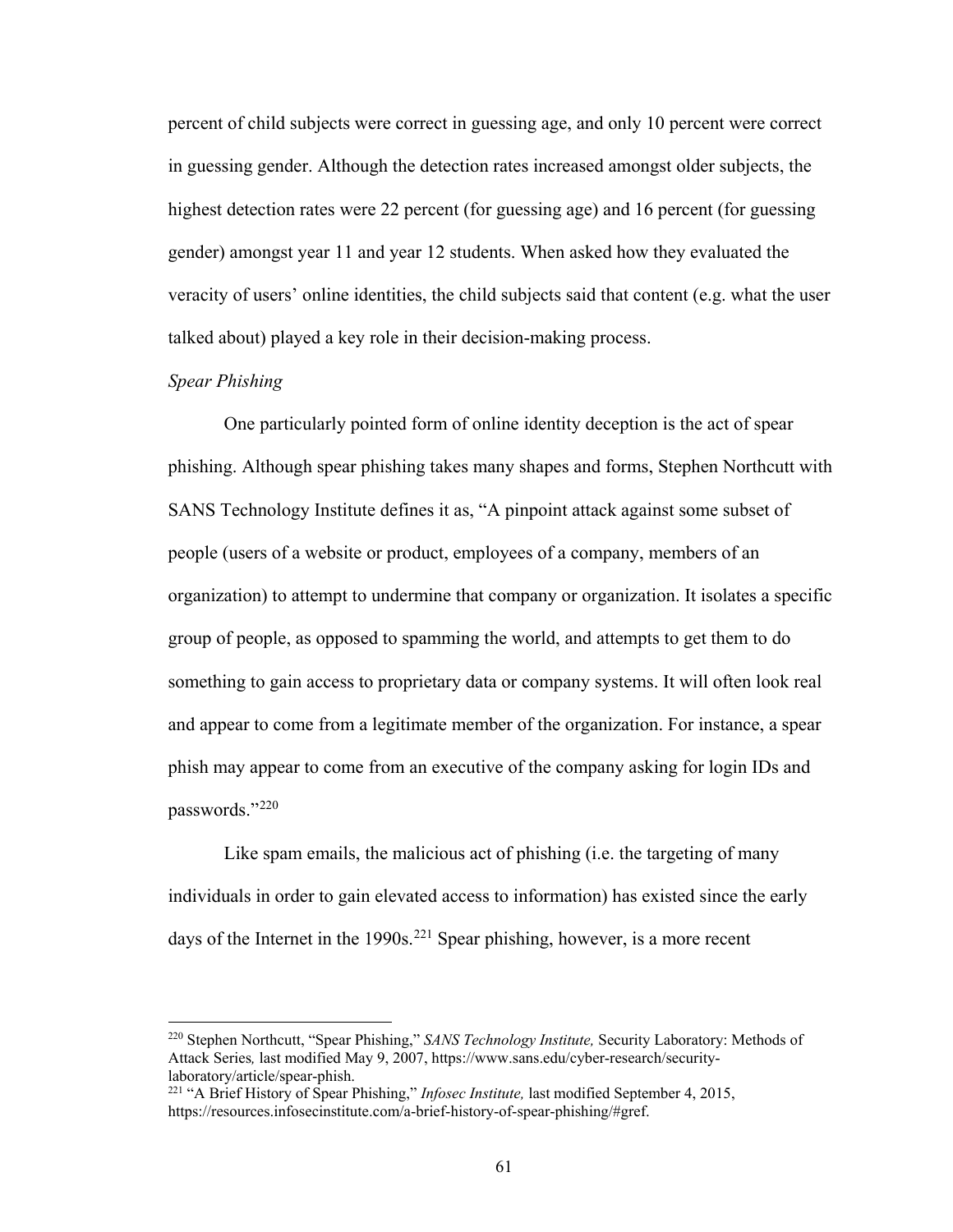phenomenon. In contrast to general phishing, spear phishing requires more time and effort, but with potentially higher payloads. As time has progressed, both petty criminals and nation states have seen the efficacy of spear phishing in obtaining money, blackmail materials, and classified information. Although email remains the preferred method of spear phishing worldwide, the use of social media as a spear phishing platform is gaining ground.

 In August 2018, a United States intelligence official publicly declared that China was waging a "super aggressive" campaign to target LinkedIn users with access to confidential material.<sup>[222](#page-66-0)</sup> A year earlier, an unsealed affidavit was published, detailing the online recruitment of a former top-secret clearance holder, Kevin Mallory. The affidavit reveals that Mallory was contacted through LinkedIn by someone who he believed to be a Chinese headhunter. After messaging back and forth, Mallory eventually travelled to China and brought several US government documents with him which were classified at the top-secret level. The FBI indicted Mallory on one count of 8 U.S.C. § 1001 (Making Materially False Statements) and one count of 18 U.S.C. § 794 (Gathering or Delivering Defense Information to Aid a Foreign Government).<sup>[223](#page-66-1)</sup>

 Like Russia's election interference campaign, China's LinkedIn spear phishing efforts are merely a small fragment of today's foreign intelligence activity within social media. While it may be impossible to capture all of the nuances within this expanding digital environment of intelligence collection, focusing on one nation and one tactic is helpful for studying trends and making future predictions. In this chapter, background,

<span id="page-66-0"></span><sup>222</sup> Hannah Kuchler, "LinkedIn battles China's effort to recruit spies in US," *Financial Times,* August 31, 2018, https://www.ft.com/content/dccfd78e-ad32-11e8-94bd-cba20d67390c.

<span id="page-66-1"></span><sup>&</sup>lt;sup>223</sup> "United States of America v. Kevin Patrick Mallory," United States Department of Justice, Office of Public Affairs, June 21, 2017, https://www.justice.gov/opa/press-release/file/975671/download.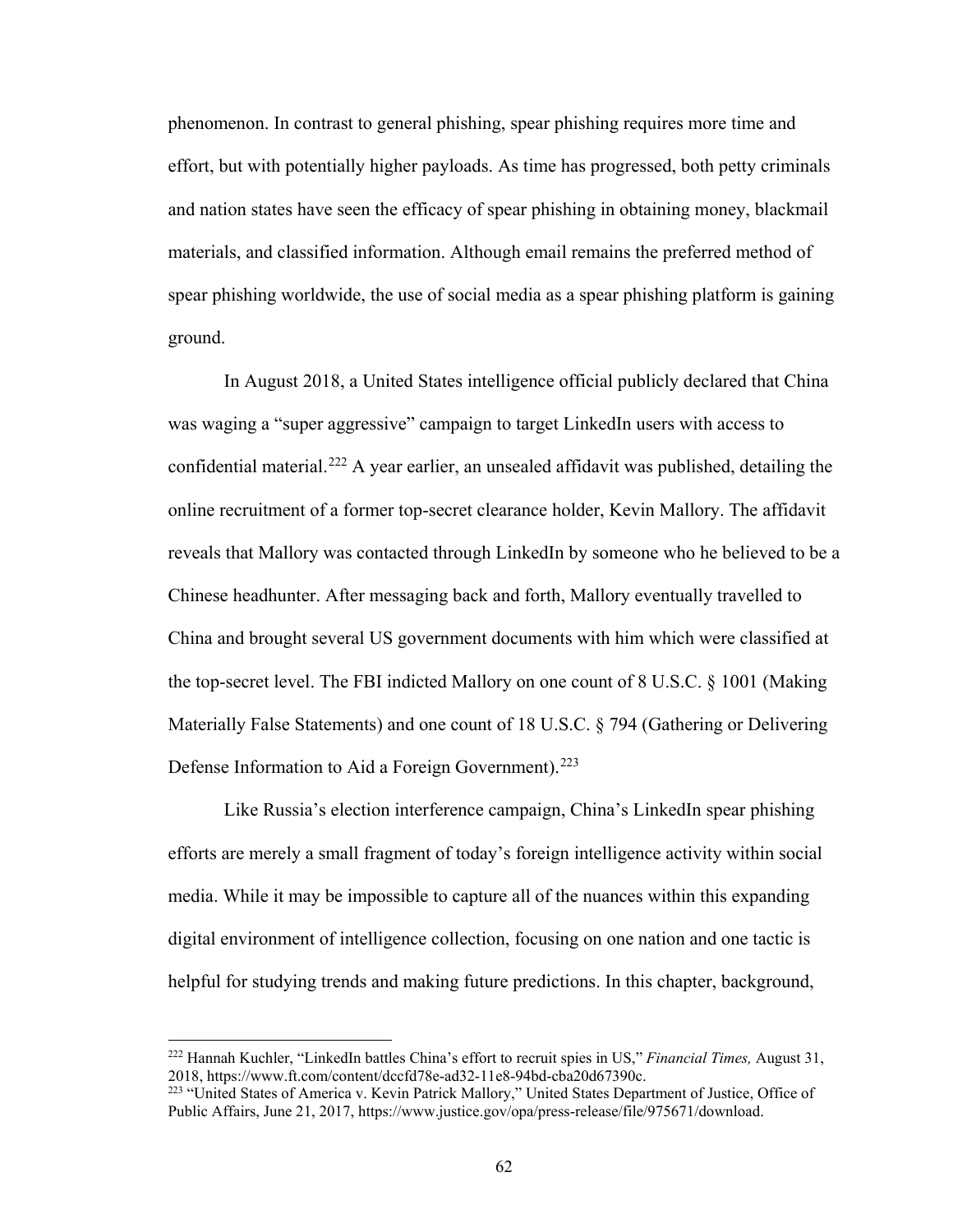analysis and recommendations will focus on the nation of Iran and the concept of digital honey traps.

#### **Methodology**

As a way to analyze how Iranian state-sponsored cyber groups use digital honey traps in social media, this chapter will examine two recent cases. The method of case study presents an ideal format to examine complex processes and isolate important aspects of theoretical concepts. Given the complexities of honey traps, social media technology, and modern cyber operations, the method of case study is the best approach for introducing this topic into broader discussions.

The first case to be studied involves a fake LinkedIn persona named 'Mia Ash,' an Iranian cyber group, and several unwitting LinkedIn members who were infected with spyware after engaging with an alluring, but ultimately fake persona. The second case study involves an American defector, a string of unwitting American clearance holders, and a private Facebook network that allowed a false persona into its inner circle.

In terms of case selection criteria, the following attributes were reasons for case selection: data richness, prototypicality of case background conditions, and intrinsic importance. First, these cases were selected due to their comparatively high coverage in international cyber security discourse and journalistic reporting. Although other cases of cyber espionage and cyberattacks have been covered in public outlets, many of these other cases lack in-depth analysis of the tactics, techniques, and procedures used, as well as corroborative reporting, which is why they were not selected. Second, these cases were chosen for their pointed use of the digital honey trap within a social media context. Lastly, these cases were selected for their intrinsic importance and relevance to current

63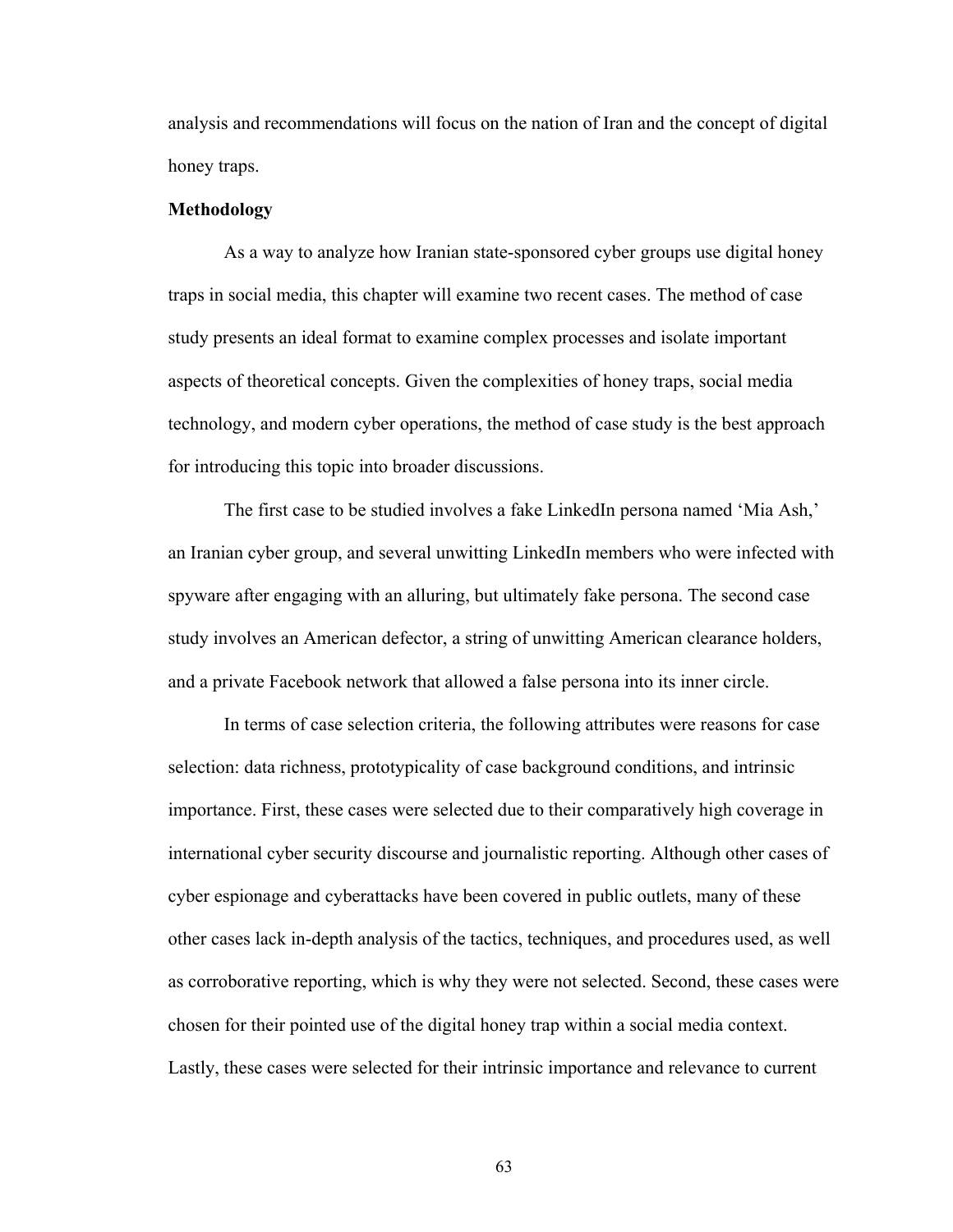areas of policy concern. Foreign intelligence interference via social media has been a prolonged topic of discussion within the American legislature and a high priority for the US Intelligence Community ever since the 2016 presidential election.<sup>[224](#page-68-0)</sup> Because the digital honey trap is an evolving foreign intelligence threat in the sphere of digital covert activity, examining several recent cases will provide a substantive benefit to American policymakers and citizens.

This chapter will examine these cases using a narrative framework that is intended to illuminate the underlying mechanics of digital honey traps when they are used as a foreign intelligence tool. First, a review of the background conditions of the cases will introduce readers to the digital environment of modern intelligence targets. Next, the cases will show how vectors of contact have changed in the digital age. In addition to contact vectors, the cases will illuminate social media techniques that bolstered the mechanics of the campaign's deception. Lastly, the cases will present the damage of digital honey trap campaigns. After examining the case studies, this chapter will explore ways that the digital honey trap threat is evolving and provide recommendations for future research.

This case study analysis is not a comprehensive overview of Iran's intelligence programs. Rather, it is an examination of a single intelligence collection vector that is being deployed by Iran, and likely by other foreign intelligence adversaries. Through the analytical lens of case study analysis, this chapter will not only provide after-action analysis for the case studies in question, it will also lay the groundwork for future inquiries into digital honey trap operations by other intelligence agencies.

<span id="page-68-0"></span><sup>224</sup> Eckel, "U.S. Senate Committee Backs Intelligence Findings on Russian Meddling."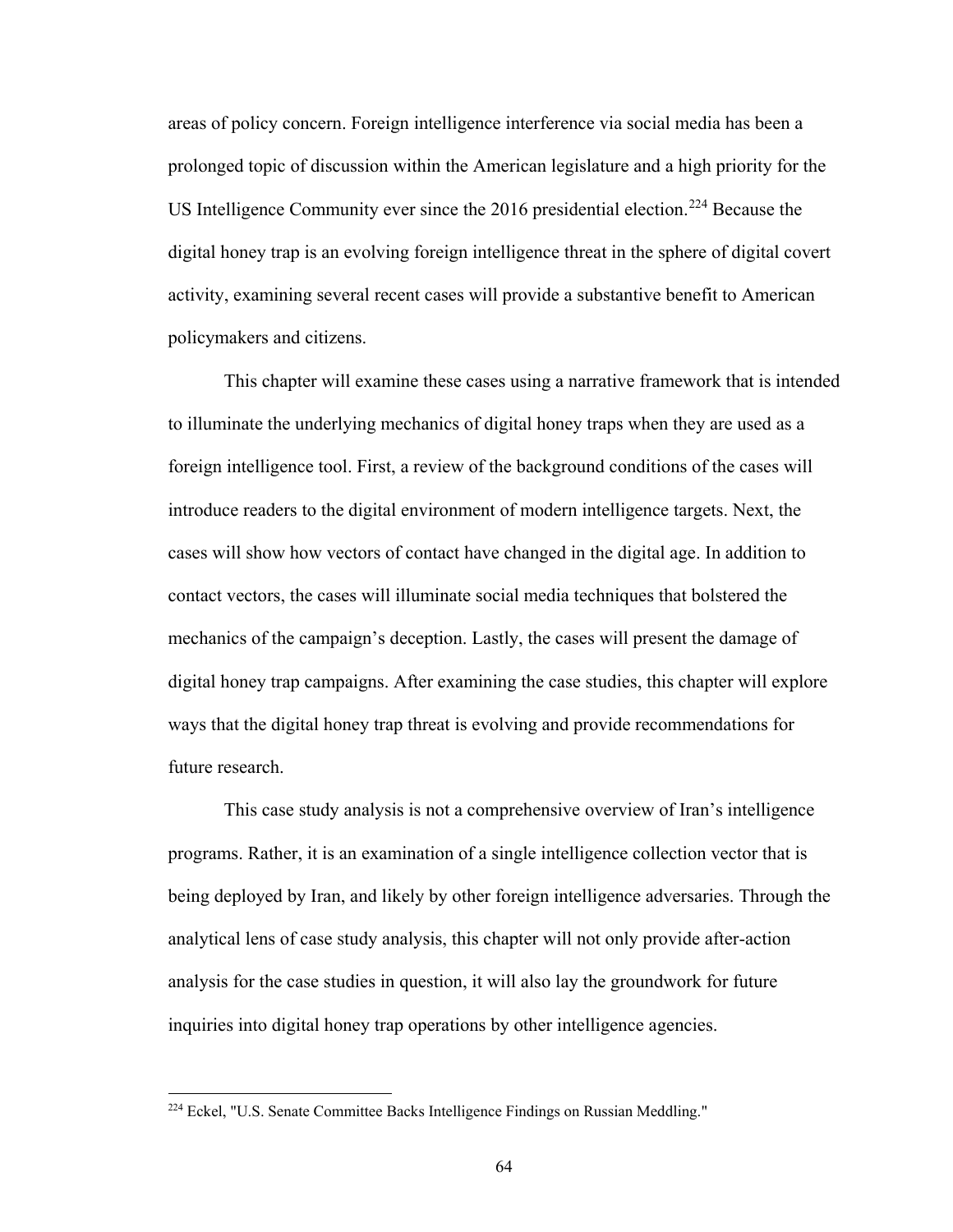# **Case Study #1: Mia Ash, OilRig, and PupyRAT**

 In 2016, Dell's SecureWorks Counter Threat Unit detected some malicious cyber activity that resembled the tactics, techniques, and procedures used by a well-known Iranian cyber threat group, known as OilRig.<sup>225</sup> This activity was logged and noted, but no significant connections to specific actors were made during this time.

Then, in 2017, a LinkedIn profile belonging to a female with the username Mia Ash appeared. The profile began sending invitations to connect with a select group of men online. Ash claimed to be a twenty-something photographer based out of London who displayed a particular affinity for Middle Eastern, tech-savvy men working in the oil and gas refinery industries. To keep up digital appearances, Ash had a legitimate-looking resume, several filtered profile photos as well as regular posts and updates to her social media accounts. To an unassuming LinkedIn user, Ash's profile containing over 500 connections appeared to be unassuming, if not well-connected, judging by the polished look of her profile. In addition to her robust LinkedIn profile, Ash also had social media profiles on Facebook, Blogger, WhatsApp, and the artistic online social networking site, DeviantArt.

On the surface, Ash seemed like a friendly and adventurous young woman with a penchant for high-ranking Middle Eastern executives in the oil refinery and technology industries. Her modus operandi was simple. Ash would initiate contact by sending an innocent message to a CEO or vice president via LinkedIn's messaging application, then

<span id="page-69-0"></span><sup>&</sup>lt;sup>225</sup> The hacker group OilRig has also been referred to as "COBALT GYPSY" and "Twisted Kitten." In addition to Secureworks's Iranian attribution, the cybersecurity firm CrowdStrike has also attributed the group as being an Iranian state-sponsored hacker group.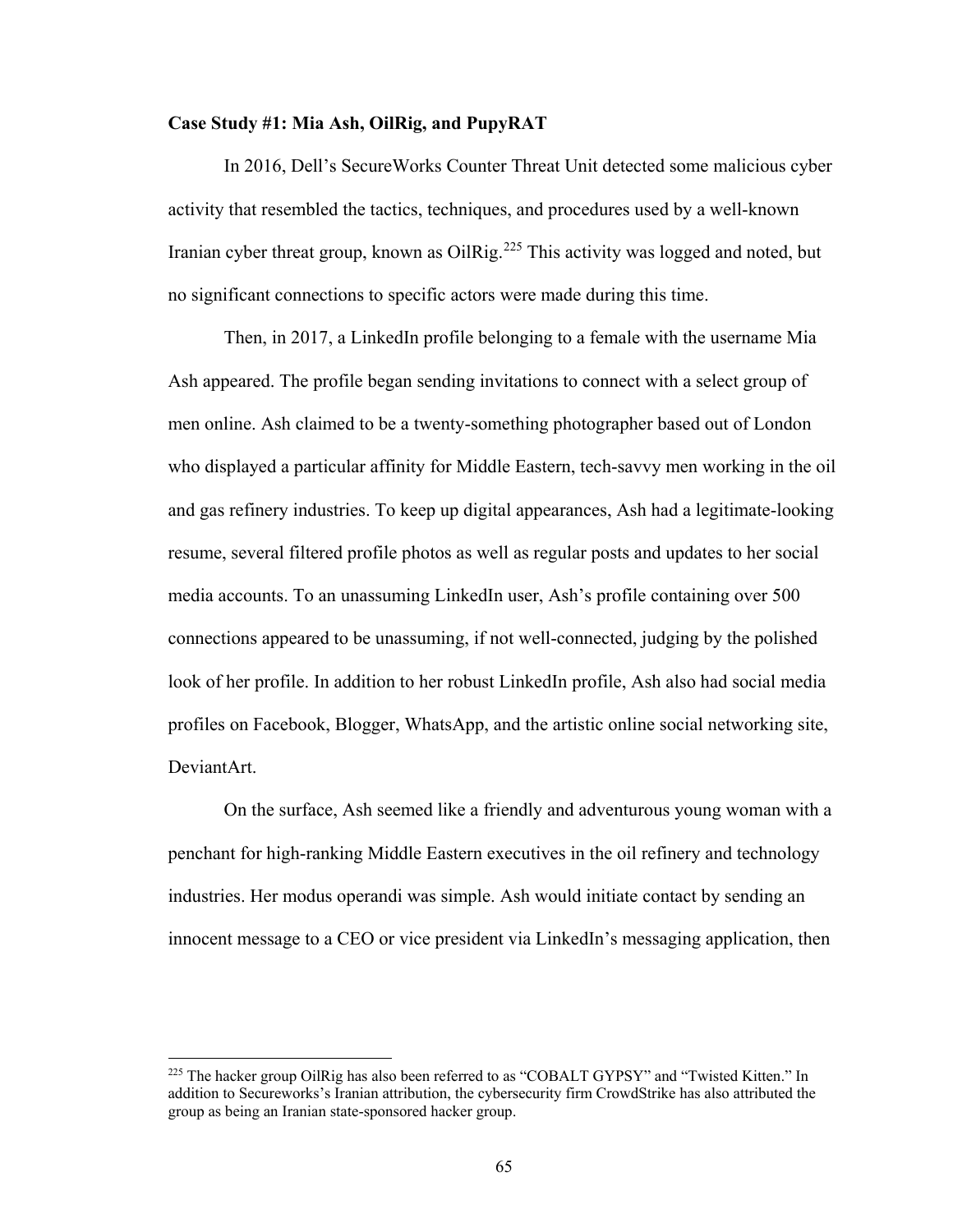Ash would request that her new friend move their correspondence to a different social media platform, typically Facebook Messenger or an email provider.

While Ash was luring high-value targets in social media, around February 2017, Dell SecureWorks Counter Threat Unit detected some additional malicious cyber activity that resembled the tactics, techniques, and procedures used by the well-known Iranian cyber threat group, OilRig. A slew of corporate victimized computers appeared to have been compromised via malicious macros embedded in Microsoft Excel spreadsheets, sent via email attachment. Before any attribution or forensic assessments could be made, SecureWorks still needed to determine an initial attack vector and find the source of all of this damage.

 In February 2017, a team of SecureWorks cyber investigators was deployed to a Middle Eastern company to diagnose an attempted spyware infection. During their deployment, it was discovered that one of the company's employees had been communicating with the Mia Ash LinkedIn persona for over a month.<sup>226</sup> According to victim statements, an employee of the victimized company began an online relationship with Ash on LinkedIn. Ash had approached the employee with photography questions, then moved the relationship to Facebook and other nodes of electronic contact.<sup>[227](#page-70-1)</sup>

 At one point during their communications, Ash asked the employee to download a 'photography survey', in the form of a Microsoft Excel spreadsheet. Moreover, Ash insisted that the employee open the survey on his work computer, otherwise, she told him, the survey would not work properly. Unfortunately, upon opening the file, the

<span id="page-70-1"></span><span id="page-70-0"></span><sup>226</sup> Andy Greenburg, "Meet Mia Ash, the Fake Woman Iranian Hackers Used to Lure Victims," *Wired,* July 27, 2017, https://www.wired.com/story/iran-hackers-social-engineering-mia-ash/.  $227$  Ibid.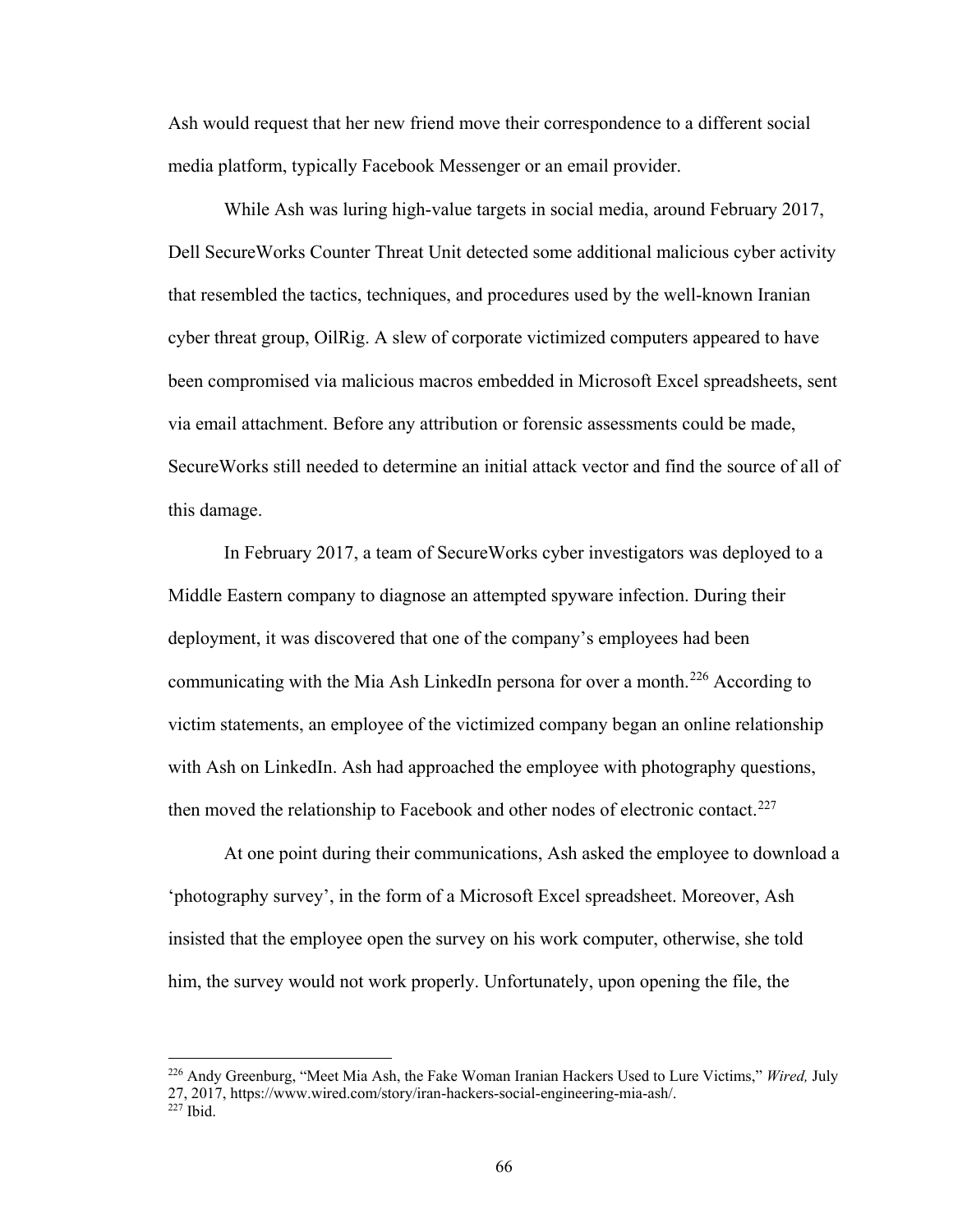employee unleashed a vicious remote access trojan (RAT) known as 'PupyRAT,' which immediately gained administrator privileges across the corporate computer network and started exfiltrating sensitive digital records to a remote server.<sup>[228](#page-71-0)</sup>

 After months of analyzing the PupyRAT activity and performing cyber forensic analysis, SecureWorks attributed Mia Ash, the remote spyware and the malicious activity to the Iranian advanced persistent threat group OilRig.

#### **Case Study #2: The Secret Facebook Network of Bella Wood**

 On February 8, 2019, a seven-count indictment against former AFOSI Special Agent Monica Witt was filed in the District of Columbia.<sup>229</sup> In addition to unveiling a slew of espionage charges levied against Witt, the unsealed indictment also unveiled a previously unknown digital honey trap campaign directed against US Air Force employees with access to specialized programs. The targets included "current or former Special Agents, counterintelligence analysts and other USIC employees who were coworkers or colleagues" of Witt.

The story of Witt's eventual defection to Iran began years before her alleged violations of US law. In February 2012, Witt traveled to Iran for the purpose of attending a "Hollywoodism" conference, sponsored by the IRGC and aimed at condemning America's lax moral standards. Shortly thereafter, Witt was seen in online videos, where she openly shared her status as a US veteran, her anti-American views and a public

<span id="page-71-1"></span><span id="page-71-0"></span>

<sup>&</sup>lt;sup>228</sup> Greenburg, "Meet Mia Ash, the Fake Woman Iranian Hackers Used to Lure Victims."  $229$  "Former U.S. Counterintelligence Agent Charged with Espionage on Behalf of Iran; Four Iranians Charged With a Cyber Campaign Targeting Her Former Colleagues," Department of Justice, Office of Public Affairs, February 13, 2019, https://www.justice.gov/opa/pr/former-us-counterintelligence-agentcharged-espionage-behalf-iran-four-iranians-charged-cyber.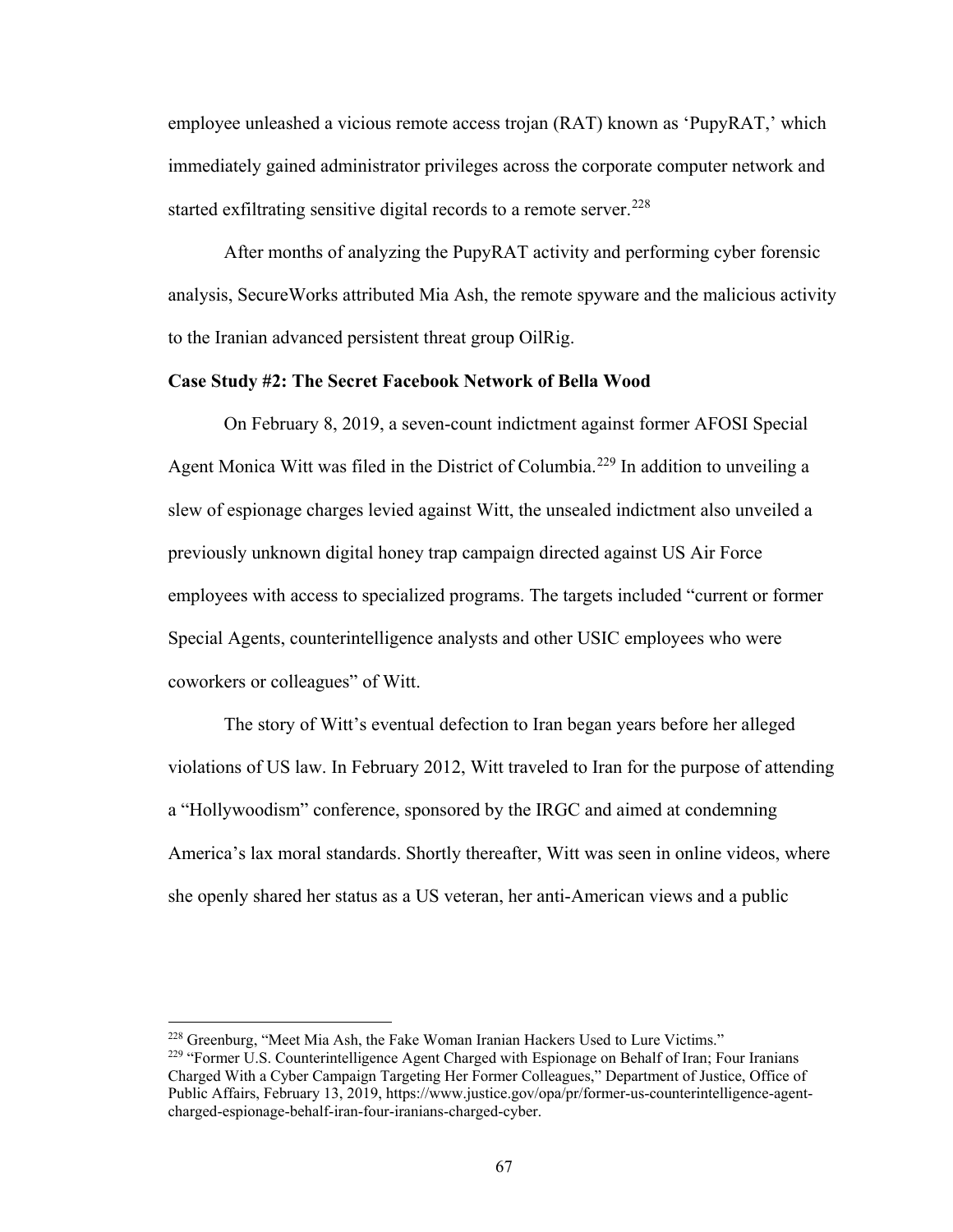statement about a recent conversion to Islam. Based on the evidence of the case, FBI officials later stated that Witt's defection appeared to be ideological in nature.<sup>[230](#page-72-0)</sup>

Between 2012 and 2013, Witt was in contact with the IRGC and someone identified as "Individual A" in the indictment.<sup>231</sup> Through snippets of FBI-collected communications, Witt appeared to be eager to assist Iran and was ultimately given several opportunities to do so, largely through the vector of social media.

 Around July and August 2013, Witt began conducting Facebook searches for former AFOSI counterintelligence colleagues. On August 28, 2013, Witt officially defected to Iran and from then on, Witt conducted Facebook queries for US government employees using fictitious Facebook accounts registered to multiple fake personas. Between January 2014 and May 2015, Witt "created 'target packages' for use by Iran against USG Agents, including USIC counterintelligence officers." Furthermore, around the same time, Witt disclosed the true name of a US government agent, as well as the fact that he or she conducted counterintelligence activities.

While Witt was performing social engineering research and building social media-derived target packages, in January 5, 2015, a group of Iranian cyber actors created an email account, bella.wood87@yahoo.com as well as an associated Facebook account with the username "Bella Wood." Shortly after the account was created, the Iranian cyber actors used it to send a Facebook friend request to a US government employee (referred to in the indictment as "USG Agent 2") who was currently deployed

<span id="page-72-0"></span><sup>230</sup> Ryan Lucas, "Ex-Air Force Counterintelligence Agent Charged with Giving Secrets to Iran," *NPR*, February 13, 2019, https://www.npr.org/2019/02/13/694234985/ex-air-force-counterintelligence-officercharged-with-giving-secrets-to-iran/ (accessed May 25, 2019).

<span id="page-72-1"></span><sup>&</sup>lt;sup>231</sup> "Former U.S. Counterintelligence Agent Charged with Espionage on Behalf of Iran; Four Iranians Charged with a Cyber Campaign Targeting Her Former Colleagues," Department of Justice, Office of Public Affairs, February 13, 2019, https://www.justice.gov/opa/pr/former-us-counterintelligence-agentcharged-espionage-behalf-iran-four-iranians-charged-cyber.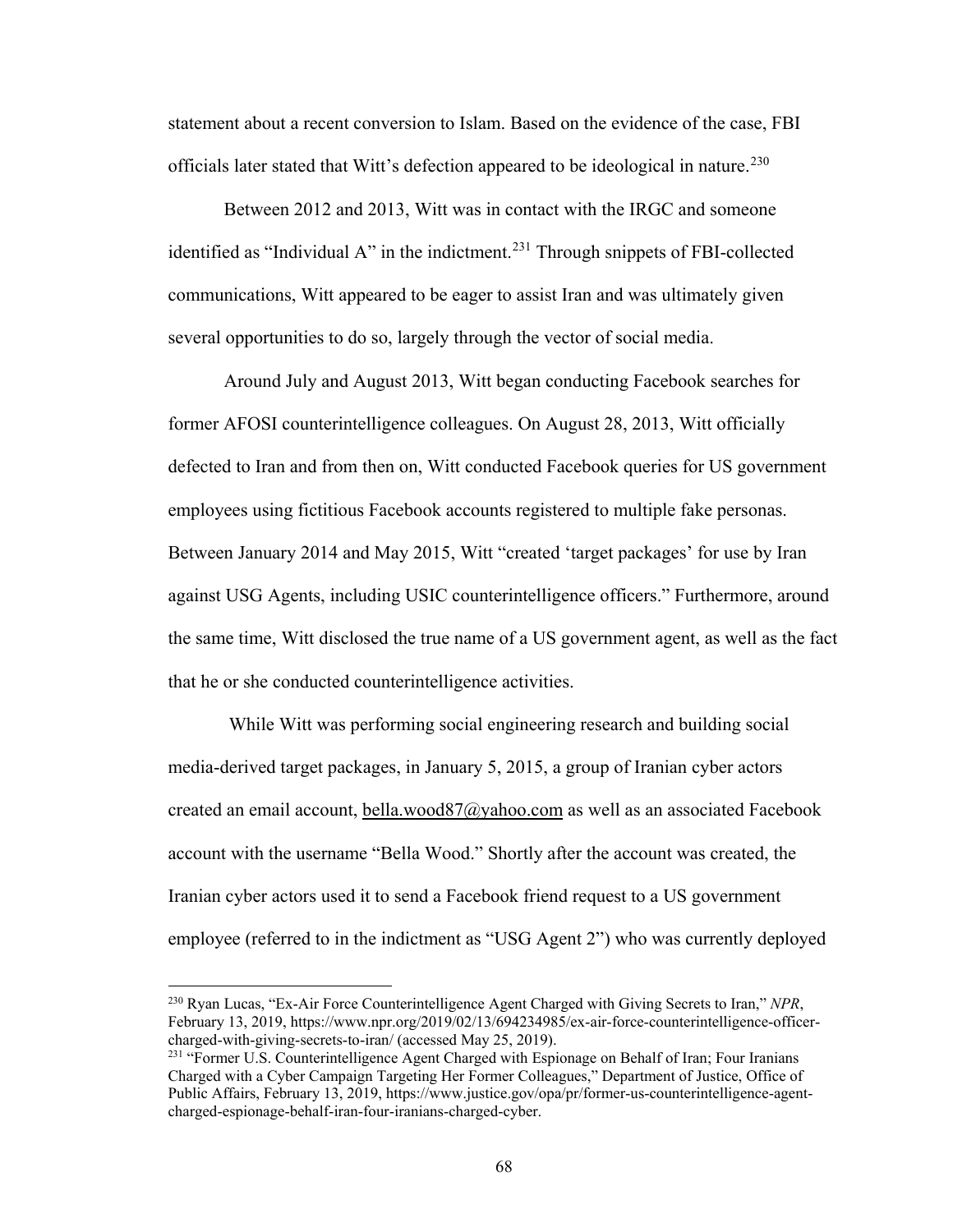to Kabul, Afghanistan with US Central Command (CENTCOM) Joint Intelligence Unit.<sup>232</sup> During this deployment, USG Agent 2 used a US Department of Defense computer to access Facebook. Around January 9, 2015, several Iranian cyber actors sent an email to USG Agent 2 with a spoofed link that purportedly directed USG Agent 2 to a "pretty card." The spoofed link actually led to a server which was controlled by the Iranian cyber actors. The email itself also used covert tracking software to confirm that USG Agent 2 was reading the email from a US Department of Defense computer network located in Kabul, Afghanistan. On January 9, 2015, bella.wood87@yahoo.com emailed USG Agent 2 again, using the following text: "I'll send you a file including my photos but u should deactivate your anti virus to open it because i designed my photos with a photo album software, I hope you enjoy the photos i designed for the new year, they should be opened in your computer honey." The links to the purported photos would have also directed USG Agent 2 to a server controlled by Iranian cyber actors.

Around the same time frame, Iranian cyber actors created a fake Facebook account using the true name of an individual noted in the indictment as "USG Agent 3." This was done using real photos and information that was gleaned from a legitimate Facebook account maintained by USG Agent 3. Using their newly created fake Facebook account, the Iranian cyber actors sent a Facebook friend request to an individual known as USG Agent 1, who accepted it. Within roughly twenty-four hours, the fake Facebook account sent USG Agent 1 a message with what appeared to be a .jpg image file, but was in fact, a .zip file containing malware that would have given the Iranian cyber actors "covert, persistent access on USG Agent 1's computer and any associated network."

<span id="page-73-0"></span><sup>&</sup>lt;sup>232</sup> "Former U.S. Counterintelligence Agent Charged with Espionage on Behalf of Iran."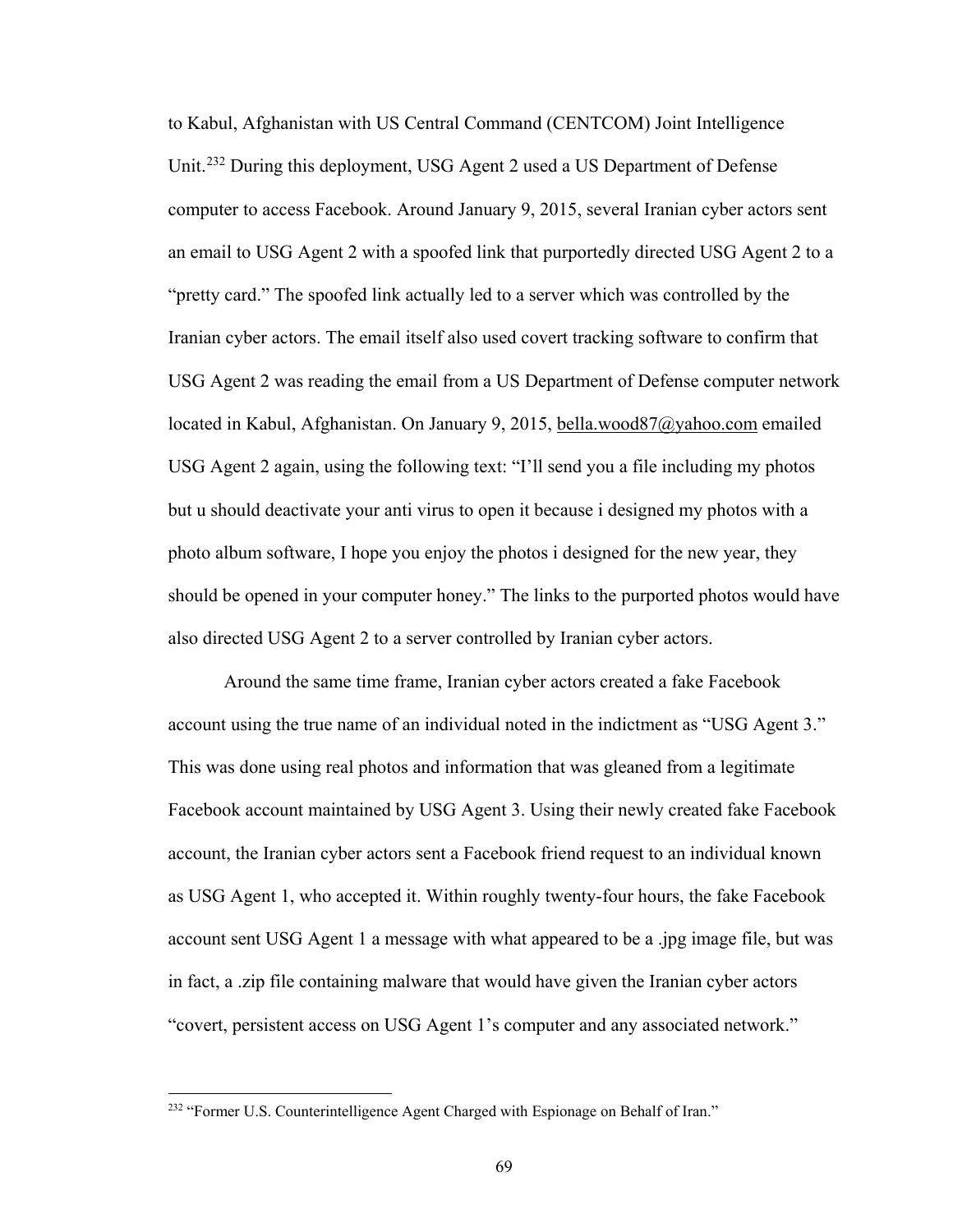Around March 10, 2015, the Iranian cyber actors were able to persuade a Facebook user known as "USG Agent 5" to not only accept a friend request, but also to vouch for the fake Facebook account and add the fake account to a private Facebook group comprised mostly of USG Agents. In accomplishing this, the Iranian cyber actors gained multiple lines of access to personal and intimate information regarding US government employees. In May 2015, the same fake Facebook account sent separate messages to four other US government employees containing links that seemed to lead to international news articles, but in reality, led to pages controlled by the Iranian cyber actors.

Although the public will likely never know the full extent of the damage caused by Witt, former intelligence officials have described it as "severe", given Witt's former top-secret security clearance, her alleged violations of national defense statutes, and the suspicion that she revealed the names of double agents run by the United States.<sup>[233](#page-74-0)</sup>

#### **Case Study Analysis**

 $\overline{a}$ 

 In classical espionage, honey traps are men and women groomed to attract the attention of unsuspecting intelligence targets, but in the case of the KGB 'swallows,' these honey traps were sometimes blackmailed themselves into working as agents of the state. This coerced handling dynamic often created problems for KGB handlers of swallows. In the digital realm, where honey traps are nothing but computer code, Iranian handlers do not simply wield more control over their digital 'swallows' and have far fewer risks of defection, they also possess the collective wealth of the world's knowledge

<span id="page-74-0"></span><sup>233</sup> Alan Blinder, Julie Turkewitz, and Adam Goldman, "Isolated and Adrift, an American Woman Turned Toward Iran," *New York Times,* February 16, 2019, https://www.nytimes.com/2019/02/16/us/monica-wittiran.html.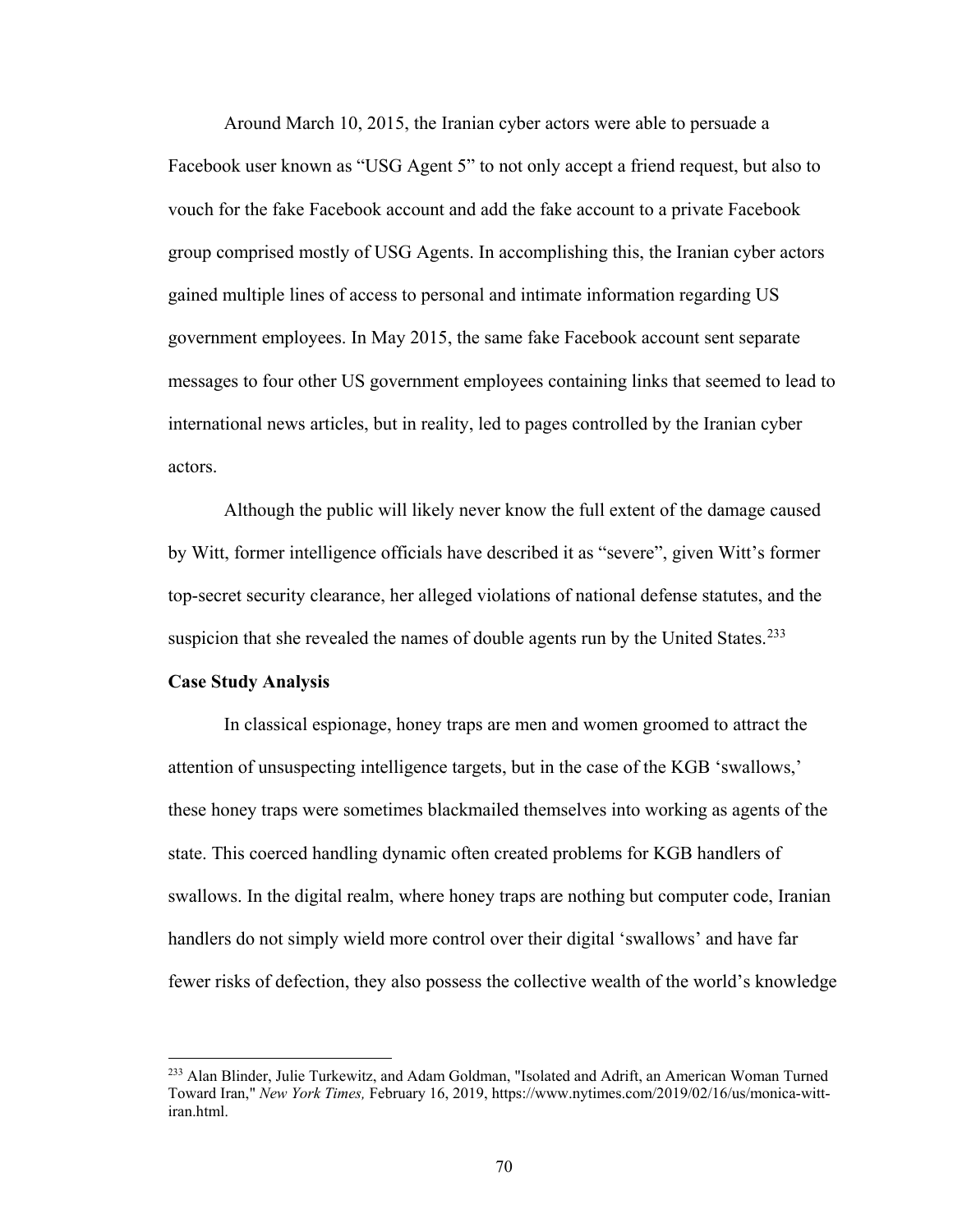at their fingertips. These may be some of the reasons why the fake persona of Mia Ash was labeled by SecureWorks as one of the more sophisticated honey trap personas in recent history.

However, in spite of her successes, Ash wasn't perfect.

Like many fake social media profiles, the digital pieces which comprised Ash's profile were not crafted by Iranian intelligence officers. Rather, they were pilfered from across the Internet. Although the Ash persona was likely rooted in extensive research before it was deployed, the following analysis will show that it did not have the same human element as the honey trap set by Monica Witt.

Rather than being her own entity, the Mia Ash persona was a digital pastiche of publicly available jpeg and plaintext files which were stolen from the digital lives of others. Several of Ash's profile pictures and photograph uploads to her Blogger account were stolen from a Romanian woman with the DeviantArt moniker 'Bittersweetvenom.'[234](#page-75-0) Additionally, Ash's LinkedIn resume bullets appear to have been copied almost word for word from an American female's LinkedIn profile.<sup>[235](#page-75-1)</sup> From an intellectual property standpoint, Ash's entire persona was one huge violation of copyright law, which no one caught until her victims recognized the serious damage she had caused to national security.

As part of their published analysis, the SecureWorks researchers noted several specific social network anomalies, which assisted them in their attribution of the Mia Ash persona to the Iranian threat group. First, all of Ash's non-photography connections were

<span id="page-75-1"></span><span id="page-75-0"></span><sup>234</sup> "The Curious Case of Mia Ash: Fake Persona Lures Middle Eastern Targets," *Secureworks,* July 27, 2017, https://www.secureworks.com/research/the-curious-case-of-mia-ash. <sup>235</sup> Ibid.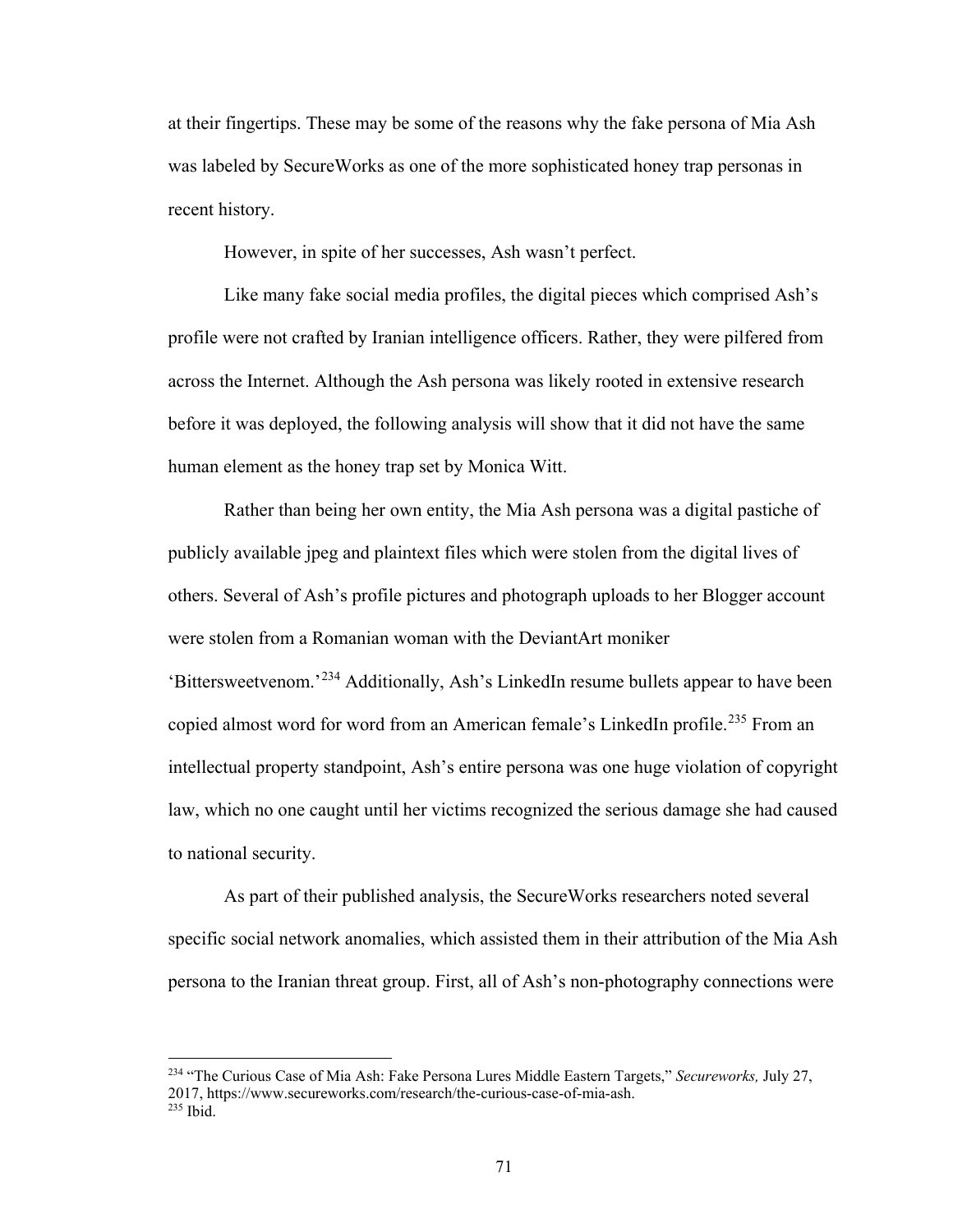located in Bangladesh, India, Iraq, Iran, Israel, Saudi Arabia, and the United States, and they all worked for technology, oil/gas, healthcare, aerospace and consulting organizations. This conflagration of Iranian intelligence targets that formed the bulk of Ash's connections was one of the first indications to SecureWorks that Mia Ash had ulterior motives that seemed in sync with the OilRig Iranian cyber threat group.

Second, apart from the geographic and topical interests which aligned with known OilRig targets, SecureWorks also noted that all of Ash's connections were "mid-level employees in technical (mechanical and computer) or project management roles with job titles such as technical support engineer, software developer, and system support."<sup>[236](#page-76-0)</sup> To a trained cyber analyst, the people in these roles carried elevated access within corporate networks, which would have given a cyber threat actor better access to a targeted environment.

Third, all of Ash's connections appeared to align with broader Iranian government "ideological, political and military intelligence objectives" which are likely not held by single female photographers looking to make friends on the Internet<sup>[237](#page-76-1)</sup>

Regardless of the indicators of Iranian intelligence involvement in the Ash persona, the sophisticated fake social network aided by the knowledge and research of defector Monica Witt demonstrates a dangerous escalation of Iran's intelligence operations in social media.

In the case of Monica Witt's 'Bella Wood' persona and her multiple fictitious Facebook accounts, this multifaceted honey trap was greatly bolstered by the real-life experience of American defector and honey trap hybrid, Monica Witt.

<span id="page-76-1"></span><span id="page-76-0"></span> $^{236}$  "The Curious Case of Mia Ash: Fake Persona Lures Middle Eastern Targets."  $^{237}$  Ibid.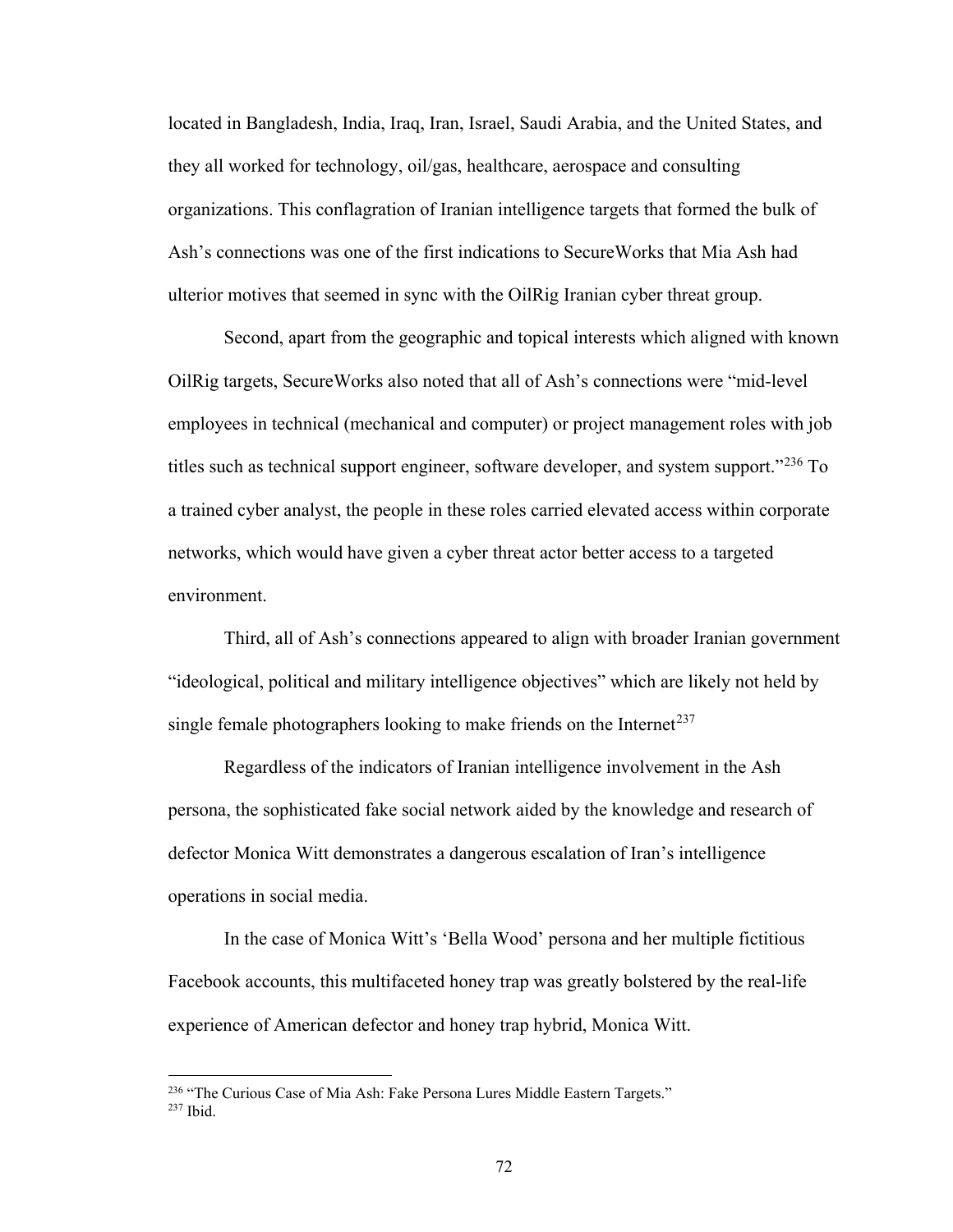Although Witt's indictment avoids naming specific individuals or delving into much detail on the content of the communications between Witt's fake personas and her targets, it does communicate a relative ease with which Witt infiltrated the unwitting network of former colleagues and current US government agents.

Like the Ash persona, Witt used photos from someone else's real social media page, but Witt had the benefit of being able to draw from her personal knowledge of the targets. This allowed her to craft non-alerting content and messages, which allowed her to secure positive responses to her surreptitious 'friend' requests.

Additionally, as someone with experience using, querying and manipulating the social media platform of Facebook, Witt was well-equipped to infiltrate its disparate social networks, including a private Facebook group of US government employees. In the FBI's indictment of Witt, the FBI agent details the multiple rounds of research conducted by Witt in Facebook's open search portal. Witt's research and rapport-building skills were so good, that she was able to penetrate a private Facebook group, allowing her enhanced access to a cache of information and a pre-vetted group of potential agents.

Compared to the Mia Ash persona, the case of Monica Witt demonstrates that although HUMINT collection is becoming increasingly digitized, the invaluable inclusion of the human factor will likely make digital honey traps even more sophisticated and effective, particularly if there are passionate, ideologically driven defectors involved. When a foreign intelligence service is crafting a simple mass-marketing covert influence campaign, much of the tedium can be eradicated by using AI, carefully crafted algorithms and computational propaganda. However, when it comes to targeting high value individuals (like Witt's former AFOSI counterintelligence colleagues), the Monica Witt

73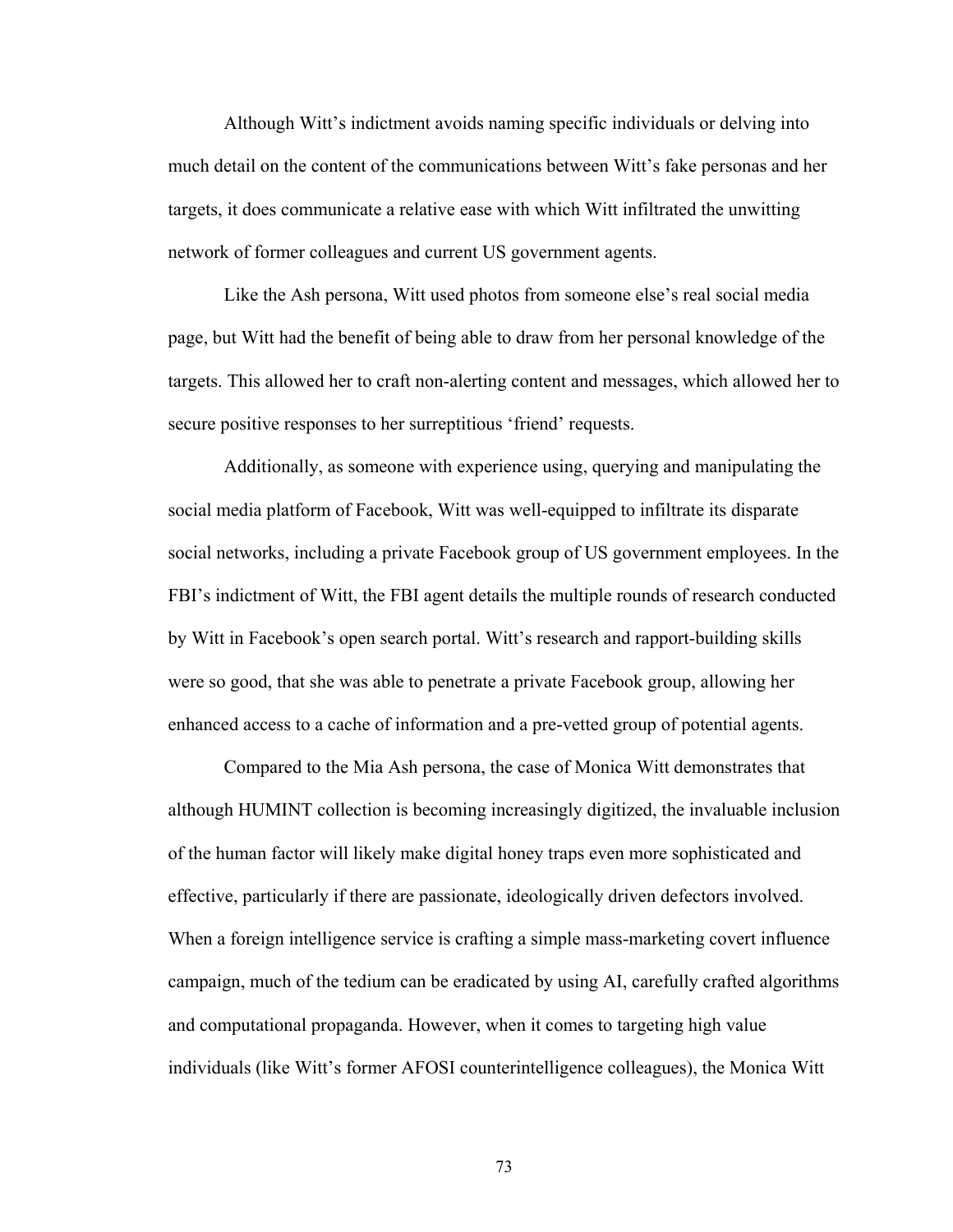case demonstrates the power that comes from having a living, breathing human on the other side of the screen, who can navigate social media's nuances and breathe an air of authenticity into malicious online personas.

 Today, Witt is believed to be residing in Iran, where she is effectively shielded from extradition to the United States. No matter where she resides, social media continuously allows this former US clearance holder to do more damage to US national security interests than she ever could have prior to social media. By connecting her with handlers and Iranian cyber experts, social media allows distance-directed honey traps like Witt to operate with reckless abandon, until their activities are detected by modern cyber tools and repaid with appropriate forms of retaliation from the US intelligence community.

# **Conclusion**

 $\overline{a}$ 

 According to the *IBM Security Services 2014 Cyber Security Intelligence Index*  over 95 percent of all incidents investigated by IBM recognized "human error" as a contributing factor.<sup>[238](#page-78-0)</sup> In the sphere of modern intelligence, where the Internet has vastly increased the size of the global attack surface, slight human errors of judgment can morph into irreversible national security disasters. As the analysis above demonstrates, Iran's intelligence services are proving to be innovative and relentless in their efforts to access sensitive information. Beneath social media's shining surface, it is important to remember that all it takes is one instant of human error for America's enemies to gain access to troves of top-secret information.

<span id="page-78-0"></span><sup>238</sup> "IBM Security Services 2014 Cyber Security Intelligence Index," *IBM*, June 2014, https://media.scmagazine.com/documents/82/ibm\_cyber\_security\_intelligenc\_20450.pdf.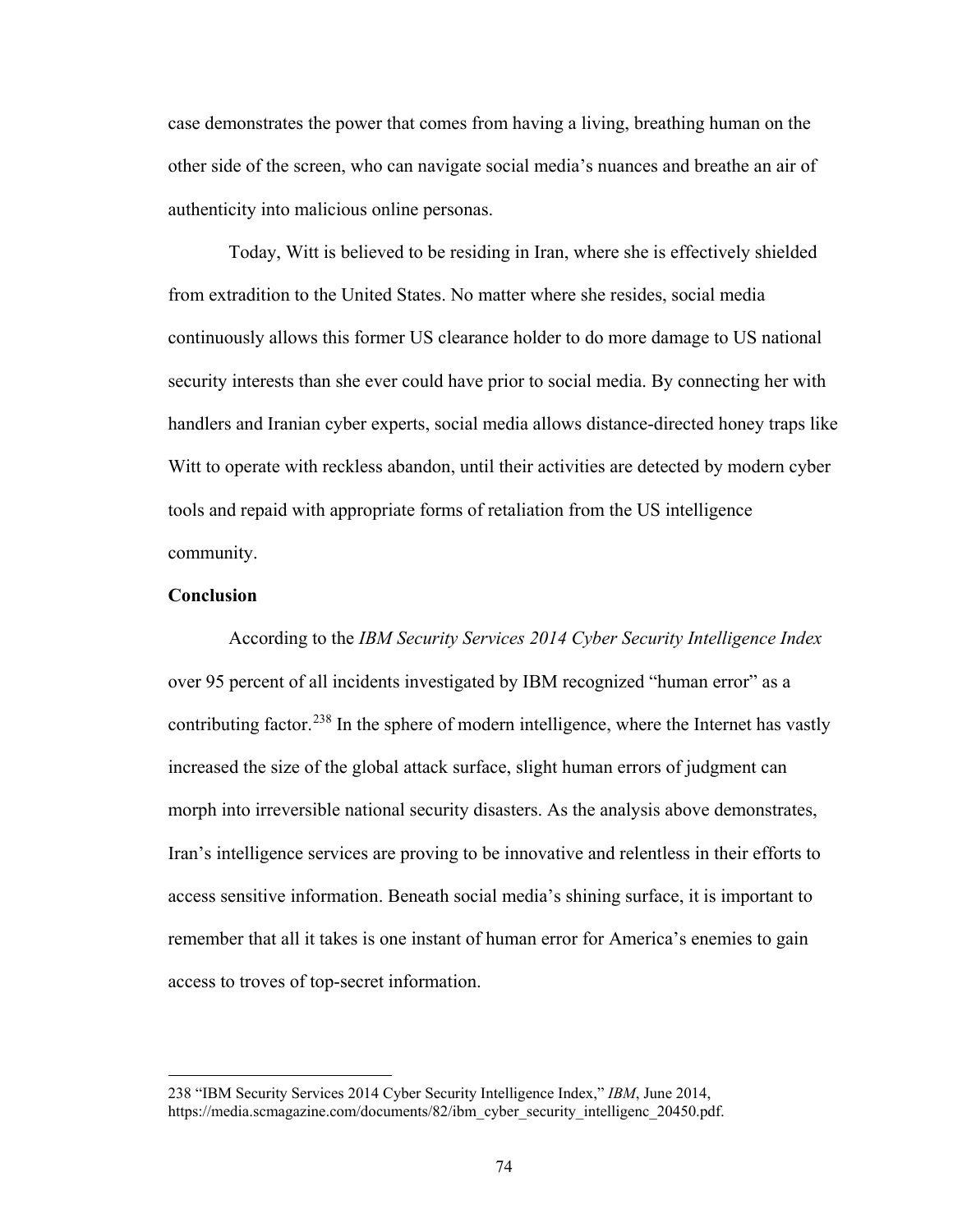This chapter analyzed classical intelligence techniques which Iranian intelligence has revived within social media. Private cyber security firms have performed valuable post-incident analysis of the intricacies of Iranian digital honey traps. However, from the human intelligence angle, protracted and ongoing research in this area is lacking. The two case studies analyzed in this chapter present a small sliver of the totality of Iranian digital honey trap campaigns. Further research is required in order to assess the broader footprint of Iranian intelligence collection techniques in social media.

In terms of mitigation, up until now, social media providers have performed a limited number of preventative actions to protect against identity deception. This has largely involved the closing of fake 'bot' accounts which violate terms of use agreements. Given the scope and sensitive nature of concerted foreign intelligence campaigns, more effort should be dedicated towards developing standard methodologies for detecting foreign intelligence actors in social networking sites.<sup>[239](#page-79-0)</sup> Although the initial implications of identity deception might seem insignificant, the long-term costs of successful honey traps and other malign intelligence operations can be devastating. The spillage of state secrets and the pillaging of sensitive technologies are just some of the initial payoffs that foreign intelligence agencies gain from the types of operations analyzed in this chapter.

As new challenges arise and the tactics of foreign cyber adversaries evolve, continuing research into this area can unmask malicious activity, connect common threads that attribute bad cyber actors, and develop additional counterintelligence measures. By heeding the lessons gleaned from these case studies and from future research, American intelligence practitioners can be better equipped to face the

<span id="page-79-0"></span><sup>239</sup> Tsikerdekis and Zeadally, "Online Deception in Social Media," 78.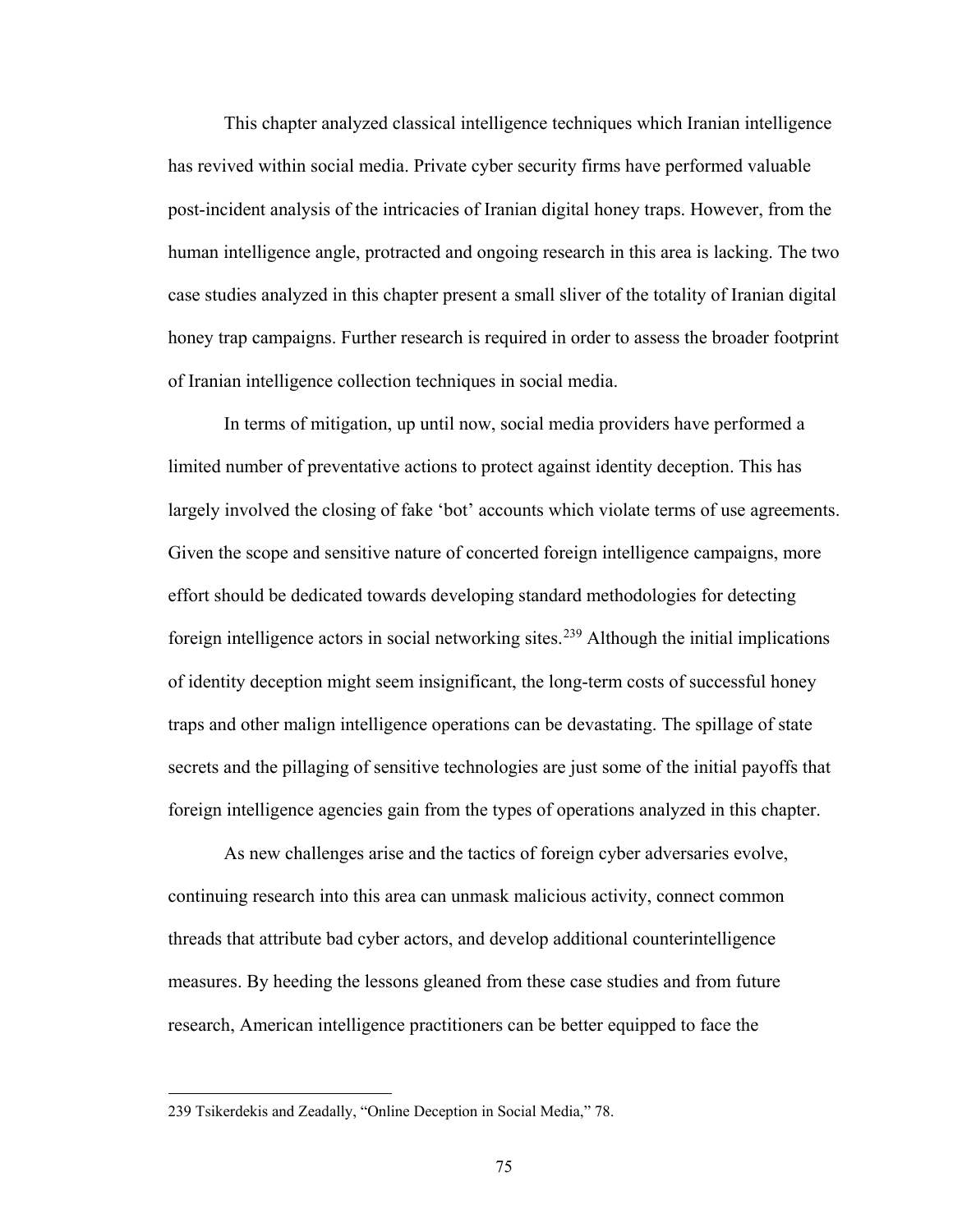challenges of socially networked adversaries in the digital age.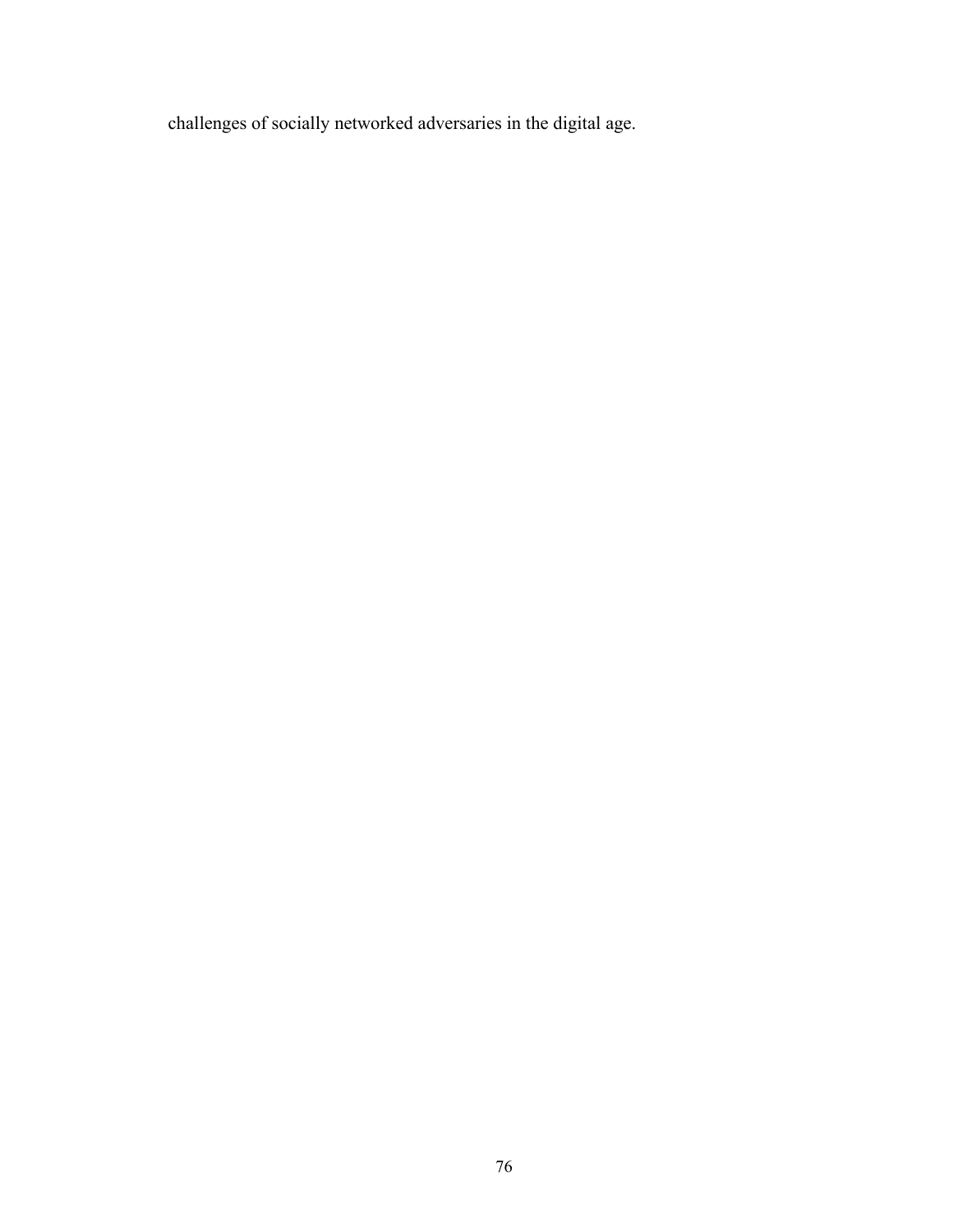# *CHAPTER 3 Chinese Intelligence in Social Media*

Thus far, this paper has examined two of America's intelligence adversaries and has analyzed the ways in which social media enhances classical intelligence techniques favored by those adversaries. This chapter will examine how social media has enhanced Chinese agent recruitment.

China is unique among America's foreign intelligence adversaries for many reasons. Chinese intelligence has been known to recruit primarily ethnic Chinese as agents.<sup>[240](#page-81-0)</sup> It has also been known to adopt a broader view of what many other agencies would label "intelligence." Lastly, in contrast to many Western intelligence officers who make it obvious when they have recruited someone and entered into a confidential relationship, the Chinese will rarely label these valuable intelligence relationships as such. Instead, Chinese intelligence officers will classify the relationship as social or professional, even though to highly trained Western eyes, there are clear intelligencegathering dimensions.

One of the most striking aspects of Chinese intelligence is its 'grains of sand' or 'vacuum' approach to collection.<sup>[241](#page-81-1)</sup> This approach is described in a metaphor that circulated through the FBI's Counterintelligence Division for years and has become synonymous with America's number one Asian intelligence adversary. As explained by former FBI analyst Paul Moore, "If a beach was an espionage target, the Russians would send in a sub, frogmen would steal ashore in the dark of night and with great secrecy

<span id="page-81-0"></span><sup>240</sup> Paul D. Moore, "How China Plays the Ethnic Card," *Los Angeles Times,* June 24, 1999, https://www.latimes.com/archives/la-xpm-1999-jun-24-me-49832-story.html.

<span id="page-81-1"></span><sup>241</sup> David Wise, *Tiger Trap: America's Secret Spy War with China,* (Boston: Houghton Mifflin Harcourt, 2011), 10-11.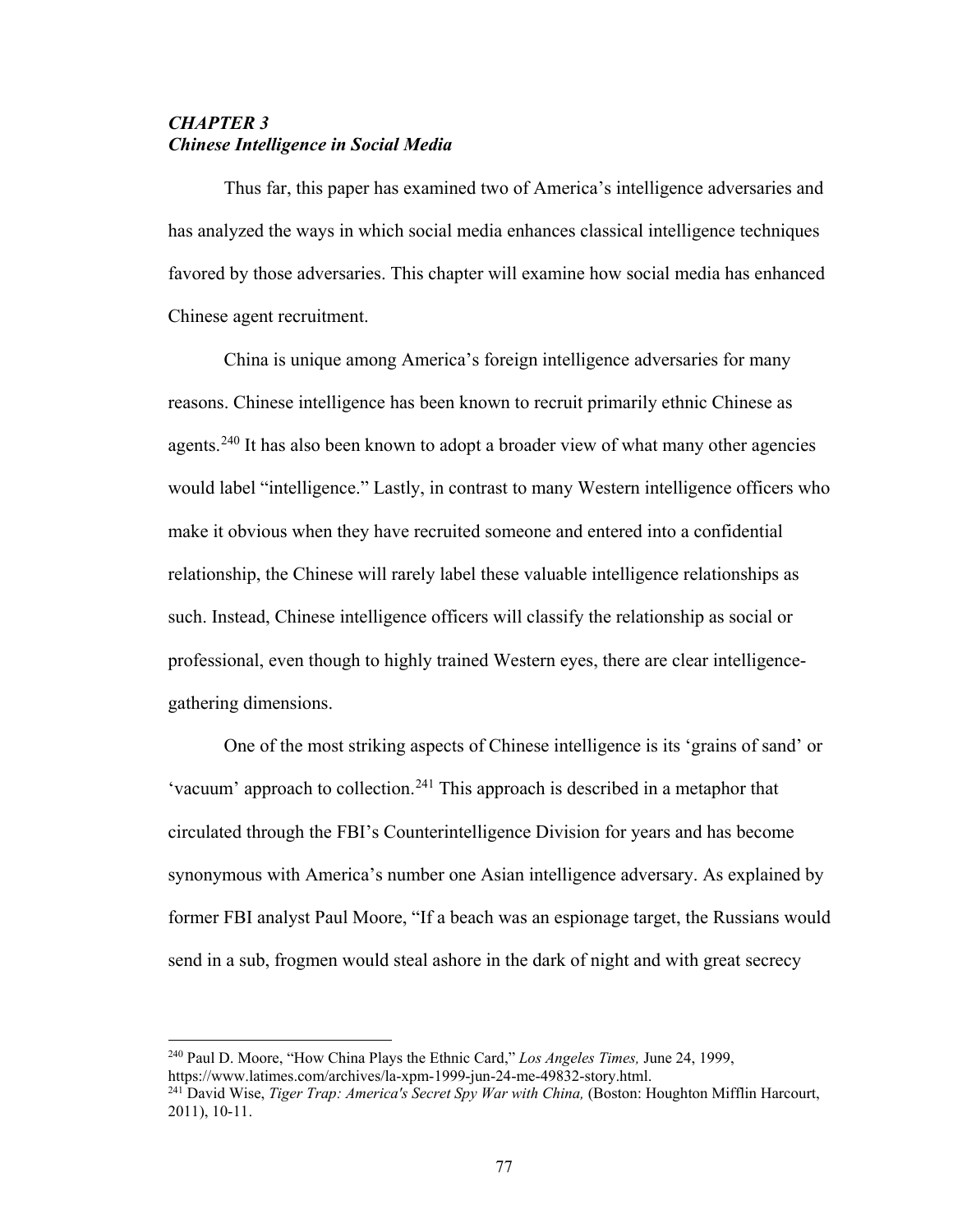collect several buckets of sand and take them back to Moscow. The US would target the beach with satellites and produce reams of data. The Chinese would send in a thousand tourists, each assigned to collect a single grain of sand. When they returned, they would be asked to shake out their towels. And they would end up knowing more about the sand than anyone else." $^{242}$ 

This incredibly thorough yet cautious approach to intelligence is one of the hallmarks of Chinese human intelligence. In terms of its efficacy, this has historically been up for debate. For decades, the feasibility of processing, sorting and making general sense of such large volumes of information was unrealistic. Today, with the advent of machine learning, supercomputers and artificial intelligence, a collection technique that was once considered excessive and ineffective by other intelligence agencies, is now a productive reality. As China's and the rest of the world's records become digitized, the intelligence field moves semantically closer to embodying the grains of sand metaphor. Nowhere is this more evident than in the realm of social media.

While China has historically preferred to spot, assess, recruit, and meet its intelligence agents on Chinese soil, the twenty-first century has provided an additional vector for human agent recruitment in the form of social media. Within social media's digital environment, covert relationships thrive, encrypted communications are the norm and no virtual customs officials exist to question whether a digital citizen has sent classified materials across borders. In particular, professional networking sites like LinkedIn are proving to be well-suited venue for Chinese agent recruitment.

<span id="page-82-0"></span><sup>242</sup> Wise, *Tiger Trap: America's Secret Spy War with China*, 10-11.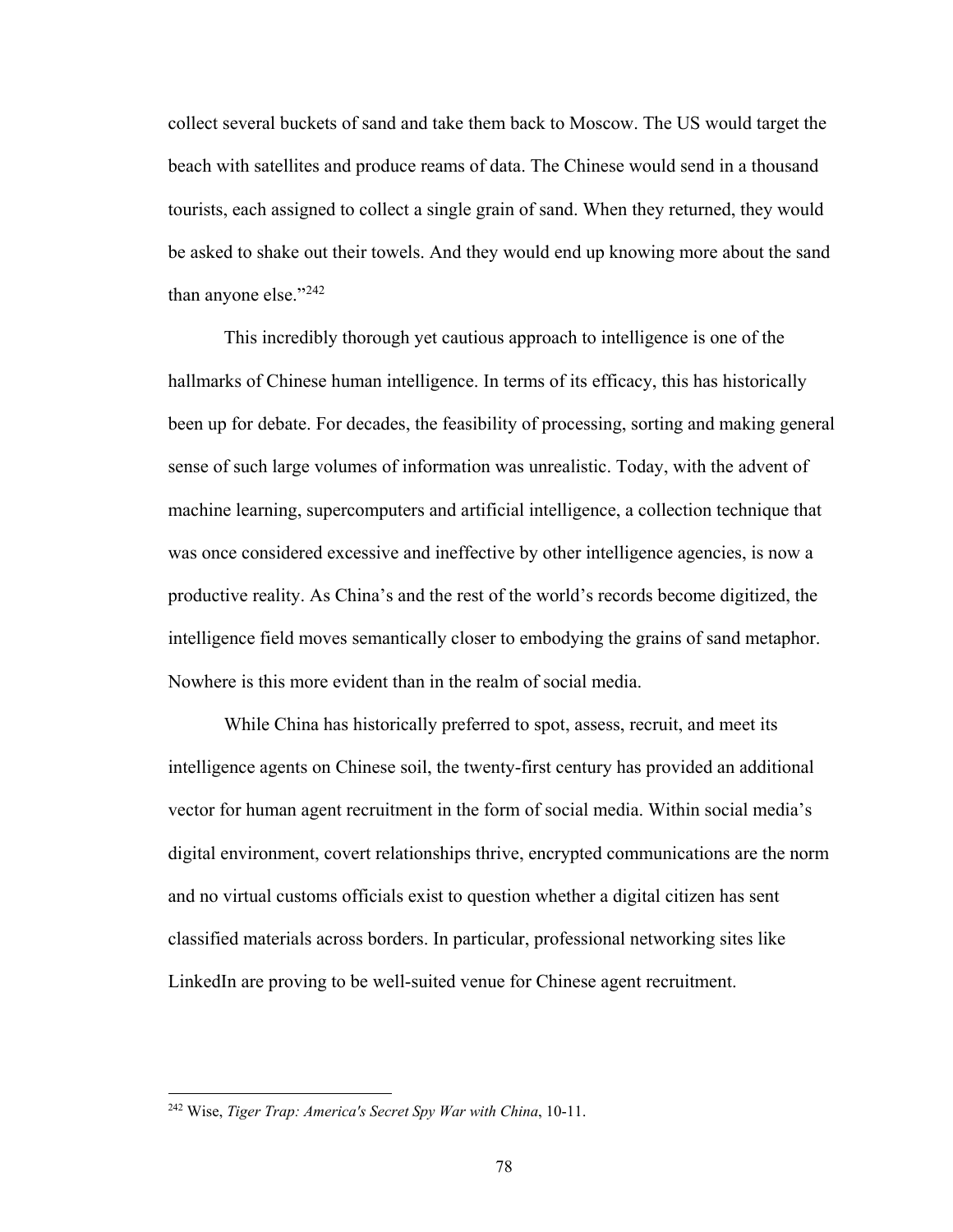Since entering the digital sphere of social media, China has become a highly aggressive online intelligence adversary. China has accomplished this by first leveraging the most innocuous of online social relationships in order to increase its foreign intelligence repository. Second, China has simultaneously imposed rigid domestic social media regulations based on its conception of 'Internet sovereignty' which exist to the detriment of Western democratic nations and China's own citizens.<sup>[243](#page-83-0)</sup>

In the following pages, this paper will argue that social media offers a more seamless, discreet and effective vector for Chinese agent recruitment. Applying the case study method, this chapter will present a case of pre-social media Chinese agent recruitment and a case of post-social media Chinese agent recruitment, the latter conducted through the professional networking site *LinkedIn.* Following the presentation of the case studies, ensuing analysis will highlight critical aspects of this modern phenomenon and propose suggestions for future research. What the case studies and ensuing analysis will show is that China's social media-enabled agent recruitment should be of particular concern for the US Intelligence Community because of the ways in which it expedites and conceals the early phases of agent recruitment.

#### **Literature Review**

 $\overline{a}$ 

#### *The HUMINT Recruitment Cycle*

Human intelligence or HUMINT has often been called "the world's second oldest profession."[244](#page-83-1) Although diverse opinions argue over what precisely constitutes

<span id="page-83-0"></span><sup>243</sup> Warren Strobel and Jonathan Landay, "Exclusive: U.S. accuses China of 'super aggressive' spy campaign on LinkedIn," *Reuters,* August 31, 2018, https://www.reuters.com/article/us-linkedin-chinaespionage-exclusive/exclusive-us-accuses-china-of-super-aggressive-spy-campaign-on-linkedinidUSKCN1LG15Y.

<span id="page-83-1"></span><sup>244</sup> Mark M. Lowenthal, *Intelligence: From Secrets to Policy,* Sixth edition, (Los Angeles: CQ Press, 2015), 127.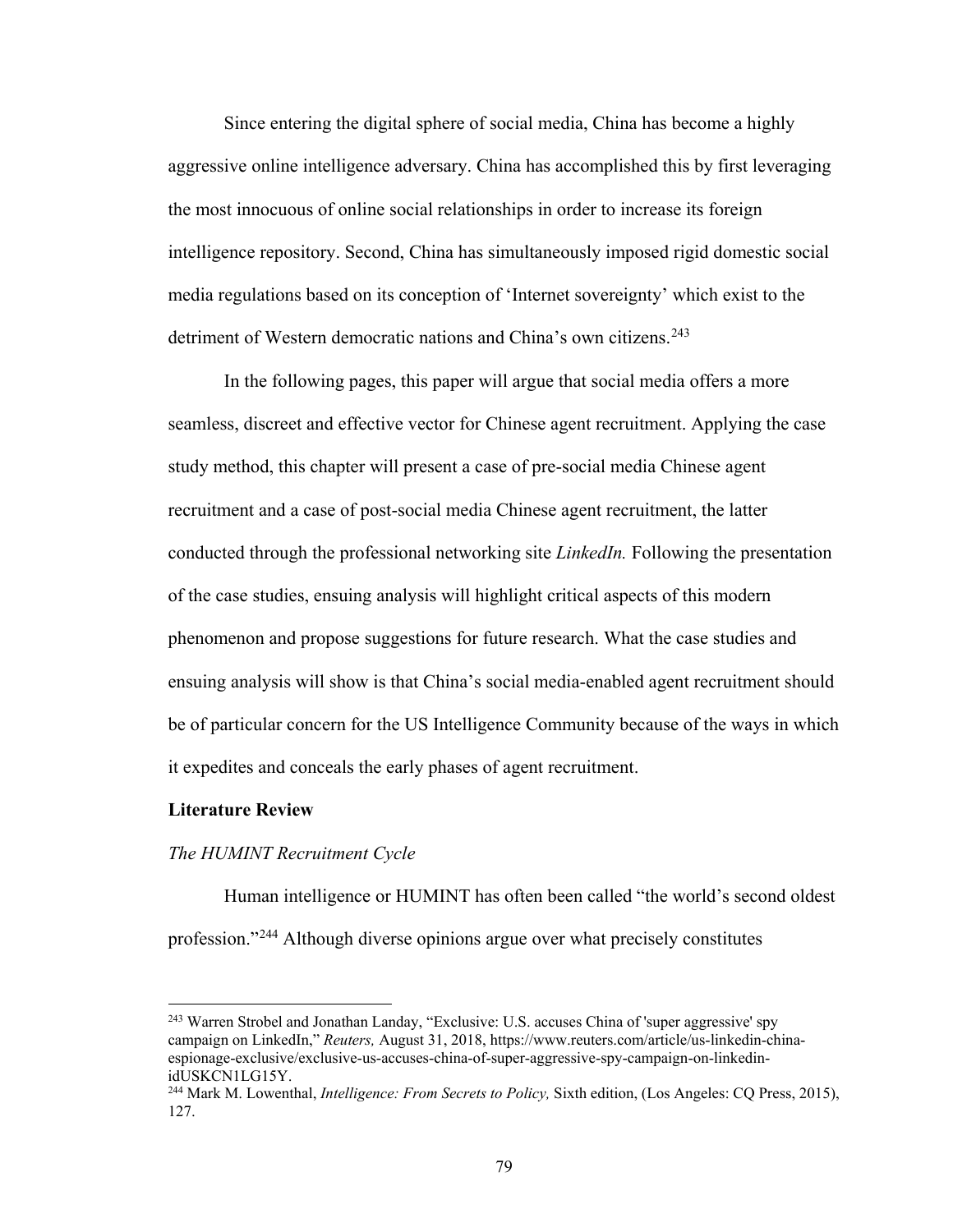"intelligence" there is wide consensus regarding the steps of the process of human agent recruitment. This is also known as the 'agent acquisition cycle' which various intelligence agencies employ.<sup>245</sup> The five steps to this cycle include the following: targeting or spotting, assessing, recruiting, handling, and termination.<sup>[246](#page-84-1)</sup> Targeting is the initial identification of individuals who are believed to have access to intelligence. Assessing is the research and decision-making process that seeks to narrow the field of potential human assets. Recruiting is the critical step in which an intelligence officer 'pitches' the potential human asset, and the formal confidential relationship begins. Handling is the ongoing relationship between the recruited agent and his or her handler, where intelligence is provided to the handler, often in exchange for money, goods, or other benefits. Termination is the dissolution of the confidential relationship for any number of reasons, whether it is the endangerment of the human asset, a lack of productivity by the asset or a change in an agency's intelligence requirements.<sup>[247](#page-84-2)</sup> As intelligence officers move forward in their careers and relocate around the world, they may also 'turnover' assets to fellow intelligence officers in order to continue the stream of intelligence, if termination is unnecessary.

# *Traditional Chinese Agent Recruitment*

As many sinologists and historians will attest, China has a long history tied to the world's second oldest profession, dating back to at least the fifth century B.C.E. In Tsun Zhou's *The Art of War*, the final chapter of the famed military strategist deals exclusively with espionage.<sup>248</sup> According to Tsun Zhou, spies come in five different garden varieties

<span id="page-84-0"></span><sup>245</sup> Lowenthal, *Intelligence: From Secrets to Policy,* 128.

<span id="page-84-1"></span><sup>246</sup> Ibid.

 $247$  Ibid.

<span id="page-84-3"></span><span id="page-84-2"></span><sup>248</sup> Nicholas Eftimiades, *Chinese Intelligence Operations* (Annapolis: Naval Institute Press, 1994), 3.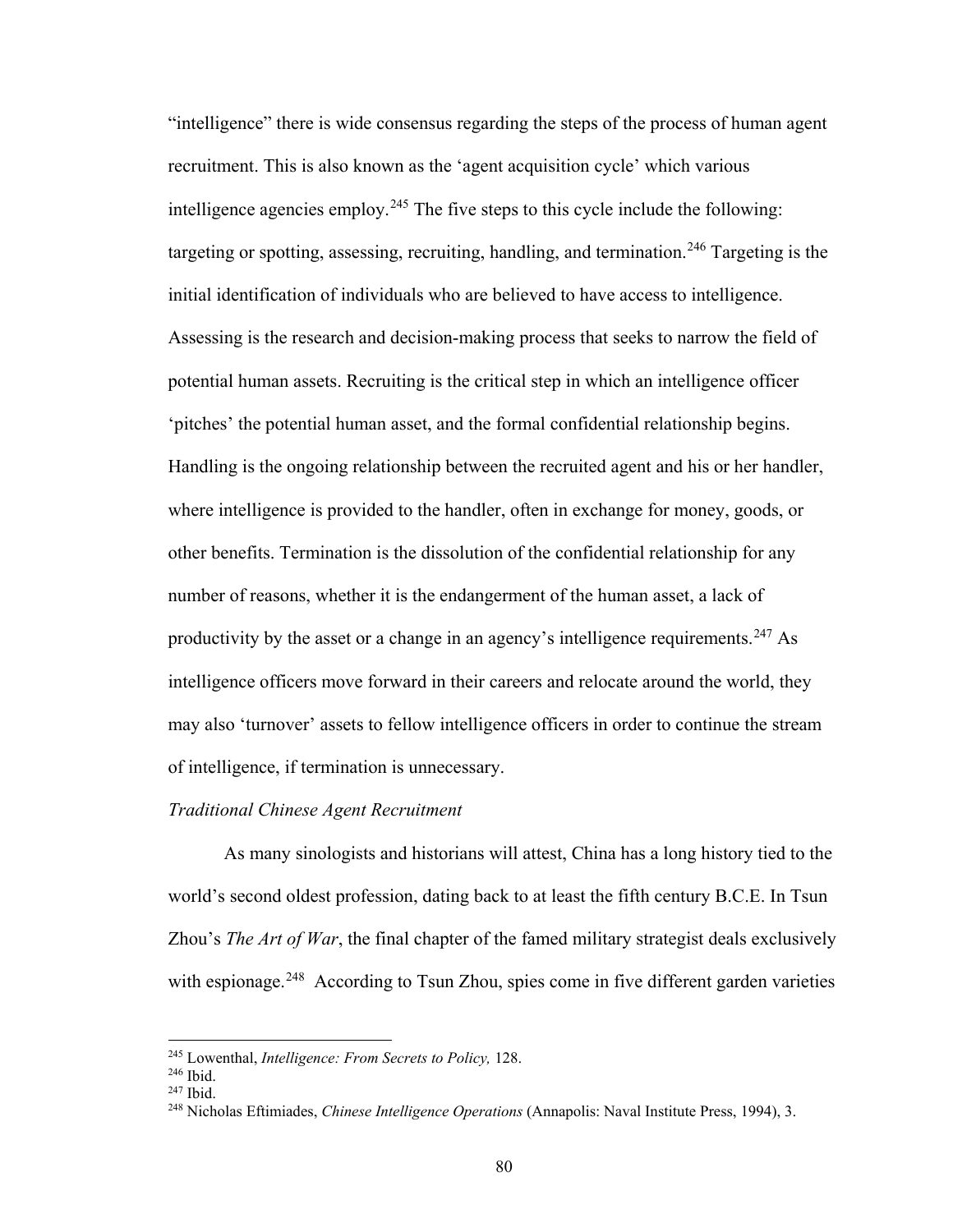and can be used for action, information-gathering, deception operations and many other tasks in order to serve the state or secure military successes.<sup>[249](#page-85-0)</sup>

Over the centuries, as China's military and foreign policy objectives have shifted, its intelligence apparatus and operational methodologies have also shifted. Prior to establishing diplomatic relations with the United States in 1979, the opportunities for Chinese espionage were few and far between and almost exclusively carried out by Chinese nationals who were tasked by their own government and then sent overseas.<sup>[250](#page-85-1)</sup> In fact, prior to 2009, the only Chinese espionage case to reach prosecution was that of Larry Wu-Tai Chin, who was a CIA translator with the Foreign Broadcast Information Service (FBIS).<sup>251</sup> Recruited in the 1940s, Chin was paid hundreds of thousands of dollars over four decades and handled according to Western intelligence service tradecraft standards.<sup>252</sup> Chin was recruited while working for the U.S. Army Liaison Office in Fuzhou and continued to spy past his army retirement date. Over his lifetime, Chin provided Chinese intelligence with interrogation transcripts of Chinese prisoners during the Korean War, the identities of CIA employees, as well as scores of classified CIA and FBIS documents.[253](#page-85-4) Chin's Ministry of Public Security handlers typically met him in Hong Kong or the mainland, but also provided him with a courier who would meet Chin at a mall in Toronto to retrieve any pertinent documents he had for his handlers.<sup>[254](#page-85-5)</sup> Chin signaled that he was ready to meet with his handlers by sending letters

<span id="page-85-0"></span><sup>249</sup> Michael Warner, "The Divine Skein: Sun Tzu on Intelligence," *Intelligence & National Security* 21, no. 4 (August 2006): 488. doi:10.1080/02684520600885624.

<span id="page-85-1"></span><sup>250</sup> Dan Stober and Ian Hoffman, *A Convenient Spy: Wen Ho Lee and the Politics of Nuclear Espionage* (New York, NY: Simon & Schuster, 2001), 129.

<span id="page-85-2"></span><sup>251</sup> Peter L. Mattis, "Assessing Western Perspectives on Chinese Intelligence," *International Journal of Intelligence & Counterintelligence* 25, no. 4 (2012): 684. doi:10.1080/08850607.2012.678745. <sup>252</sup> Ibid., 685.

<span id="page-85-4"></span><span id="page-85-3"></span><sup>253</sup> Mattis, "Assessing Western Perspectives on Chinese Intelligence," 685.

<span id="page-85-5"></span><sup>254</sup> Ibid.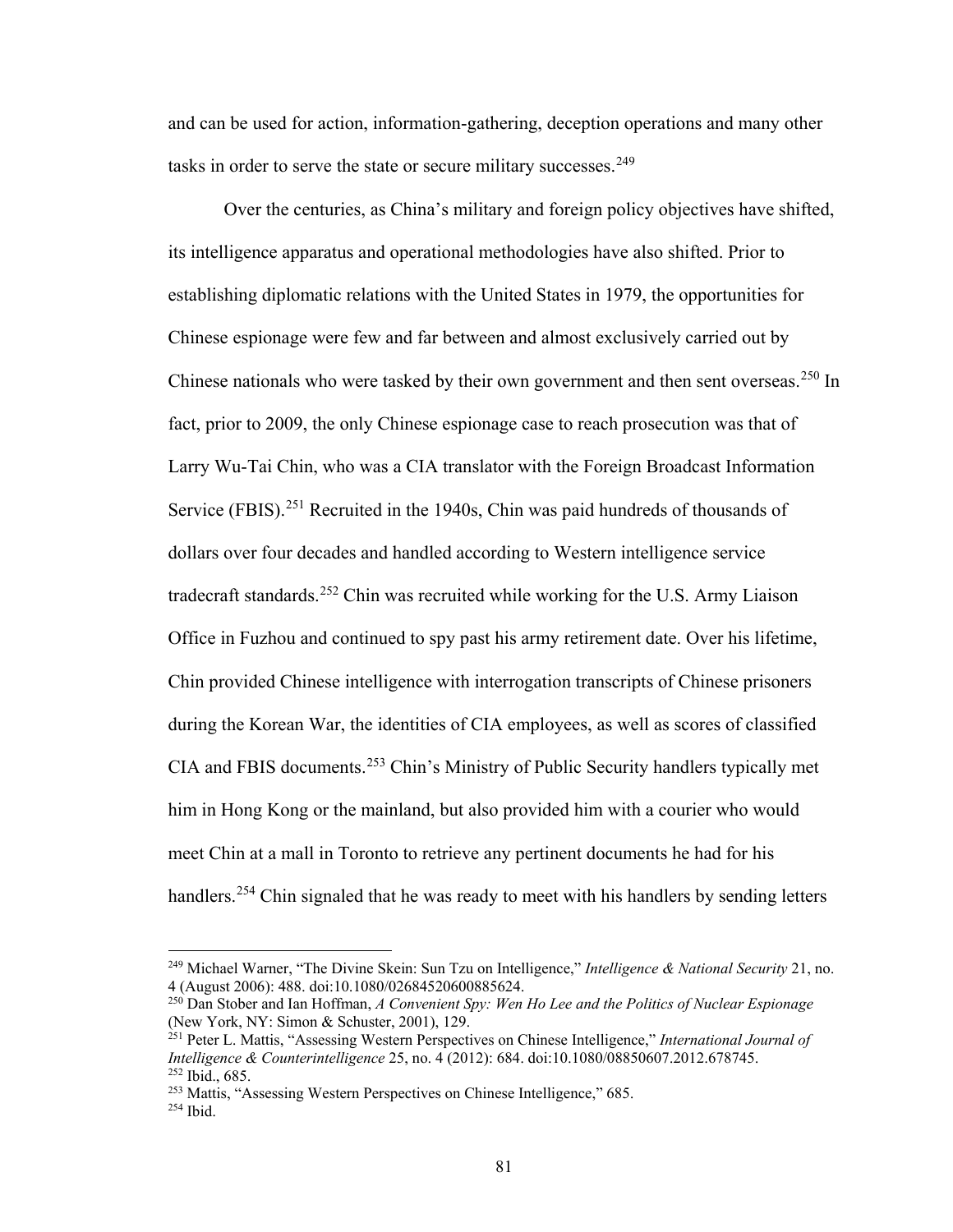to addresses in Hong Kong or Guangzhou. Some sources reported that the Chinese had an exigency plan to exfiltrate Chin out of the United States using an intelligence officer disguised as a priest who lived in New York.<sup>[255](#page-86-0)</sup>

With its vast territory and deeply entrenched belief in state sovereignty, China has rarely sent its officers abroad to perform recruitments in place. The exception to this would be when the Chinese Communist Party (CCP) sent officers abroad during the years leading up to 1949, when the People's Republic of China (PRC) was founded.<sup>[256](#page-86-1)</sup> Following 1949, and after severing its ties with the Soviet Union, Chinese intelligence entered an isolationist phase that has continued to this day. While China progressed through several decades of limited diplomatic engagement, Chinese intelligence adapted its ethnocentric human recruitment methodology accordingly. Operating under varying kinds of isolationist restrictions, Chinese intelligence began to adapt its operational tactics in order to reduce the amount of contact between case officers and agents.<sup>257</sup>

From the mid to late twentieth century, Chinese intelligence also added another technique to their HUMINT toolbox: grooming and 'seeding' agents by convincing them to apply to sensitive positions within the United States government.<sup>[258](#page-86-3)</sup> A classic example of this was the case of naturalized U.S. citizen Chi Mak. After immigrating to Hong Kong, Chi began providing the Chinese with plans of U.S. warships and visitor lists of U.S. naval commanders visiting the port city. In the 1970s, Chi immigrated to the United States, where he earned his citizenship in  $1985$ <sup>[259](#page-86-4)</sup> In 1996, Chi gained a security

<span id="page-86-0"></span><sup>255</sup> Mattis, "Assessing Western Perspectives on Chinese Intelligence," 685.

<sup>256</sup> Ibid.

<span id="page-86-3"></span><span id="page-86-2"></span><span id="page-86-1"></span><sup>257</sup> Ibid.

<sup>258</sup> Ibid.

<span id="page-86-4"></span><sup>259</sup> Ibid., 688.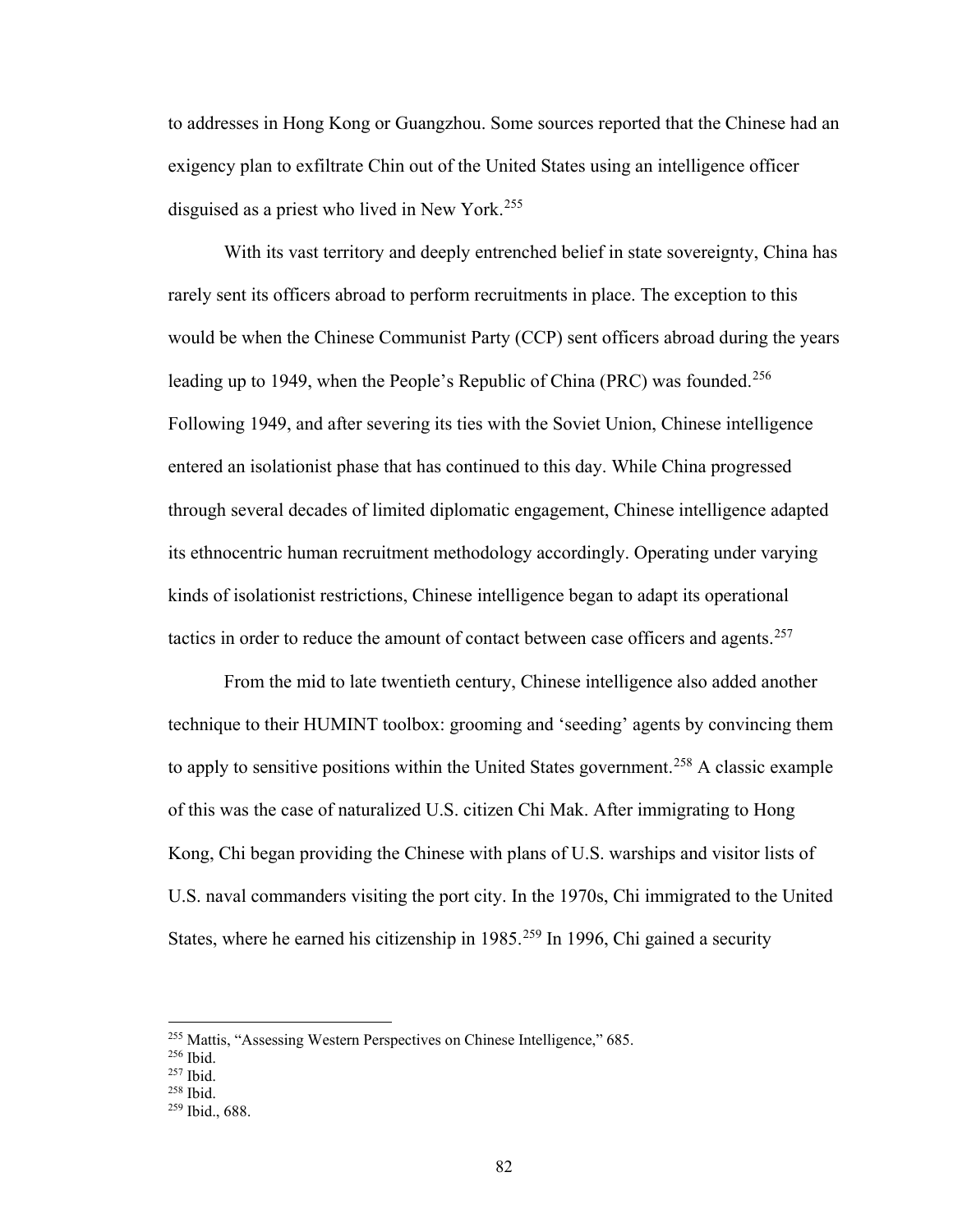clearance through his work at Power Paragon, a subsidiary of L-3 Communications. For over forty years, Chi provided intelligence to the Chinese and assisted in the handling of other U.S.-based assets.<sup>260</sup> Before getting arrested in 2005, Chi provided intelligence on the Quiet Electronic Drive, which powered the new U.S. Navy Virginia-class submarines and similar sensitive technologies.<sup>[261](#page-87-1)</sup>

According to China expert Peter Mattis, today's Chinese intelligence apparatus is comprised of several institutions, including the Ministry of State Security (MSS), the Ministry of Public Security (MPS), the Second Department of the People's Liberation Army General Staff Department (2PLA), or the Liaison Office of the General Political Department.<sup>[262](#page-87-2)</sup> China's MSS still gathers a vast amount of HUMINT by co-opting high numbers of ethnic Chinese residing within the PRC or abroad, although non-ethnic Chinese have also been co-opted.

In order to spot and assess individuals who may be open to recruitment, the Chinese have traditionally relied on open source material gleaned from American businesses, technical societies, and universities.<sup>263</sup> Although it is not classified, the value of open source intelligence or "OSINT" should never be underestimated, particularly when it is analyzed and synthesized by a veritable adversary. Compared to the high-risk, extraterritorial recruitment operations of Western intelligence agencies, the Chinese prefer to exert a high degree of control over the recruitment environment, as evidenced by their preference to recruit human assets within the PRC. This preference, noted by Chinese intelligence scholar Nicholas Eftimiades, is summarized below:

<span id="page-87-0"></span><sup>&</sup>lt;sup>260</sup> Mattis, "Assessing Western Perspectives on Chinese Intelligence," 688.

<span id="page-87-1"></span><sup>261</sup> Ibid.

<span id="page-87-2"></span><sup>262</sup> Ibid., 684.

<span id="page-87-3"></span><sup>263</sup> Eftimiades, *Chinese Intelligence Operations,* 36.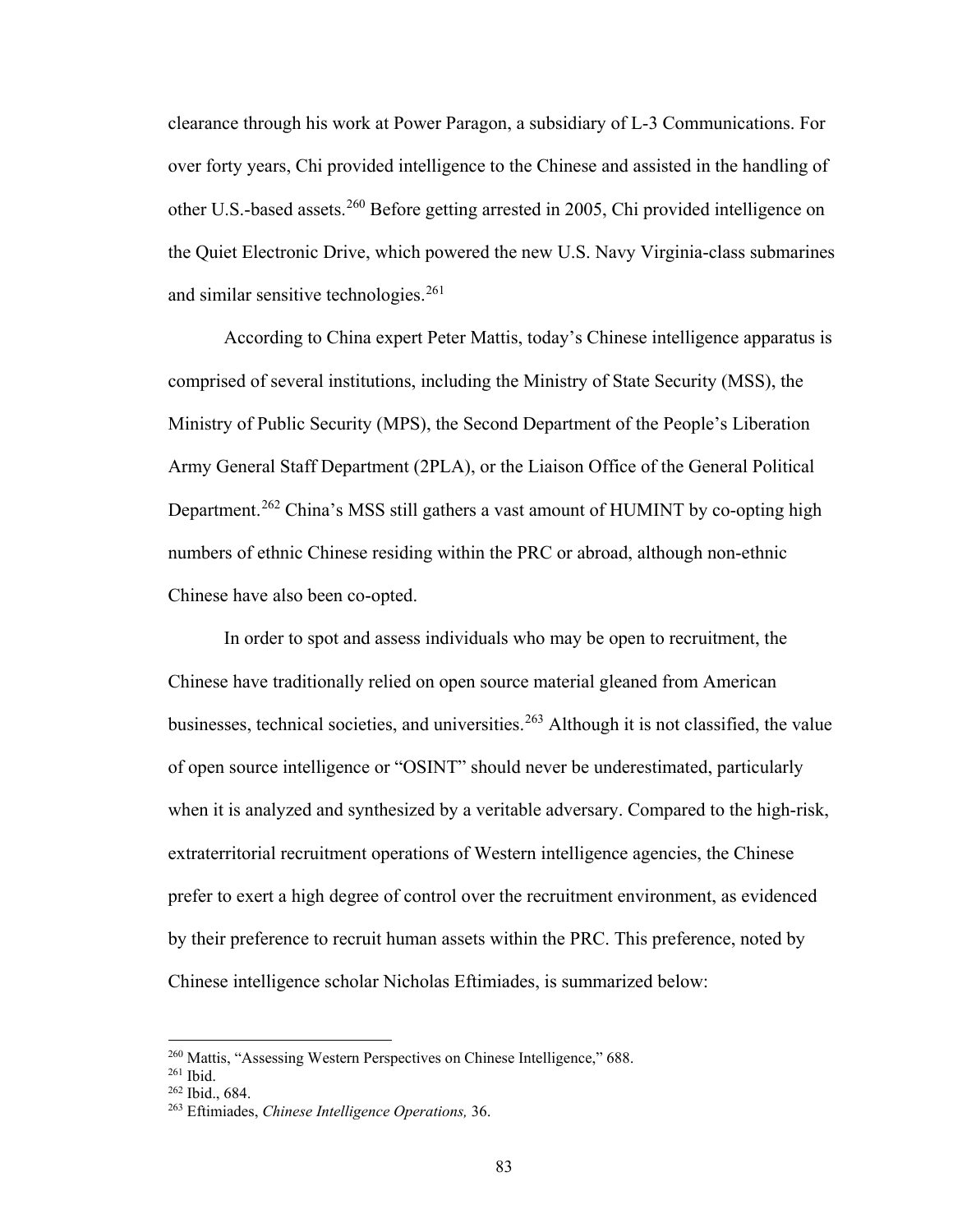The MSS prefers to recruit agents in China. Recruiting foreign nationals on one's own soil tends to be a secure and cost-effective method of conducting espionage. The primary benefits are the safe environment for the case officer and the lack of ramifications should the prospective agent decline the recruitment pitch... A secondary benefit of recruiting espionage agents in one's own country is that governments need not incur the cost of maintaining case officers and their families overseas. In addition, this method is generally considered safe vis-a-vis foreign counterintelligence concerns.[264](#page-88-0) 

In order to lure foreign nationals to Chinese soil, common forms of cover include invitations for industry experts, government officials and academics to visit China on a lecture circuit or a lengthy, multi-day job interview. These clandestine "job interviews" may comprise of professional meetings, a slew of social events and often a great deal of alcohol. All of this is thrown at Chinese HUMINT targets in the hopes that this combination will wear down the target and make them more amenable to revealing private or personal matters.<sup>265</sup> At a certain point during this carefully constructed rigmarole, the invitee is offered the opportunity to continue their relationship with the cover entity (often a Chinese university, MSS-affiliated research institution or statesponsored company) and provide them with more materials than was originally agreed upon. Quite often, this request is for classified materials. If the semi-professional relationship treads into covert territory and an actual recruitment takes place, then the agent will sign an agreement, conferring them a sum of money and promising their

<span id="page-88-0"></span><sup>264</sup> Eftimiades, *Chinese Intelligence Operations*, 57.

<span id="page-88-1"></span><sup>265</sup> Ibid.*,* 59.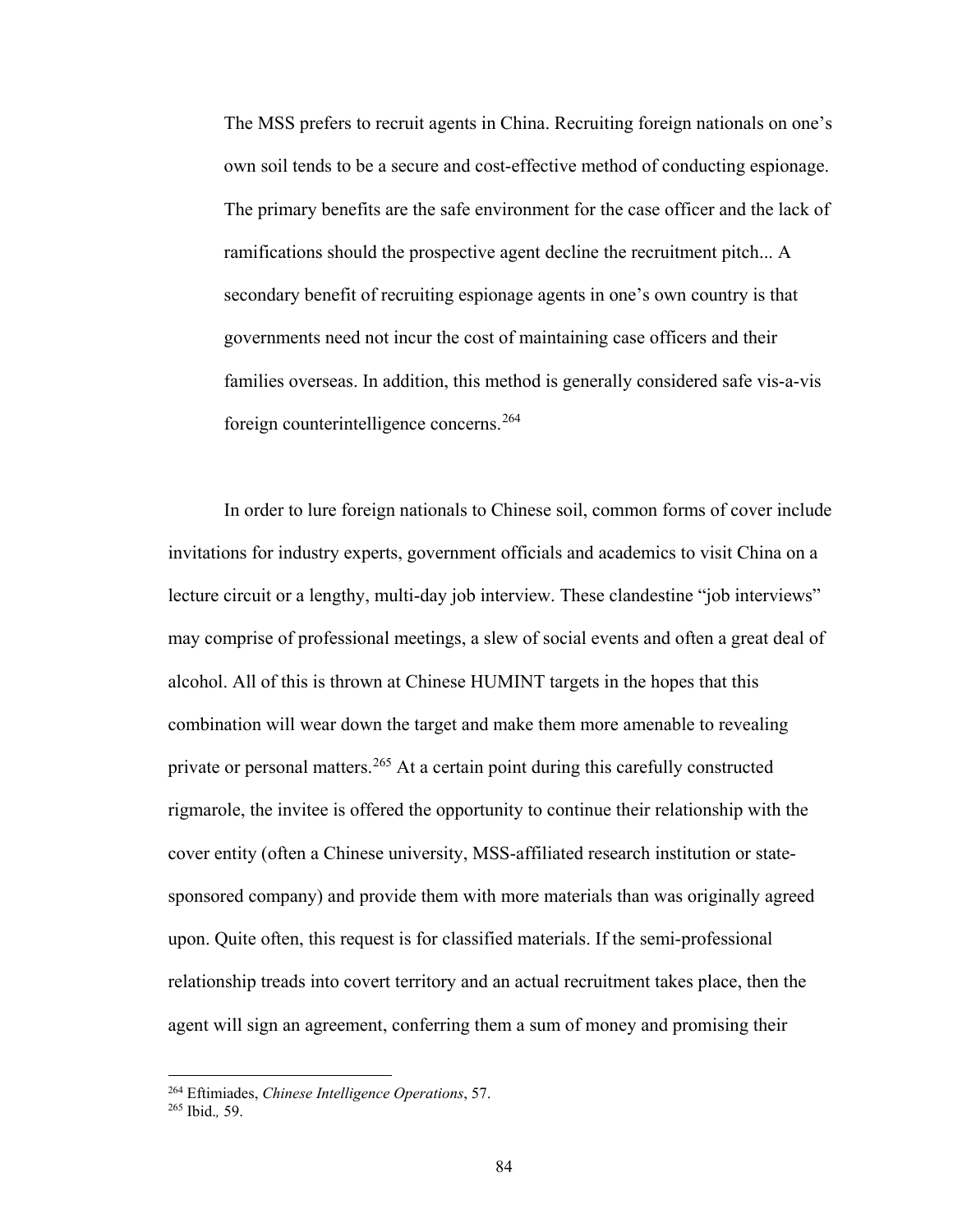Chinese handlers their continued "cooperation" at a later date. Once co-optees or agents have been recruited in China they are then sent back to the United States with taskings to collect intelligence on science, technology or classified material of interest to the PRC.<sup>[266](#page-89-0)</sup> Like the controlled recruitment environment, source handling amongst Chinese intelligence is often restricted to face-to-face meetings on Chinese soil, typically when the human asset claims they are visiting the PRC on business or for pleasure. This type of cover can often be maintained for decades without coming to the attention of American counterintelligence, as China has often had a special interest in sensitive science and technology targets, working in both the public and private sector.  $267$ 

While many of the world's most active intelligence agencies rely upon a steady flow of cash in order to motivate their assets, China's ethnically homogenous cadre of human assets is often initially motivated by a sense of cultural and social obligation.<sup>[268](#page-89-2)</sup> This is further enabled by China's social pressure cooker process of recruitment with its heavy emphasis on 'mutual understanding' and cultural exchange. For non-ethnic Chinese who are recruited, they are often fluent Mandarin speakers with an excellent grasp of the language and a deep understanding and fondness for the culture. These multifaceted layers of motivation further blur the relationship lines between social, professional and clandestine categories.

### *Chinese Agent Recruitment 2.0: Covert Recruitment in Social Media*

LinkedIn was founded as a professional networking site in 2003 and as of 2019 has more than 660 million users in 200 countries worldwide.<sup>269</sup> In an increasingly

<span id="page-89-0"></span><sup>266</sup> Eftimiades, *Chinese Intelligence Operations*, 27.

<span id="page-89-1"></span><sup>267</sup> Lowenthal, *Intelligence: From Secrets to Policy*, 456.

<span id="page-89-2"></span><sup>268</sup> Stober and Hoffman, *A Convenient Spy,* 131.

<span id="page-89-3"></span><sup>269</sup> "About LinkedIn," *LinkedIn,* accessed December 6, 2019, https://about.linkedin.com/.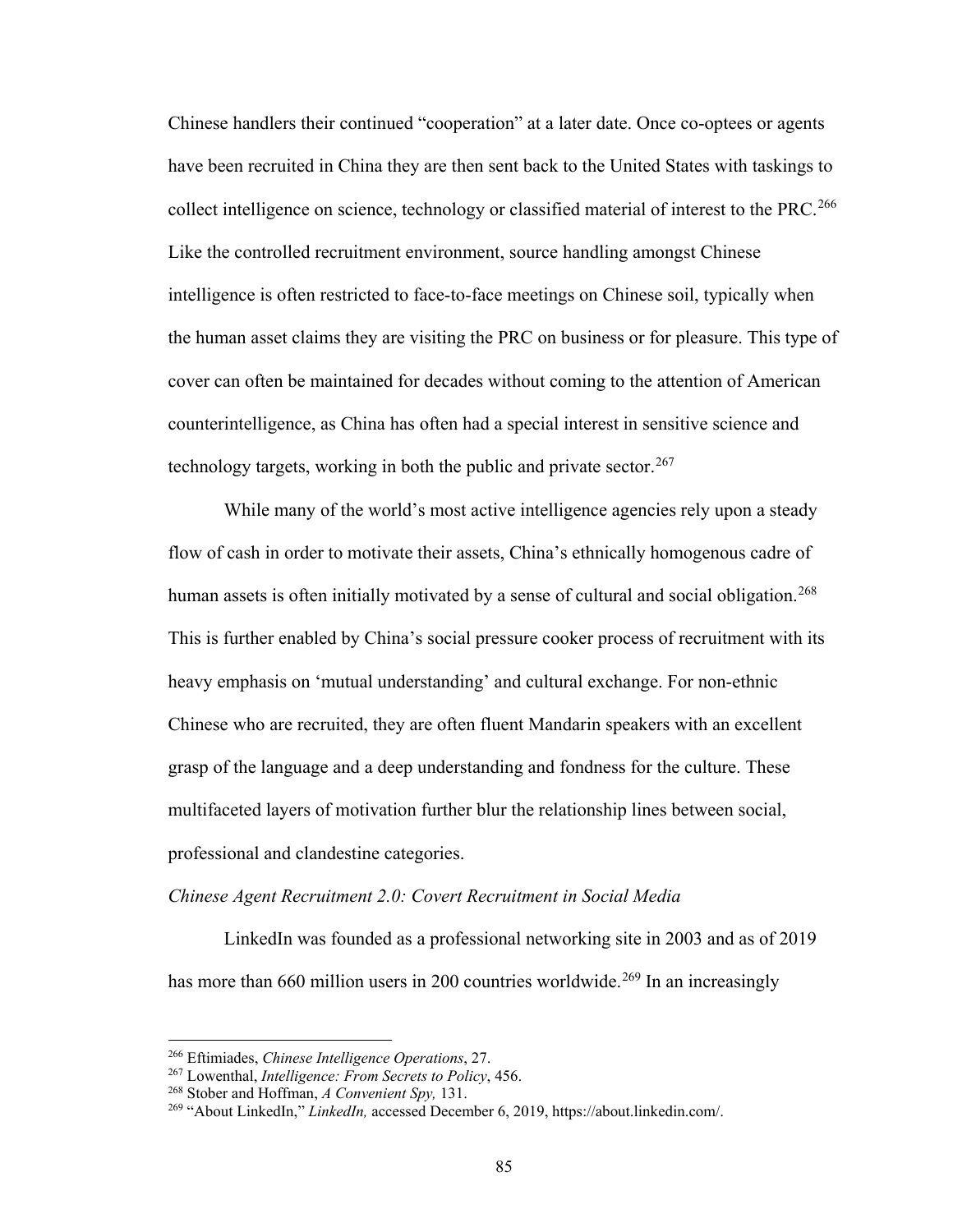fractured and politicized Internet, LinkedIn stands out for its multicultural appeal. In contrast to the strict exclusion of many western social media sites like Facebook and Twitter, LinkedIn has been allowed to operate in many digitally sovereign nations like China, Iran and even North Korea.<sup>270</sup> While this may seem advantageous from a global economic standpoint, several recent uses of LinkedIn by adversarial cyber powers tell a cautionary tale. Although the full extent of the involvement of foreign intelligence agencies on LinkedIn has not been reported, there have been several journalistic outlets which have reported on numerous incidents in recent years.

 On July 24, 2015, the United Kingdom's domestic intelligence agency, MI-5 sent an email that served as a "Security Service Espionage Alert."[271](#page-90-1) Among the key findings and warnings in the email was the note that "hostile foreign intelligence services are increasingly using LinkedIn to find, connect with and begin cultivation and recruitment of current and former HMG [Her Majesty's Government] employees."[272](#page-90-2)

In December 2017, the German domestic intelligence agency Bundesamt für Verfassungsschutz (BfV) reported that Chinese Intelligence had created a network of fake LinkedIn profiles that had contacted over  $10,000$  German citizens.<sup>[273](#page-90-3)</sup> The BfV publicly shared some of these profiles with the news outlet Reuters, which upon review,

<span id="page-90-1"></span><sup>271</sup> Ian Drury and David Williams, "Foreign spies on LinkedIn trying to recruit civil servants by 'befriending' them before stealing British secrets," *Daily Mail,* August 9, 2015, https://www.dailymail.co.uk/news/article-3191733/Foreign-spies-LinkedIn-trying-recruit-civil-servantsbefriending-stealing-British-secrets.html.

<span id="page-90-0"></span><sup>270</sup> Nicola Smith and Harriet Alexander, "LinkedIn becomes social media of choice for North Korea's elite," *Telegraph*, October 26, 2018, https://www.telegraph.co.uk/news/2018/10/26/linkedin-becomes-<br>social-media-choice-north-koreas-elite/.

<sup>272</sup> Ibid.

<span id="page-90-3"></span><span id="page-90-2"></span><sup>273</sup> Thomas Escritt, "German intelligence unmasks alleged covert Chinese social media profiles," *Reuters,*  December 10, 2017, https://www.reuters.com/article/us-germany-security-china/german-intelligenceunmasks-alleged-covert-chinese-social-media-profiles-idUSKBN1E40CA.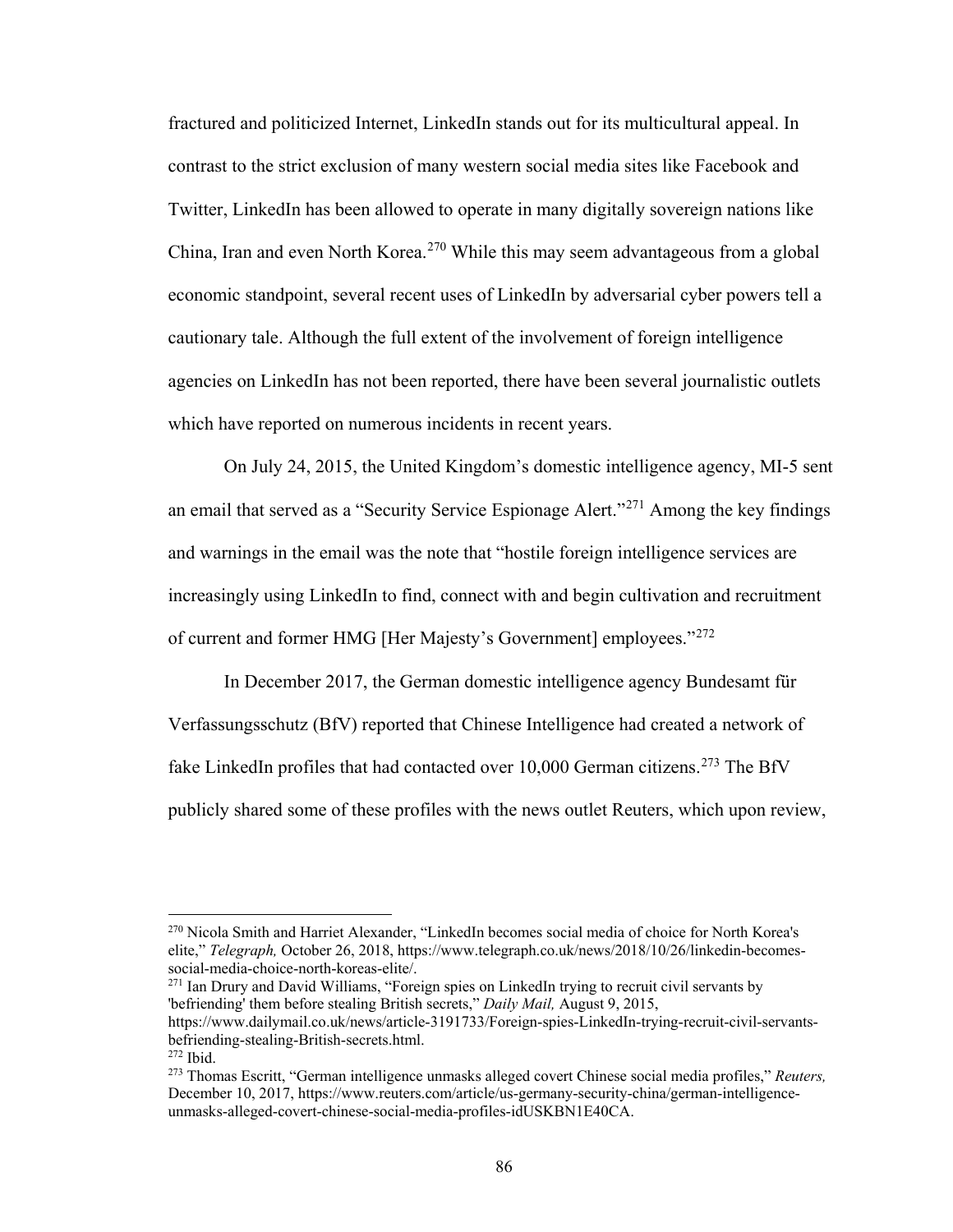reported that some of these profiles had "senior diplomats and politicians from several European countries" amongst their connections.<sup>274</sup>

In October 2018, the French newspaper *Le Figaro*, received a leaked jointly written report from the French DGSI and DGSE (France's domestic and foreign intelligence agencies, respectively). The document reported that French state employees had been guilty of "culpable naivety" with respect to Chinese intelligence agents seeking them out through LinkedIn.<sup>[275](#page-91-1)</sup> Purportedly, thousands of French government employees had been approached by Chinese avatars, causing French intelligence to alter its security posture in June 2017 and to respond to attacks 'blow for blow' from that point onward.<sup>[276](#page-91-2)</sup>

In August 2018, a United States intelligence official publicly declared that China was waging a "super aggressive" campaign to target LinkedIn users with access to confidential material.[277](#page-91-3) United States intelligence officials have said that Russia, Iran, North Korea and other nations also use LinkedIn and similar platforms for agent recruitment but that "China is the most prolific and poses the biggest threat."<sup>[278](#page-91-4)</sup>

## **Methodology**

To analyze how Chinese intelligence agent recruitment has evolved in social media, this chapter will examine two cases: one, where an American citizen was recruited in a pre-social media context and another case where an American was recruited in a post-social media context. Specifically, this chapter will highlight differences in the spotting, assessing and recruitment phases. The method of case study presents an ideal

<span id="page-91-0"></span><sup>&</sup>lt;sup>274</sup> Escritt, "German intelligence unmasks alleged covert Chinese social media profiles."

<span id="page-91-1"></span><sup>&</sup>lt;sup>275</sup> Henry Samuel, "Chinese spies fooled 'hundreds' of civil servants and executives, France reveals," *Telegraph,* October 23, 2018, https://www.telegraph.co.uk/news/2018/10/23/chinese-online-spies-foolhundreds-totally-unprepared-top-french/.

<span id="page-91-3"></span><span id="page-91-2"></span>

<sup>&</sup>lt;sup>276</sup> Ibid.<br><sup>277</sup> Kuchler, "LinkedIn battles China's effort to recruit spies in US."

<span id="page-91-4"></span><sup>&</sup>lt;sup>278</sup> Strobel and Landay, "Exclusive: U.S. accuses China of 'super aggressive' spy campaign on LinkedIn."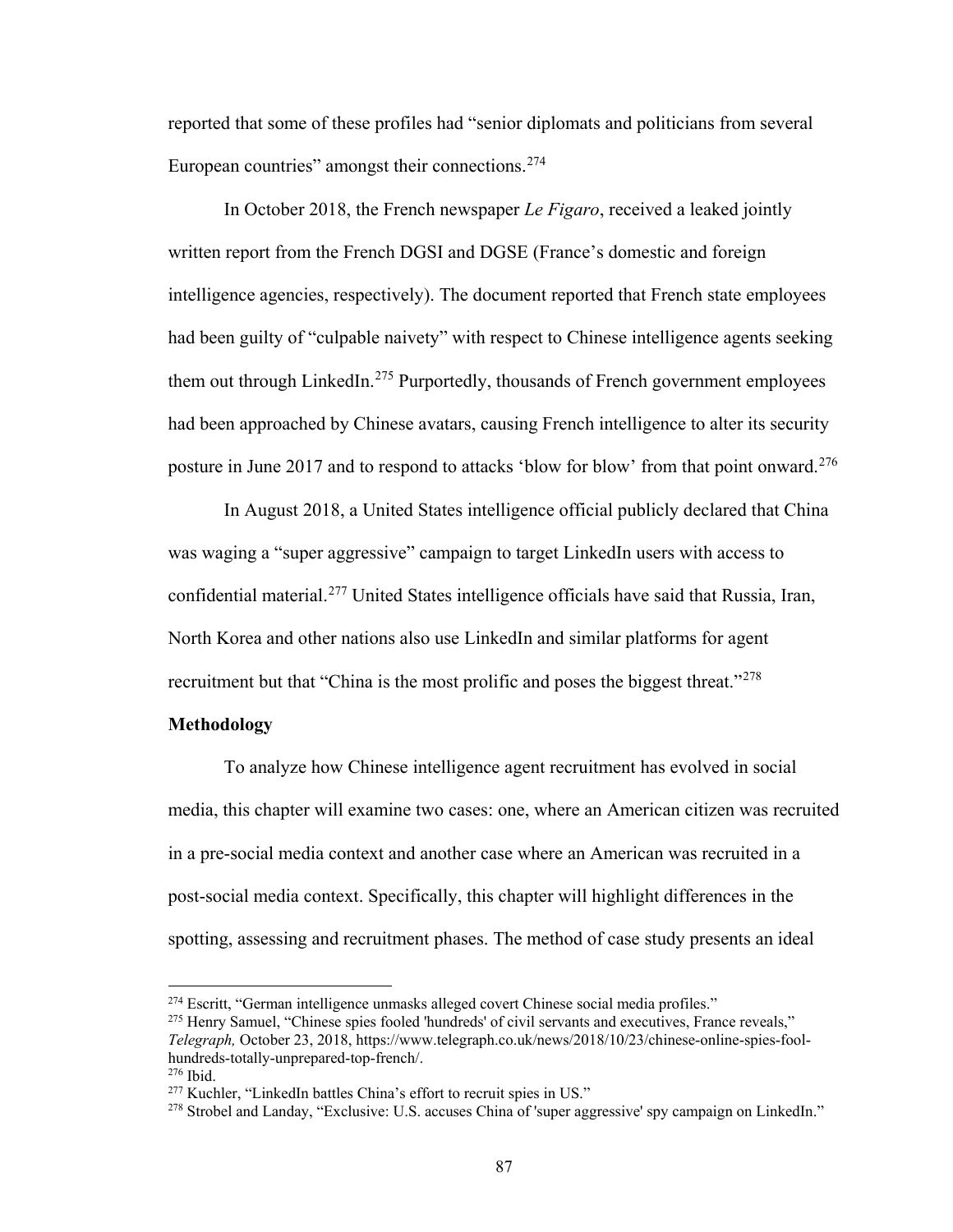format to examine complex processes and isolate important aspects of theoretical concepts. Given the various stages of agent recruitment, the uniqueness of the Chinese approach, and the complications of social media, the case study method is the most optimal for examining this topic and bringing it into the broader research discussion.

The first case to be studied is that of Peter Lee, a naturalized American citizen from Taiwan, whose frequent business trips to China's mainland resulted in a textbook Chinese agent recruitment. The second case study is that of Kevin Mallory, a former CIA case officer, whose life circumstances led him to paste his resume into LinkedIn and respond to a Chinese 'job recruiter' who eventually persuaded Mallory that it was in his best interests to hand over classified documents to Chinese Intelligence in exchange for money.

In terms of case selection criteria, the following attributes were reasons for case selection: data richness, prototypicality of case background conditions, and intrinsic importance. First, these cases were selected due to their comparatively high coverage in journalistic and official government reporting. Although other cases of Chinese espionage and American agent recruitment have received coverage in public outlets, many of these other cases do not have primary source documents or the same level of detail and corroboration, which is why they were not selected. Second, the following cases were chosen for their prototypical representation of China's approach to agent recruitment within and outside of social media. Lastly, these cases were selected for their intrinsic importance and relevance to the current Chinese espionage threat. Although covert influence via social media has been a prolonged topic of discussion amongst the American public, the covert recruitment of human sources in social media is equally if

88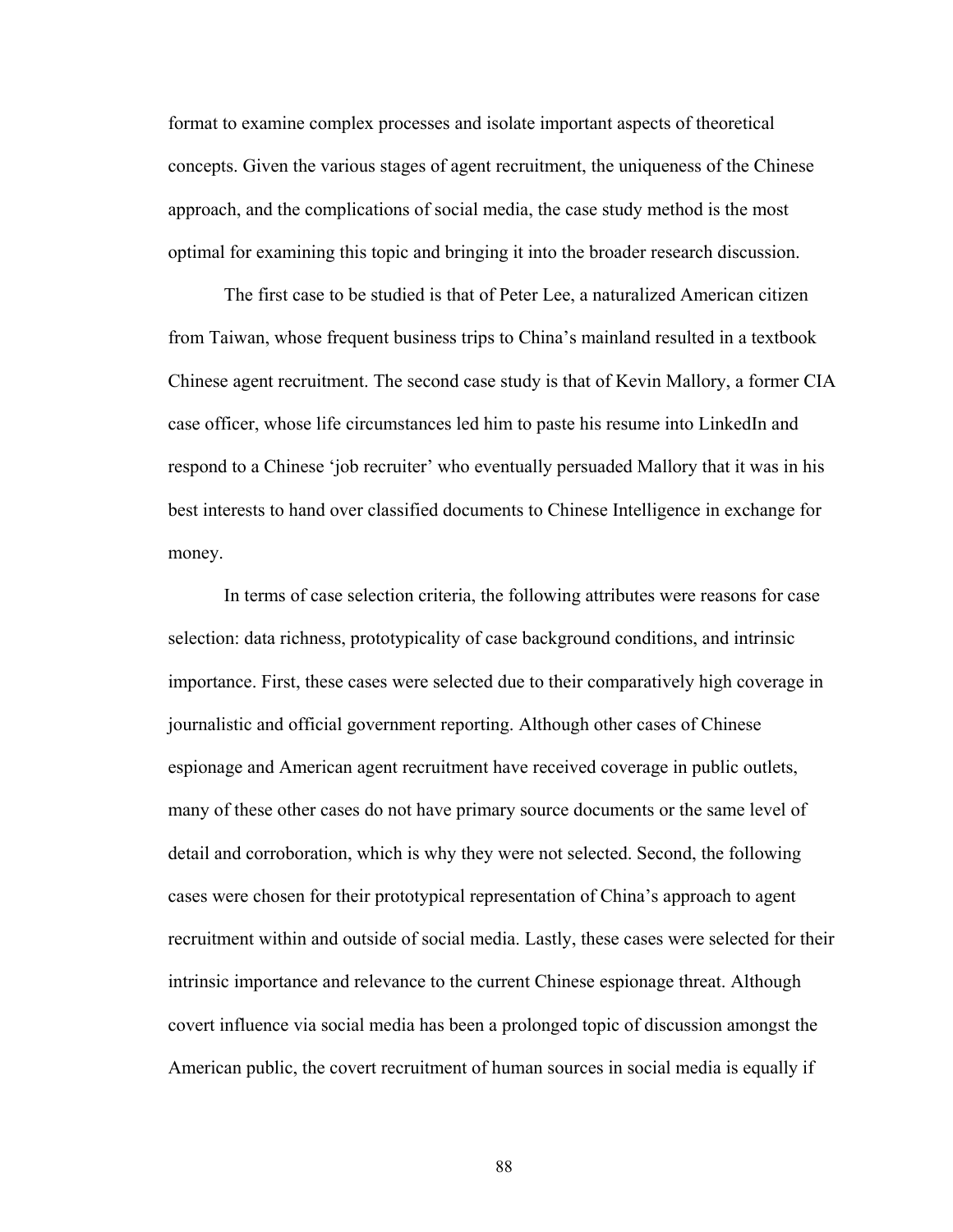not more concerning. Because intelligence agent recruitment via social media is a new threat in the modern counterintelligence sphere, examining these cases will provide a substantive benefit to American intelligence practitioners and policymakers.

This chapter will examine these cases using a narrative framework that is intended to illuminate the underlying mechanics of classical and digital agent recruitment. First, this chapter will present the narratives of the cases. Next, this chapter will examine how the initial vectors of contact have changed and what the implications are for modern American intelligence officers. After examining initial vectors of contact, this chapter will highlight aspects of social media that enhance the process of agent recruitment. Lastly, ensuing analysis will explore ways in which this threat is evolving and then provide recommendations for future research.

The ensuing analysis does not attempt to provide a comprehensive overview of China's entire intelligence program. Rather, it is an examination of a single intelligence collection vector that is being deployed by China, and likely by other foreign intelligence adversaries. Through the analytical lens of case study analysis, this chapter will not only analyze the case studies in question, it will also lay the groundwork for future inquiries into digital agent recruitments carried out by other foreign intelligence adversaries.

### **Case Study #1: Peter Lee: Thinker, Translator, Scientist, Spy**

 On the surface, Peter Hoong-Yee Lee would likely not be cast as the male lead of a Hollywood spy thriller. As a quiet and unassuming scientist, Lee had no military or espionage training, but was a highly skilled researcher who excelled in the field of inertial confinement fusion (ICF) of nuclear weapons.<sup>[279](#page-93-0)</sup> Lee's father had been a general

<span id="page-93-0"></span><sup>279</sup> Stober and Hoffman, *A Convenient Spy,* 135.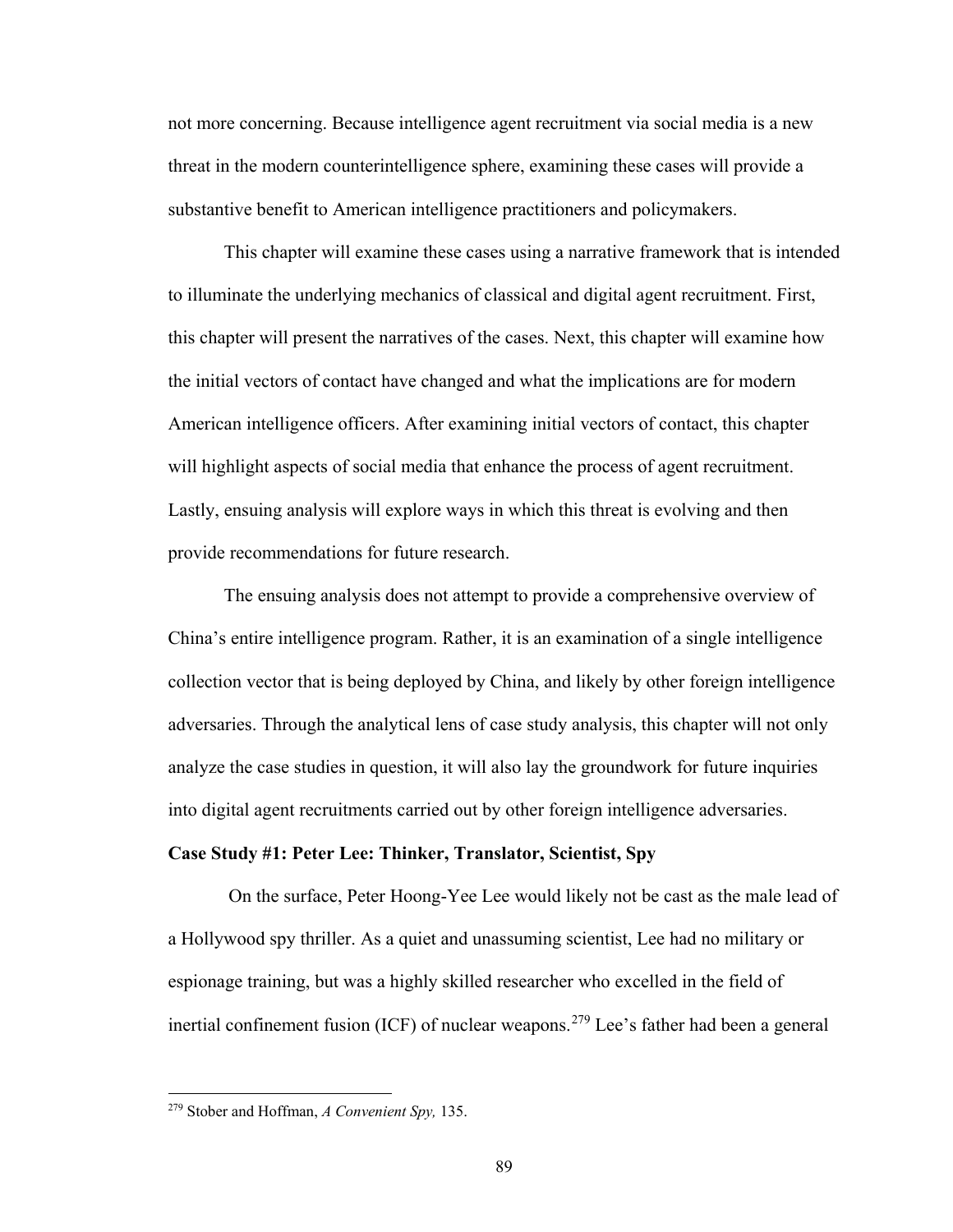in the Chinese Nationalist Army that was eventually driven out by Mao Zedong.<sup>[280](#page-94-0)</sup> Having grown up in Taiwan, Lee attended the National Taiwan University and then later moved to the United States, where he became a naturalized citizen in 1975.<sup>[281](#page-94-1)</sup> After graduation, Lee obtained an ICF research contract with Lawrence Livermore National Laboratory (Livermore) through TRW Inc. in California.<sup>[282](#page-94-2)</sup> Lee's aptitude for nuclear research soon earned him a position as the head of a laser research team at Livermore. In 1980, Lee returned to China, acting as a translator for a team of Livermore scientists. During this stay, a Chinese scientist came to Lee's hotel room one night. Although he didn't share many details, Lee did mention the meeting to a coworker. The coworker, aware of the company's security policy, promptly reported the impromptu meeting to Livermore security when they returned to the United States.<sup>[283](#page-94-3)</sup> Notably, Lee failed to report the incident to security and began a decades-long overtly social and covertly intelligence-based exchange with China that would lead to an FBI investigation and eventual prosecution.

Along with his wife this time, Lee quickly returned to China after this initial visit, spending five weeks in December 1981 and January 1982 working at the Shanghai Institute of Optics and Lasers. Seeing the deplorable conditions of the Chinese lab in comparison to what the United States had, Lee sought to improve the conditions in China. A fellow scientist who assisted in the later investigation of Lee said that while Lee was in Shanghai, "he fell in love with the history and the art, the mystique."<sup>284</sup> On one of these

<span id="page-94-0"></span><sup>280</sup> Stober and Hoffman, *A Convenient Spy,* 135.

<span id="page-94-1"></span><sup>281</sup> Public Broadcasting Service. "Four Chinese Espionage Investigations." PBS.org. https://www.pbs.org/wgbh/pages/frontline/shows/spy/spies/four.html (accessed May 12, 2019). <sup>282</sup> Stober and Hoffman, *A Convenient Spy,* 135.

<span id="page-94-3"></span><span id="page-94-2"></span> $283$  Ibid.

<span id="page-94-4"></span><sup>284</sup> Ibid., 136.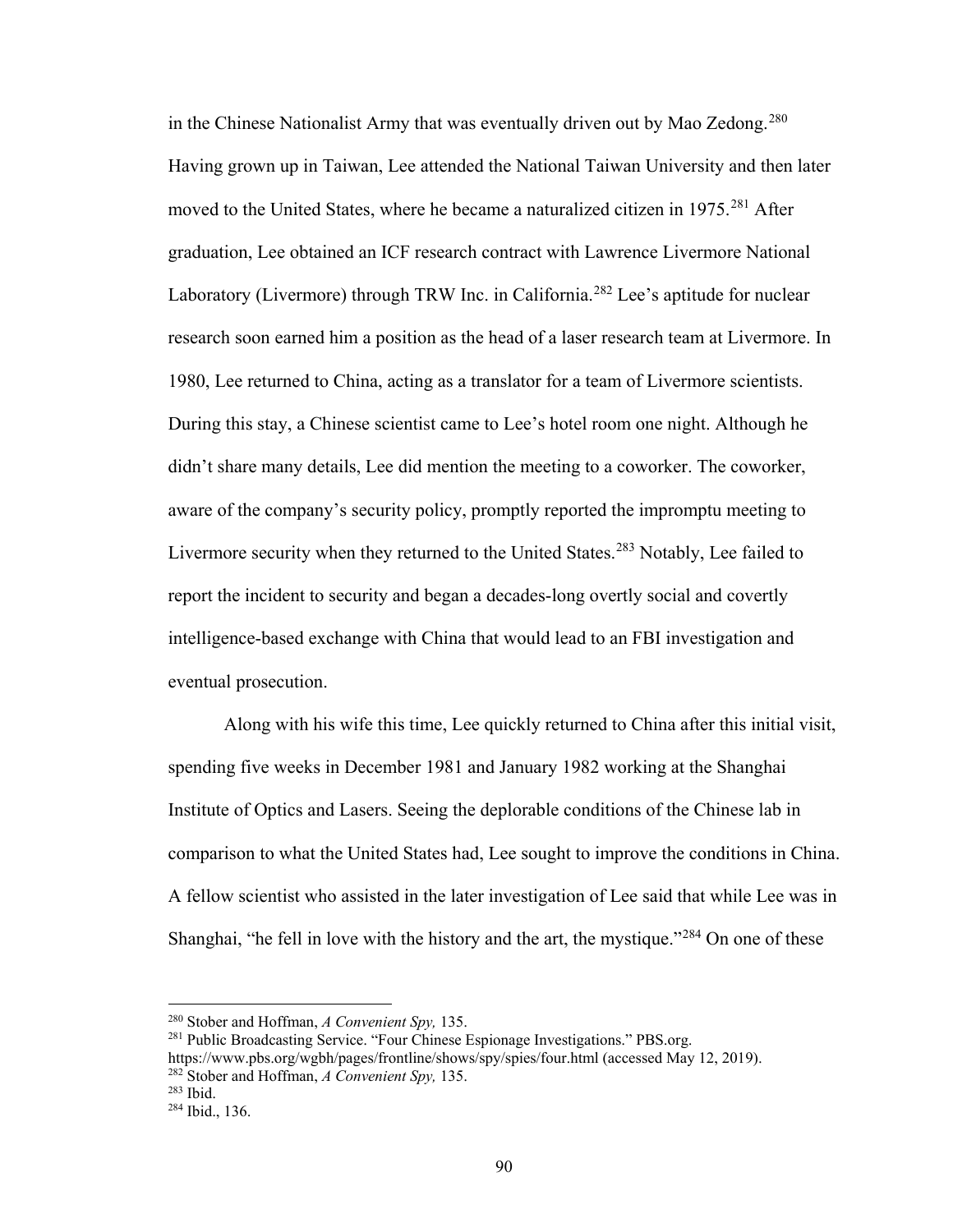early trips to China, Lee met Chen Neng Kuan, who was an explosives researcher who served as a host for China's high value American intelligence targets, which would at one point include Los Alamos Laboratory director Harold Agnew. After meeting Chen, Lee began a sixteen-year relationship with Chinese intelligence, captured in correspondence with Chinese scientists which consisted of over six hundred phone calls, letters, and emails.[285](#page-95-0) 

In 1984, Lee began working at Los Alamos Laboratory as he continued his regular visits to the Chinese mainland. In 1985, on a solo trip to a nuclear weapons research center in Mianyang, Lee was visited in his hotel room again, this time by Chen. Calmly and deftly, Chen began asking Lee a series of questions that delved into classified information.[286](#page-95-1) Lee was initially hesitant, but after Chen emphasized the deplorable conditions of China's nuclear research facilities and how Lee could simply nod 'yes' or 'no,' to his questions, Lee relented and began answering first with nods and then with full sentences. The next day, Lee was taken to another hotel room, this time filled with Chinese weapons scientists who asked similarly sensitive questions for hours, which were promptly answered by Lee.<sup>287</sup>

If the relationship had teetered between professional and clandestine before, in the second hotel room, surrounded by such a great cloud of witnesses, there was no question that China had effectively converted Lee from an eager acquaintance to a fully-fledged spy.

<span id="page-95-0"></span><sup>285</sup> Stober and Hoffman, *A Convenient Spy,* 136. 286 Ibid.

<span id="page-95-1"></span>

<span id="page-95-2"></span><sup>287</sup> Ibid., 136-137.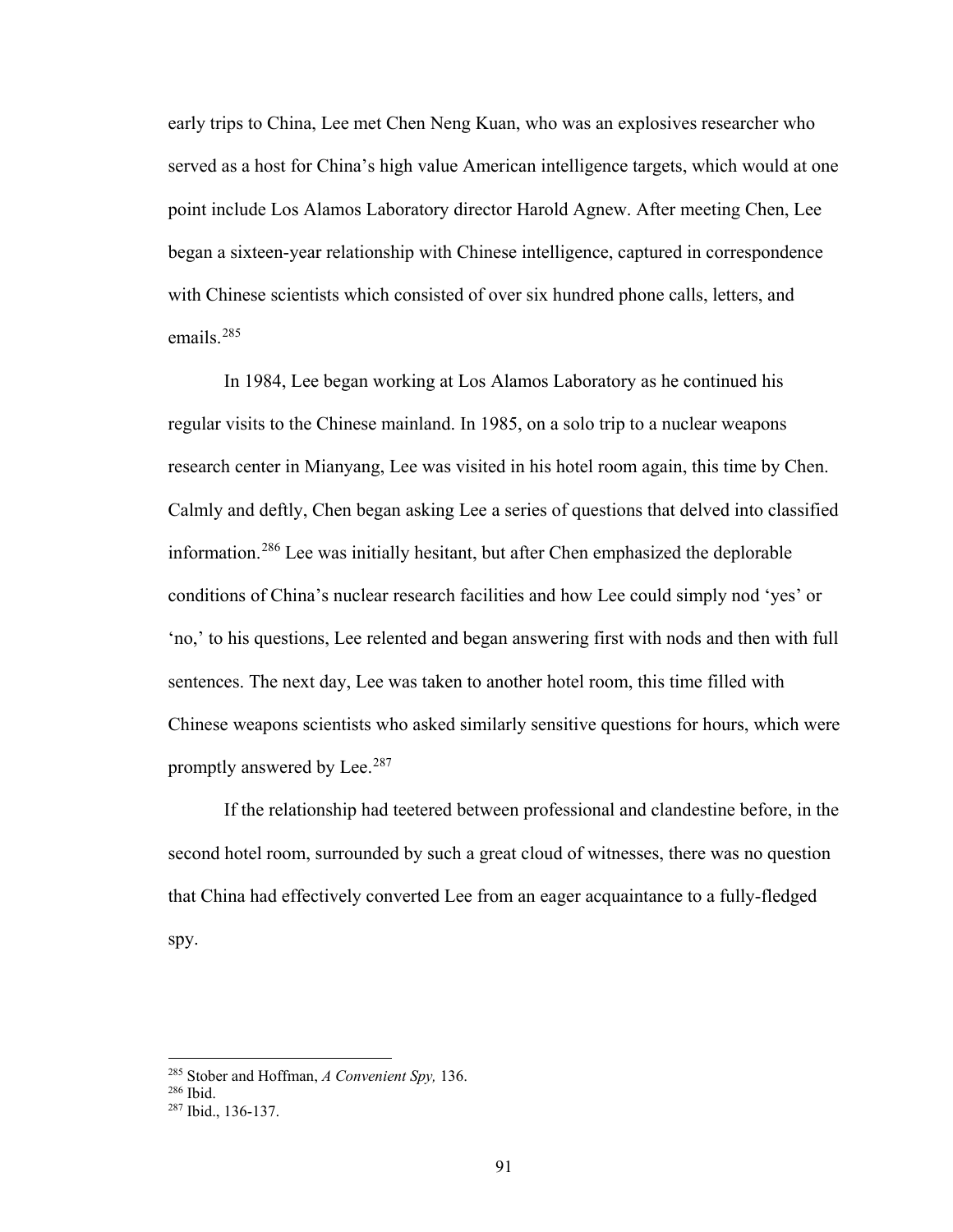Around 1985, the FBI opened an espionage investigation and received approval for electronic surveillance of Lee.<sup>288</sup> For years, nothing substantive materialized, but in 1997, after returning home from China, Lee's wife discovered an FBI microphone in a ceiling vent while she was dusting. The FBI was now aware that their covert recordings were compromised, so they requested to interview Lee in a Santa Barbara hotel. Eventually, Lee admitted to sharing national defense information with China for more than a decade. Lee also stated that his motivations stemmed largely from a desire to please his father, from personal insecurity, and from what Lee's attorney called "scientific enthusiasm."[289](#page-96-1) Although government inquiries later questioned the FBI and Department of Justice's prosecution of Peter Lee, his agent recruitment process serves as a prototypical example of China's HUMINT modus operandi.<sup>290</sup>

## **Case Study #2: Kevin Mallory: Former Case Officer Seeking Current Employment**

A case study illustrating China's evolved agent recruitment techniques is the successful recruitment of Kevin Mallory. In 2017, it was discovered that Mallory, a former CIA case officer and fluent Mandarin speaker, had been spotted, assessed, and ultimately recruited by Chinese Intelligence via the professional networking site LinkedIn.<sup>291</sup>

Prior to his recruitment, Mallory held officer positions at the Central Intelligence Agency (CIA) and the Defense Intelligence Agency (DIA), both of which granted him

<sup>288</sup> Stober and Hoffman, *A Convenient Spy*, 137.

<span id="page-96-1"></span><span id="page-96-0"></span><sup>289</sup> Ibid., 139.

<span id="page-96-2"></span><sup>290</sup> *The Peter Lee Case: Hearings before the Subcommittee on Administrative Oversight and the Courts of the Committee on the Judiciary, United States Senate, One Hundred Sixth Congress, Second Session, March 29, April 5, and April 12, 2000,* Washington: U.S. G.P.O., 2001.

<span id="page-96-3"></span><sup>291</sup> David Shortell, "Trial begins for former CIA officer accused of spying for China," *CNN Politics*, May 30, 2018, https://www.cnn.com/2018/05/30/politics/cia-officer-spying-trial-china/index.html.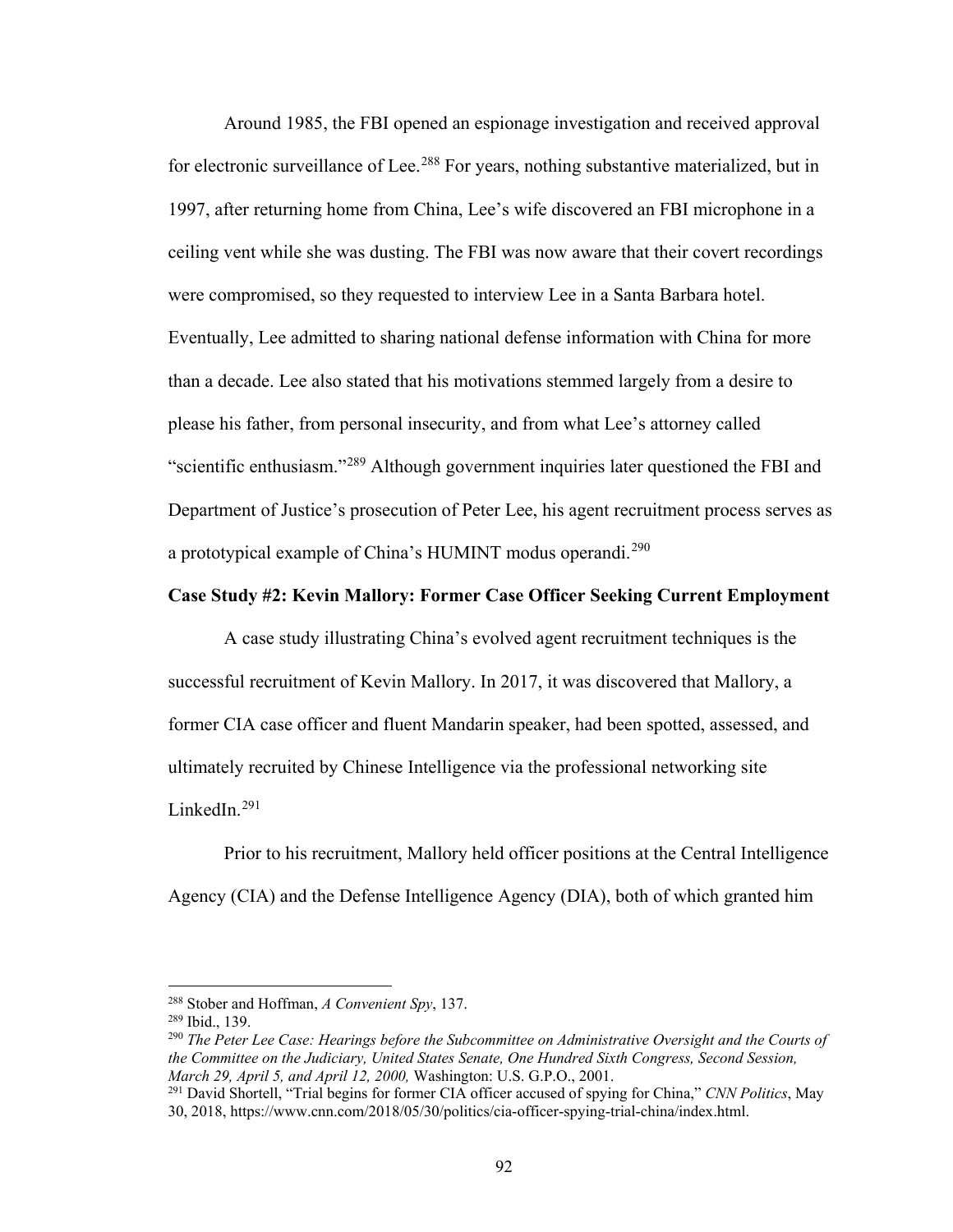top-secret security clearances.<sup>292</sup> Mallory left government employment in 2012, and by 2017, he was purportedly behind on his mortgage payments, making him financially vulnerable and a prime target for a benefits-based recruitment.<sup>[293](#page-97-1)</sup>

China's contact with Mallory was initiated via LinkedIn in February 2017 by someone who Mallory said appeared to be a headhunter (later revealed to be an individual by the name of Michael Yang) offering him a job as a consultant for a Chinese think tank.[294](#page-97-2) An FBI affidavit listed the think tank as the Shanghai Academy of Social Sciences ("SASS").<sup>[295](#page-97-3)</sup> Also included in the same affidavit was the FBI's assessment that "the Shanghai State Security Bureau ("SSSB"), a sub-component of the Ministry of State Security ("MSS"), has a close relationship with SASS and uses SASS employees as spotters and assessors. The FBI has further assessed that SSSB intelligence officers have also used SASS affiliation as cover identities."[296](#page-97-4) 

Several LinkedIn messages later, Yang, still posing as a headhunter, arranged a phone call with Mallory and an employee of the think tank.<sup>[297](#page-97-5)</sup> Mallory made two trips to China in 2017 and at one point, agreed to meet with three men in a hotel room. Once inside the hotel suite in Shanghai, Mallory was questioned about the Trump administration's foreign policy, probed for details on the THAAD missile system, and

<span id="page-97-0"></span><sup>&</sup>lt;sup>292</sup> "Former CIA Officer Sentenced to Prison for Espionage," U.S. Department of Justice, May 17, 2019, https://www.justice.gov/opa/pr/former-cia-officer-sentenced-prison-espionage. <sup>293</sup> Ibid.

<span id="page-97-2"></span><span id="page-97-1"></span><sup>294</sup> Ibid.

<span id="page-97-3"></span><sup>295</sup> U.S. Department of Justice, *United States v. Kevin Patrick Mallory,* Stephen Green. Case No.: 1:17-MJ-288, Alexandria: U.S. Eastern District Court, 2017. https://www.justice.gov/opa/pressrelease/file/975671/download (November, 28, 2018).

<span id="page-97-4"></span><sup>296</sup> *United States v. Kevin Patrick Mallory.*

<span id="page-97-5"></span><sup>297</sup> "US accuses China of running aggressive LinkedIn spying program," *Reuters,* September 1, 2018, https://www.pri.org/stories/2018-09-01/us-accuses-china-running-aggressive-linkedin-spying-program (accessed May 26 2019).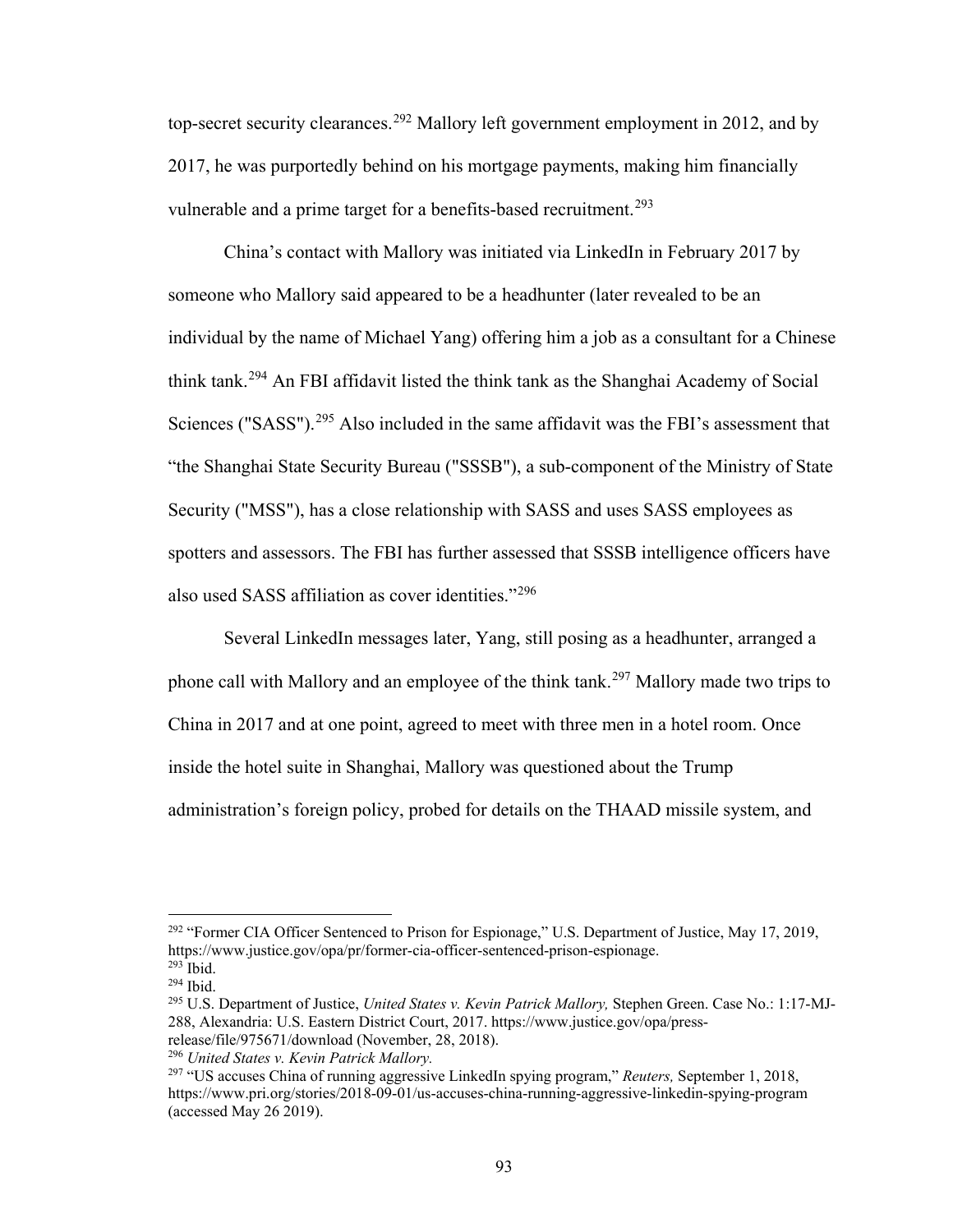asked about the United States' posture towards the South China Sea.<sup>298</sup> On the second of his two trips to China in the Spring of 2017, Mallory was given a specially configured Samsung Galaxy phone with an encrypted chat application which he used to communicate with Yang.[299](#page-98-1) The FBI was able to recover these conversations and uncover details of the source-handler relationship between Mallory and Yang. Yang appeared to press Mallory for more information that could be of use, while emphasizing his focus on Mallory's safety. Mallory, on the other hand, seemed to be pressing Yang for higher financial compensation, given the risk he was running by providing these documents.<sup>[300](#page-98-2)</sup> Additional FBI forensic analysis of the phone and its contents revealed that Mallory had completed all of the required steps for transmitting at least five classified government documents, one of which contained personally identifiable information of US government human sources. At least two of the documents were transmitted and communications between Mallory and Yang about these two documents were later captured off of the device.

Mallory surmised that his Chinese contacts were intelligence officers, but nevertheless, he persisted in providing them with what was determined by an FBI investigation to be classified documents. At his trial, it was revealed that Mallory had sent Yang at least two documents, including one which outlined a proposed DIA undercover operation.<sup>301</sup>

<span id="page-98-1"></span><span id="page-98-0"></span><sup>298</sup> Shortell, "Trial begins for former CIA officer accused of spying for China." 299 Rachel Weiner, "Former CIA officer Kevin Mallory found guilty of selling secrets to China," *Chicago Tribune*, June 8, 2018, https://www.chicagotribune.com/nation-world/ct-cia-kevin-mallory-guilty-secretschina-20180608-story.html.<br><sup>300</sup> Ibid.<br><sup>301</sup> Weiner, "Former CIA officer Kevin Mallory found guilty of selling secrets to China."

<span id="page-98-2"></span>

<span id="page-98-3"></span>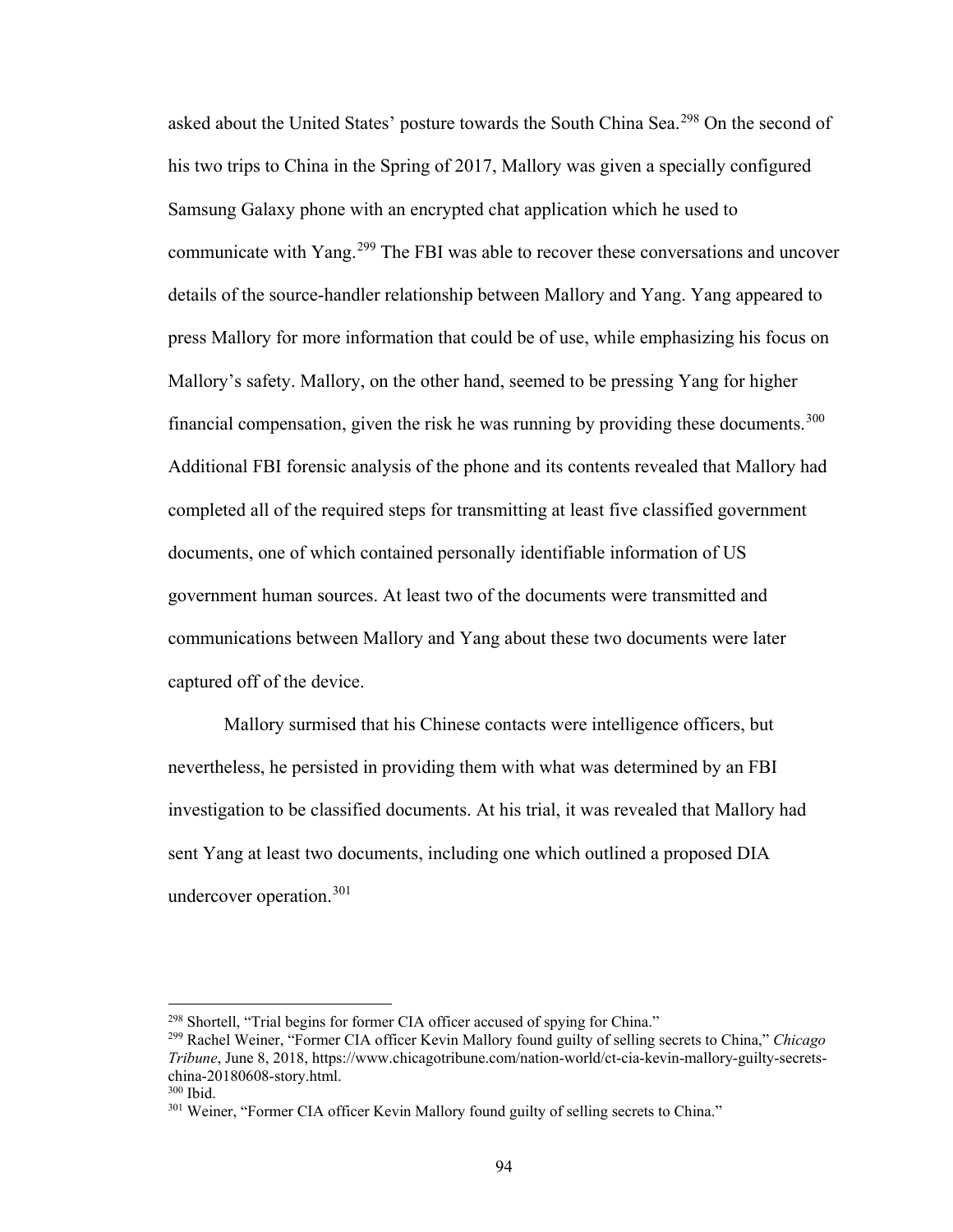Although many of the details of the proposed operation were redacted, court testimony indicated that the operation would have involved Mallory using non-official cover at a company with a presence in China, but whose owners (labeled in court as "the Johnsons") were already cooperating with the U.S. government. Mallory's objective would have been to gather intelligence on science and technology. Court witness Robert Ambrose who oversaw undercover operations at the DIA testified that a modified version of this plan did go forward. However, in 2011, Mallory was let go from the DIA after he shared details of the proposed operation with a private intelligence contractor. Court records show that the Johnsons communicated with Mallory via LinkedIn in 2017, sharing that they no longer had business in China.<sup>[302](#page-99-0)</sup> Hugh Michael Higgins, another former DIA employee who oversaw operations, said that this communication as the Johnsons' former handler was a major breach.<sup>[303](#page-99-1)</sup>

Mallory was arrested upon his second return from Shanghai when customs agents found  $$16,500$  of undeclared cash on his person.<sup>[304](#page-99-2)</sup>

A total amount of \$25,000 was reportedly what Mallory received in exchange for providing classified documents.<sup>305</sup> At his espionage trial in 2018, jurors saw these documents, in addition to other classified documents pertaining to defense intelligence operations and CIA intelligence analysis regarding another country's intelligence capabilities which Mallory had loaded onto SD cards.<sup>[306](#page-99-4)</sup> Trial evidence included video footage of Mallory scanning top-secret and secret documents at a FedEx store and then

<span id="page-99-1"></span><span id="page-99-0"></span><sup>&</sup>lt;sup>302</sup> Weiner, "Former CIA officer Kevin Mallory found guilty of selling secrets to China." <sup>303</sup> Ibid.

<span id="page-99-2"></span><sup>304</sup> Maya Kosoff, "China Has Been Using LinkedIn to Recruit Potential U.S. Spies," *Vanity Fair,* August 31, 2018, https://www.vanityfair.com/news/2018/08/china-has-been-using-linkedin-to-recruit-potential-usspies.<br><sup>305</sup> Shortell, "Trial begins for former CIA officer accused of spying for China."

<span id="page-99-4"></span><span id="page-99-3"></span><sup>306</sup> Weiner, "Former CIA officer Kevin Mallory found guilty of selling secrets to China."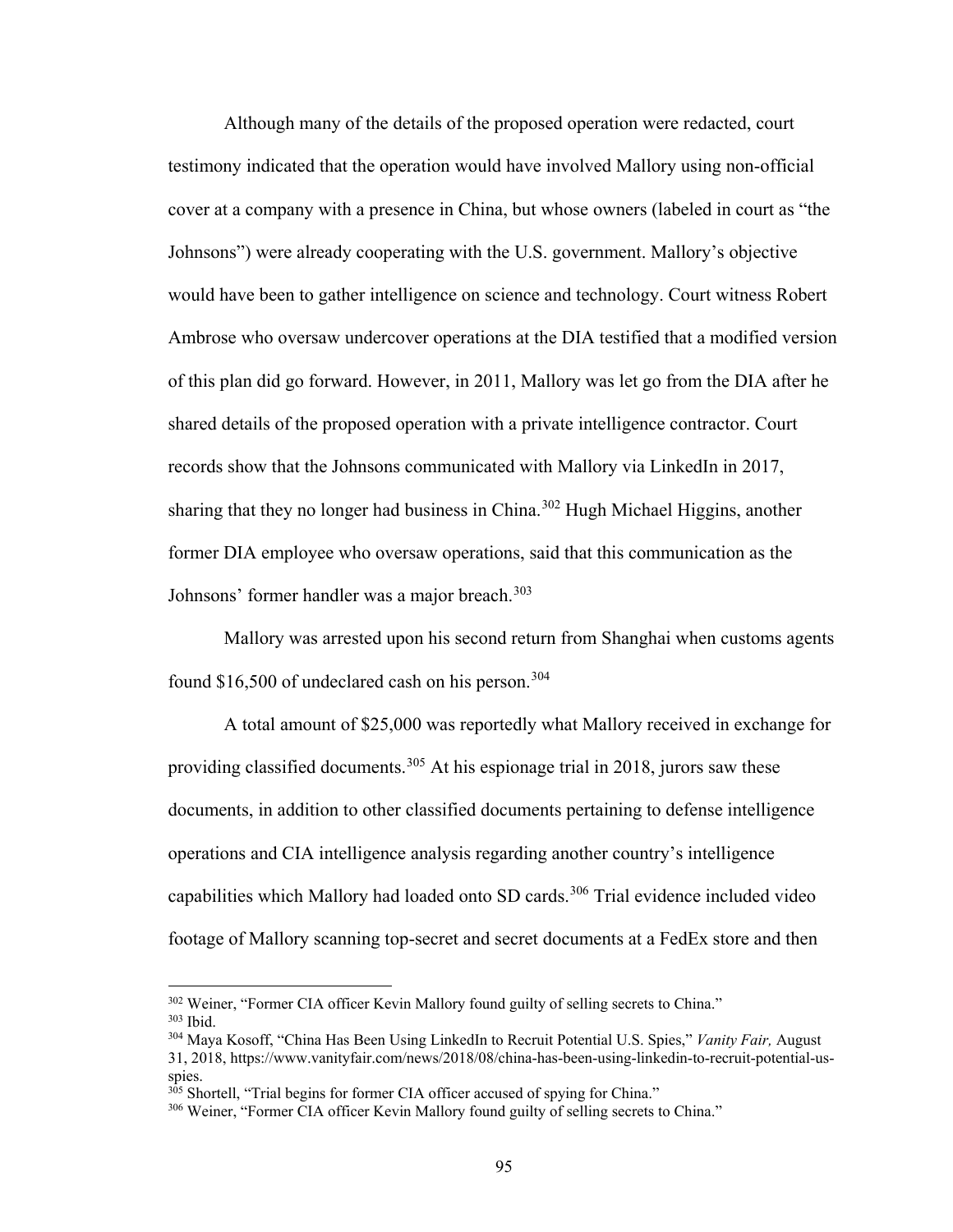loading the documents onto SD cards. Court records also detailed Mallory's precarious financial situation, demonstrating how he had \$12,205.32 past due on his mortgage payments, a credit card debt of \$30,000, and a balance of more than \$200,000 on a home equity line of credit.<sup>[307](#page-100-0)</sup>

In June 2018, Mallory was found guilty of conspiracy to deliver, attempted delivery, actual delivery of national defense information to aid a foreign government and making materially false statements.<sup>308</sup> In May 2019, Mallory was sentenced to twenty years in prison followed by five years of supervised release.<sup>[309](#page-100-2)</sup>

#### **Case Study Analysis**

As illustrated by both cases, China's spotting and assessing phases of agent recruitment often begin as innocent encounters, bereft of what many foreign intelligence agencies would deem sophisticated tradecraft. There are no dead drops, no high-speed surveillance and no cocktail parties; simply one professional reaching out to another, with a tacit expectation of a deeper relationship. Likewise, the Chinese intelligence recruitment and handling phases take place along the same relational spectrum of business or research with a sprinkling of positive cultural exchange. However, there are several key facets of social media's technology that have significantly altered this process and are worth exploring more deeply.

#### *Spotting in Social Media*

<span id="page-100-0"></span><sup>307</sup> Kevin Dilanian, "How a \$230,000 debt and a LinkedIn message led an ex-CIA officer to spy for China," *NBC News,* April 4, 2019, https://www.nbcnews.com/politics/national-security/how-230-000-debtlinkedin-message-led-ex-cia-officer-n990691.<br><sup>308</sup> "Former CIA Officer Sentenced to Prison for Espionage," U.S. Department of Justice, Office of Public

<span id="page-100-2"></span><span id="page-100-1"></span>Affairs, May 17, 2019, https://www.justice.gov/opa/pr/former-cia-officer-sentenced-prison-espionage. <sup>309</sup> Ibid.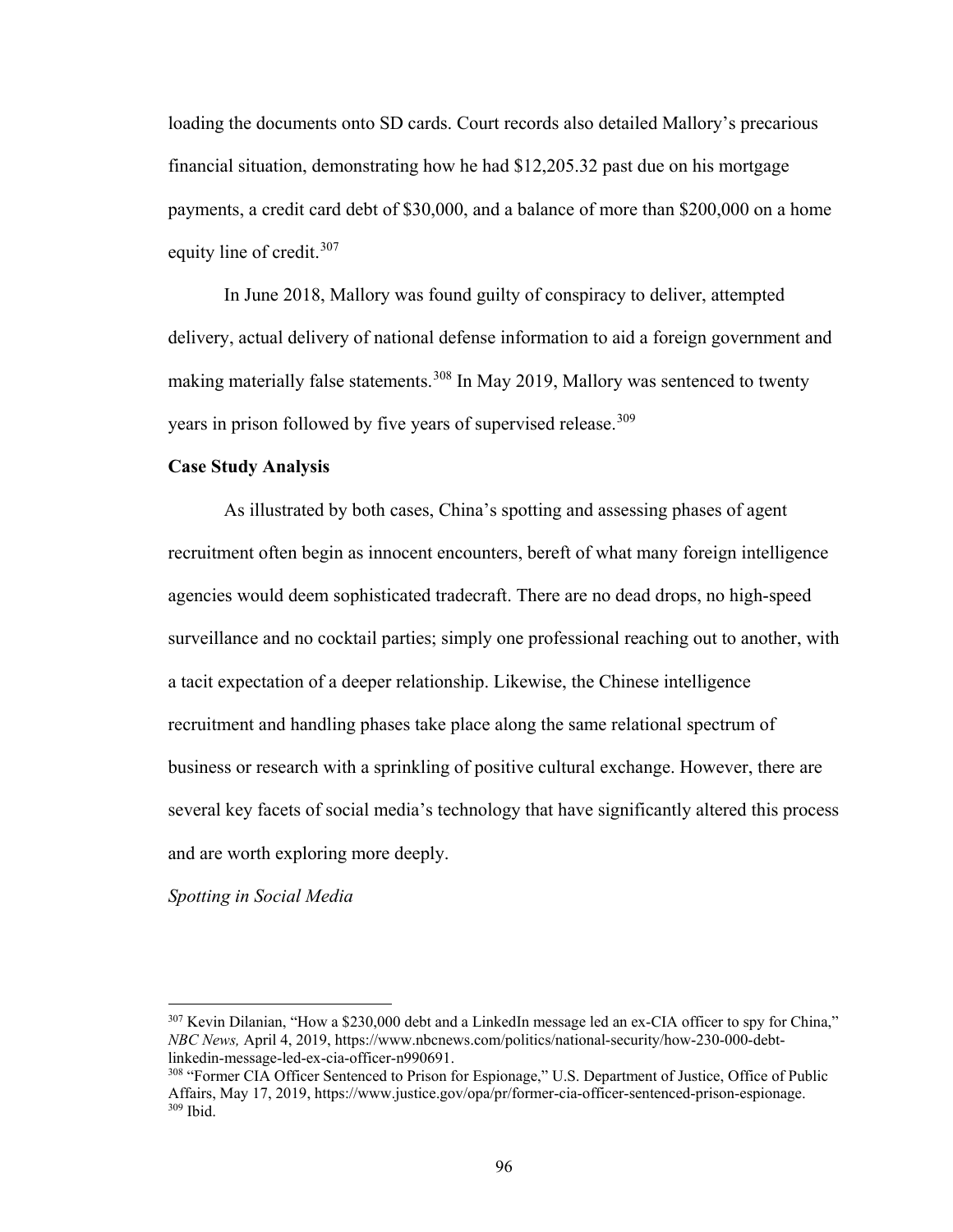Like many intelligence targets, the target of the first case study, Peter Lee, was most likely a target of opportunity. Once any initial reticence on his part was eradicated, the Chinese took advantage of his cooperation and invited him time and time again back to China, pulling him deeper into a mutually beneficial exchange of financial gifts for intelligence. Like many intelligence targets, Lee was not likely not verified as an intelligence target upon his first, second, or third visit to the foreign intelligence service's country. Intelligence recruitments and approaches always carry a degree of risk and uncertainty, even when they occur in one's home country. To this day, China receives many ethnic Chinese like Lee as visitors, who may be potential intelligence targets, but unlike the Cold War, today's technology enables nations like China to perform much of their spotting beforehand. Prior to the advent of social media, spotting a particular target on the world's professional stage was a far more difficult task.

As evidenced by the Mallory case, the spotting phase of agent recruitment is made infinitely easier with the advent of social media and the richly detailed profiles that accompany it. On LinkedIn, users are given reminders of the percentage of completeness of their profiles. LinkedIn provides positive feedback to users who opt to share a wide range of personal information and provides negative feedback (in the form of pop-ups and email reminders) to users who decline to share such details. LinkedIn is particularly cognizant of users who choose to omit a profile picture and will routinely ask users for the reasoning behind this omittance. For the modern Chinese intelligence officer, LinkedIn's digital culture of encouraged openness provides a highly accessible data set of potential intelligence targets.

### *Assessing in Social Media*

97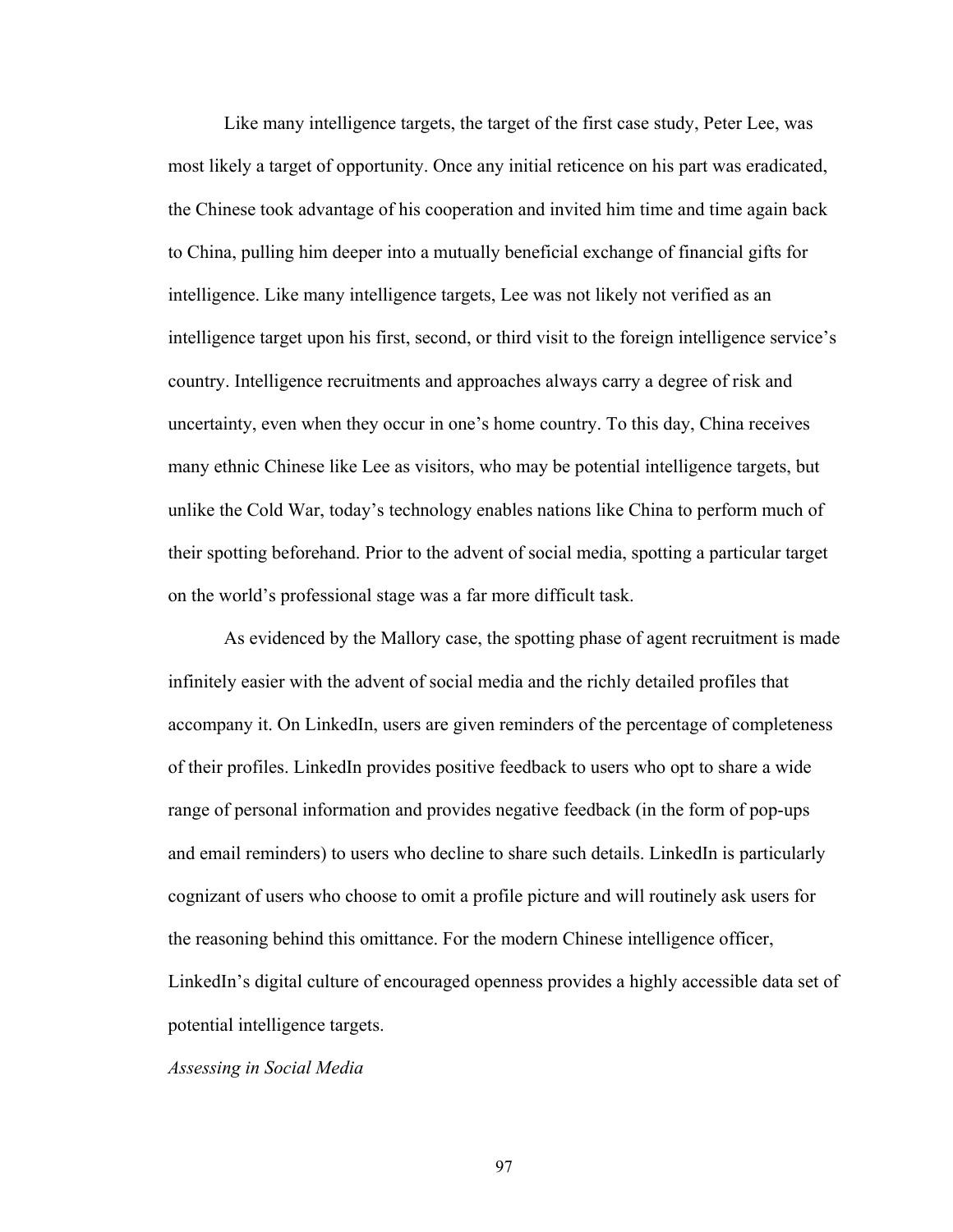Similar to spotting through social media, assessing targets is far easier in social media, as sites like LinkedIn allow users to search profiles based upon a wide variety of characteristics, enabling would-be handlers to sort and filter profiles based on desired skill sets and professional experience. Additionally, LinkedIn allows users to export profiles in various file formats, furthering the portability and ease of information sorting afforded by social media.

While Chinese operatives likely assessed Lee over the course of several carefully orchestrated visits to the Chinese mainland, it requires far fewer resources to assess a modern-day target like Mallory.

### *Recruiting in Social Media*

Although it is not the only professional networking site, LinkedIn stands alone in terms of market share. Because LinkedIn is engineered for legitimate job recruiters, it takes very little effort for any individual to find someone who possesses a very specific set of skills and experience. Within the digital confines of LinkedIn*,* there also lies a high degree of privacy, making it ideal for employees who want to clandestinely seek additional job opportunities, or defect to a foreign nation.

In contrast to the overt, hotel room approach used by Chinese intelligence against Peter Lee, the approach of Mallory was more private, more innocuous, and more routine than someone claiming to have job opportunities entering Mallory's bedroom. The paradoxical intimacy and distance afforded in social media makes contact from strangers seem normal and likewise, more innocent than the physical approaches of the Cold War.

Additionally, the air of legitimacy afforded by LinkedIn presents unique challenges for monitoring espionage, deception operations, and human recruitment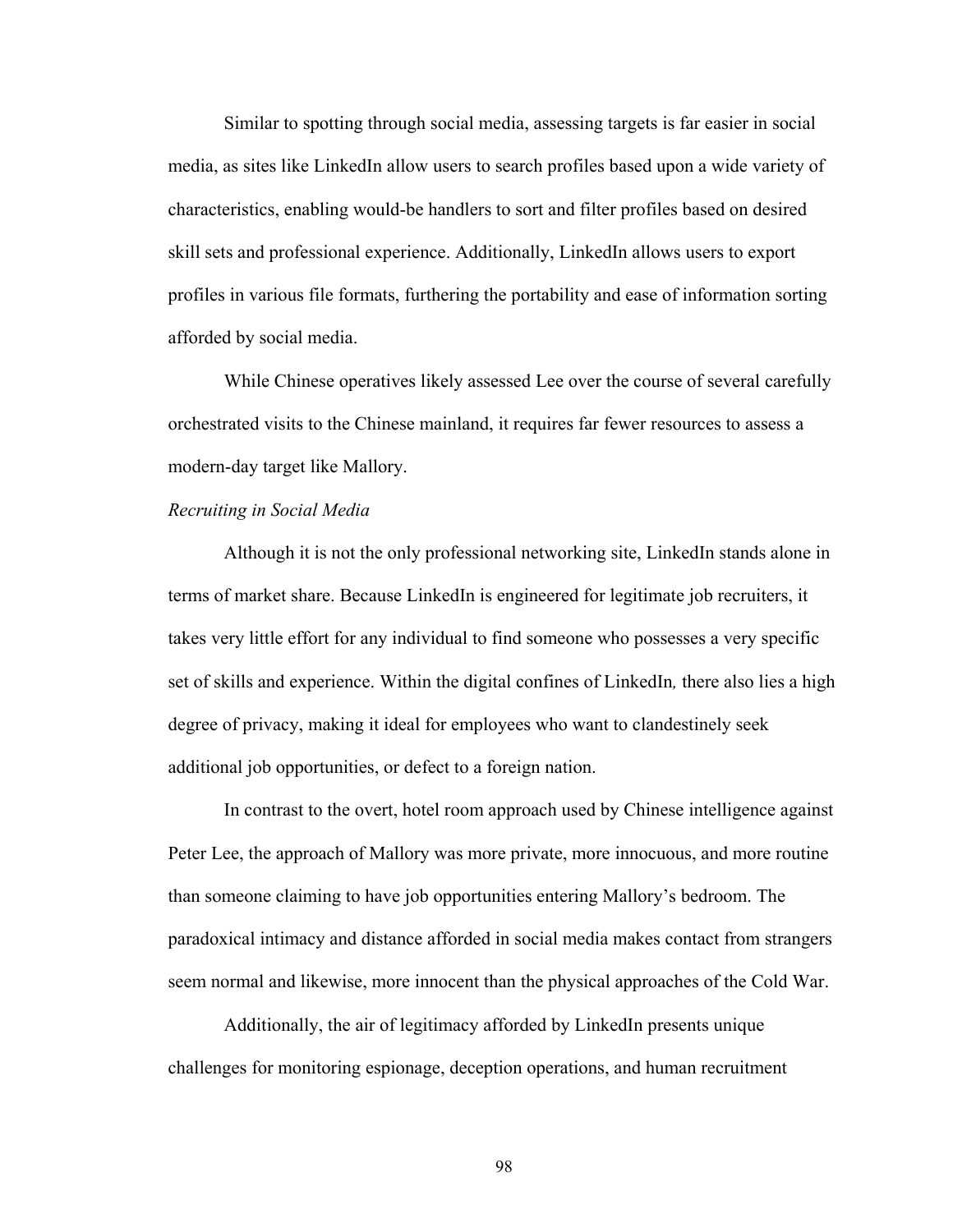efforts. Unlike the legions of faceless bots generated by Russia's Internet Research Agency, the legions of Chinese HUMINT recruiters are flesh and blood. They have backstories, legends, and outside lives that any social network's algorithms would not immediately label as a threat to its users. Because the modern Chinese agent recruitment threat is a complex hybrid of traditional HUMINT techniques and modern affordances of the digital sphere, it presents an ongoing challenge for Western intelligence agencies.

# **Conclusion**

From this examination of Chinese agent recruitment in social media, it is clear that China's modern cyber operations are not focused solely on probing America's critical infrastructure and stealing its intellectual property. In terms of cyber tools, as this chapter has shown, the relatively 'soft' vector of social media appears to be a valuable new vector for intelligence recruitments, and as such, it should not be overlooked as a serious counterintelligence concern. As more and more Chinese intelligence officers infiltrate social media networks, it is critical that researchers from the public and private sectors are aware of the historical driving forces behind these events. This chapter intended to illuminate the history behind China's increasingly aggressive actions to recruit current and former U.S. intelligence officers. The recent prosecution and sentencing of Kevin Mallory demonstrate America's ability to investigate espionage. However, more efforts could be put towards the prevention of this form of Chinese recruitment before it starts.

 One notable aspect of this problem, which differentiates its solution from that of Cold War espionage, is that much of the pertinent data that can assist intelligence analysts, academic researchers and policymakers, is currently held by private companies.

99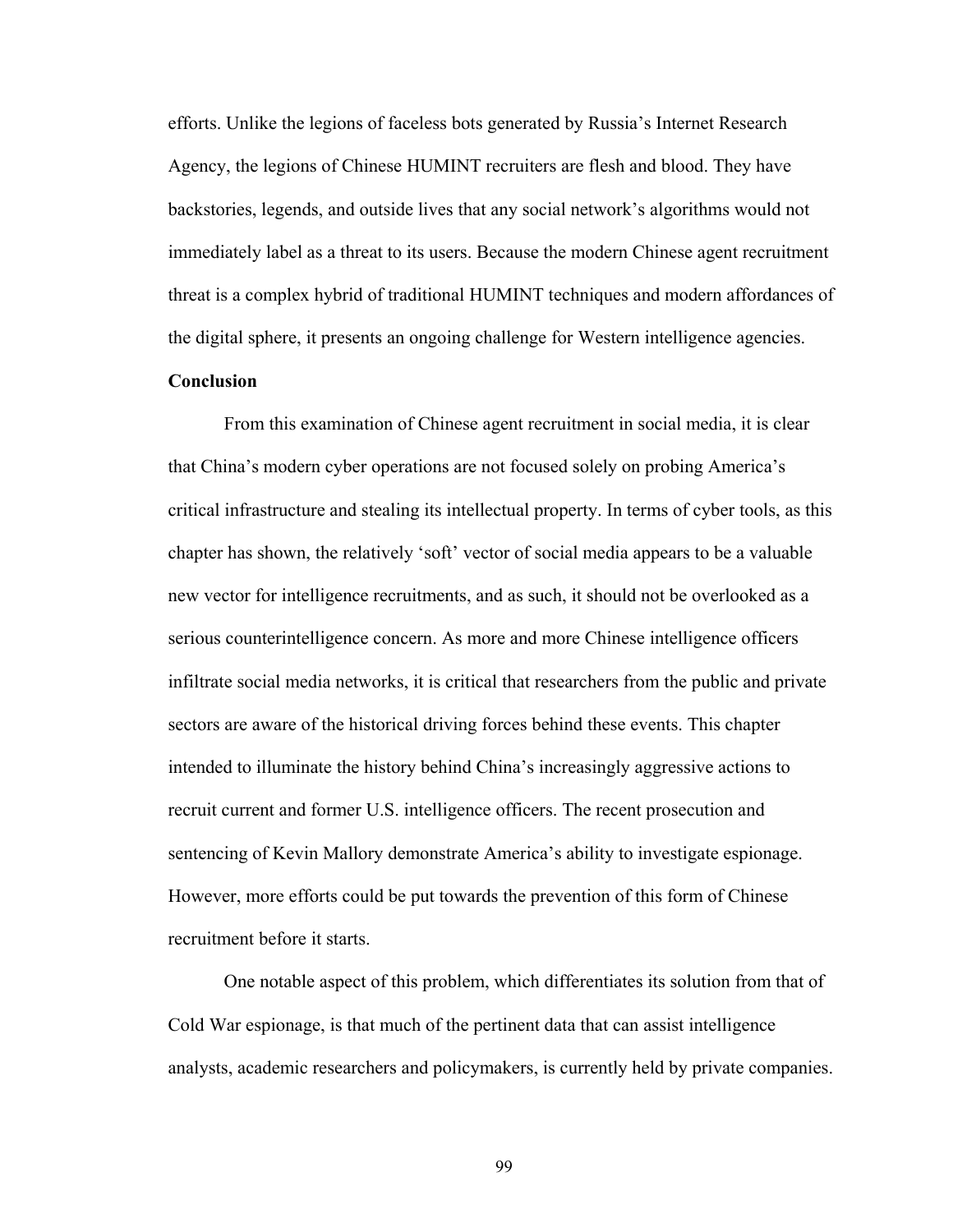Because of this fact, future lines of research should be approached with public and private sector cooperation. With input from both intelligence professionals and private sector stakeholders, social media developers can build robust platforms that can detect or prevent foreign interference. As the *9/11 Commission Report* demonstrated, successful defense of the nation is not secured through bureaucratic stove-piping, but the concerted collaboration of public and private sector professionals.<sup>[310](#page-104-0)</sup>

Future research into this area should continue to monitor developments in the tradecraft of Chinese recruitment efforts in social media, paying particular attention to the tactics, techniques and procedures which mirror those that China has used for centuries. If private and public sector experts possess a more holistic understanding of how the Chinese intelligence threat has historically evolved, then media analysts can better spot and assess future threats of Chinese agent recruitment for the benefit of policymakers, analysts, and U.S. security officials.

<span id="page-104-0"></span><sup>310</sup> National Commission on Terrorist Attacks upon the United States, *The 9/11 Commission Report: Final Report of the National Commission on Terrorist Attacks Upon the United States* (New York: Norton, 2004).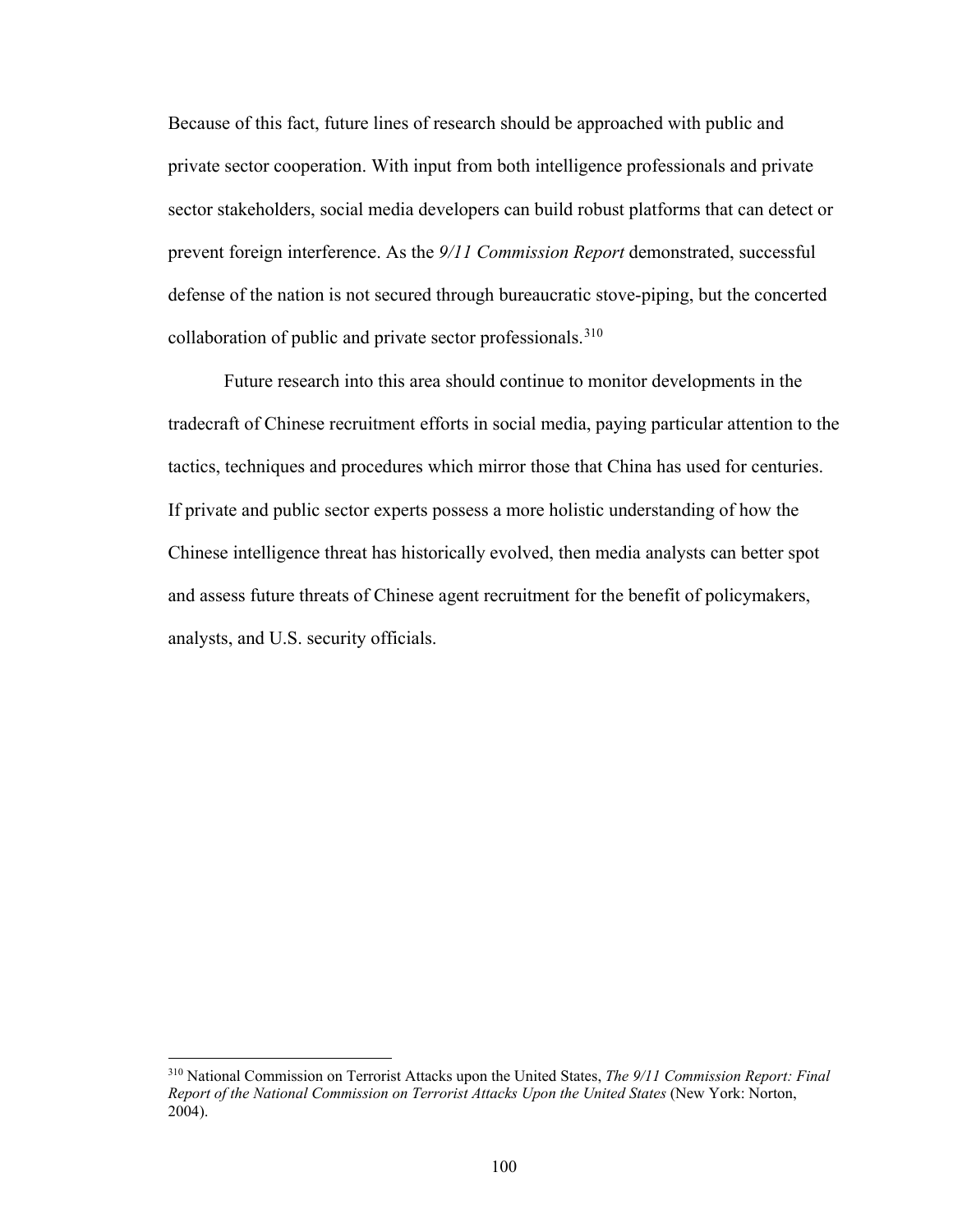# *Conclusion*

The United States has often been able to anticipate future threats posed by foreign intelligence agencies. For much of American history, astronomical defense budgets and a robust intelligence bureaucracy have supplied the necessary technological and workforce advantages to accomplish this. With the advent of social media however, there has been an expansion of the intelligence playing field. With all the world's terrorists, spies and criminals gathered on the Internet, the possibilities for covert influence, data theft and espionage grows by the day. Information that was formerly confined to encrypted cables and invisible ink now travels at the speed of light through social media networks on a daily basis. Yet, much of social media's affordances have not altered the central goals, covert techniques and classical tradecraft of foreign intelligence agencies.

 This paper sought to find out which classical intelligence techniques are used by America's most prominent intelligence adversaries in the sphere of social media. As discussed in the previous three chapters, the nations of Russia, Iran and China have all demonstrated a willingness and capability to revive specific intelligence techniques and direct these techniques against the United States through the vector of social media. This chapter will highlight key findings and conclusions from the previous chapters, make recommendations for addressing the issues discussed in this paper, and then make suggestions for future research on this topic.

### *Key Findings and Conclusions*

As explored in Chapter 1, Russia has proven to be one of the most brazen US intelligence adversaries in the twenty-first century. However, in spite of its brazenness and lengthy history of engagement, Russian intelligence has had a mixed record of

101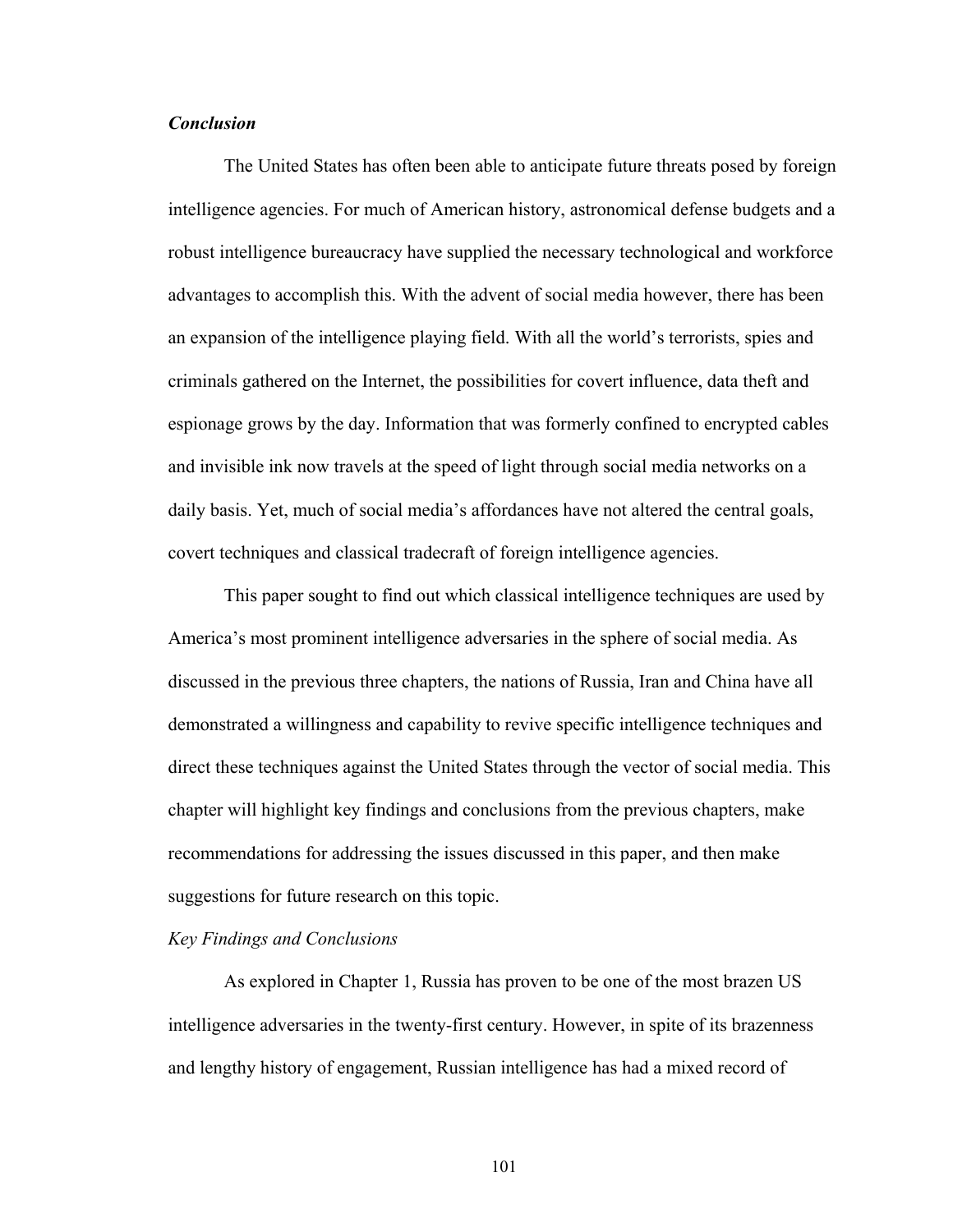operational success. Even at the height of the Cold War, Soviet attempts to influence American elections were often hindered by the limited technological tools available to propagate covert influence materials. In 1984, the KGB launched one of its most ambitious covert influence campaigns to date, in an effort to kick incumbent president Ronald Reagan out of the White House. The KGB did this by producing scores of inflammatory pamphlets and ephemera and by specifically tasking all of its officers with carrying out 'active measures.' As evidenced by Reagan's sweeping reelection victory, this KGB covert influence operation failed to achieve its stated goals and left Ronald Reagan unscathed in the eyes of American voters.

Though not every mission was a success, all throughout the Cold War the Soviet Union made it no secret that the United States was its number one intelligence enemy, and many researchers argue that this threat prioritization still stands.<sup>[311](#page-106-0)</sup> While America may always be Russia's number one enemy, during the immediate period following the Cold War, Russia's intelligence agencies underwent years of internal political and bureaucratic reorganization, which put many of their intelligence operations on a temporary hiatus. After President Putin took office, Russia slowly rebuilt its intricate intelligence networks and recently extended these networks into the realm of social media.

This paper found that within the realm of social media Russia has revived the classical intelligence techniques of kompromat, forgeries, front groups and agents of influence and directed these techniques towards American presidential elections. While

<span id="page-106-0"></span><sup>&</sup>lt;sup>311</sup> Seth G. Jones, "Going on the Offensive: A U.S. Strategy to Combat Russian Information Warfare," *Center for Strategic and International Studies*, October 1, 2018, https://www.csis.org/analysis/goingoffensive-us-strategy-combat-russian-information-warfare.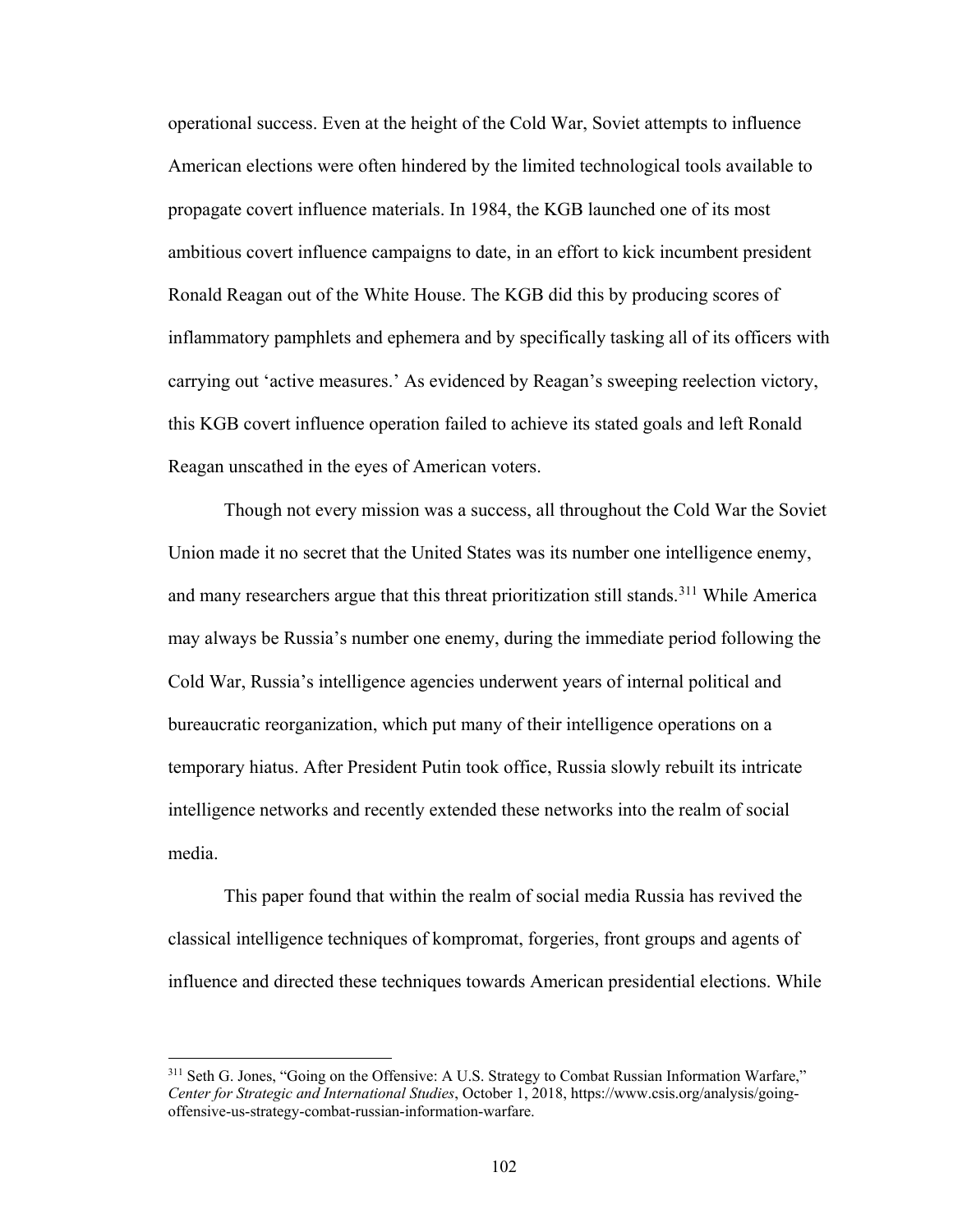the core tenets of these techniques remain, two critical aspects of Russia's covert influence toolbox have been enhanced through social media.

First, Russia's ability to obfuscate its involvement in spreading digital forgeries has improved. Influencing from the shadows has always been where Russia's spies have felt most at home. While most countries wait to attack their adversaries when they can see the whites of their eyes, Russia is notorious for attacking its enemies from a distance and then denying any and all involvement in the malicious activity.<sup>[312](#page-107-0)</sup> Russia's inherent tendency and social media's ability to hide one's identity have only enhanced Russia's modern effectiveness in the intelligence realm. Secondly, social media has worsened Americans' ability to discern the truth in modernity's digital mire of misinformation. As many communications studies have shown, several aspects of human information processing become stunted when humans interact with digital media. Without the aid of source cues such as nonverbal body language and direct eye contact, many social media users make decisions based purely in emotion when it comes to deciphering digital content. On the whole, the only conclusion that can be drawn at this point in time, is that constant vigilance is required by every government, social media provider and digital citizen in order to constantly untangle the socially disruptive wires held together by falsely concocted kompromat, front groups, forgeries, and agents of influence.

In Chapter 2, this paper explored the expanding cyber operations of Iran and how social media plays no small part in acquiring and manipulating targets for Iranian honey trap operations. Following the launch of Stuxnet in 2010, Iran's cyber and intelligence

<span id="page-107-0"></span><sup>&</sup>lt;sup>312</sup> Vladimir Soldatkin and Andrew Osborn, "Putin to Britain: Let's forget about the Skripal poisoning," *Reuters,* June 6, 2019, https://www.reuters.com/article/us-russia-forum-putin-britain/putin-to-britain-letsforget-about-the-skripal-poisoning-idUSKCN1T71OU?il=0.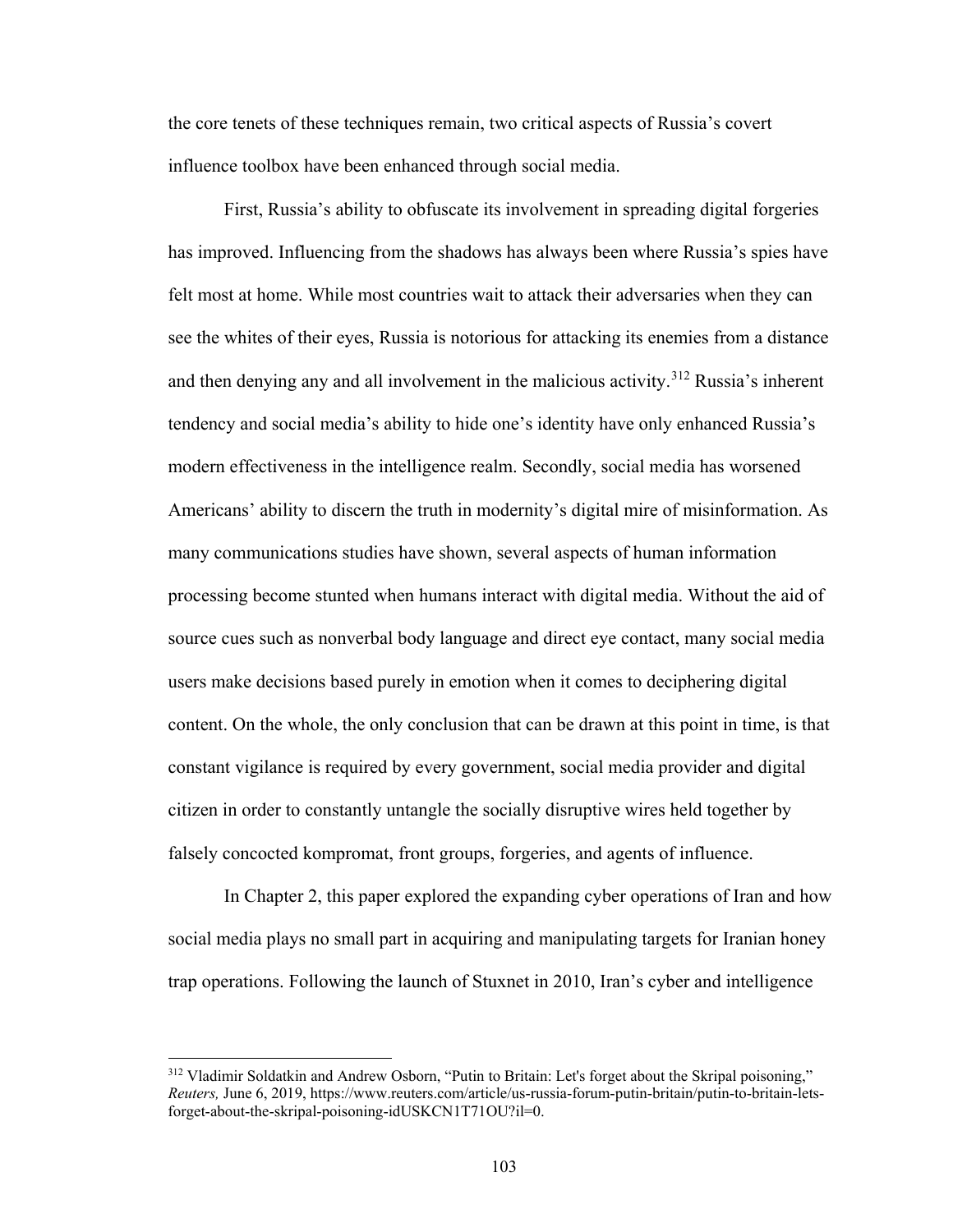forces awakened to the digital age and bolstered their cyber defensive and offensive resources. In the *2019 Worldwide Threat Assessment of the US Intelligence Community*  the US Director of National Intelligence writes that Iran is now a veritable opponent within the fifth domain of cyber operations and specifically, that Iran also "uses social media platforms to target US and allied audiences."<sup>[313](#page-108-0)</sup>

While several of Iran's cyber operations are worthy of study, this paper found that Iran's deployment of honey traps in social media should be of grave concern to US intelligence. In early 2017, Iranian intelligence operations unleashed a demure yet deadly force multiplier in the form of digital persona, Mia Ash. Claiming to be a single, female photographer based in London, Mia Ash was a classic example of a honey trap made digital. While she appeared friendly to her victims, she was nothing more than a series of pillaged online profiles pasted together by Iranian intelligence operatives in order to lure unassuming victims in the oil, gas and aerospace industries and infect their computer systems with remote access malware. Simultaneously, the components of another Iranian honey trap operation were coalescing. In 2012, as US Air Force employee and Iranian defector Monica Witt attended anti-American conferences in Tehran she was being lured into her own Iranian trap when she refused to heed repeated warnings from the FBI that Iranian intelligence was targeting her. In or around 2013, Witt officially defected and became a spy for Iran and began years of valuable service to Iranian intelligence. Using her knowledge of former colleagues, Witt assumed various false identities in social media networks, quietly assessing and delivering digital targets into the hands of her Iranian

<span id="page-108-0"></span><sup>313</sup> Office of the Director of National Intelligence, *2019 Worldwide Threat Assessment of the US Intelligence Community,* Washington, D.C.: GPO, 2019, https://www.dni.gov/files/ODNI/documents/2019- ATA-SFR---SSCI.pdf (accessed October 19, 2019)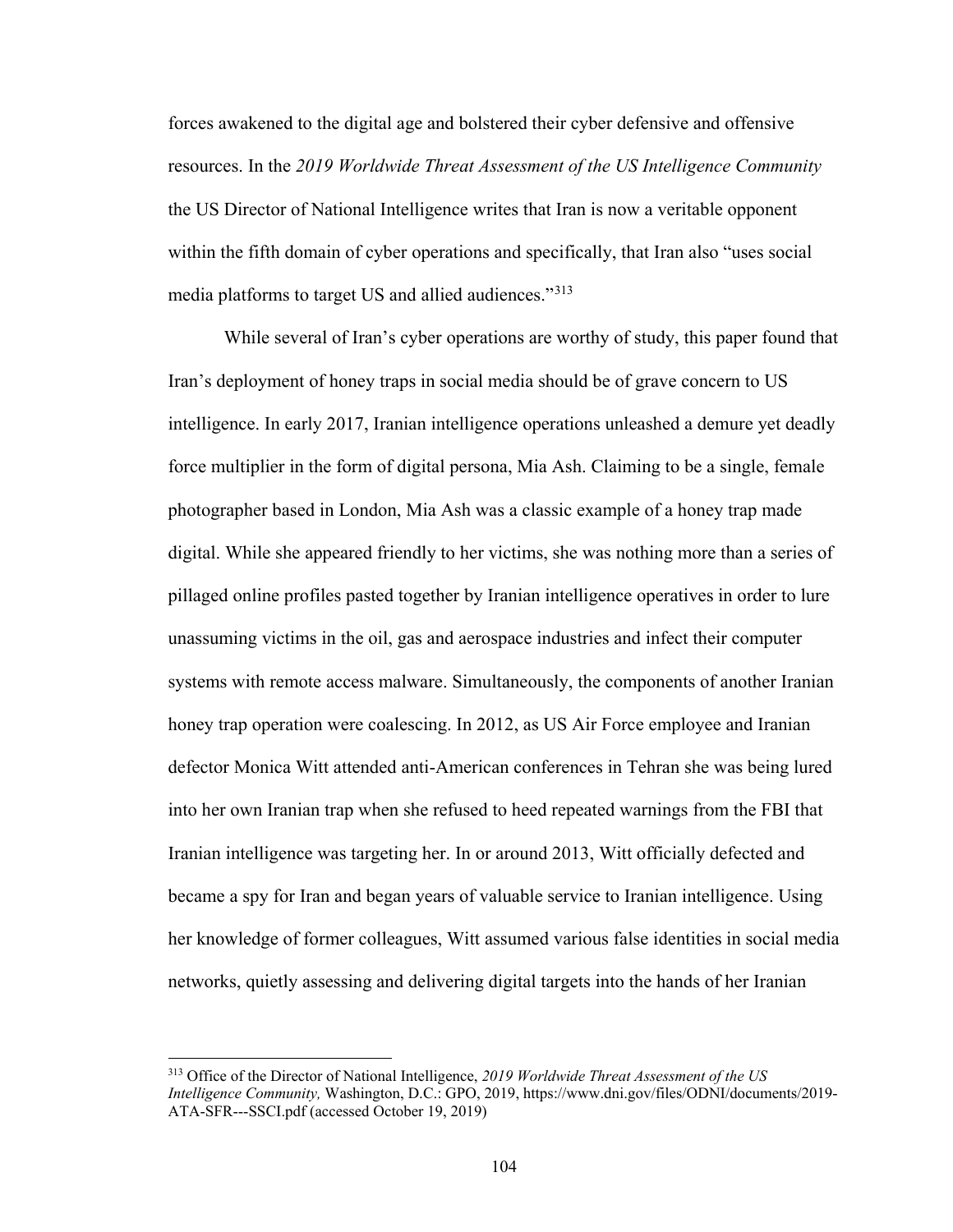handlers. After generating this initial contact, Witt's co-conspirators sent malicious links and attachments which downloaded malware onto the machines of Witt's social media contacts, which logged their keystrokes and maintained persistent access to their computer and associated network.

After closely examining the intelligence techniques used in the case studies of Iran's 'Mia Ash' persona and Iran's use of American defector Monica Witt, it is clear that Iran is incorporating the traditional honey trap technique into its computer network exploitation operations (CNE). While CNE operations may involve multi-phase execution and millions of lines of code, Chapter 2's analysis shows that Iran's initial vector of cyberattack relies on more traditional and human-centric vectors which mirror the mechanisms of the Soviet Union's 'swallows' and 'Romeo spies.'

Although Iran's digital honey trap operations do not directly target nearly as many individuals as Russia's one-hundred-million-views Facebook campaigns, Iran has damaged US national security and obtained intelligence successes by focusing its efforts on select groups of high-value targets. Not every nation has the workforce and funding of Russia or China. What Iran lacks in numbers of officers, it provides in the persistence of its cyber operators and in the careful cultivation of its human sources, like Monica Witt.

In the case of Mia Ash, though her identity was ultimately dismantled, she left a path of destruction in her wake. With no mechanisms built within social media's platforms to prove or disprove her true existence, she coached various targets into downloading malicious attachments which gave persistent computer access to Iran's cyber cadre. One of the key benefits to using a purely digital persona like Ash, is the fact that once her identity was burned, her digital footprint could be quickly erased, and a new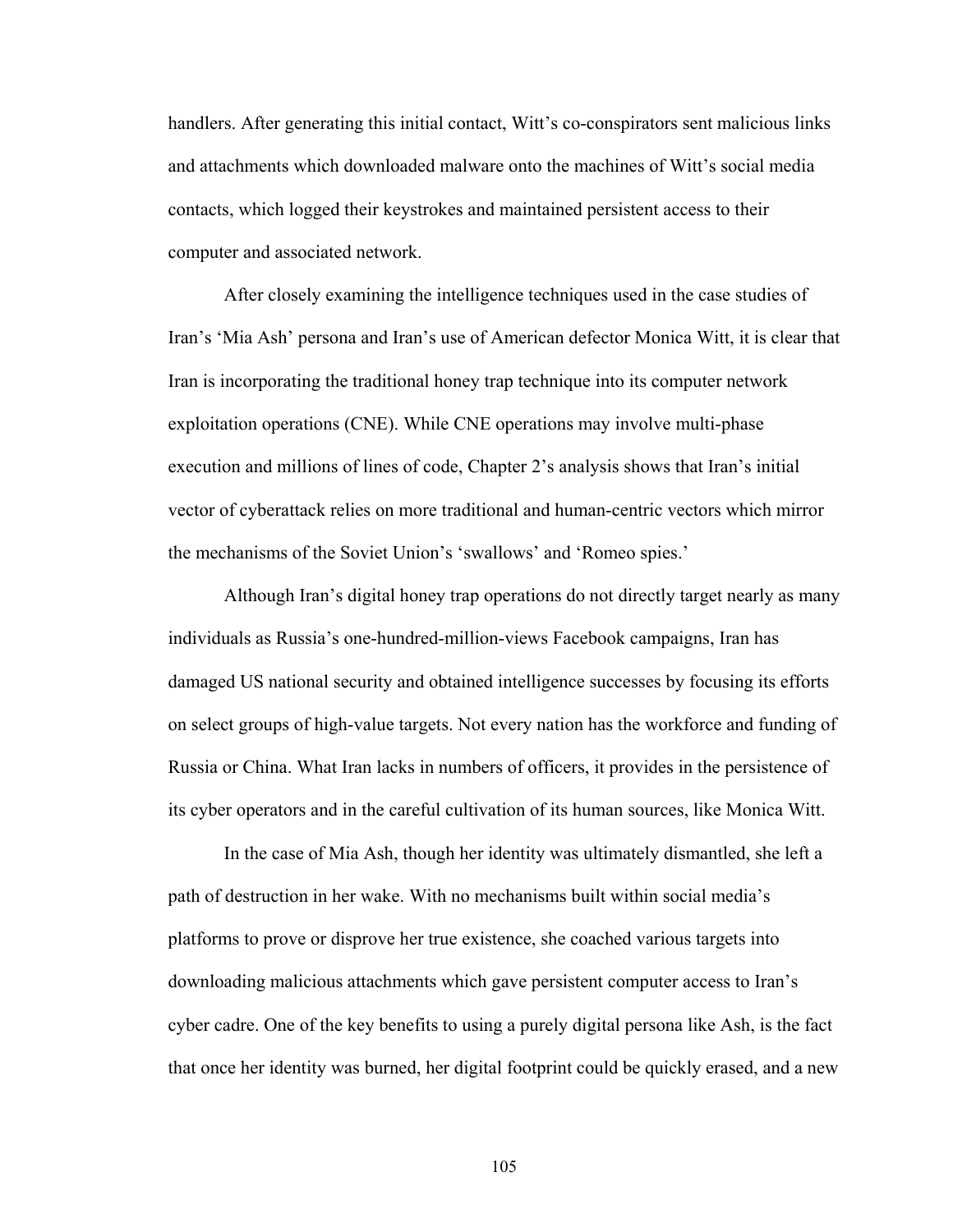persona could be launched within seconds. No lives or livelihoods of female intelligence operatives were lost in the process which allows Iran to continue pilfering the Internet for lonely hearts and lucrative secrets.

When Monica Witt first visited Iran and expressed an overt interest in its culture, Iranian intelligence officers wasted no time in training and developing her as a human source. Their investment proved to be invaluable when Witt began accepting taskings from Iran and turning on her former US Air Force colleagues. The Witt case study demonstrates that modern social media honey traps are not confined to purely digital personas. The Monica Witt case is a perfect example of a hybrid honey trap operation in which an American defector serves as the controller behind any number of real or fake digital personas. Through hybrid honey traps such as Witt, America's adversaries are constantly reinventing their social media operations, derailing US national security and threatening America's most vital human assets.

Chapter 3 explored Chinese intelligence operations in social media. Specifically, this chapter explored China's use of the intelligence technique of agent recruitment and how both personal desperation and financial struggles can lead both ethnic Chinese and Americans to divulge secrets to Chinese Intelligence. Instead of leveraging friendly or purely social relationships (like Iran's Mia Ash and Bella Wood personas) the Chinese often leverage professional relationships. Over time, these professional relationships morph into a covert relationship which ultimately leads Chinese assets to violate nondisclosure agreements and pass valuable US intelligence onto their Chinese handlers.

Prior to social media, the Chinese targeted Peter 'Wen-Ho' Lee and used his scientific research as a grappling hook into his professional life. By offering Lee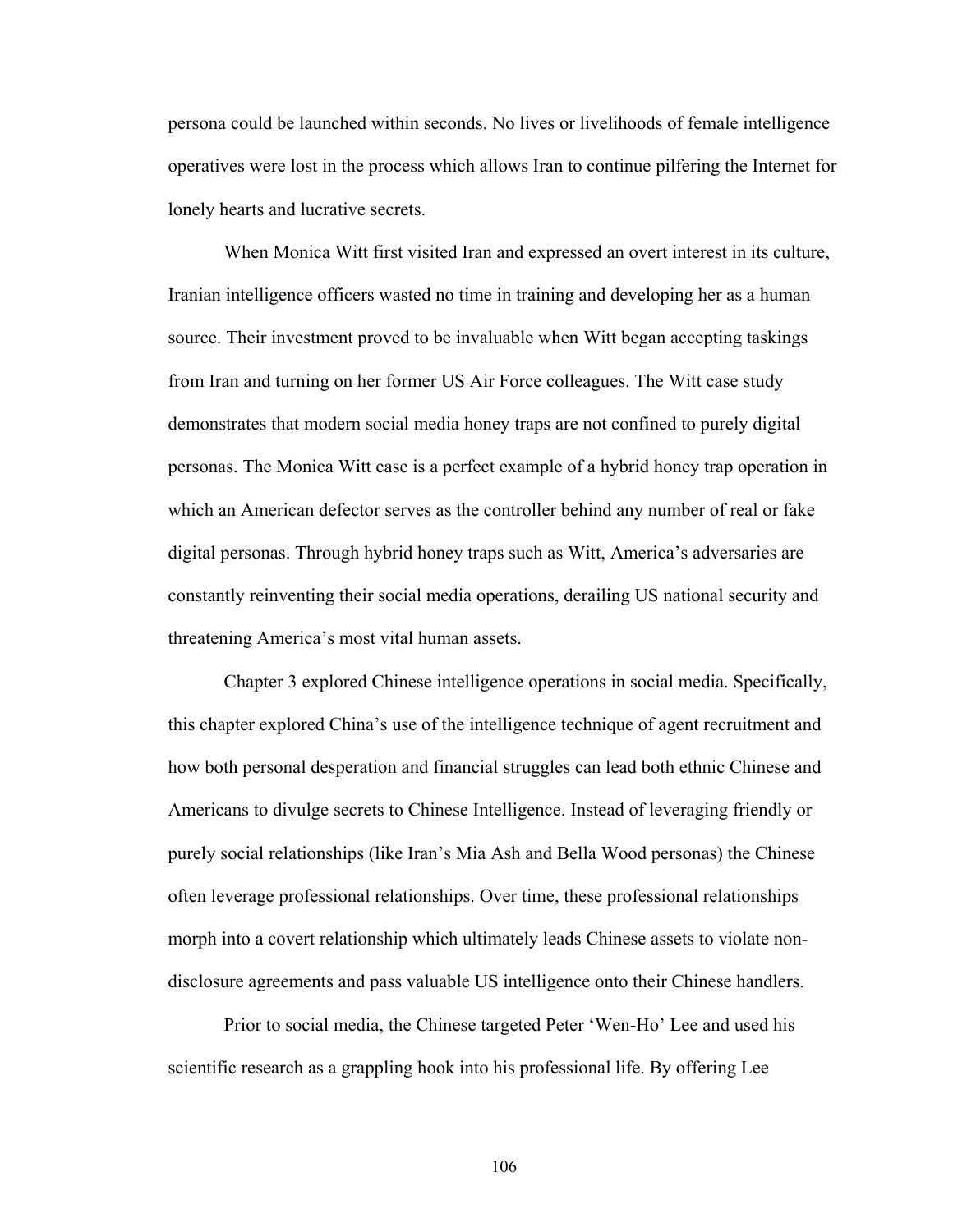professional research opportunities and speaking engagements, the Chinese lured Lee to China's mainland, where they exercised a high degree of control over his personal loyalties and persuaded him to help China in its race to beat the Americans in scientific innovation. This recruitment was bolstered by Lee's cultural and familial ties to China, but ultimately succeeded through the strong establishment of professional rapport through consecutive physical meetings and an intelligence recruitment in-person.

Kevin Mallory, on the other hand, was a former CIA case officer and financially plagued individual who was targeted through the online resume repository and professional networking site, LinkedIn. If Mallory had any initial hesitation, this was quickly quashed as the relationship moved from the digital world to the real one. However, even after meeting his handler in-person, the digital tradecraft between Mallory and his Chinese intelligence contacts continued when Mallory was assigned a specially configured phone which was likely encrypted in some form, so as to keep any further communications secret. Due to lapses in tradecraft, Mallory's phone and its contents were discovered by the FBI. The phone, along with a slew of secret conversations between an asset and his handlers were ultimately uncovered and added to the pile of evidence against Mallory. What is most notable about the Mallory and Lee cases, is the speed with which the clandestine relationship developed in both cases. While Lee appears to have been developed for roughly five years, between 1980 and 1985 before agreeing to work for China in a covert capacity, Mallory's recruitment progressed more quickly and with far fewer trips across oceans.

As seen in the case studies, the valuable vector of social media has proven to be highly effective when it comes to covertly targeting and approaching Americans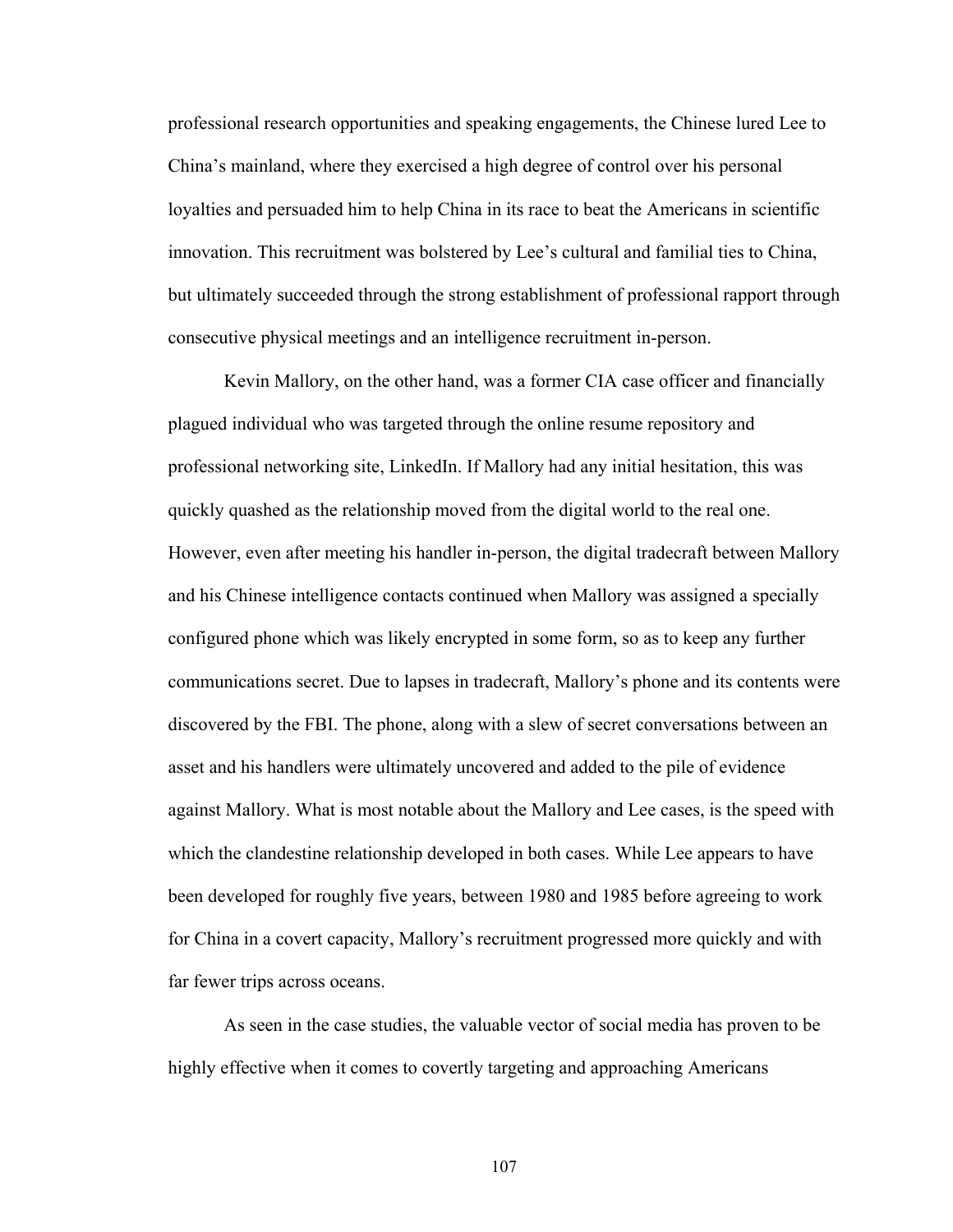individually, in small groups, and in swaths upwards of hundreds of millions. China often prefers to target people individually after sifting through their background and creating the perfect opportunity to get them to agree to a second meeting and ultimately, to agree to provide sensitive information. Iran often targets victims who work with sensitive technologies, going after IT managers or other individuals who may fall prey to alluring online personas who steal victim's data or gain access to their networks. Russia possesses what is arguably the broadest target set. America's Eurasian adversary seeks to influence entire populations in order to ideologically rip apart America's citizens and cause divisions which distract Americans from recognizing who the true enemy is.

Apart from the differences in techniques which exist amongst America's intelligence adversaries, there are several aspects of social media which benefit them all. Namely, the covert, instantaneous and overexposed, yet simultaneously private nature of social media seems to broadly benefit intelligence operations as a whole. Although physical approaches of intelligence targets will likely continue within the diplomatic circuit, at professional conferences and anywhere else a valued target may be found, social media has created a less risky venue for intelligence agencies to initially approach and engage with human targets.

While civilians may use social media to conceal communications from a spouse, a supervisor or any number of social acquaintances, all of America's intelligence adversaries use social media tools to conceal their true identities from their targets and to hide their intelligence affiliation. They also use social media's encryption and automatic delete features to facilitate secure communication with targets as in the case of Kevin Mallory. Even if the content of communications is uncovered, the exact location of guilty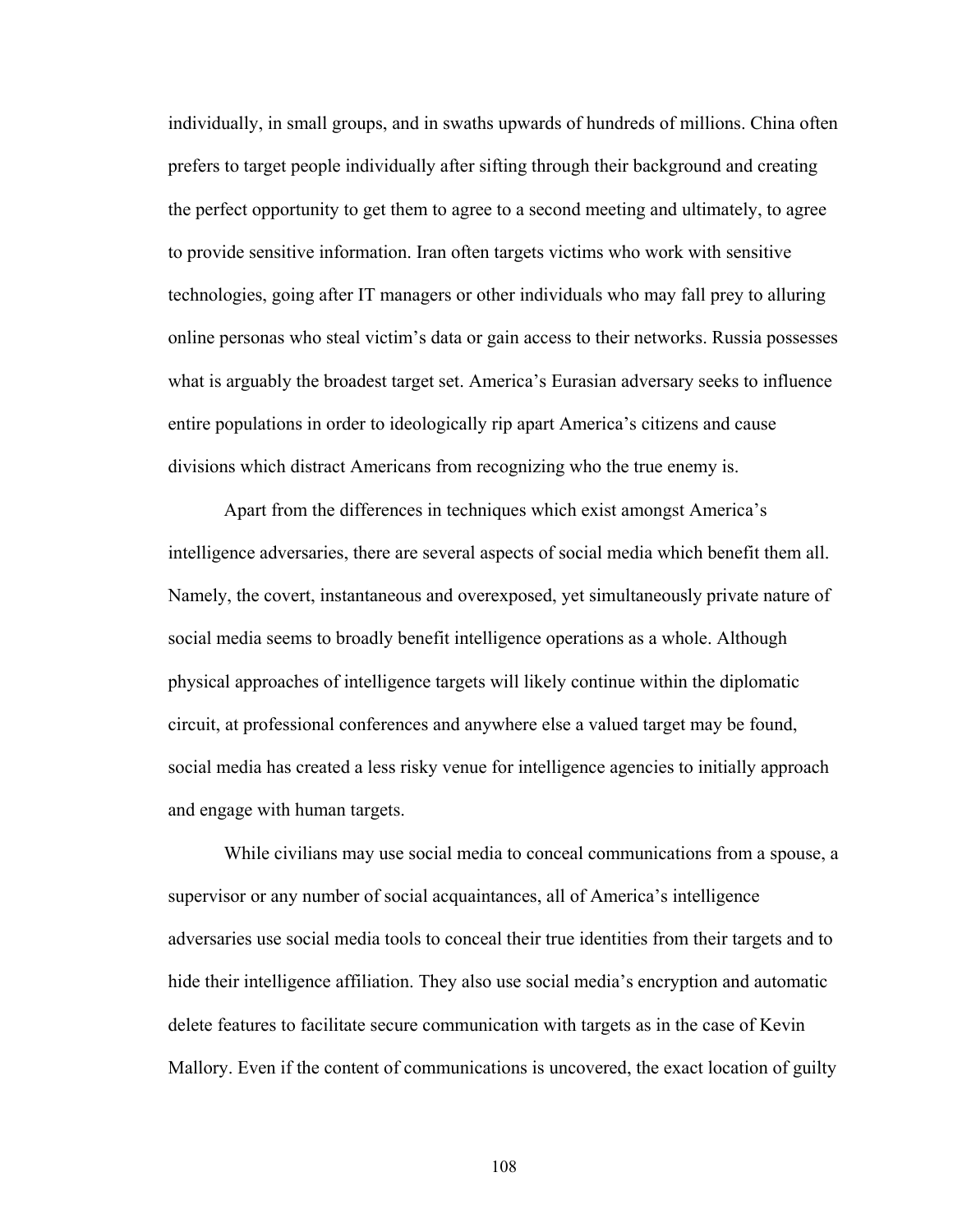interlocutors has never been easier to hide or misattribute. Through the use of non-static IP addresses and virtual private networks, fake digital personas can hide in a sea of privately held big data which often requires specialized technical expertise to decipher.

Apart from the concealment advantages of social media as an intelligence operations platform, another value of this platform lies in its instantaneous dissemination capabilities. Through direct messaging applications, information can be passed across international borders within seconds. Meaningful relationships between digital honey traps and their targets can blossom without either party ever driving, flying or walking to meet each other. A million illicit messages can traverse the Internet without ever being seen by another soul.

The final aspect of social media which makes it ideal for carrying out long-term intelligence operations is the fact that privacy in social media is an ill-defined concept with only patchwork regulation across the world. Many companies vow to keep customer information private, yet many fail to elaborate regarding what their internal privacy practices entail. Because intelligence agencies benefit from large budgets and technological experts, they can easily gain unauthorized access to vast troves of private information about individuals. Information which was formerly shared with a small subset of physically proximate individuals is now readily shared with social media providers and then pilfered by foreign intelligence agencies. Given the diverse forms of information safe-guarding within social media, this has sometimes resulted in significant data breaches and cases of espionage, like the recent case of two former Twitter employees charged with probing Twitter's internal records for information on Saudi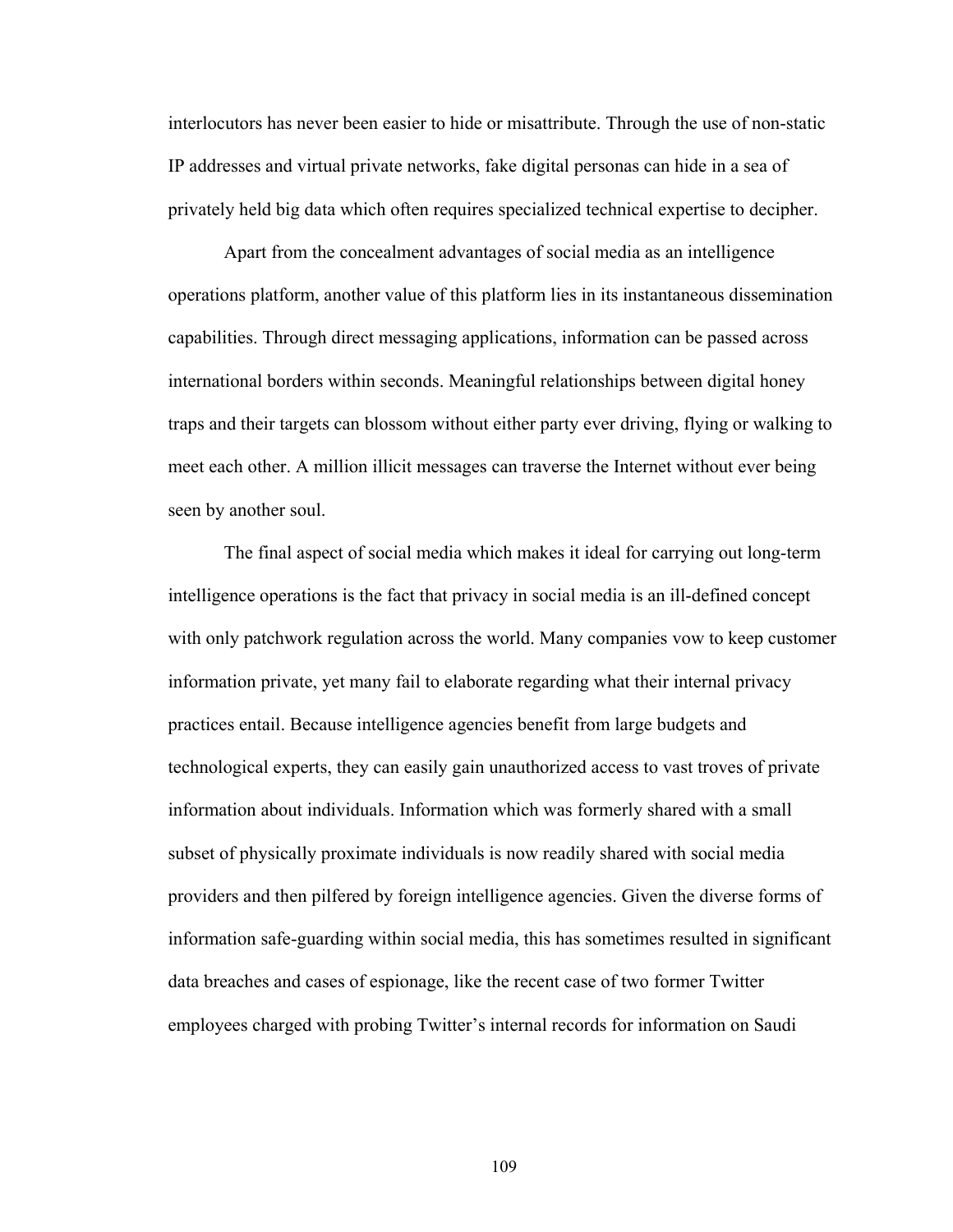dissidents and thousands of Twitter users on behalf of Saudi Arabia.<sup>[314](#page-114-0)</sup> The often unregulated and easily penetrable aspects of privacy in social media makes targeting individuals far easier, as their pattern of life and personal preferences are readily accessible by intelligence officers.

#### *General Recommendations*

 $\overline{a}$ 

The threat of intelligence operations in social media presents a persistent problem for American citizens, the US Intelligence Community and social media providers, the latter of whom are often reluctant to take action out of fear of alienating their customers. Although the current state of affairs in social media can seem like a harsh reality, there are steps which the US Intelligence Community and social media providers can take, in order to create a safer, more secure digital world. Four recommendations for mitigating the threat of foreign intelligence in social media include: educating Americans on the threat, implementing security by design protocols in social media platforms, creating identity verification mechanisms, and improving private and public sector information sharing.

First, in order to fight forgeries, social media companies, nonprofit organizations and the US government can all produce public service announcements (PSAs) to better educate Americans in digital literacy and specifically, the importance of verifying information provenance in social media. Apart from emphasizing the need to verify information, PSAs could also educate Americans on verifying identities of people they connect with through social media. This could help victims determine agents of influence

<span id="page-114-0"></span><sup>314</sup> Robert Burnson, "Two Ex-Twitter Employees Charged With Spying on Users for Saudis," *Bloomberg*, November 6, 2019, https://www.bloomberg.com/news/articles/2019-11-06/two-ex-twitter-employeescharged-in-saudi-government-spy-plot.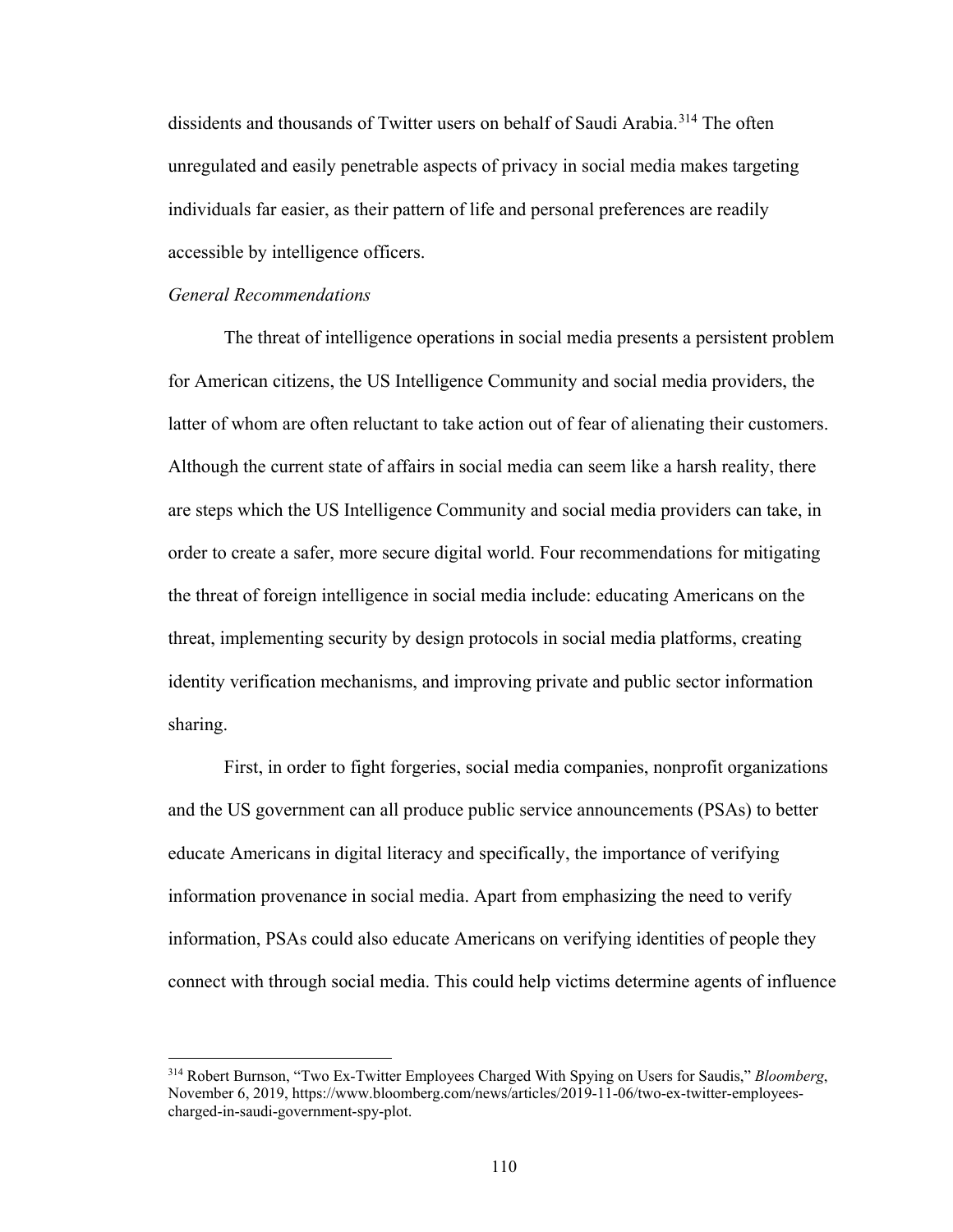and expose front groups. In terms of countering kompromat, PSAs could urge Americans to be careful regarding what they post publicly. Additionally, since many kompromat operations involve false information, PSAs should encourage social media users to think before reposting or retweeting information which not be true.

Second, apart from educating social media users, social media and information technology providers can try to implement 'security by design,' which Facebook implemented to some extent after the 2016 US Presidential Election.<sup>315</sup> Security by design is a proactive approach to infrastructure security — one that does not rely on reactive third party security tools which only respond to individual incidents, but rather, builds security into infrastructure from the ground up.<sup>[316](#page-115-1)</sup> Public and private sector cooperation in this matter could assist social media developers with identifying digital indicators of foreign intelligence activity on their platforms and could assist the public sector by providing a streamlined early warning system for suspected covert influence campaigns before they persist for months undetected.

Third, better identity verification mechanisms should be put in place within social media. Before any technical solutions are developed, it is important for intelligence professionals, CEOs and citizens to note that the success of most of the intelligence operations discussed in this paper can be attributed to the lack of consistent and reliable identity verification mechanisms in social media. All social media users should make an effort to verify their online contacts, but when heightened security awareness is sacrificed

<span id="page-115-0"></span><sup>&</sup>lt;sup>315</sup> James Langford, "Facebook has made fundamental changes since 2016 election, Sandberg says," *Washington Examiner,* January 21, 2019, https://www.washingtonexaminer.com/business/facebook-hasmade-fundamental-changes-since-2016-election-sandberg-says.

<span id="page-115-1"></span><sup>316</sup> "What is Security by Design?" *LogicWorks* (blog)*,* January 25, 2017,

https://www.logicworks.com/blog/2017/01/what-is-security-by-design/.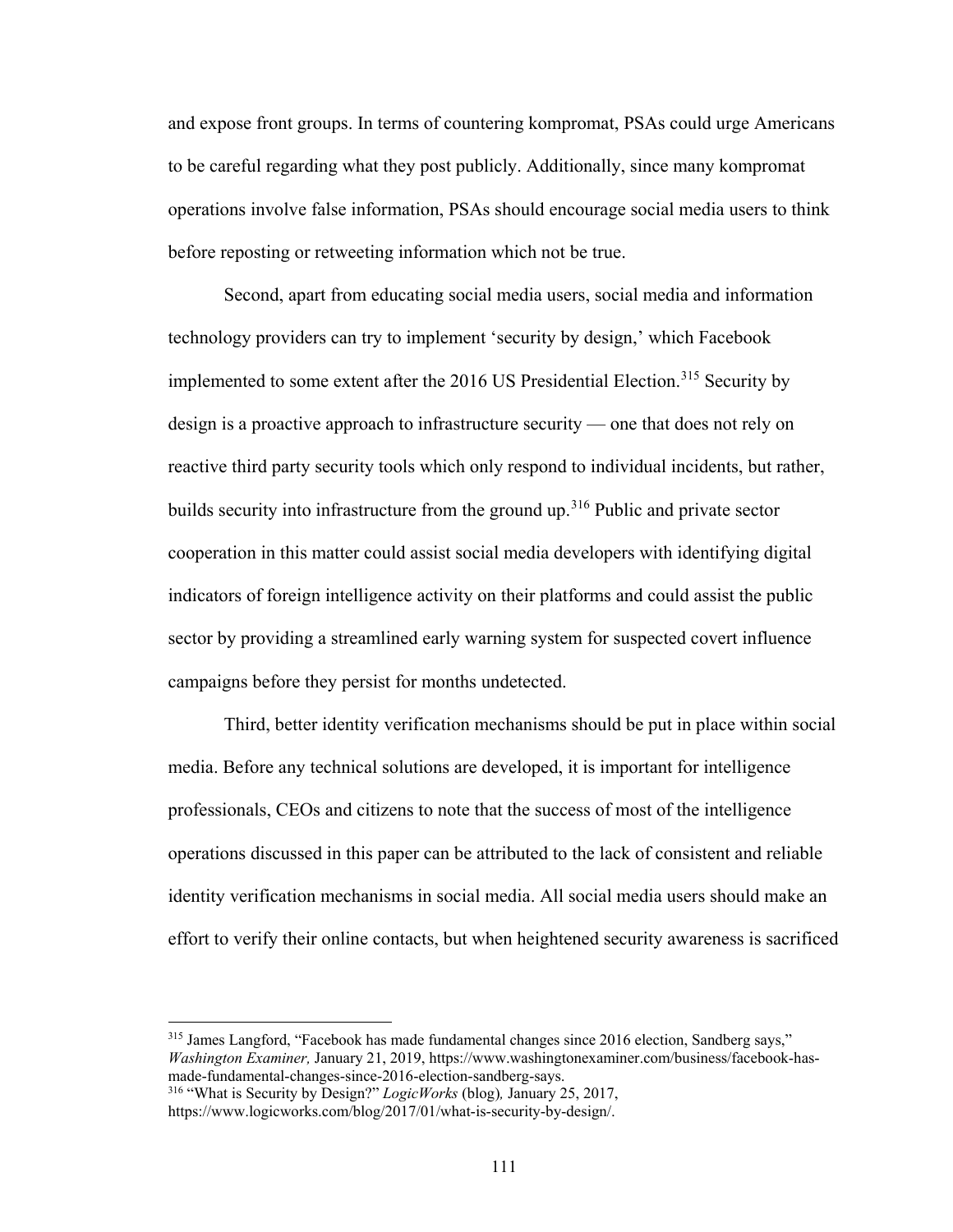for convenience or expediency, social media users will likely not take the time to perform extensive background research of newly developed online contacts. If the victims of the Mia Ash operation had means to verify or corroborate the Mia Ash identity within the platforms in which she was operating then the malware unleashed by Mia Ash could have been contained. It is particularly imperative that public and private sector executives are aware of any and all tools which can assist in verifying the identities within their social media circles. As these types of individuals are the most likely to be targeted for proprietary or closely held information, executive briefings on digital verification mechanism could help to curb the number of successful online approaches of top executives and clearance holders.

Fourth, it is important that US intelligence leaders address the lack of information sharing and overall communication between private sector stakeholders and the Intelligence Community. Hurdles to public-private sector cooperation abound in a variety of fields, but particularly within the field of intelligence. This is because espionage and counterintelligence investigations are often highly classified, compartmentalized and closely guarded by those who work these types of cases, and often for good reason. unfortunately, over-classification within the US government can also present information sharing hurdles which has been one of many critiques put forth by many leading researchers.[317](#page-116-0) These kinds of hurdles make public and private sector information sharing difficult but not insurmountable. Ways in which the public sector can facilitate information sharing is through publishing of unclassified white papers, granting

<span id="page-116-0"></span><sup>317</sup> Herbert Lin, "A Proposal to Reduce Government Overclassification of Information Related to National Security," *Journal of National Security Law & Policy* 7, no. 3 (September 2014): 443–63.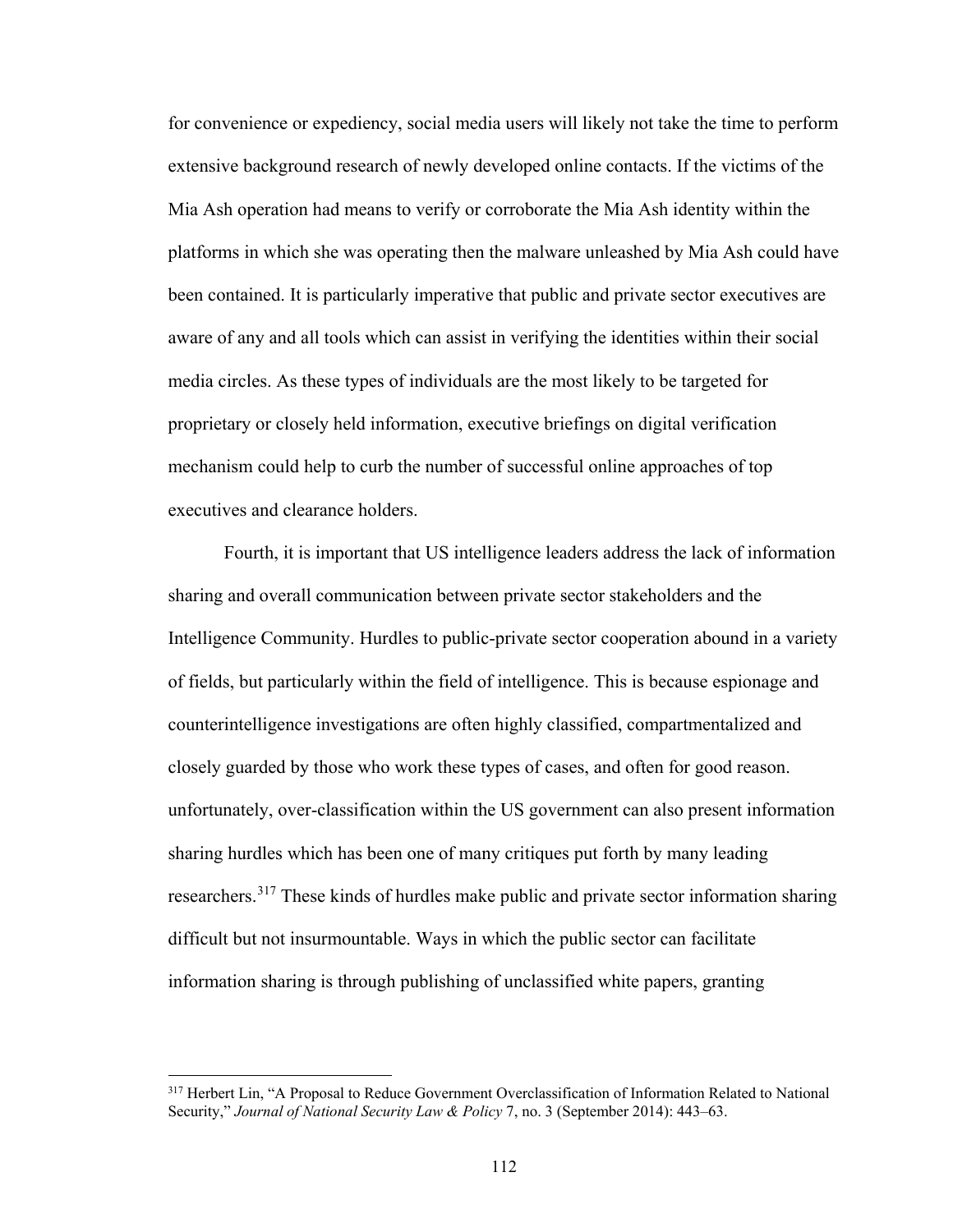clearances to qualified private sector partners and de-classifying as much material as is practicable.

However, successful sharing of information and collaboration in this field requires actions from both sides. The private sector can assist by funding projects which seek to detect deception operations in social media. Technology researchers in corporate America and American universities are perpetually making strides in artificial intelligence (AI) and machine learning algorithms that are designed to detect certain patterns of behavior. Research which combines the fields of intelligence studies and AI could assist the Intelligence Community in identifying potential espionage cases in real time and real social networks.

A blatant hurdle to this kind of data collection and information sharing is the potential for privacy violations. Social media currently exists in a patchwork of privatized corporations, each with their own user agreements and privacy policies. Although the 2016 US Presidential Election called attention to the lack of defenses against foreign interference, many Americans are often wary of corporate interference and overcollection of private data. Therefore, this kind of data sharing would have to be carefully scrutinized for First and Fourth Amendment considerations, as well as politicization concerns.

#### *Recommendations for Future Research*

Although this paper provides historical and cultural context regarding the digital intelligence operations of America's top intelligence adversaries, there are several lines of research which were not addressed and should be considered by future researchers. The first research recommendation of this paper is to broaden the cultural lens of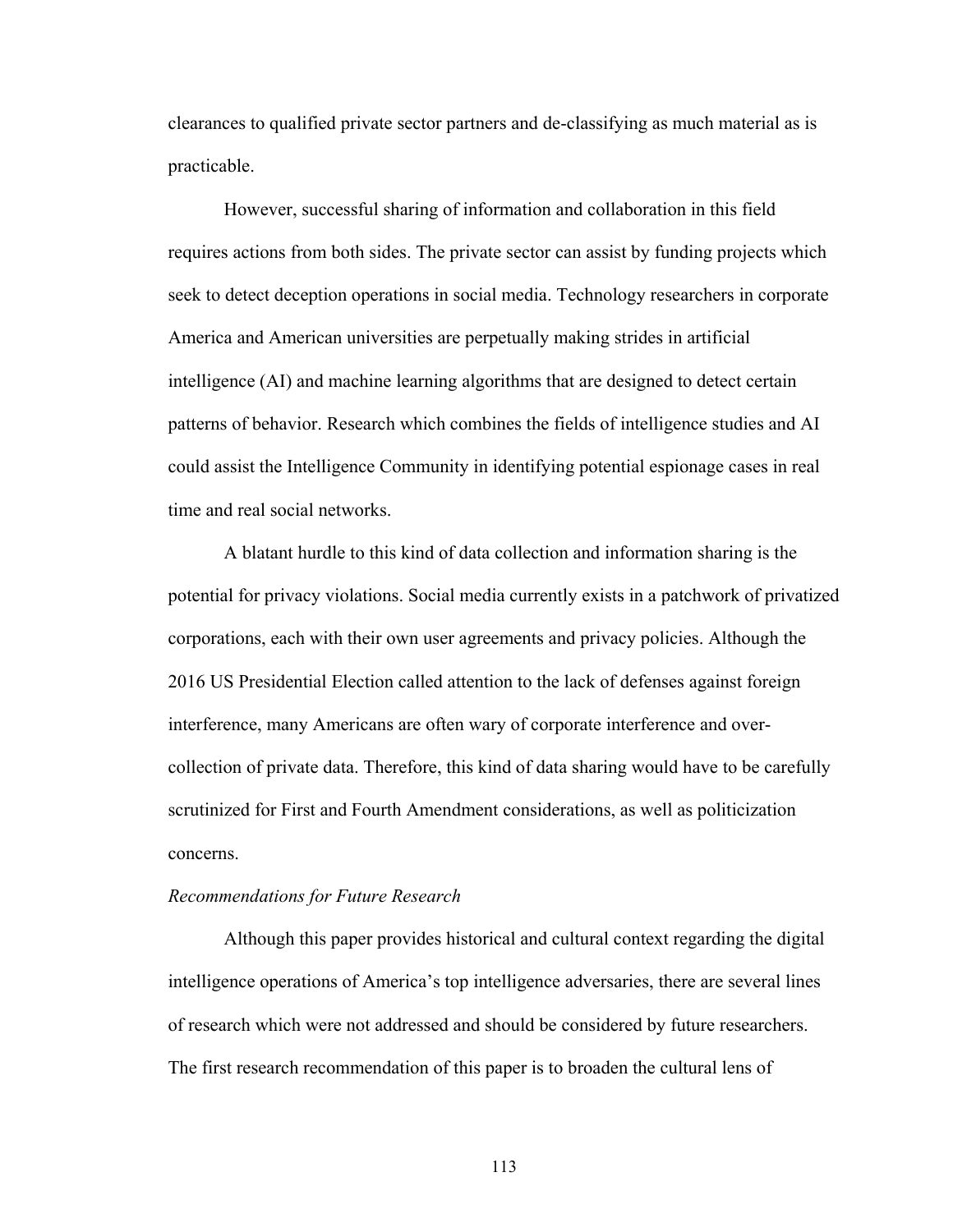intelligence studies and analyze lesser known intelligence agencies in mainstream research. Just as history has informed this paper about classical intelligence techniques, history also has a lot to say about hidden intelligence alliances, with Russia's Cold War assistance to Cuba and its former Soviet states being a prime example. Many current, but lesser known intelligence agencies are likely working with some or all of the agencies examined in the chapters above, but there is little research which attempts to make this kind of advanced attribution.

Smaller intelligence adversaries certainly take action against the United States, but the lack of public attention on these lesser known adversaries has created a dearth of research regarding the nuances of their operations. North Korea and Israel are two examples of nations whose cyber operations are legion, yet they often remain hidden from the public eye. Additionally, in 2017, Cyber security firm FireEye officially designated APT32 aka 'Ocean Lotus Group' for executing intrusions into private sector companies, foreign governments, dissidents, and journalists.<sup>[318](#page-118-0)</sup> APT32 is a Vietnamese advanced persistent threat (APT) group whose socially engineered malware and espionage operations had been on the cyber firm's radar since 2014 and whose activities continue to disrupt global politics and economics.  $319$ 

Intelligence studies has often been limited in terms of its cultural focus, with a great deal of research devoted to what some researchers have called the 'Anglosphere.'<sup>[320](#page-118-2)</sup> This has historically led to a severe lack of source diversity and richness. This paper

<span id="page-118-0"></span><sup>318</sup> Geary, "Rise of the Rest: APT Groups No Longer from Just China and Russia."

<span id="page-118-1"></span><sup>&</sup>lt;sup>319</sup> Nick Carr, "Cyber Espionage is Alive and Well: APT32 and the Threat to Global Corporations," *FireEye* (blog), May 14, 2017, https://www.fireeye.com/blog/threat-research/2017/05/cyber-espionageapt32.html.

<span id="page-118-2"></span><sup>320</sup> Philip H. J. Davies and Kristian Gustafson, *Intelligence Elsewhere: Spies and Espionage Outside the Anglosphere,* (Washington, DC: Georgetown University Press, 2013).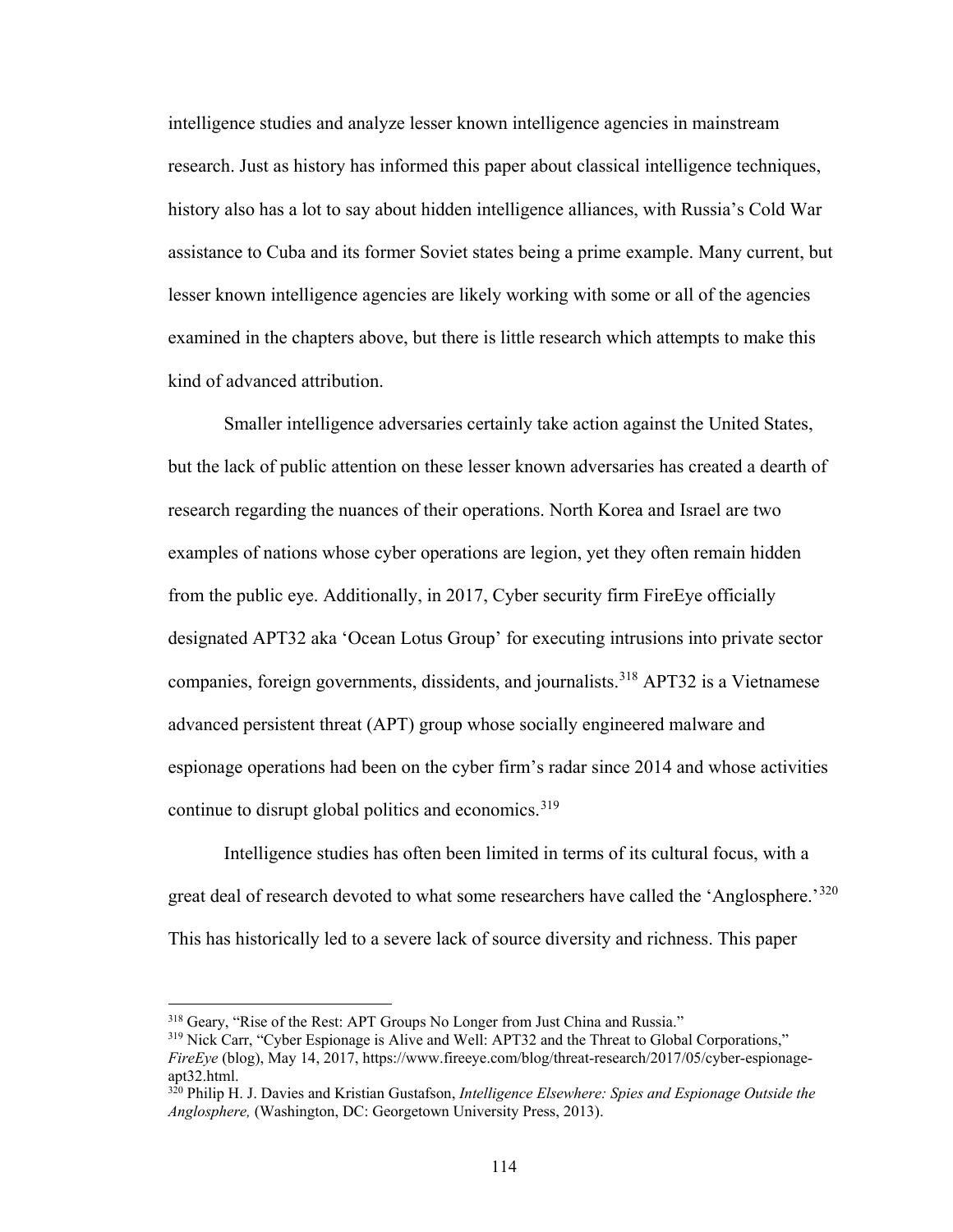addressed this issue from an American perspective and highlighted three of America's top intelligence adversaries. However, the United States is not the only country whose elections and national resources have been targeted for exploitation and Americans are not the only citizens who use social media. Germany, France and the UK have all experienced what their national security experts believe was foreign influence through social media. By examining the social media operations directed towards other nations, American researchers can learn from America's allies and better understand foreign intelligence operations in social media from a global perspective.

The second research recommendation of this paper is to address this topic from a technical standpoint and examine which intelligence tactics, techniques and procedures are platform specific. In other words, which forms of intelligence gathering take place on specific social media platforms? LinkedIn is a somewhat obvious platform for human agent recruitment since its stated purpose is for job recruitment. Among other, less wellknown social media sites, it would be valuable to explore the human recruitment aspects of each platform and how these platforms are specifically leveraged to perform specific types of intelligence collection. Every social media site claims to specialize in certain forms of human connection within digital media. Some sites, like Twitter are more textdriven, while other sites like Instagram are geared more towards photo and video sharing. Future research could analyze the most popular social media sites from an intelligence perspective and report on the specific ways in which its users may be exploited by foreign intelligence adversaries.

This kind of platform-specific research is already ongoing within the private sector. FireEye's report on APT29 (HAMMERTOSS) explores how this Russian state-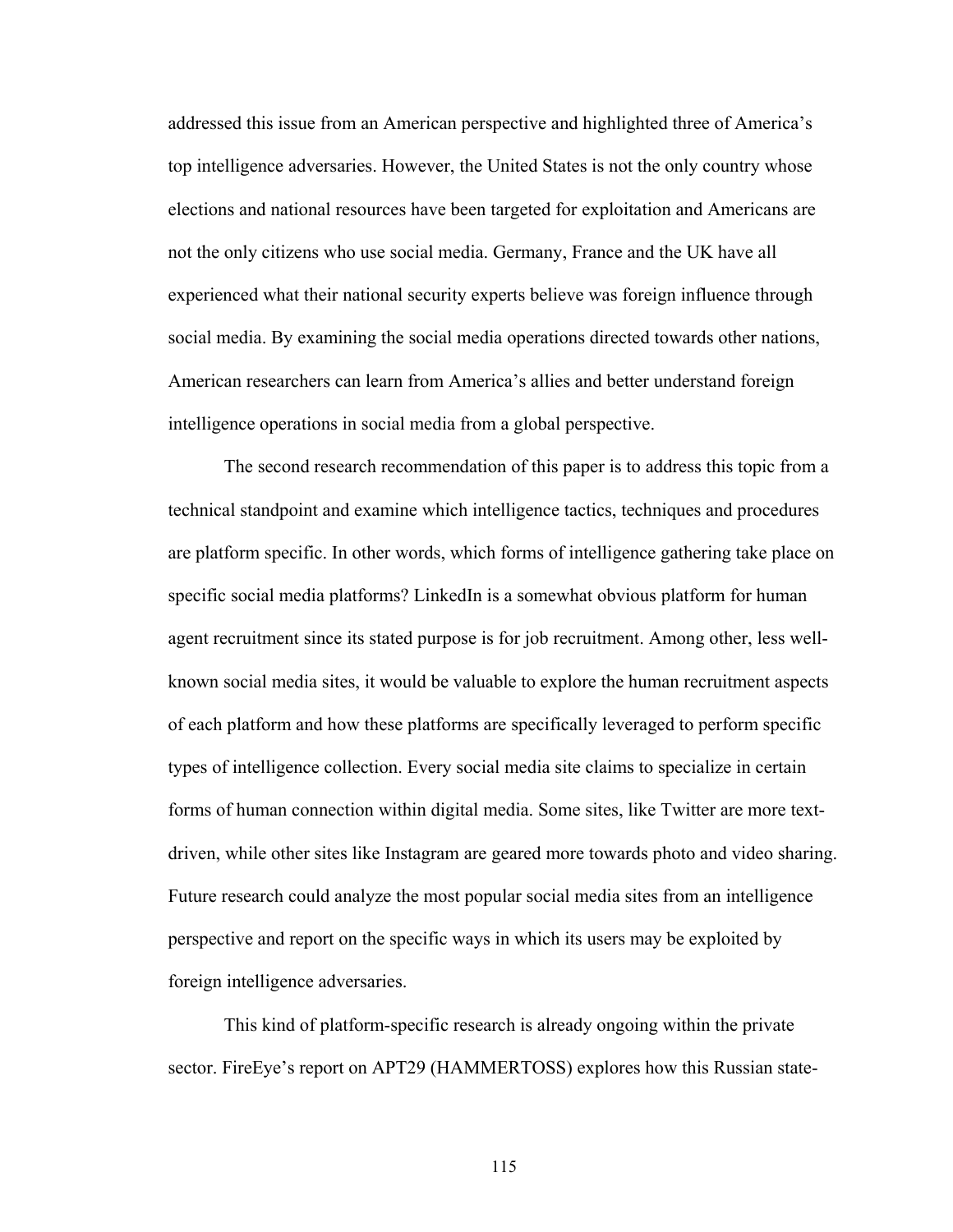sponsored cyber group capitalizes on Twitter's source code and a custom algorithm to generate random Twitter handles every day, which seek out specific high-value targets on the social media platform to inject command and control (CNC) malware.<sup>[321](#page-120-0)</sup> CNET has characterized this HAMMERTOSS as "essentially a first class spy" whose Twitterenabled malware "mimics normal computer user behavior the entire time it's compromising files on a victim's machine. It can even time itself to the victim's work schedule."<sup>[322](#page-120-1)</sup> According to FireEye, other malicious tools that specifically weaponize Twitter, include: MiniDuke, a Windows-based backdoor that is a suspected Russian tool, the Sninfs botnet, and Flashback, which is a Mac-based backdoor.<sup>[323](#page-120-2)</sup> This form of platform-specific intelligence analysis is valuable to coders, intelligence professionals and all users of social media. Future research could expand threat analysis to other platforms and then publish results regarding the threats other platforms are most likely to face.

The third research recommendation of this paper is to probe the interdisciplinary depths of deception research. Although deception theory has greatly expanded since the onset of computer mediated communication, much of social media territory remains to be explored. Future intelligence studies could include human psychology and communications research to conduct studies on topics such as the effects of introducing more robust visual source cues in social media, which hitherto have been sorely lacking in this digital communications medium. Analyzing whether source cues aid in online

<span id="page-120-0"></span><sup>321</sup> "HAMMERTOSS: Stealthy Tactics Define a Russian Cyber Threat Group," *FireEye*, July 2015, https://www2.fireeye.com/rs/848-DID-242/images/rpt-apt29-hammertoss.pdf.

<span id="page-120-2"></span><span id="page-120-1"></span><sup>322</sup> Laura Hautala, "Extra sneaky Hammertoss malware acts just like you on your computer," *CNET*, July 29, 2015, https://www.cnet.com/news/hammertoss-extra-sneaky-malware-acts-just-like-you/. 323 "HAMMERTOSS: Stealthy Tactics Define a Russian Cyber Threat Group."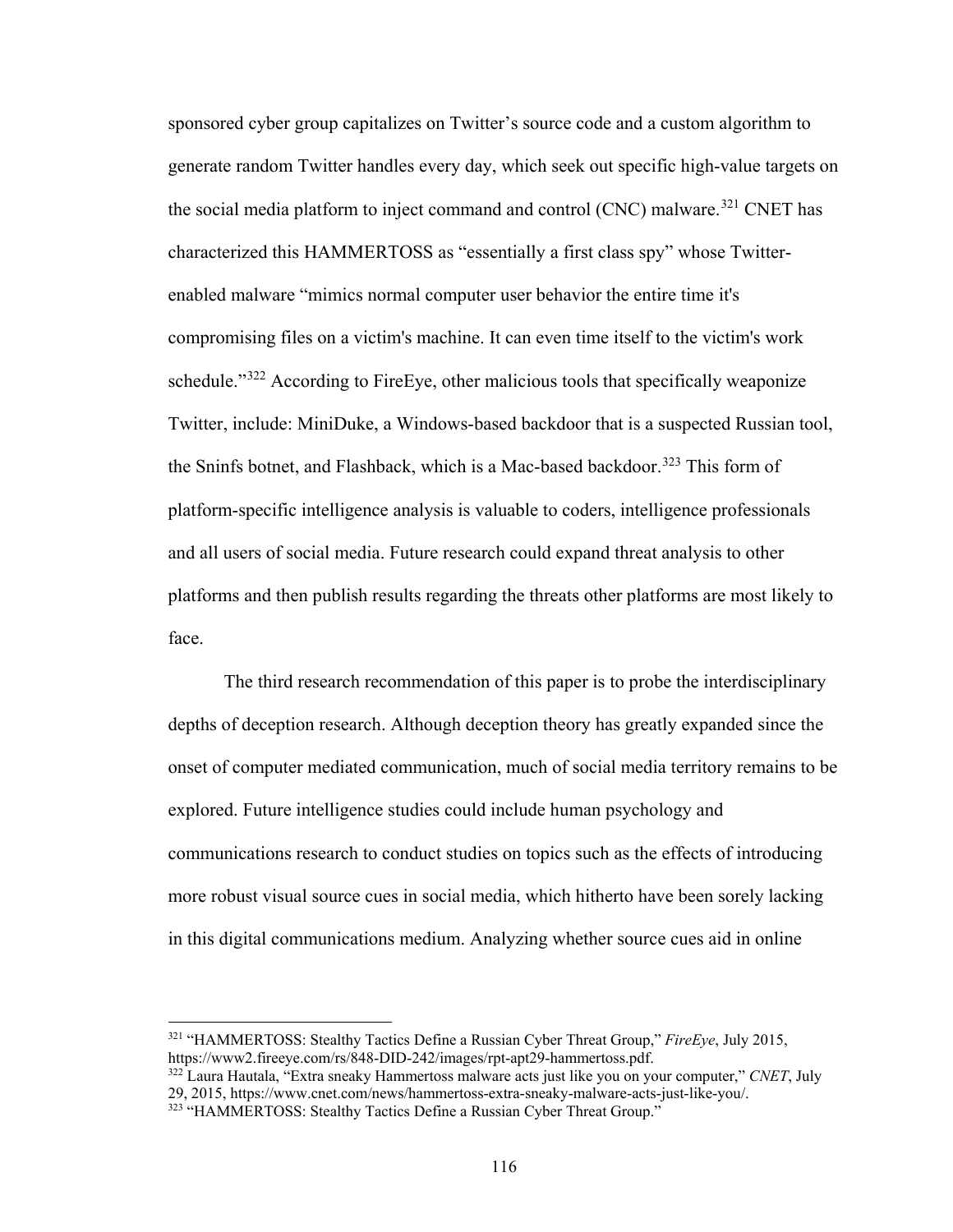deception detection could help social media providers in implementing better security measures for their users and in creating a more trustworthy online experience. Some intelligence researchers are taking cues from the history of honey pots and 'sexpionage' and are synthesizing intelligence and sexuality studies, to explore how online sexual behaviors affect modern intelligence operations.

Much of modern intelligence collection still revolves around the collection of human intelligence, which should not be forgotten when analyzing comprehensive data sets provided by social media analytics tools. For this reason, it is imperative that future intelligence research acknowledges the human factor in its varying approaches.

# *The Future Without Change*

If research and public discussion continues to label the threat of intelligence operations in social media purely as a modern technological challenge, then future elections, state secrets and economic proprietary information will continue to be stolen. From the research presented in this paper, is clear that foreign intelligence agencies are using social media not merely as an open source platform for collection, but as a meeting venue for initial introductions to intelligence targets. In this sense, social media has been used to supplement, rather than replace classical venues of intelligence activity. Although OSINT continues to expand the base of the intelligence analyst's data sources, social media is particularly potent for its human factor and the direct human contact which occurs on its platforms.

This paper's analysis of specific classical intelligence techniques that have been revived in social media demonstrates a small portion of the tradecraft paradigm shift which is taking place within the intelligence profession. What once required large sums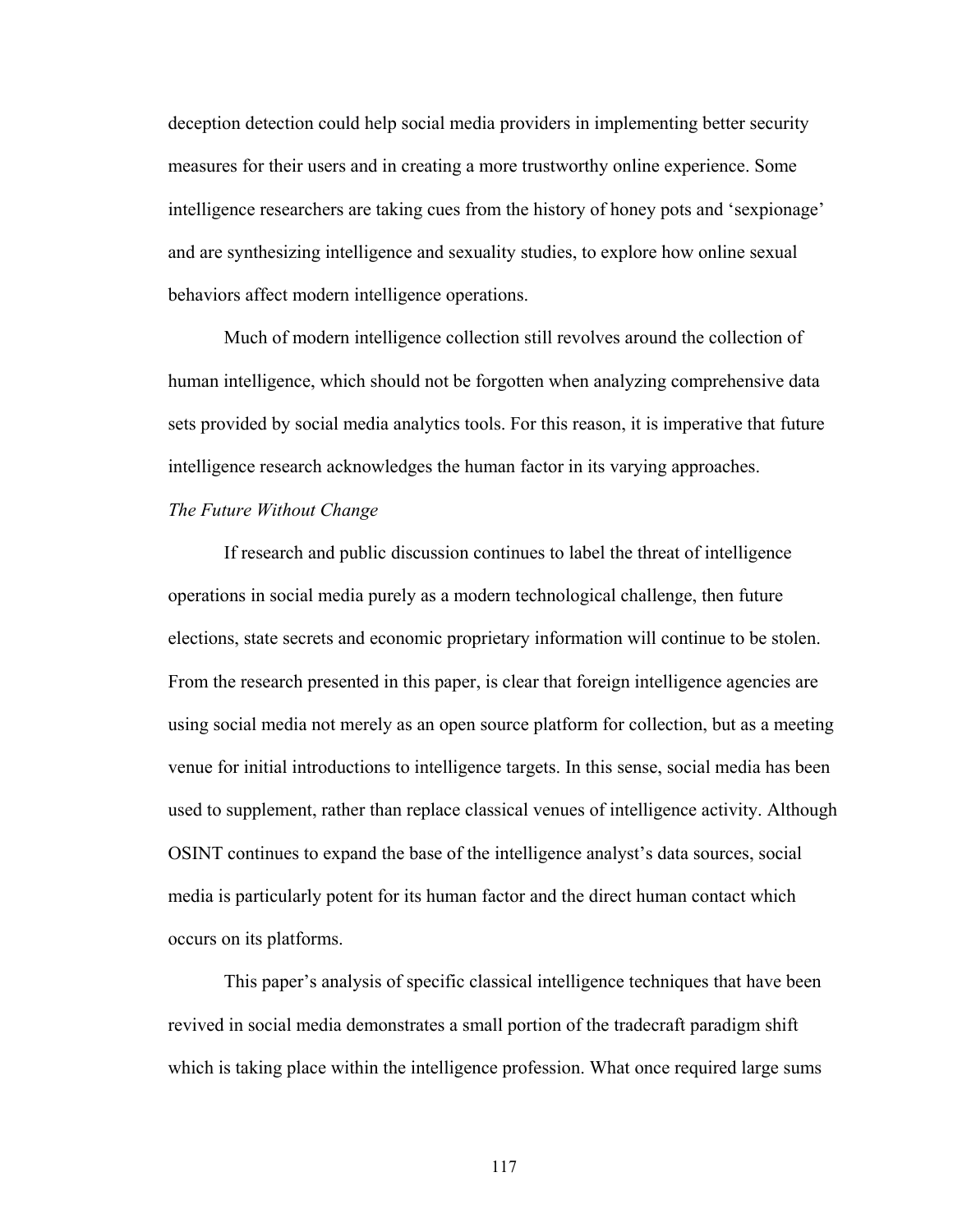of money, a lifetime of cultural knowledge and highly trained intelligence officers is now accomplished through encryption algorithms, data servers and digital bots. Although many private sector and academic researchers are well versed in the modern technologies behind today's intelligence operations in social media, there are few cyber experts who also possess a deep understanding the histories, cultures and motivations of America's intelligence adversaries. Because intelligence operations in social media are causing some of the most damaging incidents in recent American history, it is imperative that all researchers synthesize historical insights, current technology and forward-looking analysis to better understand and combat this issue.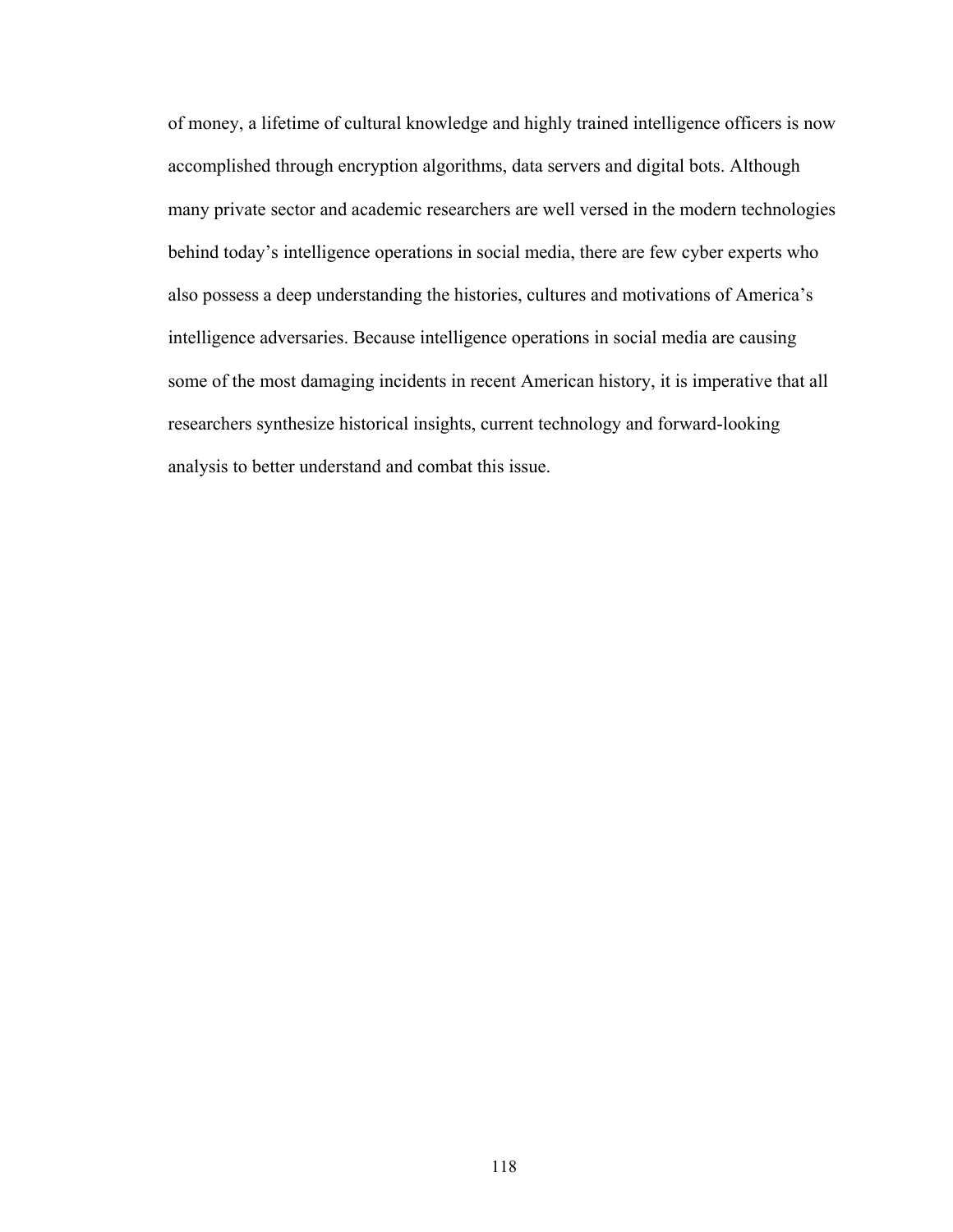### Bibliography

"2016 Presidential Campaign Hacking Fast Facts." *CNN*. July 18, 2018. https://www.cnn.com/2016/12/26/us/2016-presidential-campaign-hacking-fastfacts/index.html.

"About LinkedIn," *LinkedIn,* https://about.linkedin.com/. (accessed December 6, 2019).

- Abrams, Steve. "Beyond Propaganda: Soviet Active Measures in Putin's Russia." *Connections: The Quarterly Journal* 15, Issue 1 (Winter 2015): 5-31.
- Alowibdi, Jalal et. al. "Deception Detection in Twitter." *Social Network Analysis and Mining* 5 (2015): 1-16. doi: 10.1007/s13278-015-0273-1.
- Alperovitch, Dmitri. "Bears in The Midst: Intrusion into The Democratic National Committee," *CrowdStrike* (blog). June 15, 2016. https://www.crowdstrike.com/blog/bears-midst-intrusion-democratic-nationalcommittee/.
- Andrew, Christopher M. *The Secret World: A History of Intelligence.* New Haven: Yale University Press, 2018.
- Andrew, Christopher M., and Oleg Gordievsky. *Instructions from the Centre: Top Secret Files on KGB Foreign Operations 1975-1985*. London: Hodder and Stoughton, 1991.

\_\_\_\_\_\_\_. *KGB: The Inside Story of Its Foreign Operations From Lenin to Gorbachev.*  New York, NY: HarperCollins Publishers, 1990.

- Andrew, Christopher M., and Vasili Mitrokhin. *The Sword and the Shield: The Mitrokhin Archive and the Secret History of the KGB.* New York: Basic Books, 1999.
- Bagley, Tennent H. *Spymaster: Startling Cold War Revelations of a Soviet KGB Chief.*  New York: Skyhorse Publishing, 2015.
- Banerjea, Udit. "Revolutionary Intelligence: The Expanding Intelligence Role of the Iranian Revolutionary Guard Corps." *Journal of Strategic Security* 8, no. 3 (Fall 2015): 93-106.
- Barbier, Geoffrey. *Provenance Data in Social Media*. San Rafael, Calif: Morgan & Claypool, 2013.
- Barojan, Donara. "Eight Takeaways from Iranian Information Operations." *AFCEA*. April 1, 2019. https://www.afcea.org/content/eight-takeaways-iranianinformation-operations.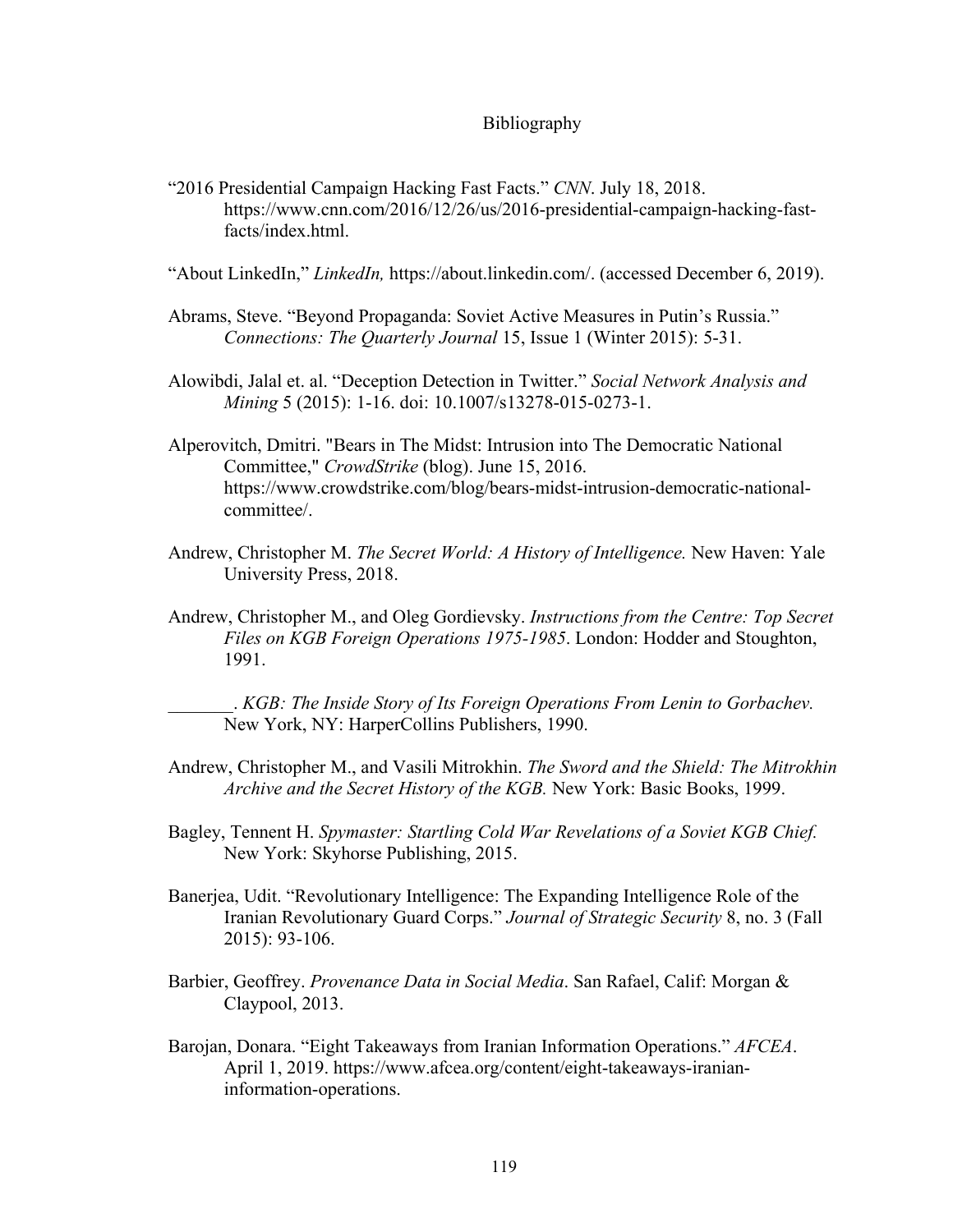- Bennett, Anthony. *The Race for the White House from Reagan to Clinton: Reforming Old Systems, Building New Coalitions.* New York: Palgrave Macmillan, 2013.
- Bittman, Ladislav. *The KGB and Soviet Disinformation: An Insider's View*. Washington: Pergamon-Brassey, 1985.
- Blinder, Alan, Julie Turkewitz, and Adam Goldman. "Isolated and Adrift, an American Woman Turned Toward Iran." *New York Times.* February 16, 2019. https://www.nytimes.com/2019/02/16/us/monica-witt-iran.html.
- Bond, Charles F. and Bella M. DePaulo. "Accuracy of Deception Judgments." *Personality and Social Psychology Review* 10, No. 3: 214-234.
- Bowman, M.E. "Secrets in Plain View: Covert Action the U.S. Way." In *The Law of Military Operations: Liber Amicorum Professor Jack Grunawalt,* edited by Michael N Schmitt, 1-16. Newport, R.I.: Naval War College Press, 1998.
- Burnson, Robert. "Two Ex-Twitter Employees Charged With Spying on Users for Saudis." *Bloomberg*. November 6, 2019. https://www.bloomberg.com/news/articles/2019-11-06/two-ex-twitter-employeescharged-in-saudi-government-spy-plot.
- "A Brief History of Spear Phishing." *Infosec Institute.* September 4, 2015. (accessed January 8, 2019). https://resources.infosecinstitute.com/a-brief-history-of-spearphishing/#gref.
- Buller, David B. and Judee K. Burgoon. "Interpersonal Deception Theory." *Communication Theory* 6, Issue 3, (August 1, 1996): 203–242, doi:10.1111/j.1468-2885.1996.tb00127.x
- Canfil, Justin Key. "Honing Cyber Attribution: A Framework for Assessing Foreign State Complicity." *Journal Of International Affairs* 70, no. 1 (Winter 2016): 217-226.
- Carr, Nick. "Cyber Espionage is Alive and Well: APT32 and the Threat to Global Corporations." *FireEye* (blog). May 14, 2017. https://www.fireeye.com/blog/threat-research/2017/05/cyber-espionageapt32.html.
- Chazan, David. "French Spy Facing Charges 'was snared by Chinese honeytrap." *Telegraph*. May 27, 2018. https://www.telegraph.co.uk/news/2018/05/27/frenchspy-snared-chinese-honeytrap-faces-treason-charges/ (accessed May 25, 2019).
- Collins, Ben and Joseph Cox. "Jenna Abrams, Russia's Clown Troll Princess, Duped The Mainstream Media and The World." *The Daily Beast,* November 2, 2017. https://www.thedailybeast.com/jenna-abrams-russias-clown-troll-princess-dupedthe-mainstream-media-and-the-world.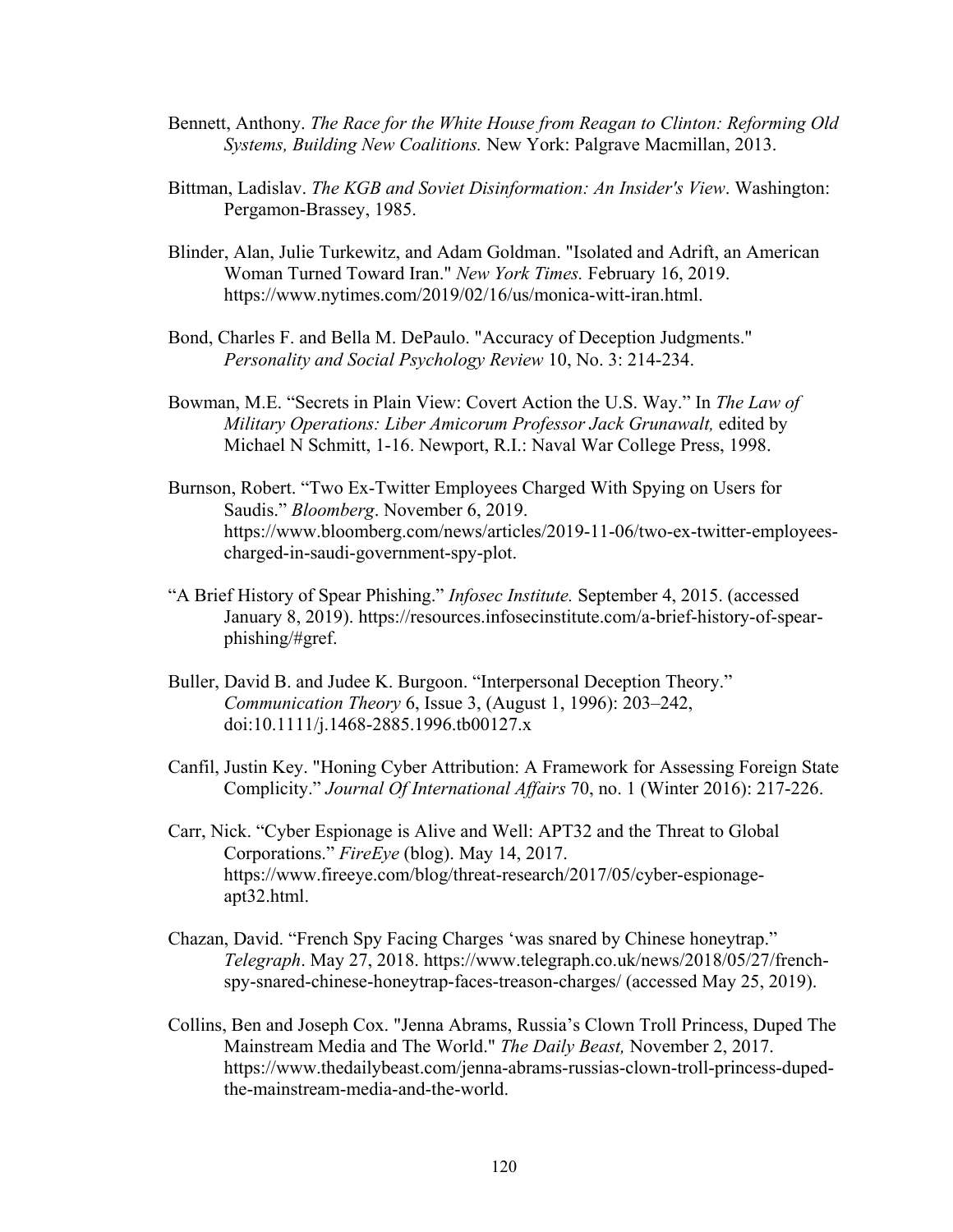- Colomina, Carme. "La Desinformación de Nueva Generación: Cinco Escenarios Políticos y Geoestratégicos Ante El Fake." *Anuario Internacional CIDOB*. January 2019, 61.
- Cruet, Eric A. "Detecting Deception in Text Message Streams: Analyzing Linguistic-Based Cues and Readability Metrics Using Supervised Learning Models." *Journal of New Communications Research* 5, no. 2 (October 2013): 30–56.
- "The Curious Case of Mia Ash: Fake Persona Lures Middle Eastern Targets." *SecureWorks.* July 27, 2017. https://www.secureworks.com/research/the-curiouscase-of-mia-ash.
- Davies, Philip H. J. and Kristian Gustafson. *Intelligence Elsewhere: Spies and Espionage Outside the Anglosphere.* Washington, DC: Georgetown University Press, 2013.
- Dilanian, Kevin. "How a \$230,000 debt and a LinkedIn message led an ex-CIA officer to spy for China." *NBC News.* April 4, 2019. https://www.nbcnews.com/politics/national-security/how-230-000-debt-linkedinmessage-led-ex-cia-officer-n990691.
- "Discussion with CIA Director Mike Pompeo." *FDD National Security Summit* (repr., Washington D.C.: Foundation for Defense of Democracies, 2017). http://www.defenddemocracy.org/events/fdds-national-security-summit/.
- Dobrynin, Anatoly. *In Confidence: Moscow's Ambassador to America's Six Cold War Presidents (1962-1986)*. New York: Times Books, Random House, 1995.
- Drury, Ian and David Williams. "Foreign spies on LinkedIn trying to recruit civil servants by 'befriending' them before stealing British secrets." *Daily Mail.* August 9, 2015. https://www.dailymail.co.uk/news/article-3191733/Foreign-spies-LinkedIn-trying-recruit-civil-servants-befriending-stealing-British-secrets.html.
- Eckel, Mike. "U.S. Senate Committee Backs Intelligence Findings on Russian Meddling." *Radio Free Europe.* 2018. https://www.rferl.org/a/senate-committeerussian-interference/29336790.html.
- Eftimiades, Nicholas. *Chinese Intelligence Operations.* Annapolis: Naval Institute Press, 1994.
- Emerson, John B. "Exposing Russian Disinformation." Speech, Berlin, June 25, 2015. US Embassy and Consulates in Germany. https://de.usembassy.gov/exposingrussian-disinformation/.
- "Enhancing Engagement Efforts to Stay Ahead of the Threat." FBI. February 2, 2017. https://www.fbi.gov/news/stories/office-of-private-sector.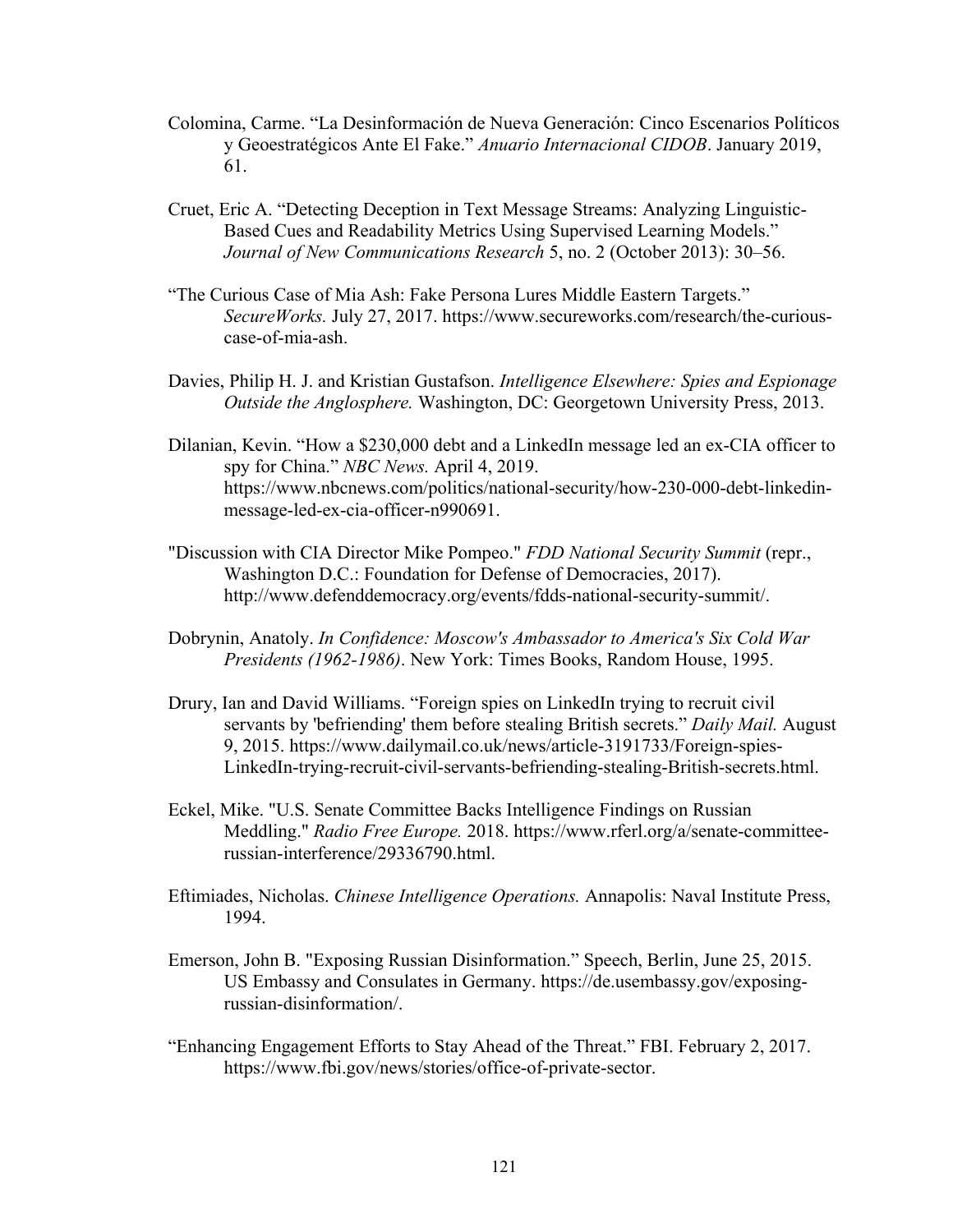- Escritt, Thomas. "German intelligence unmasks alleged covert Chinese social media profiles." *Reuters.* December 10, 2017. https://www.reuters.com/article/usgermany-security-china/german-intelligence-unmasks-alleged-covert-chinesesocial-media-profiles-idUSKBN1E40CA.
- "Exposing Russia's Effort to Sow Discord Online: The Internet Research Agency and Advertisements." U.S. House of Representatives Permanent Select Committee on Intelligence. U.S. Senate. Accessed November 30, 2019. https://intelligence.house.gov/social-media-content/.
- "Former CIA Officer Sentenced to Prison for Espionage," U.S. Department of Justice, May 17, 2019, https://www.justice.gov/opa/pr/former-cia-officer-sentencedprison-espionage.
- "Former U.S. Counterintelligence Agent Charged with Espionage on Behalf of Iran; Four Iranians Charged with a Cyber Campaign Targeting Her Former Colleagues." Department of Justice. Office of Public Affairs. February 13, 2019. https://www.justice.gov/opa/pr/former-us-counterintelligence-agent-chargedespionage-behalf-iran-four-iranians-charged-cyber.
- "Freedom on the Net 2017: Manipulating Social Media to Undermine Democracy." *Freedom House* (November 2017): 1-48. https://freedomhouse.org/report/freedom-net/freedom-net-2017.
- Frenkel, Sheera and Linda Qiu. "Fact Check: What Mark Zuckerberg Said About Facebook, Privacy, and Russia." *New York Times.* April 11, 2018. https://www.nytimes.com/2018/04/10/technology/ zuckerberg-elections-russiadata-privacy.html.
- Friend, Catherine and Nicola Fox Hamilton. "Deception Detection: The Relationship of Levels of Trust and Perspective Taking in Real-Time Online and Offline Communication Environments." *CyberPsychology, Behavior & Social Networking* 19, no. 9 (September 2016): 532–37. doi:10.1089/cyber.2015.0643.
- Galeotti, Mark. "Russian Intelligence is at (Political) War." *NATO Review*. May 11, 2017. https://www.nato.int/docu/review/2017/also-in-2017/russian-intelligencepolitical-war-security/EN/index.htm.
- Geary, Sarah. "Rise of the Rest: APT Groups No Longer from Just China and Russia." *FireEye.* April 26, 2018.https://www.fireeye.com/blog/executiveperspective/2018/04/rise-of-the-rest-apt-groups-no-longer-from-just-china-andrussia.html.
- Gil, Yolanda and Donovan Artz. "Towards content trust of web resources." *Web Semantics: Science, Services and Agents on the World Wide Web 5, no. 4 (2007): 227-239.*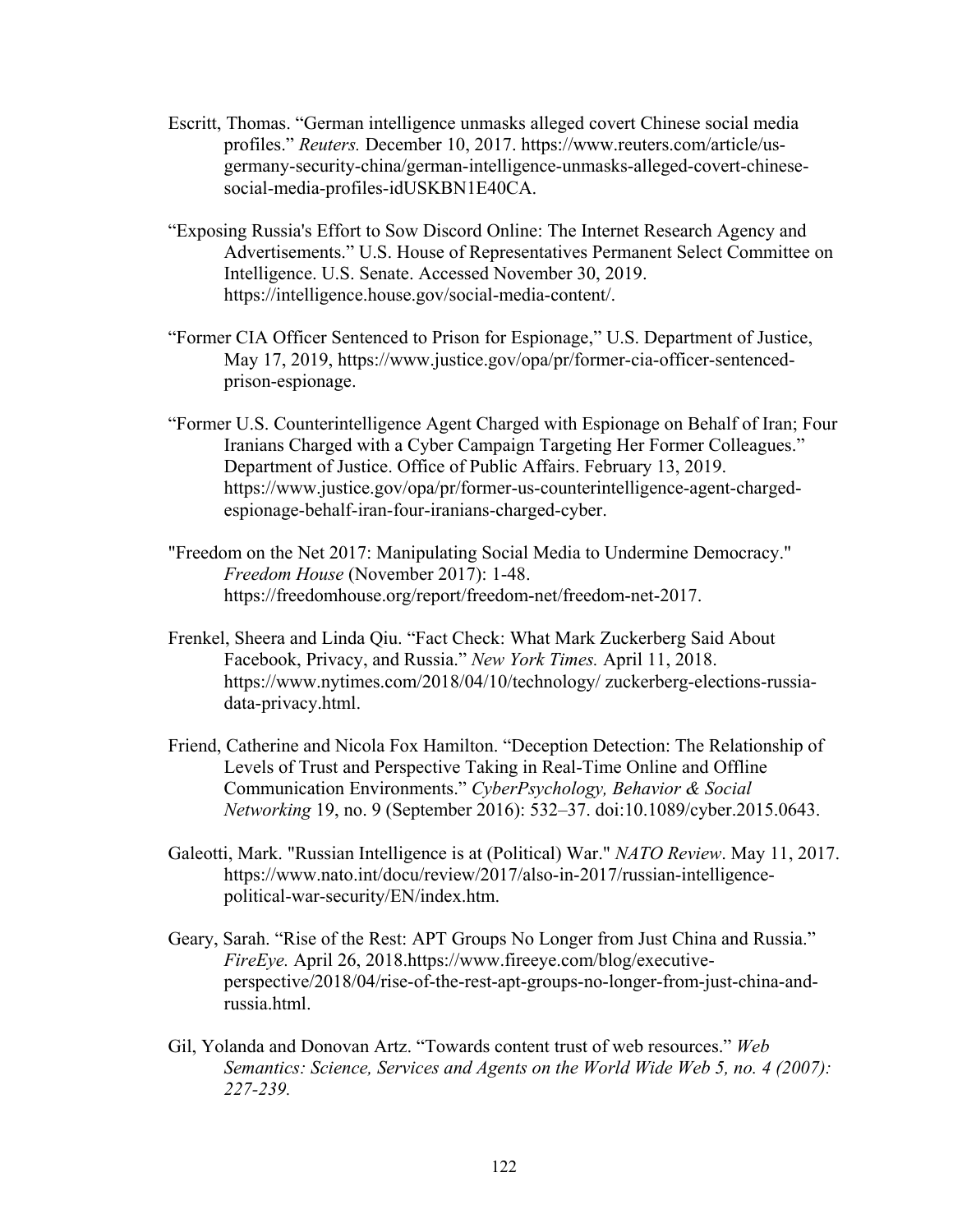- Giles, Keir. "Handbook of Russian Information Warfare." *NATO Defense College Research Division*, (November 2016): 1-90. http://www.ndc.nato.int/news/news.php?icode=995.
- Goldstein, Frank L., and Benjamin F. Findley, *Psychological Operations: Principles and Case Studies.* Maxwell Air Force Base, Ala.: Air University Press, 1996.
- Golitsyn, Anatoliy. *New Lies for Old: The Communist Strategy of Deception And Disinformation*. New York: Dodd, Mead, 1984.
- Goshko, John M. "For Forgery Specialist, A Case Close to Home." *The Washington Post*. August 19, 1986. https://www.washingtonpost.com/archive/politics/1986/08/19/for-forgeryspecialist-a-case-close-to-home/4b8db266-699c-4557-8f01- 93db86500599/?utm\_term=.8b82773c0db6.
- Greenburg, Andy. "Meet Mia Ash, the Fake Woman Iranian Hackers Used to Lure Victims." *Wired.* July 27, 2017. https://www.wired.com/story/iran-hackers-socialengineering-mia-ash/.
- Hamburger, Tom and Karen Tumulty. "WikiLeaks releases thousands of documents about Clinton and internal deliberations." *Washington Post*. July 22, 2016. https://www.washingtonpost.com/news/post-politics/wp/2016/07/22/on-eve-ofdemocratic-convention-wikileaks-releases-thousands-of-documents-aboutclinton-the-campaign-and-internal-deliberations/.
- "HAMMERTOSS: Stealthy Tactics Define a Russian Cyber Threat Group," *FireEye*, July 2015, https://www2.fireeye.com/rs/848-DID-242/images/rpt-apt29 hammertoss.pdf.
- Hancock, Jeffrey T., Jennifer Thom-Santelli, and Thompson Ritchie. "Deception and design: the impact of communication technology on lying behavior," in *Proceedings of the SIGCHI Conference on Human Factors in Computing Systems (CHI '04)* (2004) 129-134, accessed September 30, 2019, doi: 10.1145/985692.985709.
- Hautala, Laura. "Extra sneaky Hammertoss malware acts just like you on your computer." *CNET*. July 29, 2015. https://www.cnet.com/news/hammertoss-extrasneaky-malware-acts-just-like-you/.
- Hayes, Danielle A. "The Trusted Insider: Motives, Behaviors, Fictions, and Digital Age Norms." *American Intelligence Journal* 35, no. 2 (July 2018): 17–25.
- Henricks, Steven C. "Social Media, Publicly Available Information, and the Intelligence Community." *American Intelligence Journal* 34, no. 1 (January 2017): 21–31.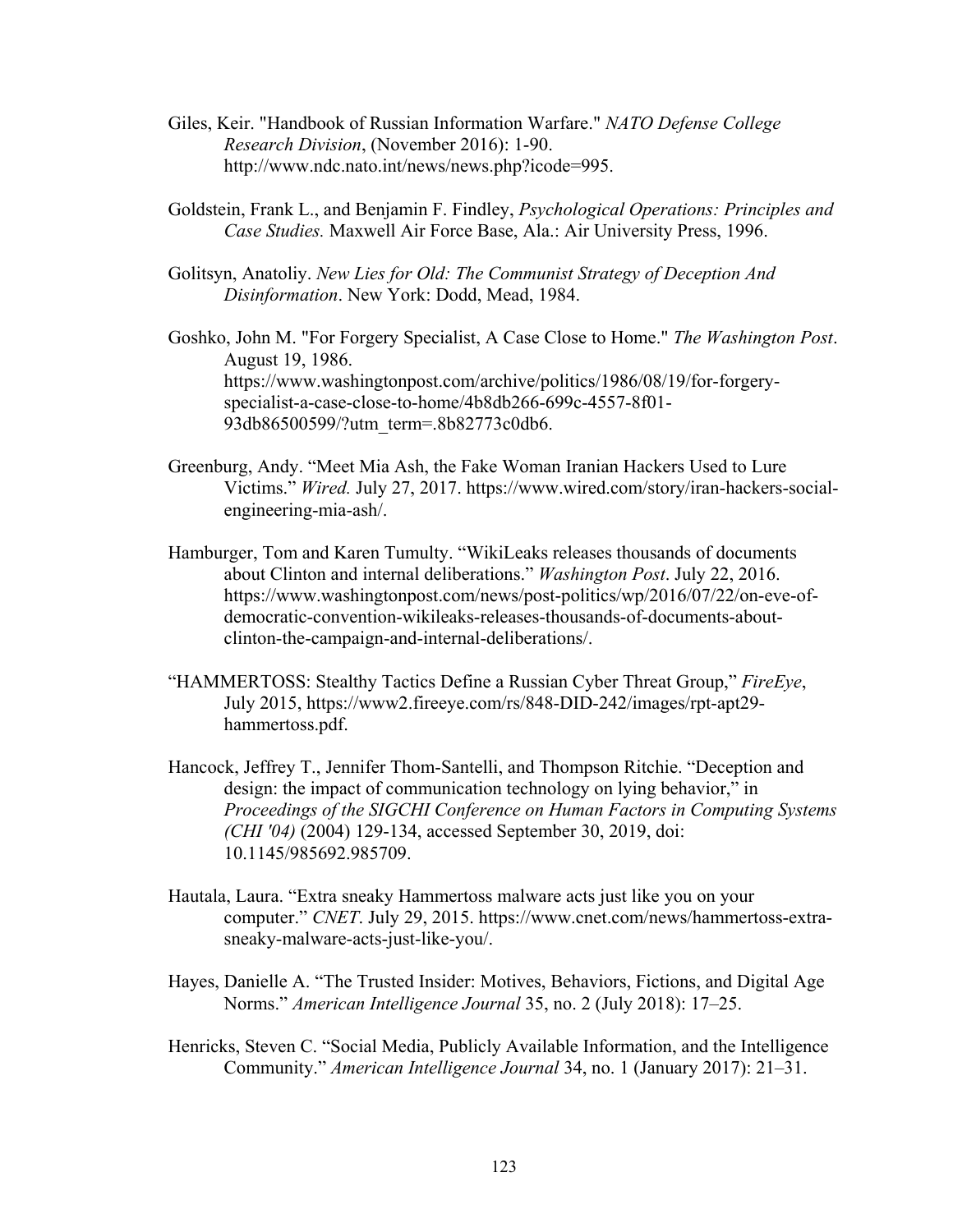- Hill, Fiona and Pamela Jewett. "Back in the USSR ": Russia's Intervention in the Internal Affairs of the Former Soviet Republics and the Implications for United States Policy Towards Russia." *Brookings*. (January 1994): 1-90, Ethnic Conflict Project.
- Holland, Max. "The Propagation and Power of Communist Security Services Dezinformatsiya." *International Journal of Intelligence and CounterIntelligence 19, no. 6* (2009): 1-31. doi:10.1080/08850600500332342.
- "IBM Security Services 2014 Cyber Security Intelligence Index." *IBM*. June 2014. https://media.scmagazine.com/documents/82/ibm\_cyber\_security\_intelligenc\_204 50.pdf.
- Insikt Group. "Beyond Hybrid War: How China Exploits Social Media to Sway American Opinion." *RecordedFuture.* March 6, 2019. https://www.recordedfuture.com/china-social-media-operations/.
- Jiang, L. Crystal, Natalya N. Bazarova, and Jeffrey T. Hancock. "From Perception to Behavior: Disclosure Reciprocity and the Intensification of Intimacy in Computer-Mediated Communication." *Communication Research* 40, no. 1 (February 2013): 125–43. doi:10.1177/0093650211405313.
- Johnson, Derek B. "DHS plans to step up cyber agreements with private companies." *Federal Computer Week*. December 21, 2017. https://fcw.com/articles/2017/12/21/section9-dhs-cyber-johnson.aspx.
- Johnson, Loch K. "The Enduring Myths of Covert Action," *Virginia Policy Review* 7, no. 2 (Winter 2014): 52-64.

\_\_\_\_\_\_. *Strategic Intelligence*. Westport, CT: Praeger Security International, 2007.

- Jones, Seth G. "Going on the Offensive: A U.S. Strategy to Combat Russian Information Warfare." *Center for Strategic and International Studies*. October 1, 2018. https://www.csis.org/analysis/going-offensive-us-strategy-combat-russianinformation-warfare.
- Juurvee, Ivo. "The Resurrection of 'Active Measures': Intelligence Services as a Part of Russia's Influencing Toolbox." *Strategic Analysis* (April 2018): 1-8, The European Centre of Excellence for Countering Hybrid Threats.
- Kelley, Harold H. "The Warm-Cold Variable in First Impressions of Persons." *Journal of Personality* 18, no. 4 (June 1950): 431. doi:10.1111/j.1467-6494.1950.tb01260.x.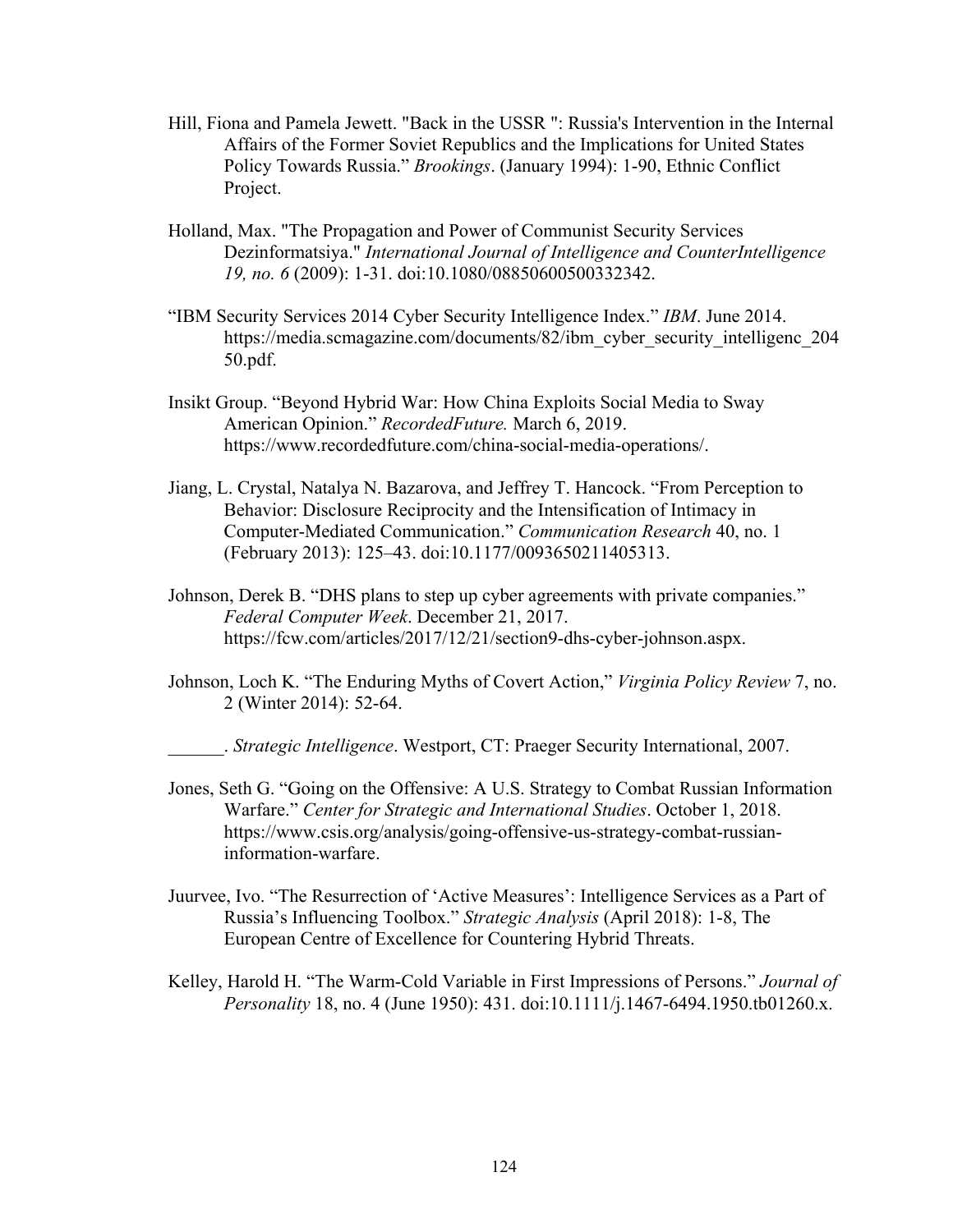- Khan, Shehab. "Emmanuel Macron 'A Psychopath Who Hates France', Russian Media Says." *Independent*. 2017. https://www.independent.co.uk/news/world/europe/russian-media-emmanuelmacron-french-president-general-election-2017-gay-psychopath-hates-francea7723531.html.
- Knightley, Phillip. "The History of the Honey Trap." *Foreign Policy.* March 12, 2010. https://foreignpolicy.com/2010/03/12/the-history-of-the-honey-trap/ (accessed May 25, 2019).
- Kopan, Tal, Kevin Liptak and Jim Sciutto. "Obama Orders Review of Russian Election-Related Hacking." *CNN.* December 9, 2016. https://www.cnn.com/2016/12/09/politics/obama-orders-review-into-russianhacking-of-2016-election/index.html.
- Kosoff, Maya. "China Has Been Using LinkedIn to Recruit Potential U.S. Spies." *Vanity Fair.* August 31, 2018. https://www.vanityfair.com/news/2018/08/china-hasbeen-using-linkedin-to-recruit-potential-us-spies.
- Kramer, Mark. "The Soviet Roots of Meddling in U.S. Politics," *PONARS Eurasia Policy Memo* No. 452, George Washington University (January 2017).
- Kryshtanovskaya, Olga and Stephen White. "Putin's Militocracy." *Post-Soviet Affairs* 19, no. 4 (2003): 289-306, doi:10.2747/1060-586x.19.4.289.
- Kuchler, Hannah. "LinkedIn battles China's effort to recruit spies in US." *Financial Times.* August 31, 2018. https://www.ft.com/content/dccfd78e-ad32-11e8-94bdcba20d67390c.
- Langford, James. "Facebook has made fundamental changes since 2016 election, Sandberg says." *Washington Examiner.* January 21, 2019. https://www.washingtonexaminer.com/business/facebook-has-made-fundamentalchanges-since-2016-election-sandberg-says.
- Leigh, Harold. "The Defence of the Realm: The Authorized History of MI5 by Christopher Andrew." *Guardian*. October 9, 2009. https://www.theguardian.com/books/2009/oct/10/defence-of-the-realm-mi5.
- Lin, Herbert. "A Proposal to Reduce Government Overclassification of Information Related to National Security." *Journal of National Security Law & Policy 7*, no. 3 (September 2014): 443–63.
- Litvinenko, Alexander and Yuri Felshtinsky. *Blowing Up Russia: The Secret Plot to Bring Back KGB Terror*. New York: Encounter Books, 2007.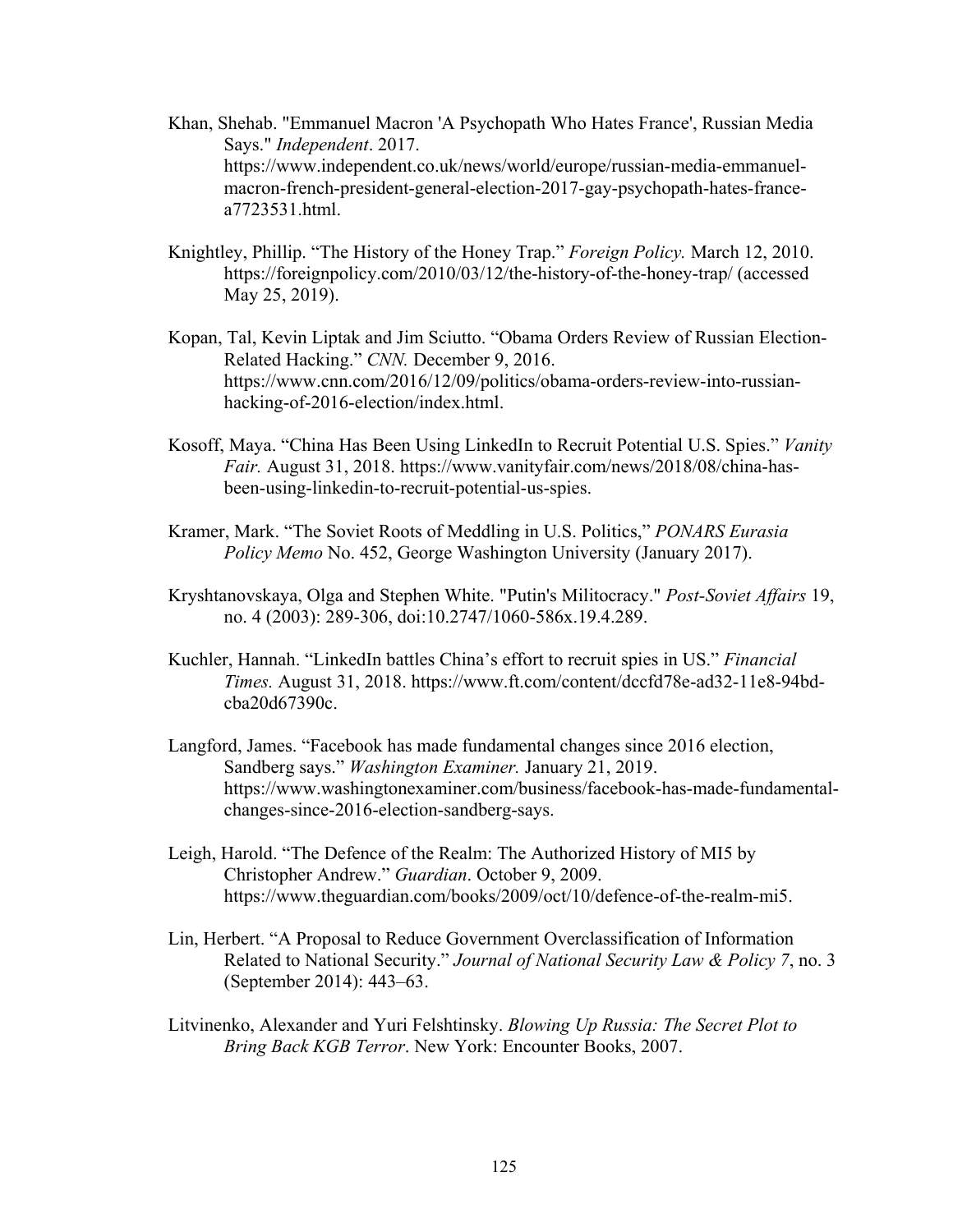- Lowenthal, Mark M., *Intelligence: From Secrets to Policy, Sixth edition.* Los Angeles: CQ Press, 2015.
- Lucas, Ryan. "Ex-Air Force Counterintelligence Agent Charged with Giving Secrets to Iran." *NPR*. February 13, 2019. https://www.npr.org/2019/02/13/694234985/exair-force-counterintelligence-officer-charged-with-giving-secrets-to-iran/ (accessed May 25, 2019).

\_\_\_\_\_\_\_. "How Russia Used Facebook To Organize 2 Sets of Protesters." *NPR*, November 1, 2017. https://www.npr.org/2017/11/01/561427876/how-russia-usedfacebook-to-organize-two-sets-of-protesters.

Lynch, Justin. "Cyber Command wants to partner with private sector to stop hacks." *Fifth Domain.* July 21, 2018. https://www.fifthdomain.com/dod/cybercom/2018/07/31/cyber-command-wantsto-partner-with-private-sector-to-stop-hacks/.

- "The Making of a Neo-KGB State." *The Economist*. June 25, 2007. https://www.economist.com/briefing/2007/08/23/the-making-of-a-neo-kgb-state.
- Martin, John Bartlow. *Adlai Stevenson and the World: The Life of Adlai Stevenson*. Garden City: Doubleday & Company, 1977.

Matthew, Sam. "Revealed: How Russia's 'Troll Factory' Runs Thousands of Fake Twitter and Facebook Accounts to Flood Social Media with Pro-Putin Propaganda." *Daily Mail*. March 28, 2015. http://www.dailymail.co.uk/news/article-3015996/How-Russia-s-troll-factoryrunsthousands-fake-Twitter-Facebook-accounts-flood-social-media-pro-Putinpropaganda.html.

- Mattis, Peter L. "Assessing Western Perspectives on Chinese Intelligence." *International Journal of Intelligence & Counterintelligence* 25, no. 4 (2012): 684. doi:10.1080/08850607.2012.678745.
- May-Chahal, Corinne. "Young People Struggle to Identify Who They Are Talking to Online." *British Journal of School Nursing* 10, no. 1 (February 2015): 39–40.
- Meyers, Adam. "Meet the Advanced Persistent Threats: List of Cyber Threat Actors." *FireEye*. February 24, 2019. https://www.crowdstrike.com/blog/meet-theadversaries/.
- Mitrokhin, Vasili. *KGB Lexicon: The Soviet Intelligence Officer's Handbook.* London: Routledge, 2002.
- Moore, Paul D. "How China Plays the Ethnic Card." *Los Angeles Times.,* June 24, 1999. https://www.latimes.com/archives/la-xpm-1999-jun-24-me-49832-story.html.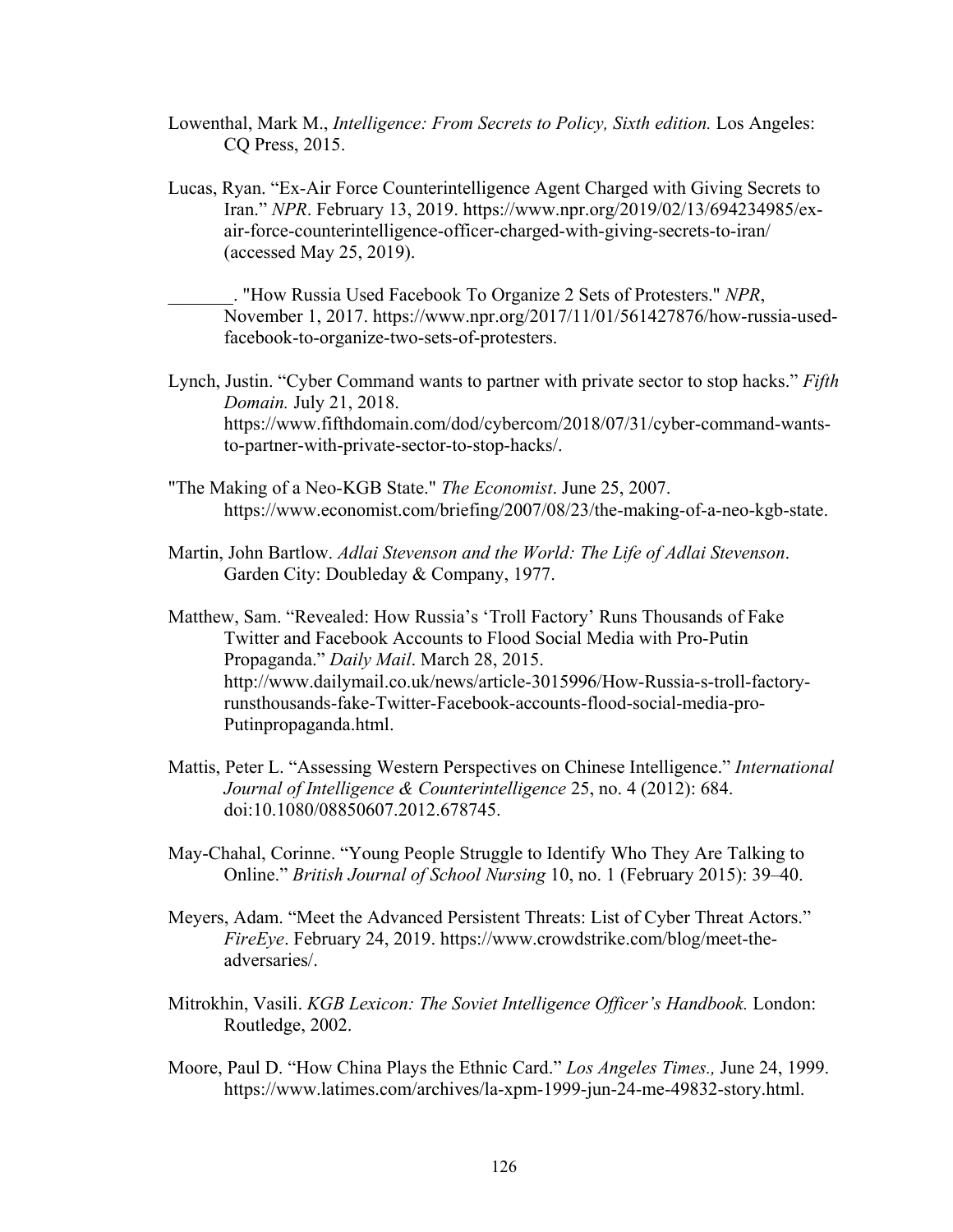Morris, Edmund. *Dutch: A Memoir of Ronald Reagan.* New York: Modern Library, 1999.

Nakashima, Ellen. "Russian Government hackers penetrated DNC, stole opposition research on Trump." June 14, 2016. https://www.washingtonpost.com/world/national-security/russian-governmenthackers-penetrated-dnc-stole-opposition-research-on-trump/2016/06/14/cf006cb4- 316e-11e6-8ff7- 7b6c1998b7a0\_story.html?noredirect=on&utm\_term=.012baaef8d83.

- Nance, Malcolm W. *The Plot to Hack America: How Putin's Cyberspies and Wikileaks Tried to Steal the 2016 Election.* New York, NY: Skyhorse Publishing, 2016.
- National Commission on Terrorist Attacks upon the United States. *The 9/11 Commission Report: Final Report of the National Commission on Terrorist Attacks Upon the United States.* New York: Norton, 2004.
- Northcutt, Stephen. "Spear Phishing." *SANS Technology Institute.* Security Laboratory: Methods of Attack Series*.* May 9, 2007. https://www.sans.edu/cyberresearch/security-laboratory/article/spear-phish.
- Oentaryo, Richard J., Arinto Murdopo, Philips K. Prasetyo, and Ee-Peng Lim. "On profiling bots in social media. Proceedings of the international conference on social informatics." *Social Informatics* (October 2016): 92-109.
- Paul, Christopher and Miriam Matthews. "Russia's "Firehose of Falsehood" Propaganda Model." *Perspectives* (July 2016):1-16, https://doi.org/10.7249/PE198.
- Phythian, Mark. *Understanding the Intelligence Cycle.* Milton Park, Abingdon, Oxon: Routledge, 2013.
- Proctor, Tammy M. *Female Intelligence: Women and Espionage in the First World War.* New York: New York University Press, 2003.
- Public Broadcasting Service. "Four Chinese Espionage Investigations." PBS.org. https://www.pbs.org/wgbh/pages/frontline/shows/spy/spies/four.html (accessed May 12, 2019).
- Revelli, Alice and Lee Foster. "Network of Social Media Accounts Impersonates U.S. Political Candidates, Leverages U.S. and Israeli Media in Support of Iranian Interests." *FireEye.* May 28, 2019. https://www.fireeye.com/blog/threatresearch/2019/05/social-media-network-impersonates-us-political-candidatessupports-iranian-interests.html.
- Rowse, Arthur E., and Harold Kellock. "Foreign Policy in National Elections." *Editorial Research Reports 1960*, vol. II (1960): 543-62.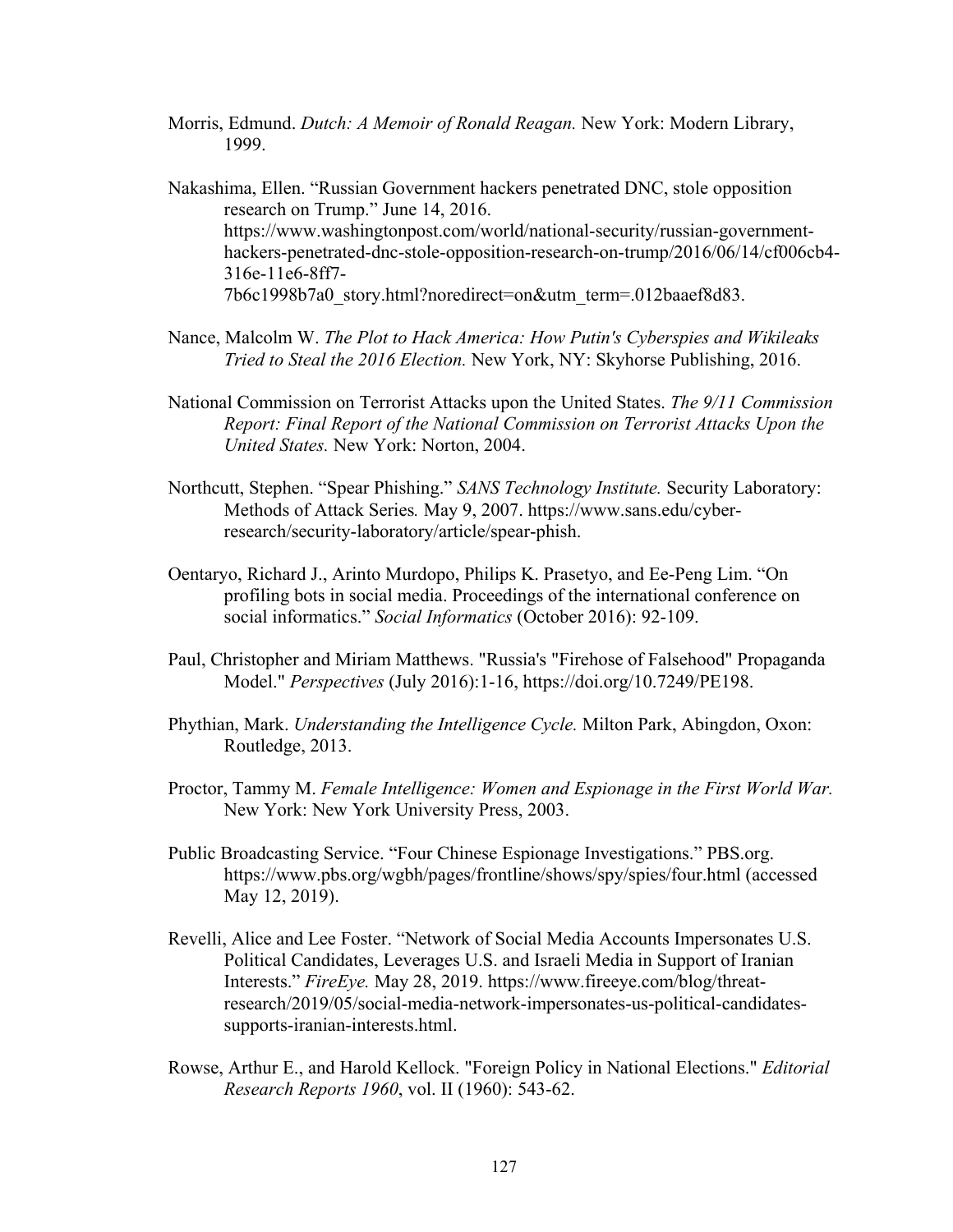- Samuel, Henry. "Chinese spies fooled 'hundreds' of civil servants and executives, France reveals." *Telegraph.* October 23, 2018. https://www.telegraph.co.uk/news/2018/10/23/chinese-online-spies-foolhundreds-totally-unprepared-top-french/.
- Sawicki, Gérald. "Aux origines lointaines du "service action". Sabotage et opérations spéciales en cas de mobilisation et de guerre 1871-1914", *Revue Historique des Armées* 13, Issue 268 (August 2012): 12-22.
- Schapiro, Leonard. "Totalitarianism in Foreign Policy." In *The Soviet Impact on World Politics*, by Kurt London, 3-21. Bristol: Hawthorn Books, 1974.
- Schoen, Fletcher and Christopher J. Lamb. "Deception, Disinformation, and Strategic Communications: How One Interagency Group Made a Major Difference." *Strategic Perspectives,* No. 11 (June 2012): 1-155.
- Sciutto, Jim and Pamela Brown. "Russia Hacked GOP Groups, US Intel Believes." *CNN*. December 12, 2016. https://www.cnn.com/2016/12/12/politics/gop-russiahacking-trump/.
- Shane, Scott. "The Fake Americans Russia Created to Influence the Election." *New York Times*. September 7, 2017. https://www.nytimes.com/2017/09/07/us/politics/russia-facebook-twitterelection.html.
- Shortell, David. "Trial begins for former CIA officer accused of spying for China." *CNN Politics*. May 30, 2018.https://www.cnn.com/2018/05/30/politics/cia-officerspying-trial-china/index.html.
- Shultz, Richard H. and Roy Godson. *Dezinformatsia: Active Measures in Soviet Strategy.* Washington: Pergamon-Brassey, 1984.
- Smith, Nicola and Harriet Alexander. "LinkedIn becomes social media of choice for North Korea's elite." *Telegraph,* October 26, 2018, https://www.telegraph.co.uk/news/2018/10/26/linkedin-becomes-social-mediachoice-north-koreas-elite/.
- Softness, Nicole A. "Social Media and Intelligence: The Precedent and Future for Regulations." *American Intelligence Journal* 34, no. 1 (January 2017): 32–37.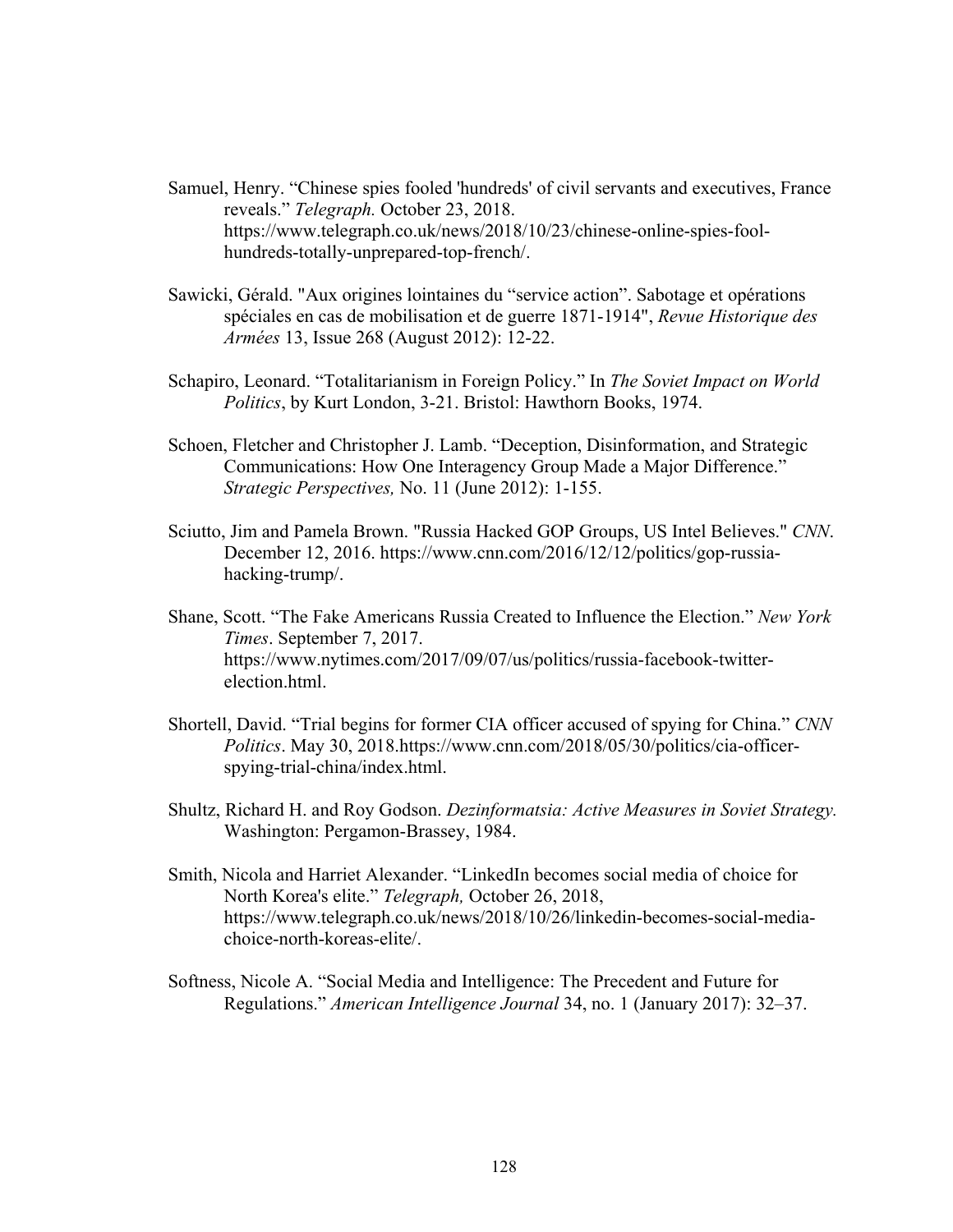- Soldatkin, Vladimir and Andrew Osborn. "Putin to Britain: Let's forget about the Skripal poisoning." *Reuters.* June 6, 2019. https://www.reuters.com/article/us-russiaforum-putin-britain/putin-to-britain-lets-forget-about-the-skripal-poisoningidUSKCN1T71OU?il=0.
- Song, Hwanseok, Jonathon P. Schuldt, Poppy L. McLeod, Rhiannon L. Crain, and Janis L. Dickinson. "Group Norm Violations in an Online Environmental Social Network: Effects on Impression Formation and Intergroup Judgments." *Group Processes & Intergroup Relations* 21, no. 3 (April 2018): 422–37. doi:10.1177/1368430217733118.
- Stamos, Alex. "An Update on Information Operations on Facebook." *Facebook* (blog). September 6, 2017, https://newsroom.fb.com/news/2017/09/informationoperations-update/.
- Stevens, Candace N. "Technology in Foreign Intelligence Gathering." *American Intelligence Journal* 34, no. 1 (January 2017): 123–30.
- Stober, Dan, and Ian Hoffman. *A Convenient Spy: Wen Ho Lee and the Politics of Nuclear Espionage*. New York, NY: Simon & Schuster, 2001.
- Strobel, Warren and Jonathan Landay. "Exclusive: U.S. accuses China of 'super aggressive' spy campaign on LinkedIn." *Reuters.* August 31, 2018. https://www.reuters.com/article/us-linkedin-china-espionage-exclusive/exclusiveus-accuses-china-of-super-aggressive-spy-campaign-on-linkedinidUSKCN1LG15Y.
- Suler, John. "The Online Disinhibition Effect." *CyberPsychology & Behavior* 7, no. 3 (June 2004): 321–26. doi:10.1089/1094931041291295.
- Tahair, Richard. *The Encyclopedia of Cold War Espionage, Spies, and Secret Operations*. Westport: Greenwood Press, 2004.
- Tanner, Murray Scot. "Beijing's New National Intelligence Law: From Defense to Offense." *Lawfare*. 2017. https://www.lawfareblog.com/beijings-new-nationalintelligence-law-defense-offense.
- Threat Connect Research Team. "Guccifer 2.0: The Man, The Myth, The Legend?" *ThreatConnect* (blog). July 20, 2016. https://www.threatconnect.com/blog/reassesing-guccifer-2-0-recent-claims/.
- Tsikerdekis, Michail and Sheralie Zeadally. "Online Deception in Social Media." *Communications of the ACM* 57, no. 9 (September 2014): 72-80, doi:10.1145/2629612.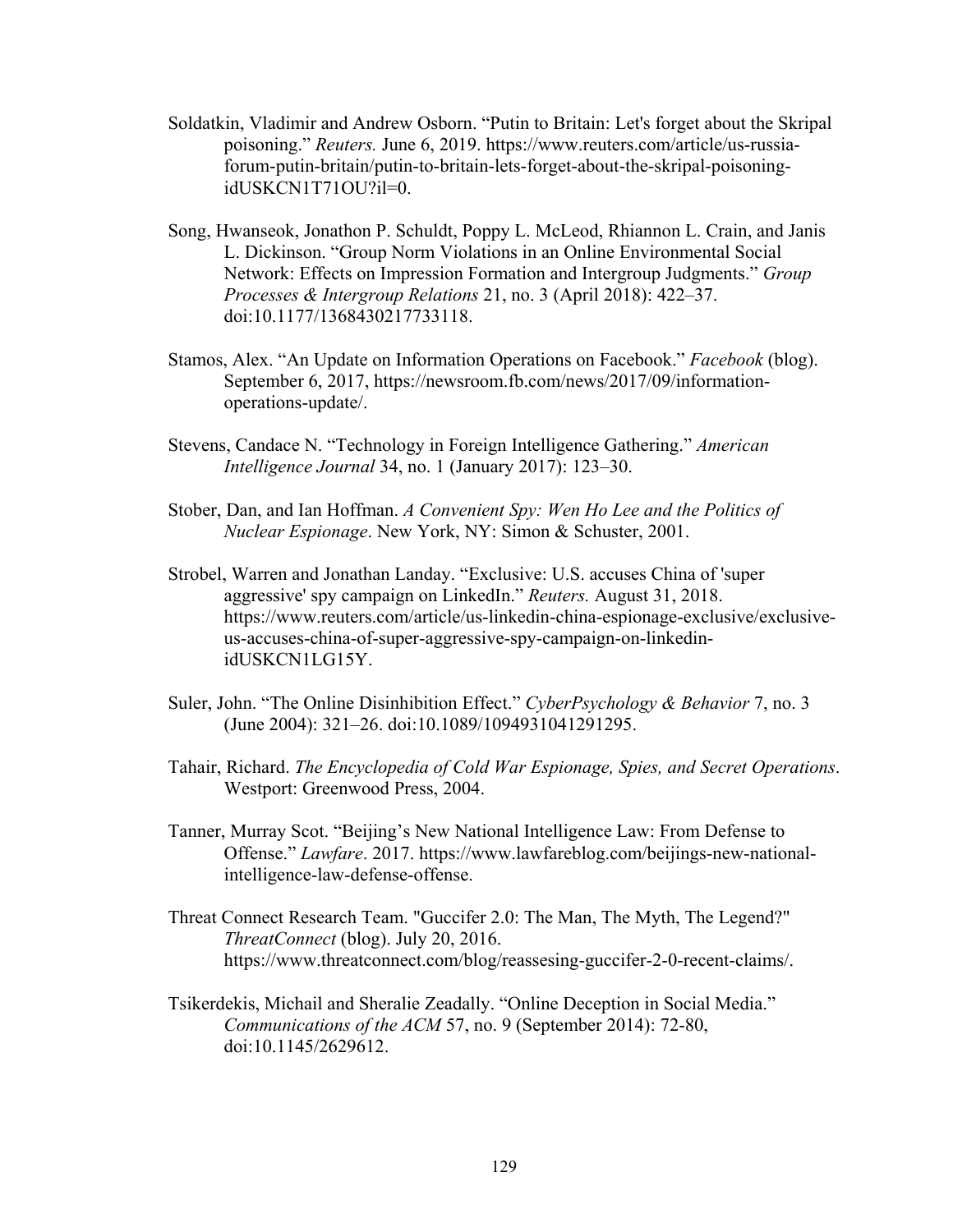- "US accuses China of running aggressive LinkedIn spying program," *Reuters,* September 1, 2018, https://www.pri.org/stories/2018-09-01/us-accuses-china-runningaggressive-linkedin-spying-program.
- US Congress, Senate. Initial Findings on Intelligence Community Assessment: *Assessing Russian Activities and Intentions in Recent U.S. Elections*, 115th Cong., 2d sess., 2018, https://www.burr.senate.gov/imo/media/doc/SSCI%20ICA%20ASSESSMENT\_F INALJULY3.pdf.
- US Congress, Senate. Putin's Asymmetric Assault on Democracy in Russia and Europe: Implications for U.S. National Security. 115th Cong., 2nd sess., 2018. S. Prt. 115- 21. https://www.foreign.senate.gov/imo/media/doc/FinalRR.pdf.

US Department of Homeland Security. *Joint Statement from the Department Of Homeland Security and Office of the lligence on Election Security* (Washington DC: DHS Press Office, 2016), https://www.dhs.gov/news/2016/10/07/joint-statement-department-homelandsecurity-and-office-director-national

- US Department of State. The Active Measures Working Group. *Soviet Influence Activities: A Report on Active Measures and Propaganda, 1986–1987.* 1987. 1- 89.
- US Department of State. United States Information Agency. *Soviet Active Measures in The 'Post-Cold War' Era 1988-1991: A Report Prepared at the Request of the United States House of Representatives Committee on Appropriations by the United States Information Agency.* 1992.
- US National Intelligence Council. Office of the Director of National Intelligence. *Assessing Russian Activities and Intentions in Recent US Elections.* January 06, 2017. https://www.dni.gov/files/documents/ICA\_2017\_01.pdf.
- van der Walt, Estee, J.H.P. Eloff and Jacomine Grobler. "Cyber-security: Identity deception detection on social media platforms." *Computers & Security* 78, (June 2018): 76-89. doi:10.1016/j.cose.2018.05.015.
- Van Swol, Lyn M., Michael T. Braun, and Miranda R. Kolb. "Deception, Detection, Demeanor, and Truth Bias in Face-to-Face and Computer-Mediated Communication." *Communication Research* 42, no. 8 (December 2015): 1116– 42. doi:10.1177/0093650213485785.
- Verdery, Katherine. *Secrets and Truths: Ethnography In the Archive of Romania's Secret fs Police*. Budapest: Central European University Press, 2014.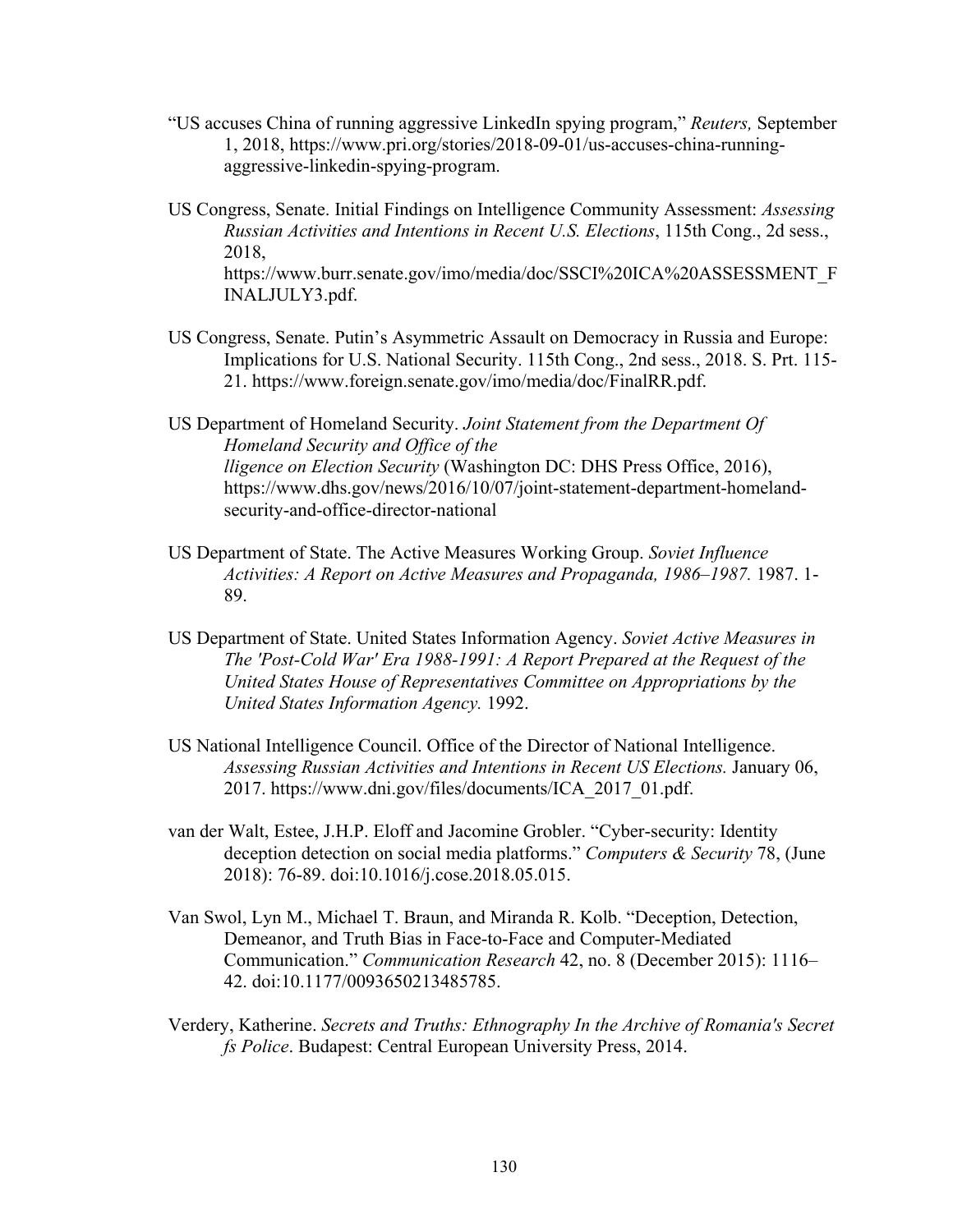- Waller, Michael J. *Strategic Influence: Public Diplomacy, Counterpropaganda, and Political Warfare.* Washington, DC: Institute of World Politics Press, 2009.
- Warner, Michael. "The Divine Skein: Sun Tzu on Intelligence." *Intelligence & National Security* 21, no. 4 (August 2006): 483–92. doi:10.1080/02684520600885624.
- Warner, Michael. *The Rise and Fall of Intelligence: An International Security History.* Washington, DC: Georgetown University Press, 2014.
- Wege, Carl Anthony. "Iranian Counterintelligence." *International Journal of Intelligence and CounterIntelligence* 32, no. 2 (April 3, 2019): 272-294. doi:10.1080/08850607.2019.1565274.
- Weiner, Rachel. "Former CIA officer Kevin Mallory found guilty of selling secrets to China." *Chicago Tribune*. June 8, 2018. https://www.chicagotribune.com/nationworld/ct-cia-kevin-mallory-guilty-secrets-china-20180608-story.html.
- Weir, Fred. "Kremlin official issues death threat in Russian spy scandal. Is the KGB coming back?" *CSMonitor*. November 12, 2010. https://www.csmonitor.com/World/Europe/2010/1112/Kremlin-official-issuesdeath-threat-in-Russian-spy-scandal.-Is-the-KGB-coming-back.
- Williams, Heather J., and Ilana Blum. *Defining Second Generation Open Source Intelligence (OSINT) for the Defense Enterprise*. Santa Monica, CA: RAND Corporation. 2018. Accessed November 24, 2019. https://www.rand.org/pubs/research\_reports/RR1964.html.
- Wise, David. *Tiger Trap: America's Secret Spy War with China.* Boston: Houghton Mifflin Harcourt, 2011.
- Wolf, Markus. *Man Without a Face: The Autobiography of Communism's Greatest Spymaster.* New York: PublicAffairs, 1999.
- "Wray Stresses Private Sector-FBI Collaboration Against Cyberthreats," *Meritalk*, March 6, 2019, https://www.meritalk.com/articles/wray-stresses-private-sector-fbicollaboration-against-cyberthreats/.
- Yamak, Zaher, Julien Saunier, and Laurent Vercouter. "Automatic Detection of Multiple Account Deception in Social Media." *Web Intelligence (2405-6456)* 15, no. 3 (July 2017): 219–31. doi:10.3233/WEB-170363.